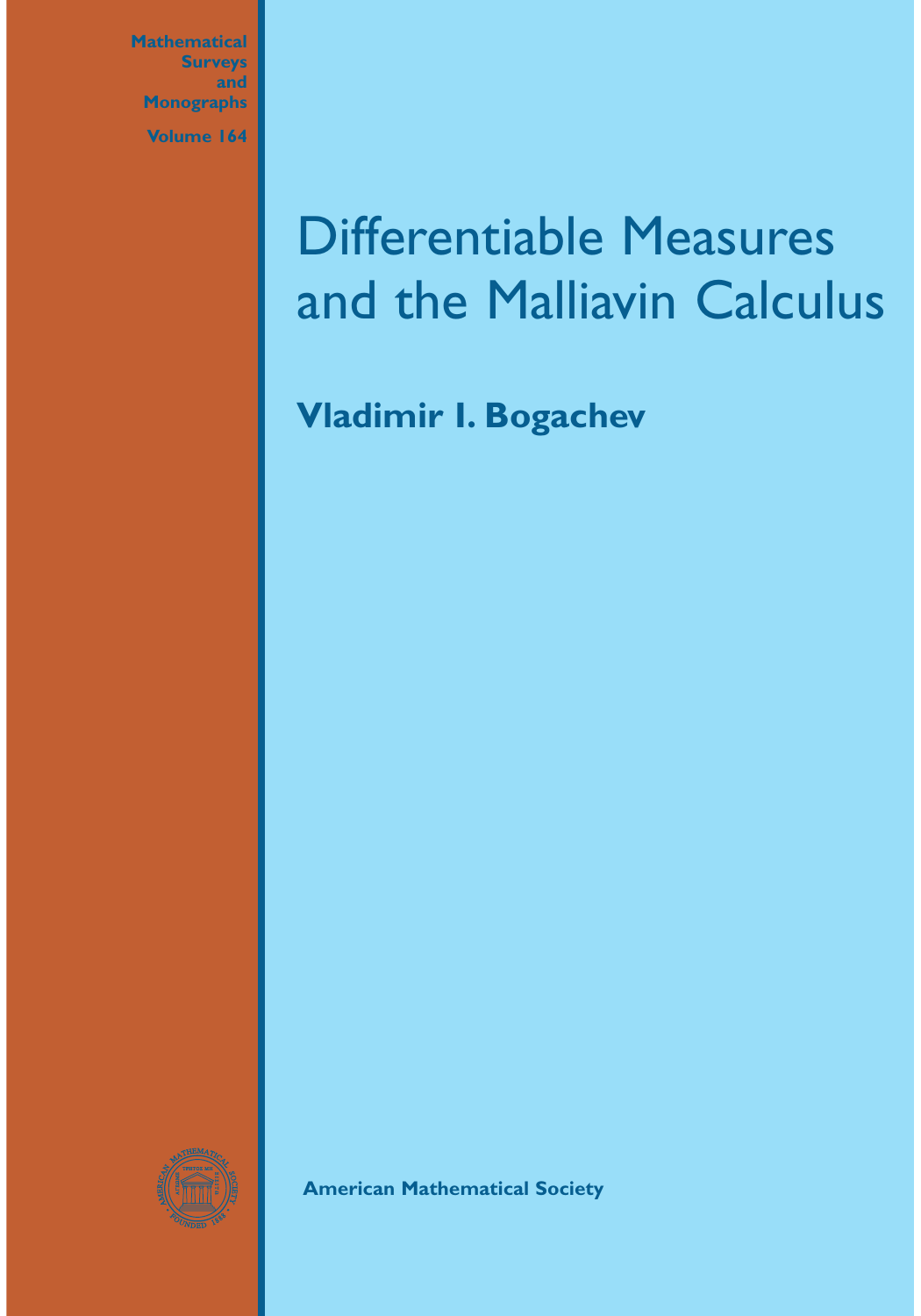## Differentiable Measures and the Malliavin Calculus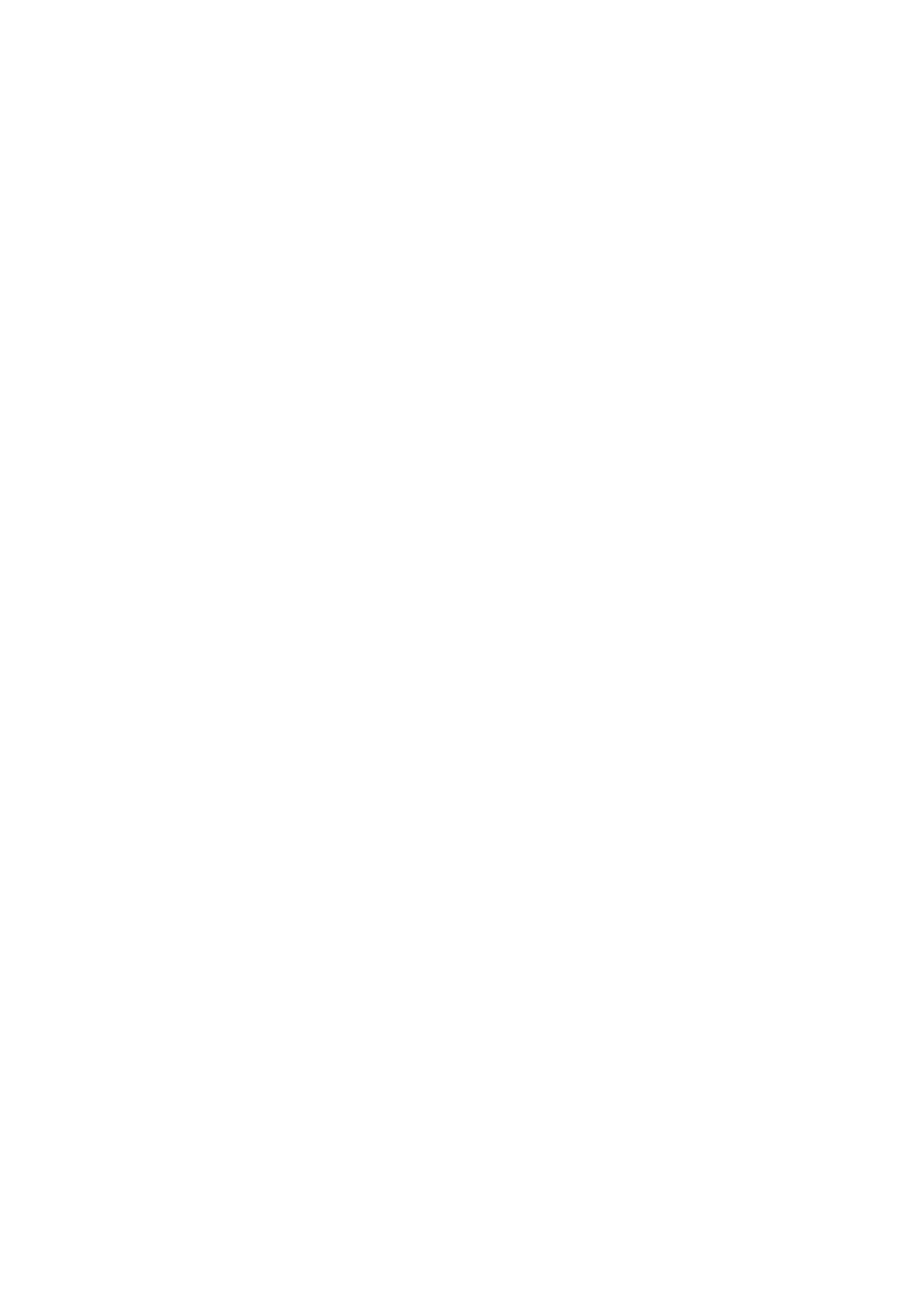**Mathematical Surveys and Monographs**

**Volume 164**

## Differentiable Measures and the Malliavin Calculus

**Vladimir I. Bogachev**



**American Mathematical Society** Providence, Rhode Island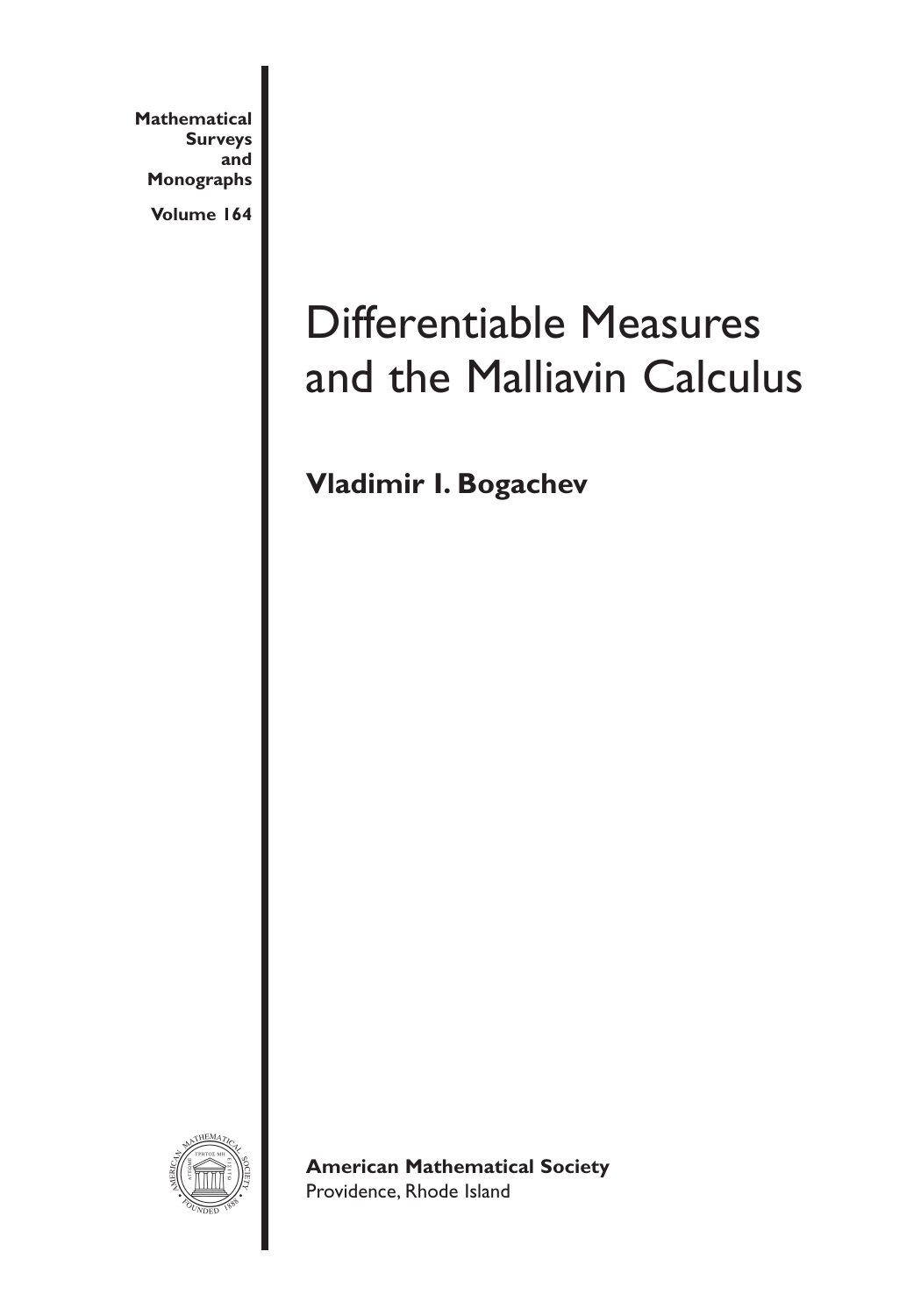#### **EDITORIAL COMMITTEE**

Ralph L. Cohen, Chair Eric M. Friedlander

Michael A. Singer Benjamin Sudakov

Michael I. Weinstein

2010 Mathematics Subject Classification. Primary 28Cxx, 46Gxx, 58Bxx, 60Bxx, 60Hxx.

For additional information and updates on this book, visit **www.ams.org/bookpages/surv-164**

#### **Library of Congress Cataloging-in-Publication Data**

Bogachev, V. I. (Vladimir Igorevich), 1961– Differentiable measures and the Malliavin calculus / Vladimir I. Bogachev p. cm. – (Mathematical surveys and monographs ; v. 164) Includes bibliographical references and index. ISBN 978-0-8218-4993-4 (alk. paper) 1. Measure theory. 2. Theory of distributions (Functional analysis) 3. Sobolev spaces. 4. Malliavin calculus. I. Title.

QA312.B638 2010  $515'$ 

2010005829

**Copying and reprinting.** Individual readers of this publication, and nonprofit libraries acting for them, are permitted to make fair use of the material, such as to copy a chapter for use in teaching or research. Permission is granted to quote brief passages from this publication in reviews, provided the customary acknowledgment of the source is given.

Republication, systematic copying, or multiple reproduction of any material in this publication is permitted only under license from the American Mathematical Society. Requests for such permission should be addressed to the Acquisitions Department, American Mathematical Society, 201 Charles Street, Providence, Rhode Island 02904-2294 USA. Requests can also be made by e-mail to reprint-permission@ams.org.

> -c 2010 by the American Mathematical Society. All rights reserved. The American Mathematical Society retains all rights

except those granted to the United States Government.

Printed in the United States of America.

-∞ The paper used in this book is acid-free and falls within the guidelines established to ensure permanence and durability. Visit the AMS home page at http://www.ams.org/

10 9 8 7 6 5 4 3 2 1 15 14 13 12 11 10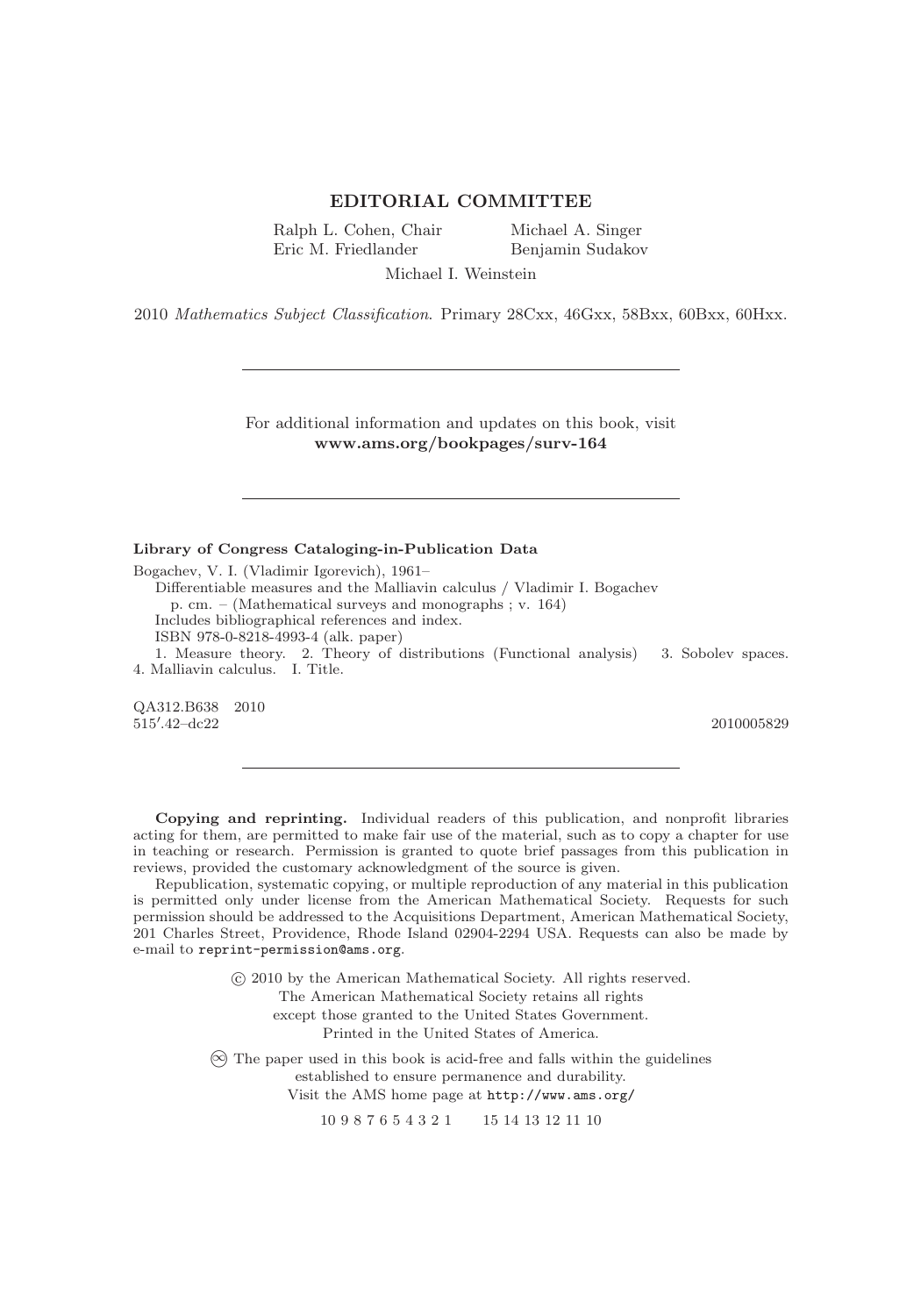## **Contents**

| Preface                                     |                                             | ix              |
|---------------------------------------------|---------------------------------------------|-----------------|
| Chapter 1.                                  | $\mathbf{1}$                                |                 |
| 1.1.                                        | Background material<br>Functional analysis  | $\mathbf{1}$    |
| 1.2.                                        | Measures on topological spaces              | $6\phantom{.}6$ |
| 1.3.                                        | Conditional measures                        | 19              |
| 1.4.                                        | Gaussian measures                           | 23              |
| 1.5.                                        | Stochastic integrals                        | 29              |
| 1.6.                                        | Comments and exercises                      | 35              |
| Chapter 2. Sobolev spaces on $\mathbb{R}^n$ | 39                                          |                 |
| 2.1.                                        | The Sobolev classes $W^{p,k}$               | 39              |
| 2.2.                                        | Embedding theorems for Sobolev classes      | 45              |
| 2.3.                                        | The classes $BV$                            | 51              |
| 2.4.                                        | Approximate differentiability and Jacobians | 52              |
| 2.5.                                        | Restrictions and extensions                 | 56              |
| 2.6.                                        | Weighted Sobolev classes                    | 58              |
| 2.7.                                        | Fractional Sobolev classes                  | 65              |
| 2.8.                                        | Comments and exercises                      | 66              |
| Chapter 3.                                  | Differentiable measures on linear spaces    | 69              |
| 3.1.                                        | Directional differentiability               | 69              |
| 3.2.                                        | Properties of continuous measures           | 73              |
| 3.3.                                        | Properties of differentiable measures       | 76              |
| 3.4.                                        | Differentiable measures on $\mathbb{R}^n$   | 82              |
| 3.5.                                        | Characterization by conditional measures    | 88              |
| 3.6.                                        | Skorohod differentiability                  | 91              |
| 3.7.                                        | Higher order differentiability              | 100             |
| 3.8.                                        | Convergence of differentiable measures      | 101             |
| 3.9.                                        | Comments and exercises                      | 103             |
| Chapter 4.                                  | 105                                         |                 |
| 4.1.                                        | Product measures                            | 105             |
| 4.2.                                        | Gaussian and stable measures                | 107             |
| 4.3.                                        | Convex measures                             | 112             |
| 4.4.                                        | Distributions of random processes           | 122             |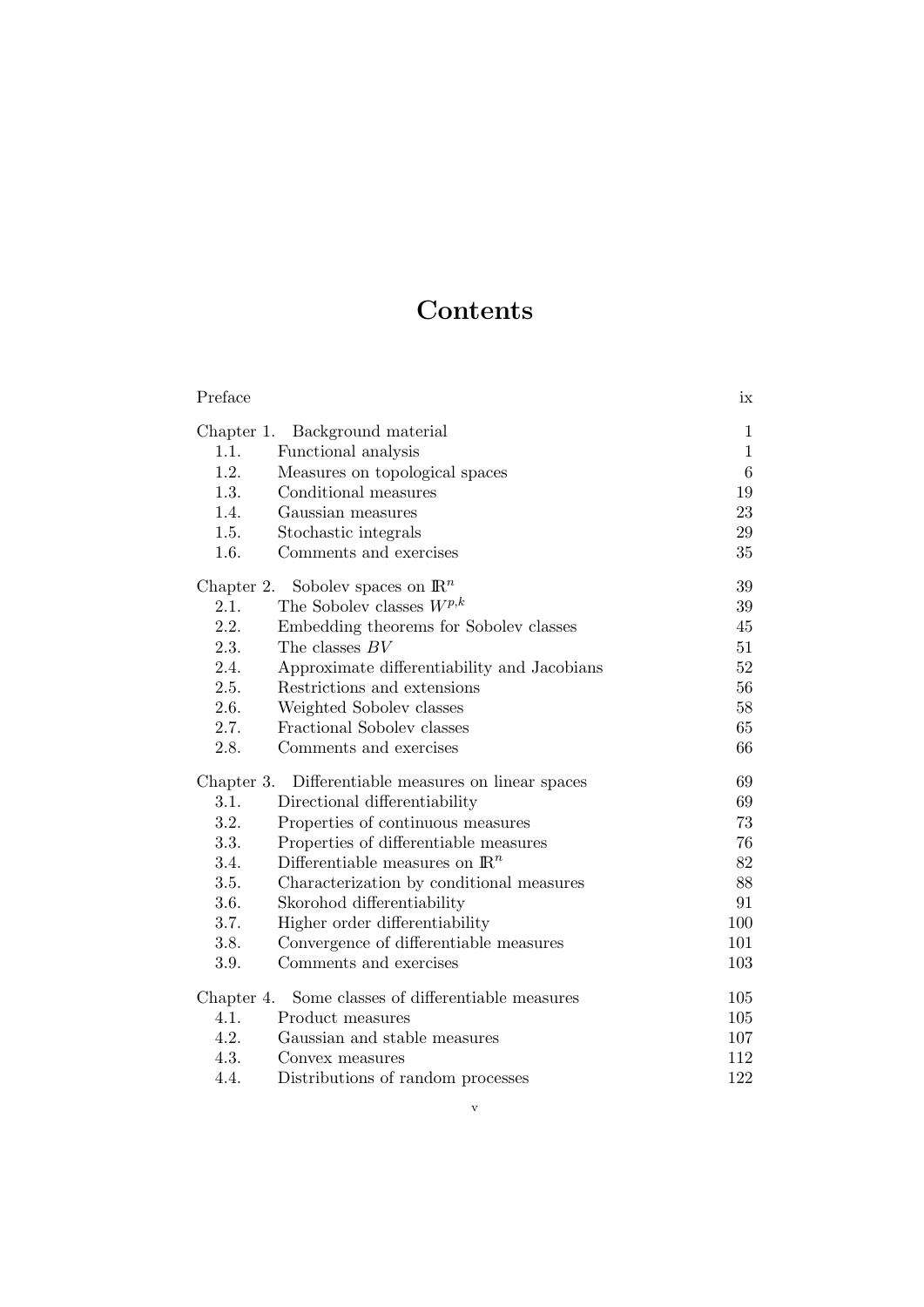| vi         |                                                           | Contents |
|------------|-----------------------------------------------------------|----------|
| 4.5.       | Gibbs measures and mixtures of measures                   | 127      |
| 4.6.       | Comments and exercises                                    | 131      |
| Chapter 5. | Subspaces of differentiability of measures                | 133      |
| 5.1.       | Geometry of subspaces of differentiability                | 133      |
| 5.2.       | Examples                                                  | 136      |
| 5.3.       | Disposition of subspaces of differentiability             | 141      |
| 5.4.       | Differentiability along subspaces                         | 149      |
| 5.5.       | Comments and exercises                                    | 155      |
| Chapter 6. | Integration by parts and logarithmic derivatives          | 157      |
| 6.1.       | Integration by parts formulae                             | 157      |
| 6.2.       | Integrability of logarithmic derivatives                  | 161      |
| 6.3.       | Differentiability of logarithmic derivatives              | 168      |
| 6.4.       | Quasi-invariance and differentiability                    | 170      |
| 6.5.       | Convex functions                                          | 173      |
| 6.6.       | Derivatives along vector fields                           | 180      |
| 6.7.       | Local logarithmic derivatives                             | 183      |
| 6.8.       | Comments and exercises                                    | 187      |
|            | Chapter 7. Logarithmic gradients                          | 189      |
| 7.1.       | Rigged Hilbert spaces                                     | 189      |
| 7.2.       | Definition of logarithmic gradient                        | 190      |
| 7.3.       | Connections with vector measures                          | 194      |
| 7.4.       | Existence of logarithmic gradients                        | 198      |
| 7.5.       | Measures with given logarithmic gradients                 | 204      |
| 7.6.       | Uniqueness problems                                       | 209      |
| 7.7.       | Symmetries of measures and logarithmic gradients          | 217      |
| 7.8.       | Mappings and equations connected                          |          |
|            | with logarithmic gradients                                | 222      |
| 7.9.       | Comments and exercises                                    | 223      |
|            | Chapter 8. Sobolev classes on infinite dimensional spaces | 227      |
| 8.1.       | The classes $W^{p,r}$                                     | 227      |
| 8.2.       | The classes $D^{p,r}$                                     | 230      |
| 8.3.       | Generalized derivatives and the classes $G^{p,r}$         | 233      |
| 8.4.       | The semigroup approach                                    | 235      |
| 8.5.       | The Gaussian case                                         | 239      |
| 8.6.       | The interpolation approach                                | 242      |
| 8.7.       | Connections between different definitions                 | 246      |
| 8.8.       | The logarithmic Sobolev inequality                        | 250      |
| 8.9.       | Compactness in Sobolev classes                            | 253      |
| 8.10.      | Divergence                                                | 254      |
| 8.11.      | An approach via stochastic integrals                      | 257      |
| 8.12.      | Some identities of the Malliavin calculus                 | 263      |
| 8.13.      | Soboley capacities                                        | 265      |
| 8.14.      | Comments and exercises                                    | 274      |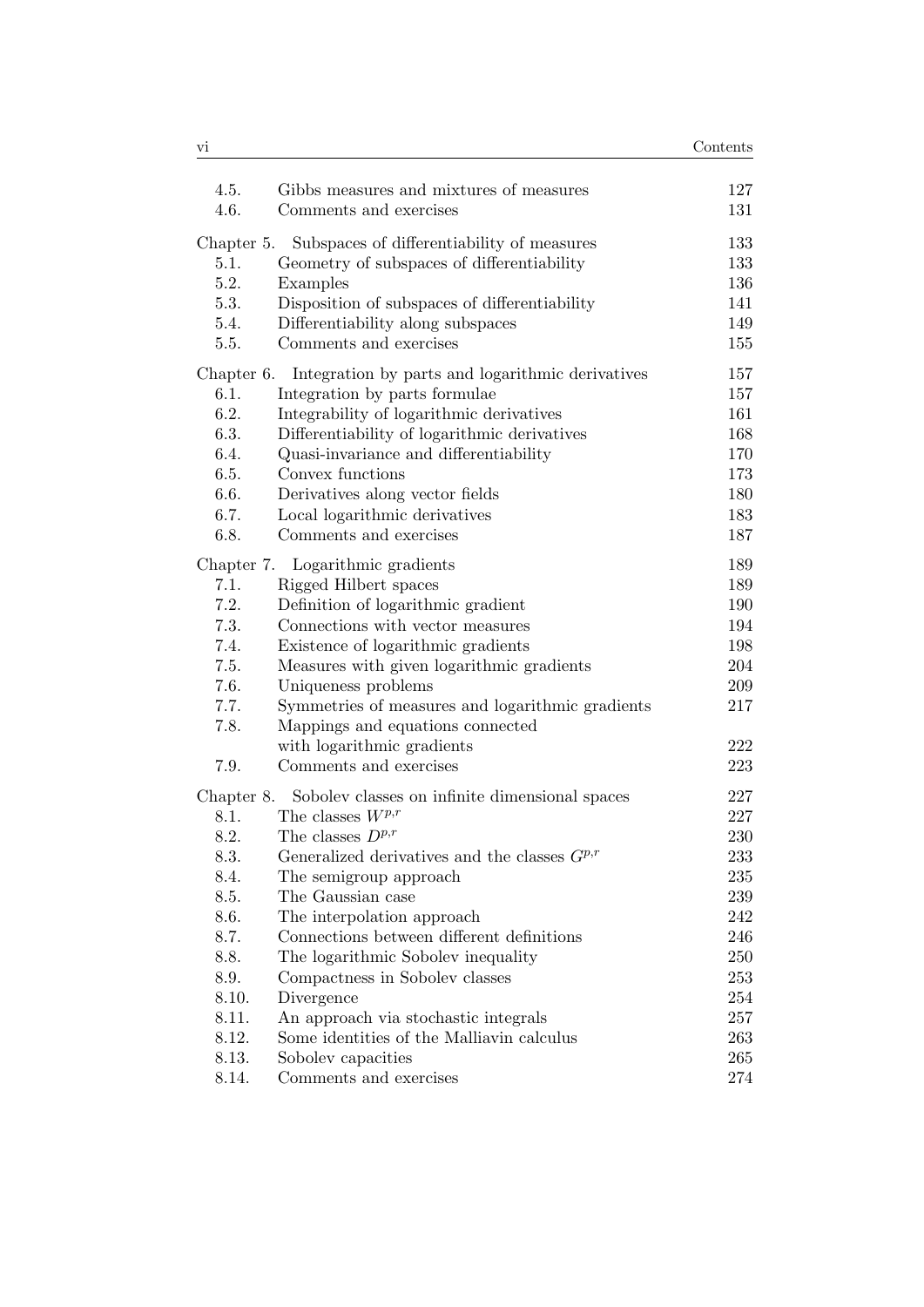|                                      | Chapter 9. The Malliavin calculus              | 279     |
|--------------------------------------|------------------------------------------------|---------|
| 9.1.                                 | General scheme                                 | 279     |
| 9.2.                                 | Absolute continuity of images of measures      | 282     |
| 9.3.                                 | Smoothness of induced measures                 | 288     |
| 9.4.                                 | Infinite dimensional oscillatory integrals     | 297     |
| 9.5.                                 | Surface measures                               | 299     |
| 9.6.                                 | Convergence of nonlinear images of measures    | 307     |
| 9.7.                                 | Supports of induced measures                   | 319     |
| 9.8.                                 | Comments and exercises                         | 323     |
| Chapter 10.                          | Infinite dimensional transformations           | 329     |
| 10.1.                                | Linear transformations of Gaussian measures    | 329     |
| 10.2.                                | Nonlinear transformations of Gaussian measures | 334     |
| 10.3.                                | Transformations of smooth measures             | 338     |
| 10.4.                                | Absolutely continuous flows                    | 340     |
| 10.5.                                | Negligible sets                                | 342     |
| 10.6.                                | Infinite dimensional Rademacher's theorem      | $350\,$ |
| 10.7.                                | Triangular and optimal transformations         | 358     |
| 10.8.                                | Comments and exercises                         | 365     |
| Measures on manifolds<br>Chapter 11. |                                                | 369     |
| 11.1.                                | Measurable manifolds and Malliavin's method    | 370     |
| 11.2.                                | Differentiable families of measures            | 379     |
| 11.3.                                | Current and loop groups                        | 390     |
| 11.4.                                | Poisson spaces                                 | 393     |
| 11.5.                                | Diffeomorphism groups                          | 394     |
| 11.6.                                | Comments and exercises                         | 398     |
| Chapter 12.                          | Applications                                   | 401     |
| 12.1.                                | A probabilistic approach to hypoellipticity    | 401     |
| 12.2.                                | Equations for measures                         | 407     |
| 12.3.                                | Logarithmic gradients and symmetric diffusions | 414     |
| 12.4.                                | Dirichlet forms and differentiable measures    | 416     |
| 12.5.                                | The uniqueness problem for invariant measures  | 420     |
| 12.6.                                | Existence of Gibbs measures                    | 422     |
| 12.7.                                | Comments and exercises                         | 424     |
| References                           |                                                | 427     |
| Subject Index                        |                                                | 483     |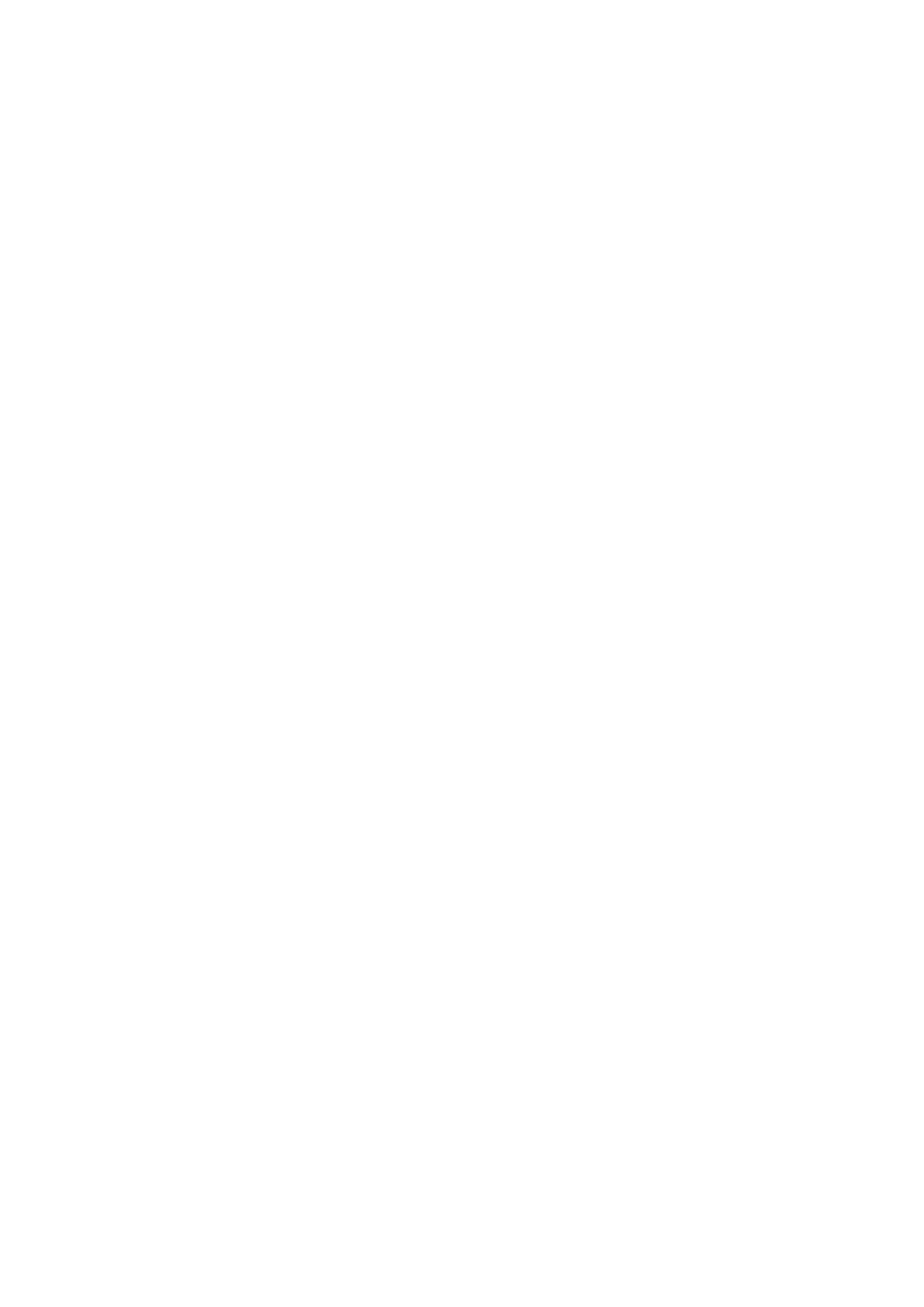### Preface

Among the most notable events in nonlinear functional analysis for the last three decades one should mention the development of the theory of differentiable measures and the Malliavin calculus. These two closely related theories can be regarded at the same time as infinite dimensional analogues of such classical fields as geometric measure theory, the theory of Sobolev spaces, and the theory of generalized functions.

The theory of differentiable measures was suggested by S.V. Fomin in his address at the International Congress of Mathematicians in Moscow in 1966 as a candidate for an infinite dimensional substitute of the Sobolev– Schwartz theory of distributions (see  $[440]$ – $[443]$ ,  $[82]$ ,  $[83]$ ). It was Fomin who realized that in the infinite dimensional case instead of a pair of spaces (test functions – generalized functions) it is natural to consider four spaces: a certain space of functions  $S$ , its dual  $S'$ , a certain space of measures  $M$ , and its dual  $M'$ . In the finite dimensional case,  $M$  is identified with  $S$ by means of Lebesgue measure which enables us to represent measures via their densities. The absence of translationally invariant nonzero measures destroys this identification in the infinite dimensional case. Fomin found a convenient definition of a smooth measure on an infinite dimensional space corresponding to a measure with a smooth density on  $\mathbb{R}^n$ . By means of this definition one introduces the space  $M$  of smooth measures. The Fourier transform then acts between  $S$  and  $M$  and between  $S'$  and  $M'$ . In this way a theory of pseudo-differential operators can be developed: the initial objective of Fomin was a theory of infinite dimensional partial differential equations. However, as it often happens with fruitful ideas, the theory of differentiable measures overgrew the initial framework. This theory has become an efficient tool in a wide variety of the most diverse applications such as stochastic analysis, quantum field theory, and nonlinear analysis. At present it is a rapidly developing field abundant with many challenging problems of great importance for better understanding of the nature of infinite dimensional phenomena.

It is worth mentioning that before the pioneering works of Fomin related ideas appeared in several papers by T. Pitcher on the distributions of random processes in functional spaces. T. Pitcher investigated an even more general situation, namely he studied the differentiability of a family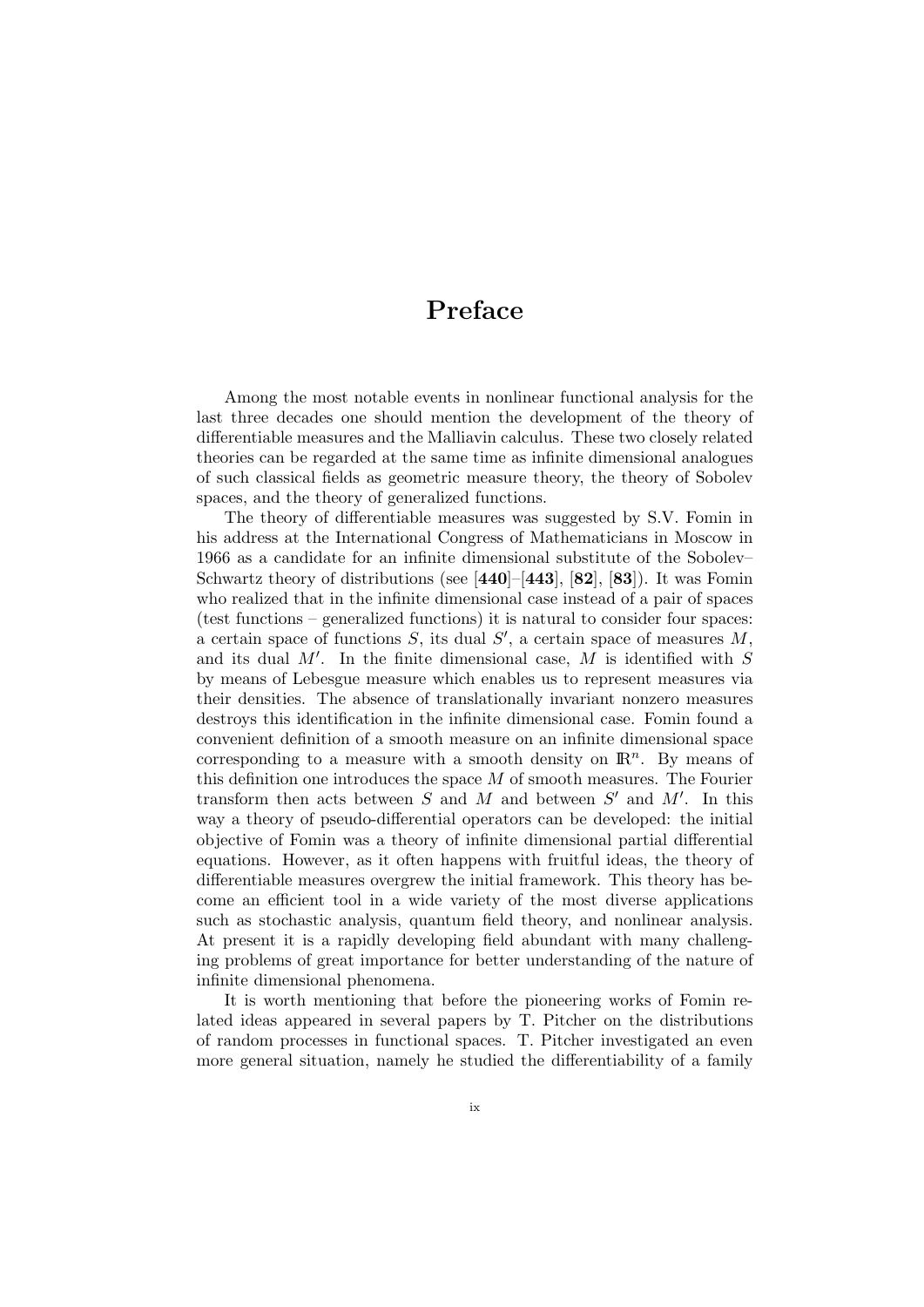of measures  $\mu_t = \mu \circ T_t^{-1}$  generated by a family of transformations  $T_t$  of a fixed measure  $\mu$ . Fomin's differentiability corresponds to the case where the measures  $\mu_t$  are the shifts  $\mu_{th}$  of a measure  $\mu$  on a linear space. However, the theory constructed for this more special case is much richer. Let us also mention similar ideas of L. Gross [322] developed in the analysis on Wiener space.

In the mid 1970s P. Malliavin [751] suggested an elegant method for proving the smoothness of the transition probabilities of finite dimensional diffusions. The essence of the method is to consider the transition probabilities  $P_t$  as images of the Wiener measure under some nonlinear transformations (generated by stochastic differential equations) and then apply an integration by parts formula on the Wiener space leading to certain estimates of the generalized derivatives of  $P_t$  which ensure the membership in  $C^{\infty}$ . As an application, a probabilistic proof of Hörmander's theorem on hypoelliptic second order operators was given. Malliavin's method (now known as the Malliavin calculus or the stochastic variational calculus) attracted considerable attention and was refined and developed by many authors from different countries, including P. Malliavin himself. It was soon realized that the Malliavin calculus is a powerful tool for proving the differentiability of the densities of measures induced by finite dimensional nonlinear mappings of measures on infinite dimensional spaces (under suitable assumptions of regularity of the mappings and measures). Moreover, the ideas of the Malliavin calculus have proved to be very efficient in many applications such as stochastic differential equations, filtering of stochastic processes, analysis on infinite dimensional manifolds, asymptotic behavior of heat kernels on finite dimensional Riemannian manifolds (including applications to the index theorems), and financial mathematics.

Although the theory of differentiable measures and the Malliavin calculus have a lot in common and complement each other in many respects, their deep connection was not immediately realized and explored. The results of this exploration have turned out to be exciting and promising.

Let us consider several examples illuminating, on the one hand, the basic ideas of the theory of differentiable measures and the Malliavin calculus, and, on the other hand, explaining why the analysis on the Wiener space (or the Gaussian analysis) is not sufficient for dealing with smooth measures in infinite dimensions. First of all, which measures, say, on a separable Hilbert space  $X$ , should be regarded as infinite dimensional analogues of absolutely continuous measures on  $\mathbb{R}^n$ ? It is well-known that there is no canonical infinite dimensional substitute for Lebesgue measure. For example, no nonzero locally finite Borel measure  $\mu$  on  $l^2$  is invariant or quasi-invariant under translations, that is, if  $\mu \sim \mu(\cdot + h)$  for every h, then  $\mu$  is identically zero. Similarly, if  $\mu$  is not the Dirac measure at the origin, it cannot be invariant under all orthogonal transformations of  $l^2$ . In the finite dimensional case, instead of referring to Lebesgue measure one can fix a nondegenerate Gaussian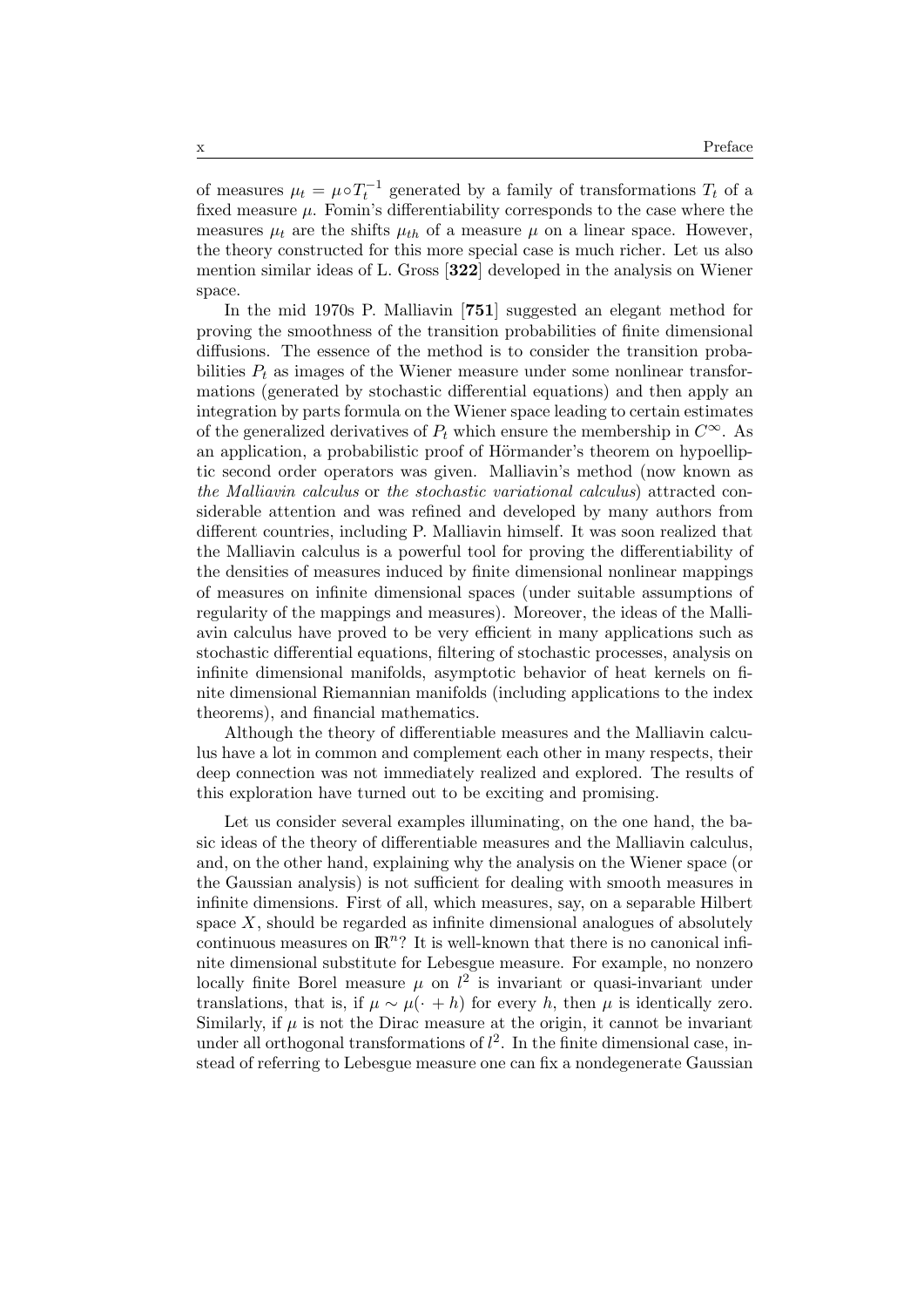measure  $\gamma$ . Then such properties as the existence of densities or regularity of densities can be described via densities with respect to  $\gamma$ . For example, it is possible to introduce Sobolev classes over  $\gamma$  as completions of the class of smooth compactly supported functions with respect to certain natural Sobolev norms. The Malliavin calculus pursues this possibility and enables us to study measures whose Radon–Nikodym densities with respect to  $\gamma$  are elements of such Sobolev classes. However, in the infinite dimensional case, there is a continuum of mutually singular nondegenerate Gaussian measures (e.g., all measures  $\gamma_t(A) = \gamma(tA)$ ,  $t > 0$ , are mutually singular). Therefore, by fixing one of them, one restricts significantly the class of measures which can be investigated. Moreover, even if we do not fix a particular Gaussian measure, but consider measures for which there exist dominating Gaussian measures, we exclude from our considerations wide classes of smooth measures arising in applications. Let us consider an example of such a measure with an especially simple structure.

**Example 1.** Let  $\mu$  be the countable product of measures  $m_n$  on the real line given by densities  $p_n(t) = 2^n p(2^n t)$ , where p is a smooth probability density with bounded support and finite Fisher's information, i.e., the integral of  $(p')^2 p^{-1}$  is finite. It is clear that  $\mu$  is a probability measure on  $l^2$ . The measure  $\mu$  is mutually singular with *every* Gaussian measure (which will be proven in §5.3).

Certainly, this measure  $\mu$  can be regarded and has the same property on  $\mathbb{R}^{\infty}$  (the countable power of the real line). Note that  $\mu$  is an invariant probability for the diffusion process  $\xi_t$  governed by the following stochastic differential equation (on the space  $\mathbb{R}^{\infty}$ ):

$$
d\xi_t = dW_t + \frac{1}{2}\beta(\xi_t)dt,\tag{1}
$$

where the Wiener process  $W_t$  in  $\mathbb{R}^{\infty}$  is a sequence  $(w_t^n)$  of independent real Wiener processes, and the vector field  $\beta$  is given by

$$
\beta(x) = (p'_n(x_n)/p_n(x_n))_{n=1}^{\infty}.
$$

Therefore, in order to study differential properties of the transition probabilities and invariant measures of infinite dimensional diffusions we have to admit measures which cannot be characterized via Gaussian measures. Recent investigations of infinite dimensional diffusions have attracted considerable attention to the theory of differentiable measures and stimulated further progress in this field. One of the key achievements in this direction is the characterization of the drifts of symmetrizable diffusions as logarithmic gradients of measures. In the finite dimensional case, the logarithmic gradient of a measure  $\mu$  with density p in the Sobolev class  $W^{1,1}(\mathbb{R}^n)$  is given by  $\beta = \nabla p/p$ . It is known that in this case there is a diffusion  $\xi_t$  determined by equation (1) for which  $\mu$  is a symmetric invariant measure. Conversely,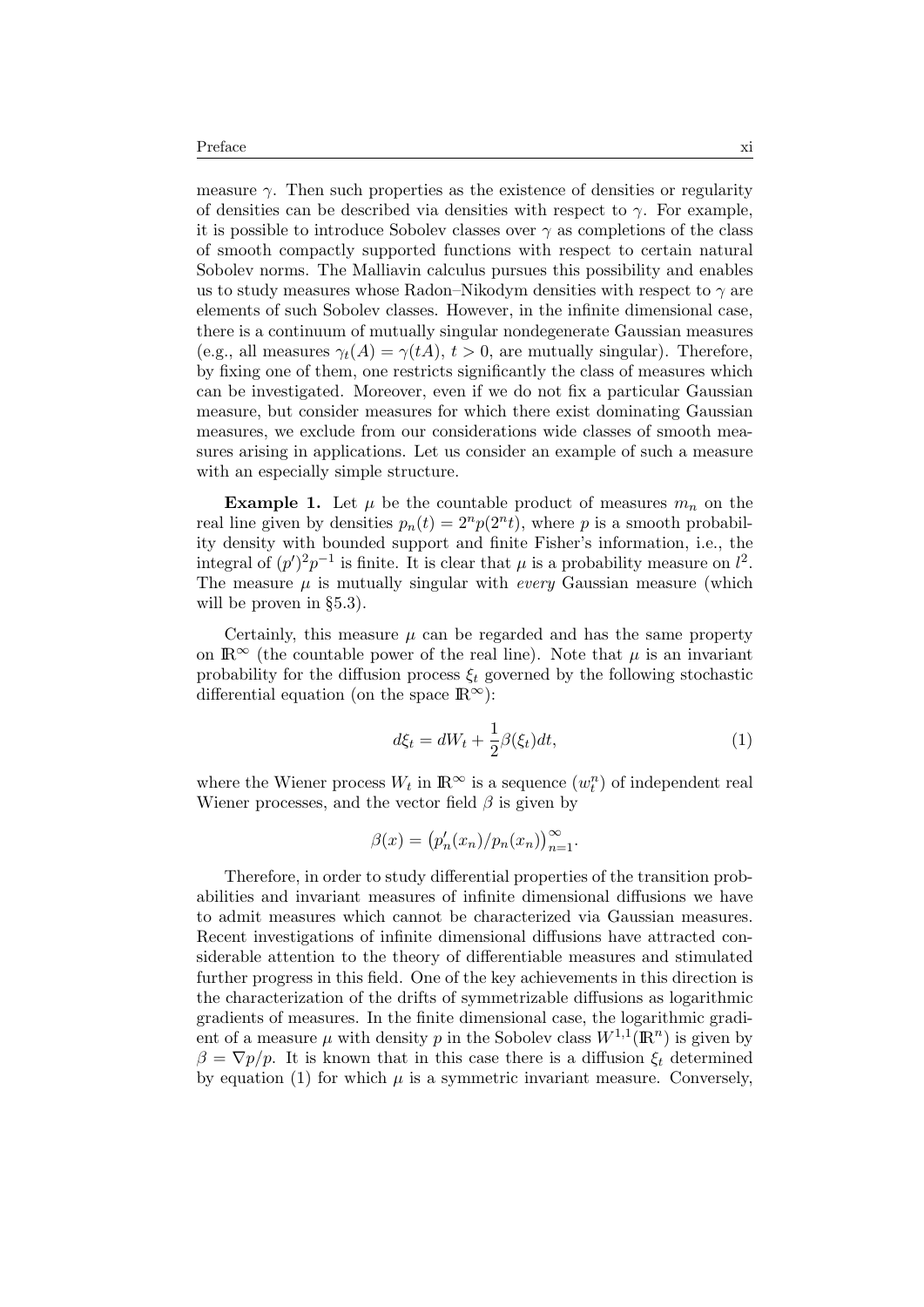if  $\mu$  is a symmetric invariant measure for a diffusion  $\xi_t$  generated by equation (1), where  $\beta$  is  $\mu$ -square integrable, then  $\mu$  has a density  $p \in W^{1,1}(\mathbb{R}^n)$ and  $\beta = \nabla p / p$   $\mu$ -a.e. As we already know, in infinite dimensions, neither p nor  $\nabla p$  are meaningful. Surprisingly enough, it is possible to give a rigorous meaning to the expression  $\beta = \nabla p / p$  without defining its entries separately in such a way that in the finite dimensional case one obtains the usual interpretation. We shall discuss logarithmic gradients in Chapters 7 and 12 and see there that in the situation of Example 1 one gets exactly the mapping  $\beta(x) = (p'_n(x_n)/p_n(x_n)).$  Moreover, we shall also see that in the infinite dimensional case logarithmic gradients of measures coincide with mappings  $\beta$  in equation (1) giving rise to symmetrizable diffusions.

Another related important problem, which both the theory of differentiable measures and the Malliavin calculus deal with, is the smoothness of the transition probabilities  $P(t, x, \cdot)$  of the diffusion process  $\xi_t$  as set functions. In the finite dimensional case this corresponds to the differentiability of the transition density  $p(t, x, y)$  with respect to y. In infinite dimensions such a problem in principal cannot be reduced to the study of densities because typically all measures  $P(t, x, \cdot)$  are mutually singular for different t. For example, the transition probabilities  $P(t, 0, \cdot)$  of an infinite dimensional Wiener process  $W_t$  are given by  $P(t, 0, A) = \gamma(A/t)$ , where  $\gamma$  is a Gaussian measure with infinite dimensional support. One can show that there is no σ-finite measure with respect to which all of these transition probabilities would be absolutely continuous. However, the theory of differentiable measures provides adequate tools for dealing with such examples.

Now we address the following problem. Let  $\mu$  be a measure on a measurable space X and let F be a real function on X or an  $\mathbb{R}^n$ -valued mapping. Does the induced measure  $\mu \circ F^{-1}$  have a density? Is this density smooth? Questions of this kind arise both in probability theory and analysis. The following reasoning in the spirit of the theory of differentiable measures and the Malliavin calculus illuminates one of the links between the two subjects.

**Example 2.** Let  $\mu$  be a measure on  $\mathbb{R}^n$  given by a density p from the Schwartz class  $\mathcal{S}(\mathbb{R}^n)$  and let F be a polynomial on  $\mathbb{R}^n$ . Suppose that p and all of its derivatives vanish on the set  $Z = \{x: \nabla F(x) = 0\}$ . For example, let  $\mu$  be the standard Gaussian measure and  $Z = \emptyset$ . Then the measure  $\nu = \mu \circ F^{-1}$  admits an infinitely differentiable density q.

For the proof we denote by  $D_v$  the differentiation along the vector field  $v = \nabla F$ . For any  $\varphi \in C_0^{\infty}(\mathbb{R}^1)$  the integration by parts formula yields

$$
\int \varphi'(y) \nu(dy) = \int \varphi'(F(x)) \mu(dx)
$$
  
= 
$$
\int D_v(\varphi \circ F) \frac{1}{D_v F} p dx = - \int \varphi \circ F D_v \frac{p}{D_v F} dx.
$$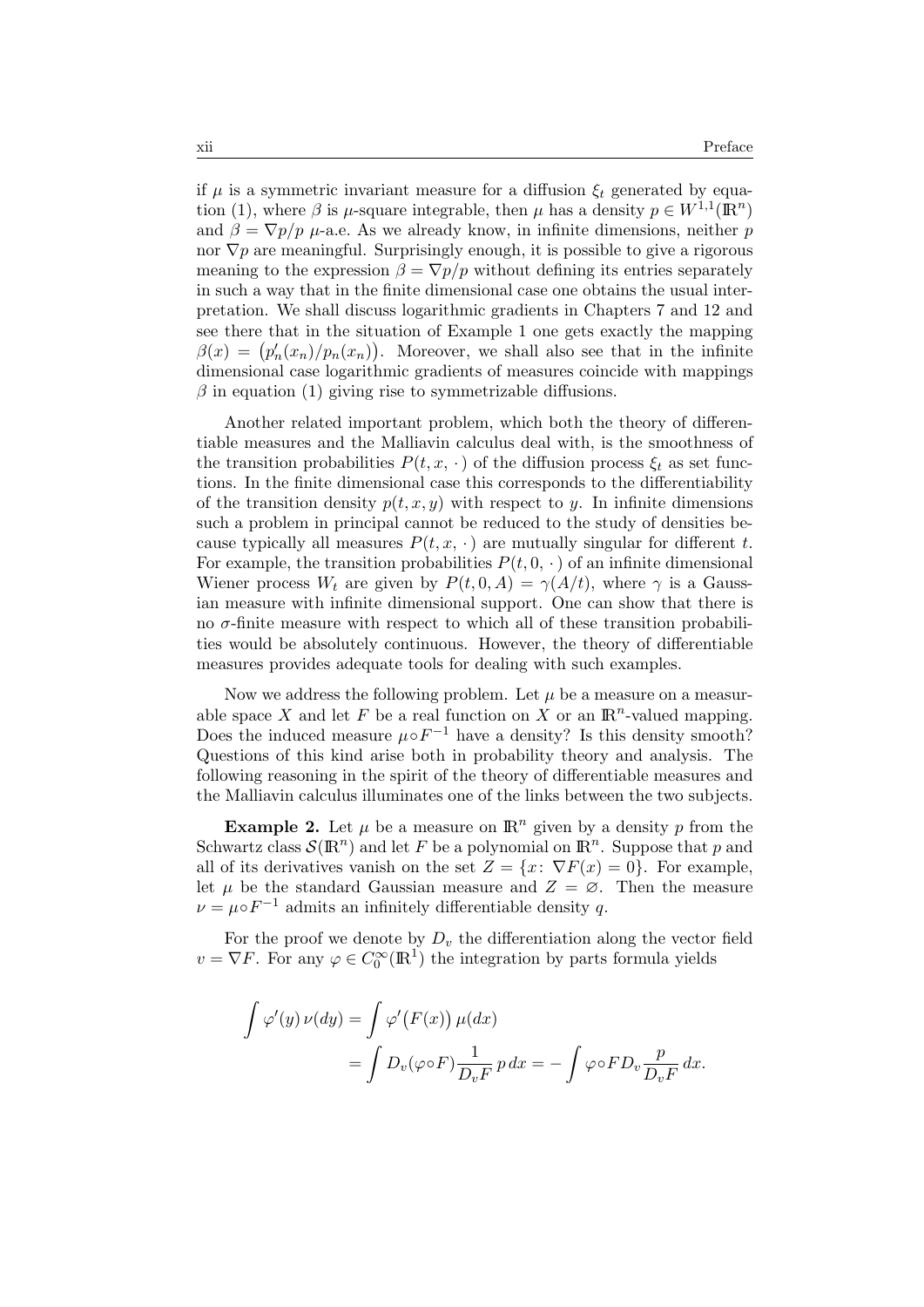The right-hand side is estimated by  $\sup_t |\varphi(t)| ||D_v(p/D_vF)||_{L^1(\mathbb{R}^1)}$ , whence it follows that the derivative of  $\nu$  in the sense of generalized functions is a measure and so  $\nu$  has a density of bounded variation. For justification of integration by parts we observe that  $D_v F = |\nabla F|^2$  and the function

$$
D_v(p/D_v F) = (\nabla p, \nabla F) |\nabla F|^{-2} - p |\nabla F|^{-4} (\nabla F, \nabla (|\nabla F|^2))
$$

has the form  $|\nabla F|^{-2}(\nabla p, \nabla F) + |\nabla F|^{-4}gp$ , where g is a polynomial. The principal problem is to show that for every partial derivative  $\partial^r p$  of the function p and every  $m \geq 1$  the function  $\frac{\partial^r p}{|\nabla F|^m}$  belongs to  $L^1(\mathbb{R}^n)$ . This can be done by means of the well-known Seidenberg–Tarski theorem (see Trèves [1122, Lemma 5.7, p. 315]). For example, if the set  $Z$  is empty, then this theorem gives two positive numbers  $a$  and  $b$  for which one has the inequality

$$
|\nabla F(x)| \geqslant a(1+|x|)^{-b}.
$$

In this case,

 $f/|\nabla F|^m \in L^1(\mathbb{R}^n)$  for all  $f \in \mathcal{S}(\mathbb{R}^n)$  and  $D_v(p/D_v F) \in L^1(\mathbb{R}^n)$ .

In the general case,

$$
|\nabla F(x)| \geq a \text{ dist } (x, Z)^{b_1} (1+|x|)^{-b_2},
$$

which also ensures the required integrability due to our condition on  $p$ . Repeating this procedure we obtain that the integral of  $\varphi^{(r)}$  against the measure  $\nu$  is estimated by  $C_r \sup_t |\varphi(t)|$ , where  $C_r$  is independent of  $\varphi$ . Hence  $\nu$  is an element of the Sobolev class  $W^{\infty}(\mathbb{R}^n)$ , which yields the existence of a smooth density q of the measure  $\nu$ .

Trying to follow the same plan in the infinite dimensional case, we at once encounter the obvious difficulty that the last equality in the integration by parts formula makes no sense due to the lack of infinite dimensional analogues of Lebesgue measure. This difficulty can be overcome if we define the action of differential operators directly on measures. This is, in fact, the essence of Fomin's theory of differentiable measures and the Malliavin calculus. Then a more delicate problem arises of finding vector fields for which the integration by parts holds. Most of the other problems discussed below are connected in one way or another to this central one.

The goal of this book is to present systematically the basic facts of the theory of differentiable measures, to give an introduction to the Malliavin calculus with emphasizing Malliavin's method of studying nonlinear images of measures and its connections with the theory of differentiable measures, and to discuss applications of both theories in stochastic analysis. The applications we consider include the study of some problems in the theory of diffusion processes (such as the existence and symmetrizability of diffusions, regularity of invariant measures and transition probabilities), and some standard applications of the Malliavin calculus. As compared to the finite dimensional case, one can say that we deal with geometric measure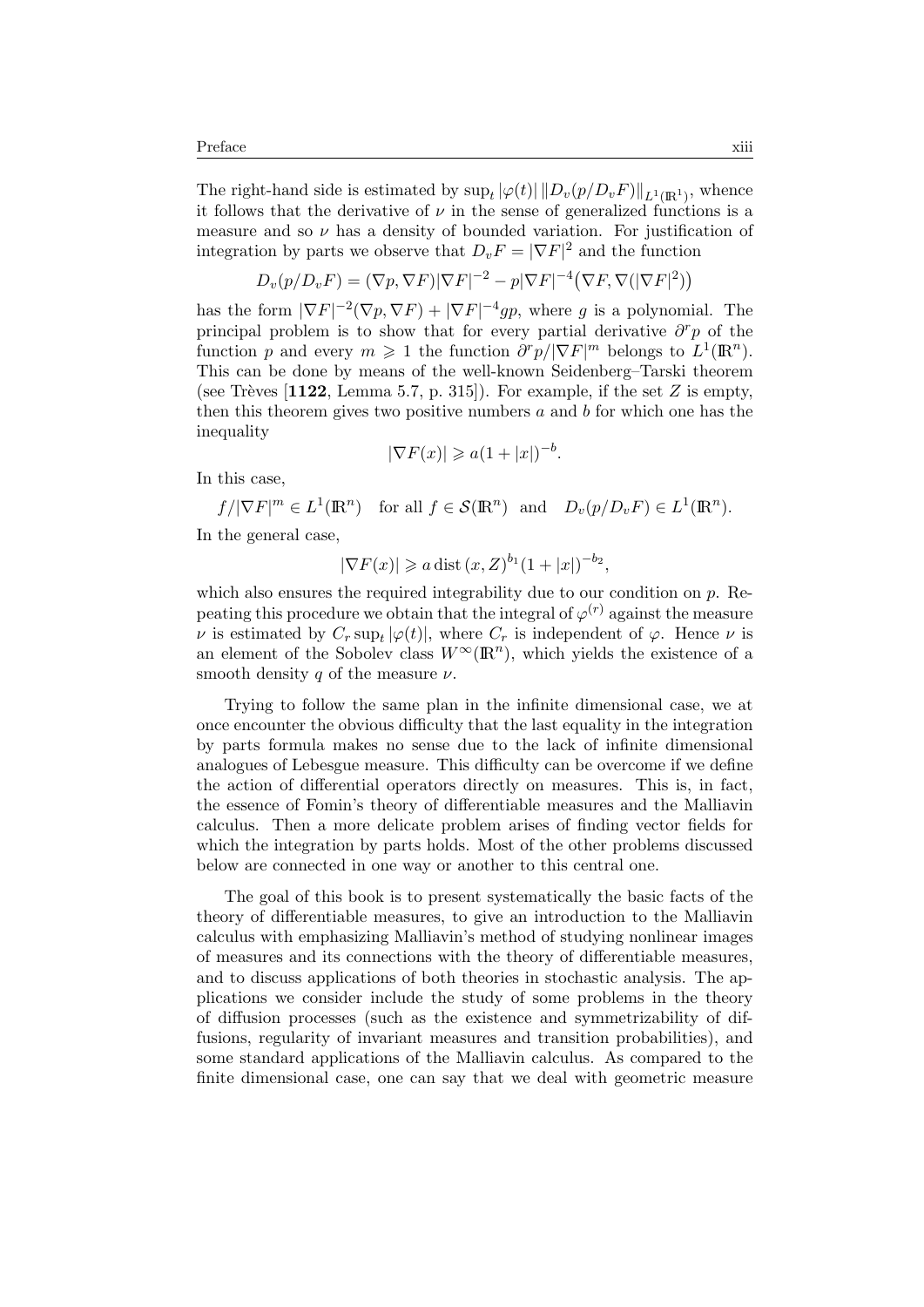theory and Sobolev classes. Naturally, not all aspects of infinite dimensional analysis are touched upon, in particular, we do not discuss at all or just briefly mention such directions as harmonic analysis, white noise analysis, generalized functions, and differential equations in infinite dimensional spaces.

Chapter 1 provides some background material which may be useful for reading the subsequent chapters. Chapter 2 gives a concise introduction into the theory of classical Sobolev spaces. Almost all results in this chapter are given with proofs in view of the fact that very similar problems are studied further for measures on infinite dimensional spaces and hence it is useful to have at hand not only the formulations, but also the details of proofs from the finite dimensional case. In Chapters 3–7 we discuss the properties of measures on infinite dimensional spaces that are analogous to such properties as the existence and smoothness of densities of measures with respect to Lebesgue measure on  $\mathbb{R}^n$ . Chapter 8 is concerned with Sobolev classes over infinite dimensional spaces. Chapters 9–11 are devoted to the Malliavin calculus and nonlinear transformations of smooth measures, in particular, to the regularity of measures induced by smooth functionals (which is the central problem in the Malliavin calculus). In addition, we discuss measurable manifolds (measurable spaces with some differential structure). Finally, in Chapter 12 diverse applications are considered.

Dependence between the chapters. Chapters 1 and 2 are auxiliary, one can consult their sections when needed. Chapter 3 is one of the key chapters; the concepts introduced there are used throughout. Adjacent are Chapter 4 and Chapter 5, which are not essentially used in the subsequent exposition. Chapters 6 and 7 are used in Chapters 8, 9, and 12. Chapter 8 is important for Chapters 9, 10, and 12. Finally, Chapter 11 is relatively independent and self-contained; it employs only some general ideas from the previous chapters along with a few concrete results from them.

For all statements and formulas we use the triple enumeration: the chapter number, section number, and assertion number (all statements are numbered independently of their type within each section); numbers of formulas are given in parenthesis. For every work in the references all page numbers are indicated in square brackets where the corresponding work is cited.

The presentation is based on the courses taught by the author at the Department of Mechanics and Mathematics at Moscow Lomonosov State University, Scuola Normale Superiore di Pisa (an extended exposition of that course was published in 1995 in Pisa, and in 1997 an abridged journal version was published, see Bogachev [189]), and at the University of Minnesota in Minneapolis, as well as on lectures at many other universities and mathematical institutes, in particular, in St. Petersburg, Kiev, Paris, Orsay, Strasbourg, Marseille, Bordeaux, Bielefeld, Berlin, Bonn, Kaiserslautern, Munich, Göttingen, Heidelberg, Passau, Warwick, Cambridge,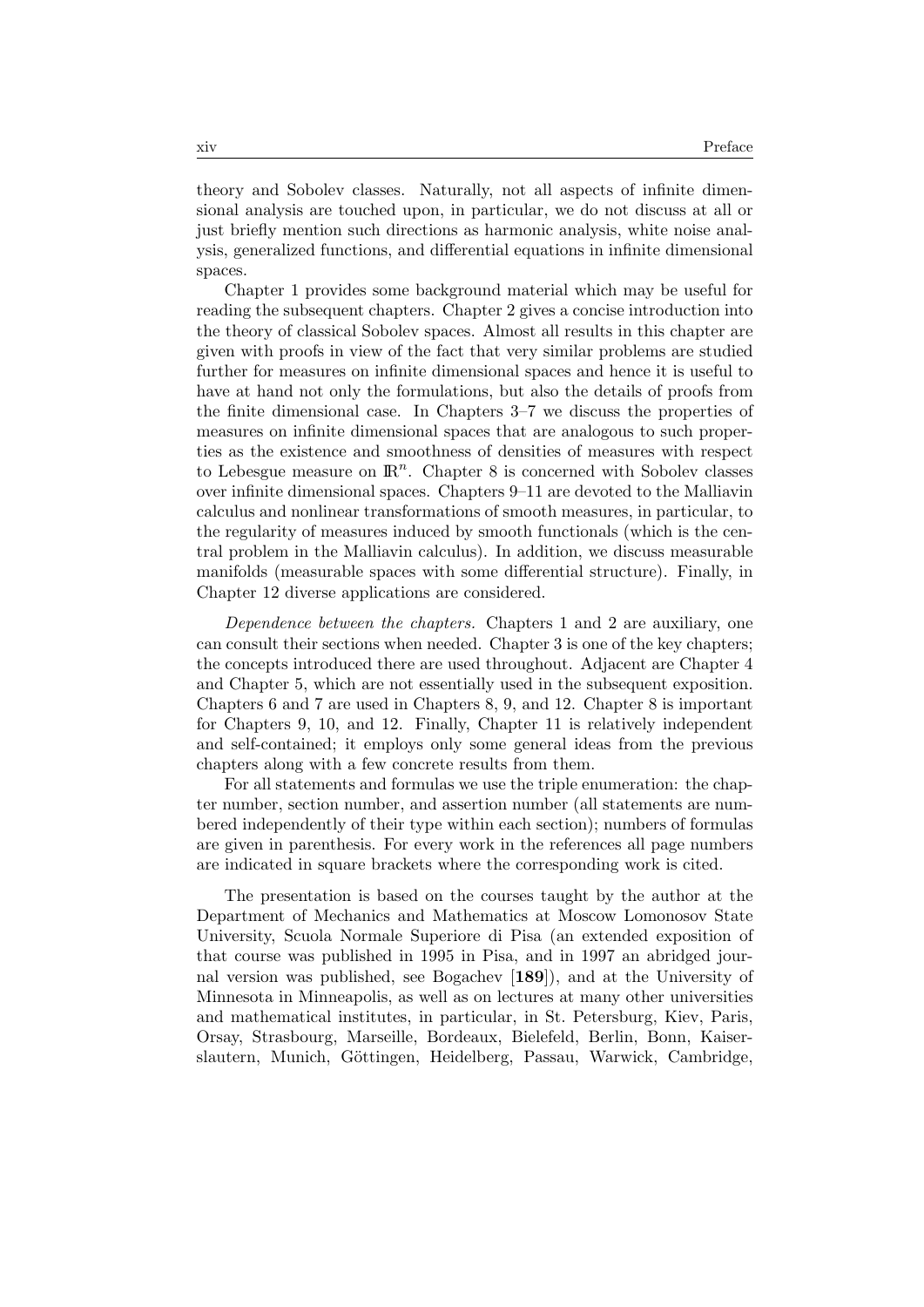London, Edinburgh, Rome, Torino, Lecce, Delft, Liège, Luxembourg, Stockholm, Copenhagen, Vienna, Madrid, Barcelona, Lisbon, Coimbra, Athens, Zürich, Haifa, Berkeley, Boston, Edmonton, Vancouver, Montreal, Kyoto, Tokyo, Osaka, Nagoya, Fukui, Peking, Sydney, Canberra, Melbourne, Santiago.

Acknowledgements. I am grateful to L. Accardi, H. Airault, S. Albeverio, L. Ambrosio, G. Ben Arous, V. Bentkus, S.G. Bobkov, A.-B. Cruzeiro, G. Da Prato, A.A. Dorogovtsev, D. Elworthy, H. Föllmer, M. Fukushima, B. Goldys, M. Gordina, F. Götze, L. Gross, P. Imkeller, A.I. Kirillov, N.V. Krylov, A.M. Kulik, R. Léandre, P. Lescot, P. Malliavin, E. Mayer-Wolf, P. Meyer, S.A. Molchanov, J. van Neerven, D. Nualart, E. Pardoux, A.Yu. Pilipenko, D. Preiss, E. Priola, Yu.V. Prohorov, M. Röckner, B. Schmuland, E.T. Shavgulidze, I. Shigekawa, H. Shimomura, A.N. Shiryaev, A.V. Skorohod, O.G. Smolyanov, V.N. Sudakov, A. Thalmaier, A.V. Uglanov, F.Y. Wang, H. von Weizsäcker, N. Yoshida, M. Zakai, and V.V. Zhikov for valuable discussions. I am especially indebted to A.I. Kirillov for careful reading of the whole text and valuable suggestions and E.P. Krugova, A.A. Lipchius, O.V. Pugachev, S.V. Shaposhnikov, N.A. Tolmachev, and R.A. Troupianskii for their help in preparation of the manuscript.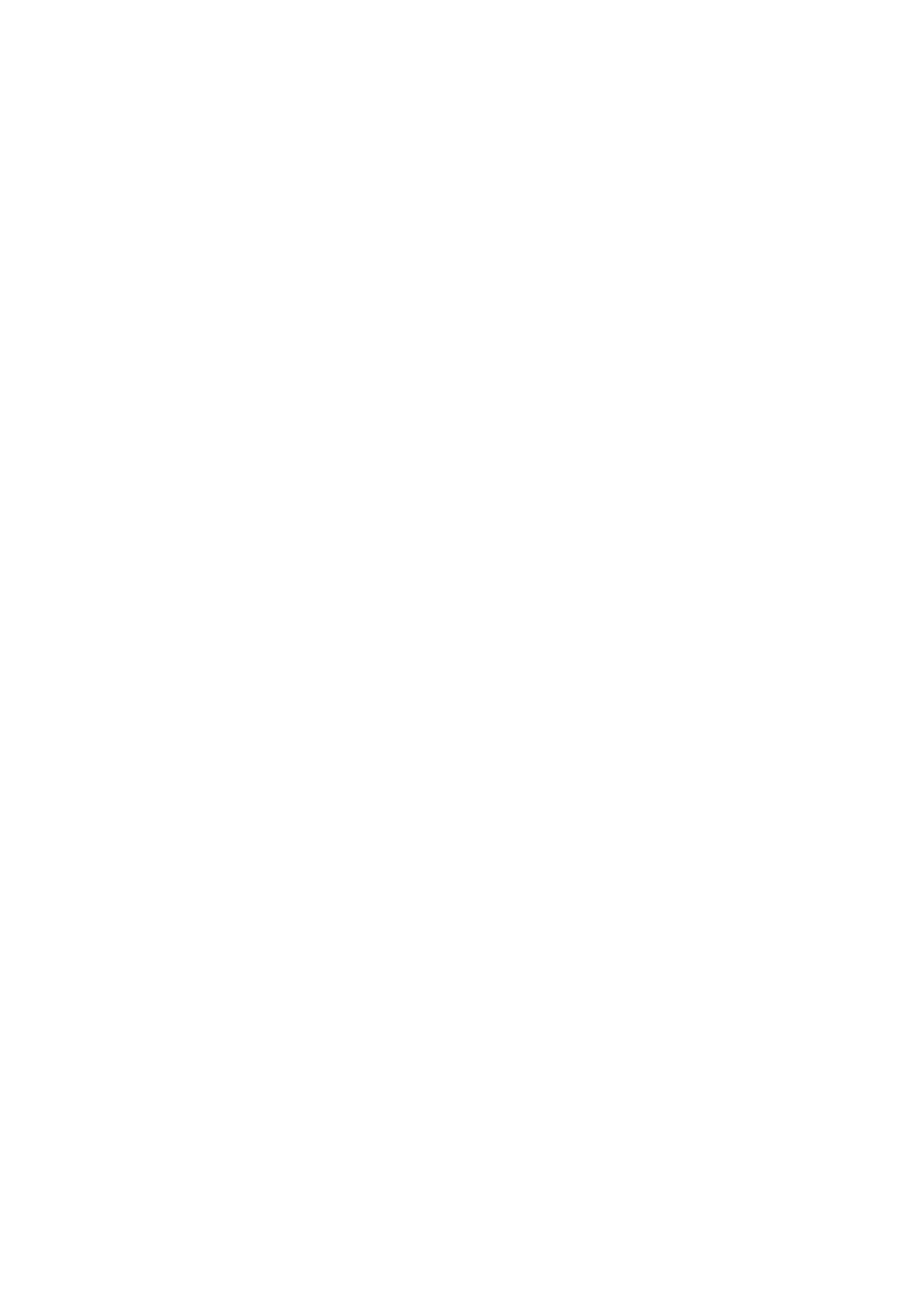### References

- [1] Accardi L., Bogachev V.I. The Ornstein–Uhlenbeck process associated with the Lévy Laplacian and its Dirichlet form. Probab. Math. Stat. 1997. V. 17,  $N<sup>2</sup>1$ . P. 95–114.  $[275]^{1,2}$
- [2] Adams R.A. Sobolev spaces. Academic Press, New York, 1975; 268 p. [48, 66]
- [3] Adams R.A., Fournier J.J.F. Sobolev spaces. 2nd ed. Academic Press, New York, 2003; xiii+305 p. [50, 56, 57, 66]
- [4] Agafontsev B.V., Bogachev V.I. Asymptotic properties of polynomials in Gaussian random variables. Dokl. Ross. Akad. Nauk. 2009. V. 429,  $\mathbb{N}^2$ 1. P. 151–154 (in Russian); English transl.: Dokl. Math. 2009. V. 80, Nº3. P. 806-809. [278]
- [5] Agrachev A., Kuksin S., Sarychev A., Shirikyan A. On finite-dimensional projections of distributions for solutions of randomly forced 2D Navier–Stokes equations. Ann. Inst. H. Poincaré Probab. Statist. 2007. V. 43. P. 399-415. [325]
- [6] Aida S.  $D^{\infty}$ -cohomology groups and  $D^{\infty}$ -maps on submanifolds of the Wiener space. J. Funct. Anal. 1992. V. 107, №2. P. 289-301. [399]
- [7] Aida S. Certain gradient flows and submanifolds in Wiener spaces. J. Funct. Anal. 1993. V. 112, №2. P. 346-372. [366, 399]
- [8] Aida S. On the Ornstein–Uhlenbeck operators on Wiener–Riemann manifolds. J. Funct. Anal. 1993. V. 116, №1. P. 83-110. [399]
- Aida S. Sobolev spaces over loop groups. J. Funct. Anal. 1995. V. 127,  $\mathbb{N}^2$ 1. P. 155–172. [398]
- [10] Aida S., Kusuoka S., Stroock D. On the support of Wiener functionals. Asymptotic problems in probability theory: Wiener functionals and asymptotics (Sanda/Kyoto, 1990), pp. 3–34. Pitman Research Notes Math. Ser., 284, Longman Sci. Tech., Harlow, 1993. [326]
- [11] Aida S., Masuda T., Shigekawa I. Logarithmic Sobolev inequalities and exponential integrability. J. Funct. Anal. 1994. V. 126,  $\mathbb{N}$ 1. P. 83–101. [252, 274]
- [12] Aida S., Shigekawa I. Logarithmic Sobolev inequalities and spectral gaps: perturbation theory. J. Funct. Anal. 1994. V. 126,  $N<sup>2</sup>$ . P. 448-475. [252, 274]
- [13] Aida S., Stroock D. Moment estimates derived from Poincaré and logarithmic Sobolev inequalities. Math. Research Letters. 1994. V. 1,  $N=1$ . P. 75–86. [252, 274]
- [14] Aimar H., Forzani L., Scotto R. On Riesz transforms and maximal functions in the context of Gaussian harmonic analysis. Trans. Amer. Math. Soc. 2007. V. 359,  $N=5$ . P. 2137–2154. [238]
- [15] Airault H. Projection of the infinitesimal generator of a diffusion. J. Funct. Anal. 1989. V. 85, №2. P. 353–391. [425]
- [16] Airault H. Differential calculus on finite codimensional submanifold of the Wiener space. J. Funct. Anal. 1991. V. 100. P. 291–316. [399]
- [17] Airault H. Formules de Cameron–Martin–Girsanov–Kusuoka–Buckdahn. Application à l'etude des retractes. C. R. Acad. Sci. Paris, sér. 1. 1993. T. 316, Nº7. P. 727–731. [366]

<sup>&</sup>lt;sup>1</sup>Numbers in italics in square brackets indicate the page numbers where the corresponding work is cited.

<sup>&</sup>lt;sup>2</sup>Article titles are given in italics to distinguish them from book titles.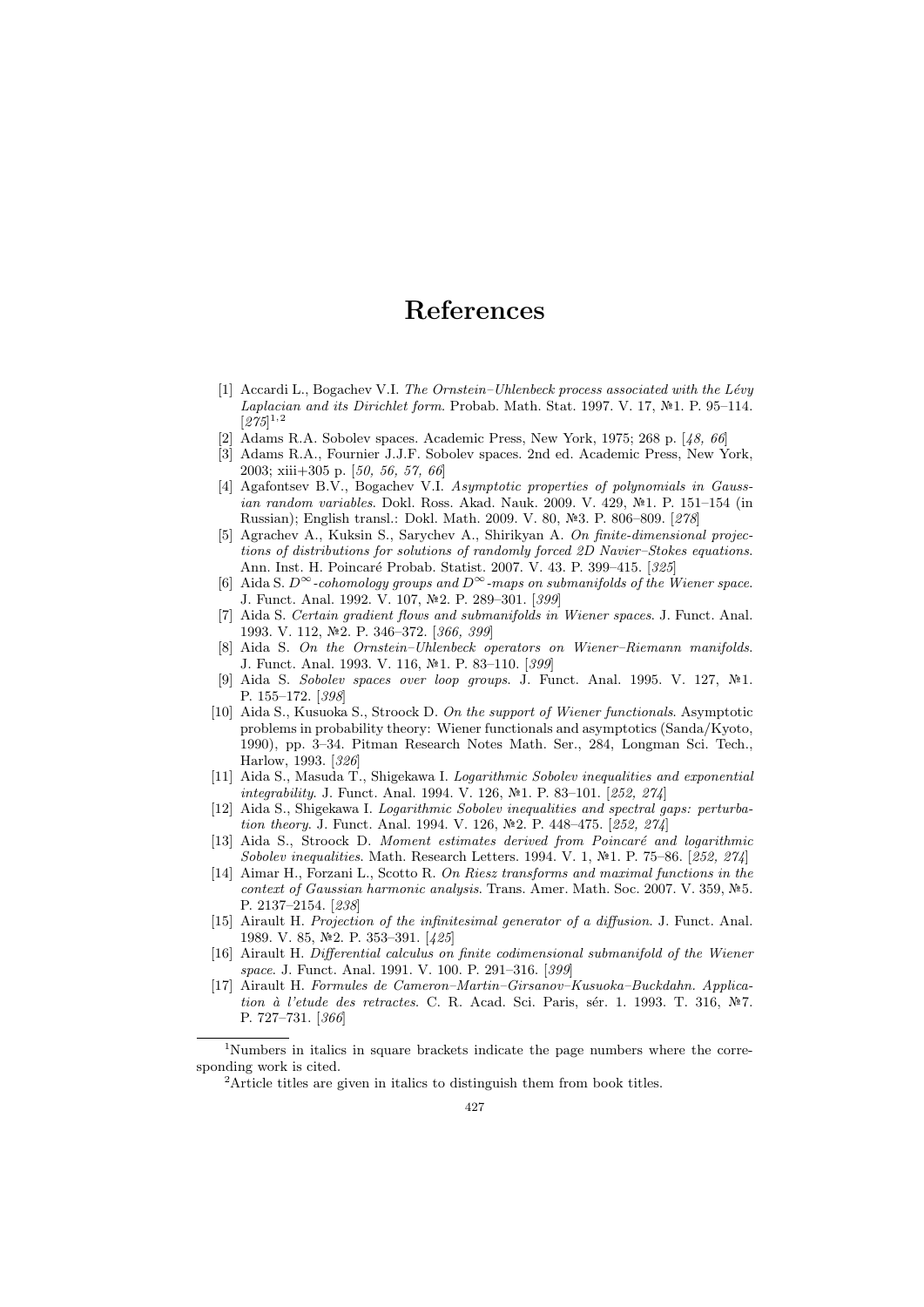- [18] Airault H., Bogachev V. Realization of Virasoro unitarizing measures on the set of Jordan curves. C. R. Math. Acad. Sci. Paris. 2003. T. 336, N.5. P. 429–434. [399]
- [19] Airault H., Bogachev V.I., Lescot P. Finite-dimensional sections of functions from fractional Sobolev classes on infinite-dimensional spaces. Dokl. Ross. Akad. Nauk. 2003. V. 391, №3. P. 320–323 (in Russian); English transl.: Dokl. Math. 2003. V. 68, №1. P. 71–74. [274]
- [20] Airault H., Malliavin P. Intégration géometrique sur l'espaces de Wiener. Bull. Sci. Math. (2). 1988. V. 112, Nº1. P. 3-52. [303, 324, 325]
- [21] Airault H., Malliavin P. Integration on loop groups II. Heat equation for the Wiener measure. J. Funct. Anal. 1992. V. 104, №1. P. 71-109. [398]
- [22] Airault H., Malliavin P. Integration by parts formulas and dilatation vector fields on elliptic probability spaces. Probab. Theory Relat. Fields. 1996. V. 106,  $\mathbb{N}^2$ 4. P. 447–494. [398]
- [23] Airault H., Malliavin P. Unitarizing probability measures for representations of *Virasoro algebra.* J. Math. Pures Appl. (9). 2001. V. 80, №6. P. 627–667. [400]
- [24] Airault H., Malliavin P. Quasi-invariance of Brownian measures on the group of circle homeomorphisms and infinite-dimensional Riemannian geometry. J. Funct. Anal. 2006. V. 241, №1. P. 99-142. [400]
- [25] Airault H., Malliavin P., Ren J. Smoothness of stopping times of diffusion processes. J. Math. Pures Appl. (9). 1999. V. 78, 10. P. 1069–1091. [324]
- [26] Airault H., Malliavin P., Ren J. Geometry of foliations on the Wiener space and stochastic calculus of variations. C. R. Math. Acad. Sci. Paris. 2004. T. 339,  $N<sup>2</sup>9$ . P. 637–642. [399]
- [27] Airault H., Malliavin P., Thalmaier A. Support of Virasoro unitarizing measures. C. R. Math. Acad. Sci. Paris. 2002. V. 335, №7. P. 621–626. [399]
- [28] Airault H., Malliavin P., Thalmaier A. Canonical Brownian motion on the space of univalent functions and resolution of Beltrami equations by a continuity method along stochastic flows. J. Math. Pures Appl.  $(9)$ . 2004. V. 83, Nº8. P. 955–1018. [399]
- [29] Airault H., Malliavin P., Viens F. Stokes formula on the Wiener space and n-dimensional Nourdin–Peccati analysis. J. Funct. Anal. 2010. V. 258, Nº5. P. 1763–1783. [322, 425]
- [30] Airault H., Ren J., Zhang X. Smoothness of local times of semimartingales. C. R. Acad. Sci. Paris, sér. I Math. 2000. T. 330, Nº8. P. 719-724. [324]
- [31] Airault H., Van Biesen J. Géometrie riemannienne en codimension finie sur l'espace de Wiener. C. R. Acad. Sci. Paris, sér. 1. 1990. T. 311, Nº2. P. 125-130. [246, 399]
- [32] Airault H., Van Biesen J. Processus d'Ornstein–Uhlenbeck sur une sous variété de codimension finie de l'espace de Wiener. Bull. Sci. Math. (2). 1991. V. 115,  $\mathbb{N}^2$ . P. 195–210. [399]
- [33] Akiyama H. Geometric aspects of Malliavin's calculus on vector bundles. J. Math. Kyoto Univ. 1986. V. 26, Nº4. P. 673-696. [406]
- [34] Alberti G. A Lusin type theorem for gradients. J. Funct. Anal. 1991. V. 100,  $\mathbb{N}^2$ 1. P. 110–118. [250, 257]
- [35] Albeverio S., Bogachev V.I., Röckner M. On uniqueness of invariant measures for finite and infinite dimensional diffusions. Comm. Pure Appl. Math. 1999. V. 52. P. 325–362. [413, 426]
- [36] Albeverio S., Daletskii A., Kondratiev Y. Stochastic analysis on product manifolds: Dirichlet operators on differential forms. J. Funct. Anal. 2000. V. 176,  $N<sup>2</sup>2$ . P. 280–316. [399]
- [37] Albeverio S., Daletskii A., Kondratiev Y., Lytvynov E. Laplace operators in de Rham complexes associated with measures on configuration spaces. J. Geom. Phys. 2003. V. 47, Nº2-3. P. 259-302. [399]
- [38] Albeverio S., Daletskii A., Lytvynov E. Laplace operators on differential forms over configuration spaces. J. Geom. Phys. 2001. V. 37, №1-2. P. 15-46. [399]
- [39] Albeverio S., Daletsky Yu.L., Kondratiev Yu.G., Streit L. Non-Gaussian infinitedimensional analysis. J. Funct. Anal. 1996. V. 138, №2. P. 311-350. [276]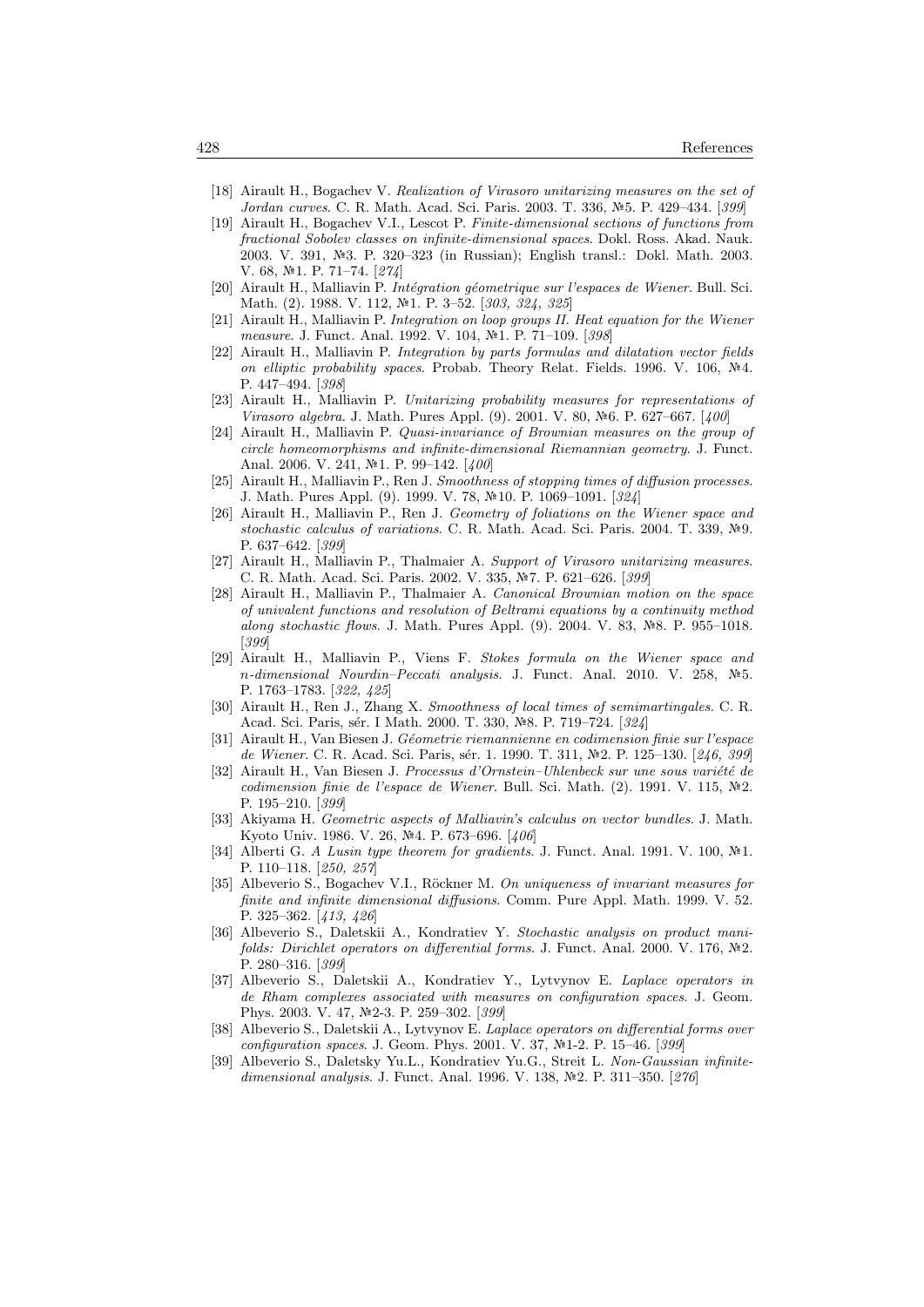- [40] Albeverio S., Fukushima M., Hansen W., Ma Z.M., Röckner M. An invariance result for capacities on Wiener space. J. Funct. Anal. 1992. V. 106,  $\mathbb{N}$ 1. P. 35–49. [276]
- [41] Albeverio S., Høegh-Krohn R. Dirichlet forms and diffusion processes on rigged Hilbert spaces. Z. Wahr. theor. verw. Geb. 1977. B. 40. S. 1–57. [70, 71, 111, 155, 190, 223, 425]
- [42] Albeverio S., Høegh-Krohn R. Hunt processes and analytic potential theory on rigged Hilbert spaces. Ann. Inst. H. Poincaré (B). 1977. V. 13. P. 269–291. [190, 223, 425]
- [43] Albeverio S., Høegh-Krohn R., Streit L. Energy forms, Hamiltonians, and distorted Brownian paths. J. Math. Phys. 1977. V. 18, Nº5. P. 907-917. [425]
- [44] Albeverio S., Kondratiev Yu., Pasurek T., Röckner M. Existence of and a priori estimates for Euclidean Gibbs states. Tr. Mosk. Mat. Obs. 2006. V. 67. P. 3–103 (in Russian); transl.: Trans. Moscow Math. Soc. 2006. P. 1–85. [224]
- [45] Albeverio S., Kondratiev Yu.G., Röckner M. Dirichlet operators via stochastic analysis. J. Funct. Anal. 1995. V. 128, №1. P. 102-138. [274, 420]
- [46] Albeverio S., Kondratiev Yu.G., Röckner M. Analysis and geometry on configuration spaces: the Gibbsian case. J. Funct. Anal. 1998. V. 157,  $N=1$ . P. 242-291. [399]
- [47] Albeverio S., Kondratiev Yu.G., Röckner M., Tsikalenko T.V. A priori estimates for symmetrizing measures and their applications to Gibbs states. J. Funct. Anal. 2000. V. 171, №2. P. 366–400. [224]
- [48] Albeverio S., Kosyak A. Quasiregular representations of the infinite-dimensional Borel group. J. Funct. Anal. 2005. V. 218, №2. P. 445–474. [400]
- [49] Albeverio S., Kusuoka S., Röckner M. On partial integration in infinite dimensional Dirichlet forms. J. London Math. Soc. 1990. V. 42. P. 122–136. [103]
- [50] Albeverio S., Liang S., Zegarlinski B. Remark on the integration by parts formula for the  $\phi_3^4$ -quantum field model. Infin. Dim. Anal. Quantum Probab. Relat. Top. 2006. V. 9, №1. P. 149-154. [132]
- [51] Albeverio S., Ma Z.M., Röckner M. Partitions of unity in Sobolev spaces over infinite-dimensional state spaces. J. Funct. Anal. 1997. V. 143,  $\mathbb{N}^2$ 1. P. 247–268. [275]
- [52] Albeverio S., Röckner M. Classical Dirichlet forms on topological vector spaces: construction of an associated diffusion process. Probab. Theory Relat. Fields. 1989. V. 83. P. 405–434. [275]
- [53] Albeverio S., Röckner M. Classical Dirichlet forms on topological vector spaces: closability and a Cameron-Martin formula. J. Funct. Anal. 1990. V. 88,  $N2$ . P. 395–437. [172, 229, 275]
- [54] Albeverio S., Röckner M. Stochastic differential equations in infinite dimensions: solutions via Dirichlet forms. Probab. Theory Relat. Fields. 1991. V. 89,  $N=3$ . P. 347–386. [236, 275, 415]
- [55] Albeverio S., Smorodina N.V. A distributional approach to multiple stochastic integrals and transformations of the Poisson measure. Acta Appl. Math. 2006. V. 94. P. 1–19; – II. ibid. 2008. V. 102. P. 319–343. [399]
- [56] Albeverio S., Steblovskaya V. Asymptotics of infinite-dimensional integrals with respect to smooth measures. I. Infin. Dim. Anal. Quantum Probab. Relat. Top. 1999. V. 2, №4. P. 529–556. [324]
- [57] Albeverio S., Yoshida M.W.  $H-C^1$  maps and elliptic SPDEs with polynomial and exponential perturbations of Nelson's Euclidean free field. J. Funct. Anal. 2002. V. 196, №2. P. 265-322. [366]
- [58] Aleksandrova D.E. Convergence of triangular transformations of measures. Teor. Verojatn. i Primen. 2005. V. 50,  $\mathbb{N}^2$ 1. P. 145–150 (in Russian); English transl.: Theory Probab. Appl. 2005. V. 50, №1. P. 113-118. [360, 367]
- [59] Aleksandrova D.E., Bogachev V.I., Pilipenko A.Yu. On the convergence of induced measures in variation. Mat. Sbornik. 1999. V. 190, N 9. P. 3–20 (in Russian); English transl.: Sb. Math. 1999. V. 190, №9-10. P. 1229-1245. [325]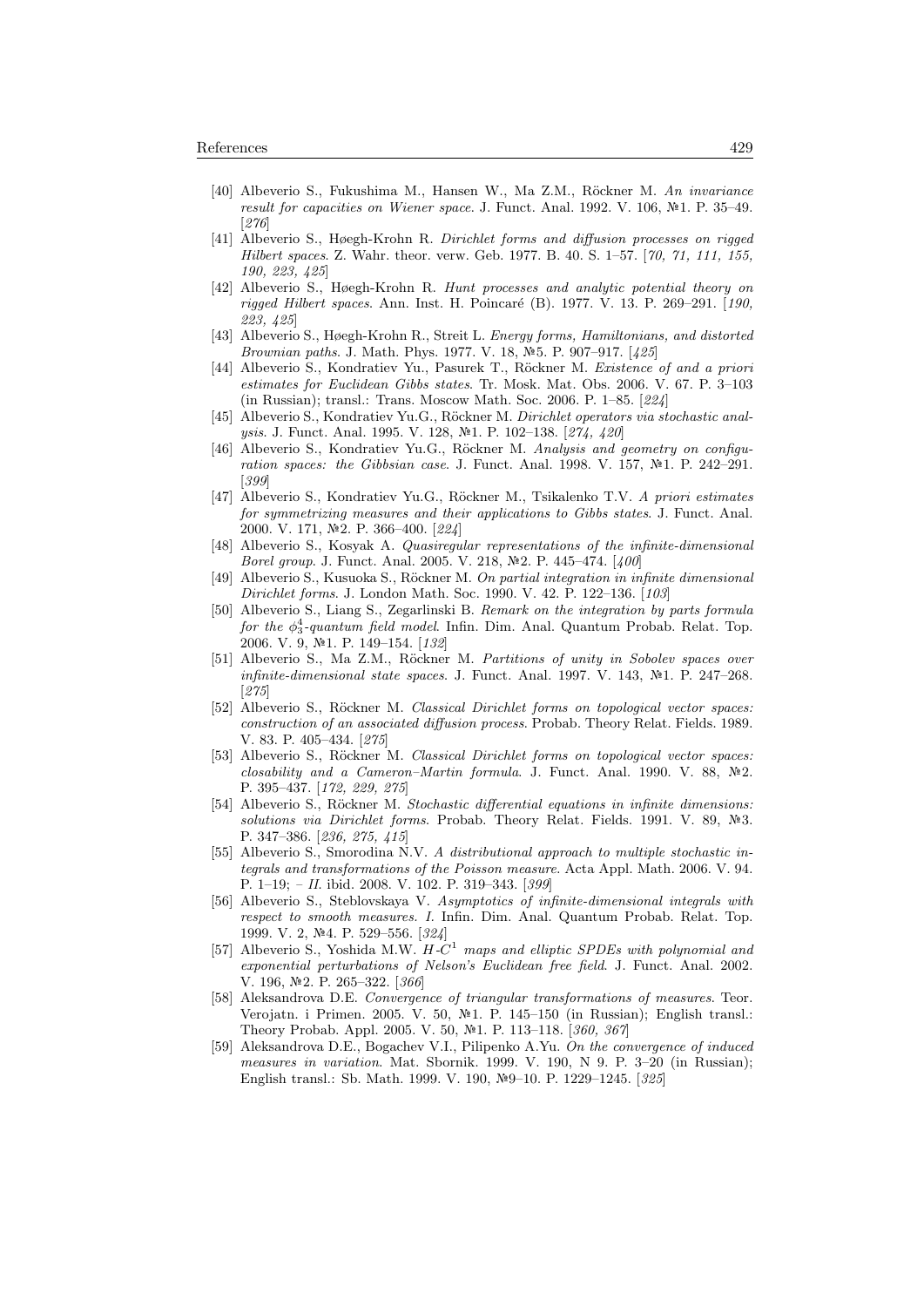- [60] Ambrosio L. Lecture notes on optimal transport problems. Lecture Notes in Math. 2003. V. 1812. P. 1–52. [363]
- [61] Ambrosio L. Transport equation and Cauchy problem for non-smooth vector fields. Lecture Notes in Math. 2008. V. 1927. P. 1–41. [366]
- [62] Ambrosio L., Crippa G. Existence, uniqueness, stability and differentiability properties of the flow associated to weakly differentiable vector fields. UMI Lecture Notes, V. 5, pp. 3–57. Springer, Berlin, 2008. [366]
- [63] Ambrosio L., Durand-Cartagena E. Metric differentiability of Lipschitz maps defined on Wiener spaces. Rend. Circ. Mat. Palermo  $(2)$ . 2009. V. 58,  $\mathbb{N}^2$ 1. P. 1–10. [366]
- [64] Ambrosio L., Figalli A. On flows associated to Sobolev vector fields in Wiener spaces: an approach à la DiPerna–Lions. J. Funct. Anal. 2009. V. 256,  $\mathbb{N}^2$ 1. P. 179–214. [341, 366]
- [65] Ambrosio L., Fusco N., Pallara D. Functions of bounded variation and free discontinuity problems. Clarendon Press, Oxford University Press, New York, 2000; xviii+434 p. [53, 66]
- [66] Ambrosio L., Gigli N., Savaré G. Gradient flows in metric spaces and in the space of probability measures. Birkhäuser, Basel, 2005; viii $+333$  p. [366]
- [67] Ambrosio L., Miranda M., Maniglia S., Pallara D. Towards a theory of BV functions in abstract Wiener spaces. Physica D: Nonlin. Phenom. 2010. V. 239. [275]
- [68] Ambrosio L., Miranda M. (Jr.), Maniglia S., Pallara D. BV functions in abstract Wiener spaces. J. Funct. Anal. 2010. V. 258, Nº3. P. 785-813. [275]
- [69] Ambrosio L., Tilli P. Topics on analysis in metric spaces. Oxford University Press, Oxford, 2004; viii+133 p. [274]
- [70] Andersson L., Driver B.K. Finite-dimensional approximations to Wiener measure and path integral formulas on manifolds. J. Funct. Anal. 1999. V. 165,  $N2$ . P. 430–498. [398]
- [71] Ankirchner S., Imkeller P., Dos Reis G. Classical and variational differentiability of BSDEs with quadratic growth. Electron. J. Probab. 2007. V. 12,  $N=53$ . P. 1418–1453. [425]
- [72] Antoniouk A.V., Antoniouk A.V. Smoothing properties of semigroups for Dirichlet operators of Gibbs measures. J. Funct. Anal. 1995. V. 127, Nº2. P. 390-430. [132, 425]
- [73] Antoniouk A.V., Antoniouk A.V. Nonlinear estimates approach to the regularity properties of diffusion semigroups. Nonlinear analysis and applications: to V. Lakshmikantham on his 80th birthday. V. 1, 2, pp. 165–226. Kluwer Acad. Publ., Dordrecht, 2003. [425]
- [74] Anulova S.V., Veretennikov A.Yu., Krylov N.V., Liptser R.Sh., Shiryaev A.N. Stochastic calculus. Current problems in mathematics. Fundamental directions, V. 45. P. 5–253. Itogi Nauki i Tekhniki, Akad. Nauk SSSR, Vsesoyuz. Inst. Nauchn. i Tekhn. Inform., Moscow, 1989 (in Russian); English transl.: Stochastic calculus. Probability theory, III. Encyclopaedia Math. Sci., 45, Springer, Berlin, 1998; 253 p. [323, 424]
- [75] Applebaum D. Universal Malliavin calculus in Fock and Lévy–Itô spaces. Commun. Stoch. Anal. 2009. V. 3, №1. P. 119–141. [323]
- [76] Arai A., Mitoma I. De Rham–Hodge–Kodaira decomposition in infinite dimension. Math. Ann. 1991. B. 291, №1. S. 51-73. [399]
- [77] Araki H. Hamiltonian formalism and the canonical commutation relations in quantum field theory. J. Math. Phys. 1960. V. 1. P. 492–504. [104]
- [78] Araki H. On representations of the canonical commutation relations. Comm. Math. Phys. 1971. V. 20. P. 9–25. [104]
- [79] Aronszajn N. Differentiability of Lipchitzian mappings between Banach spaces. Studia Math. 1976. V. 57, №2. P. 147-190. [342, 353]
- Asadian F. Regularity of measures induced by solutions of infinite dimensional stochastic differential equations. Rocky Mount. J. Math. 1997. V. 27,  $N<sup>2</sup>$ . P. 387–423.  $[414]$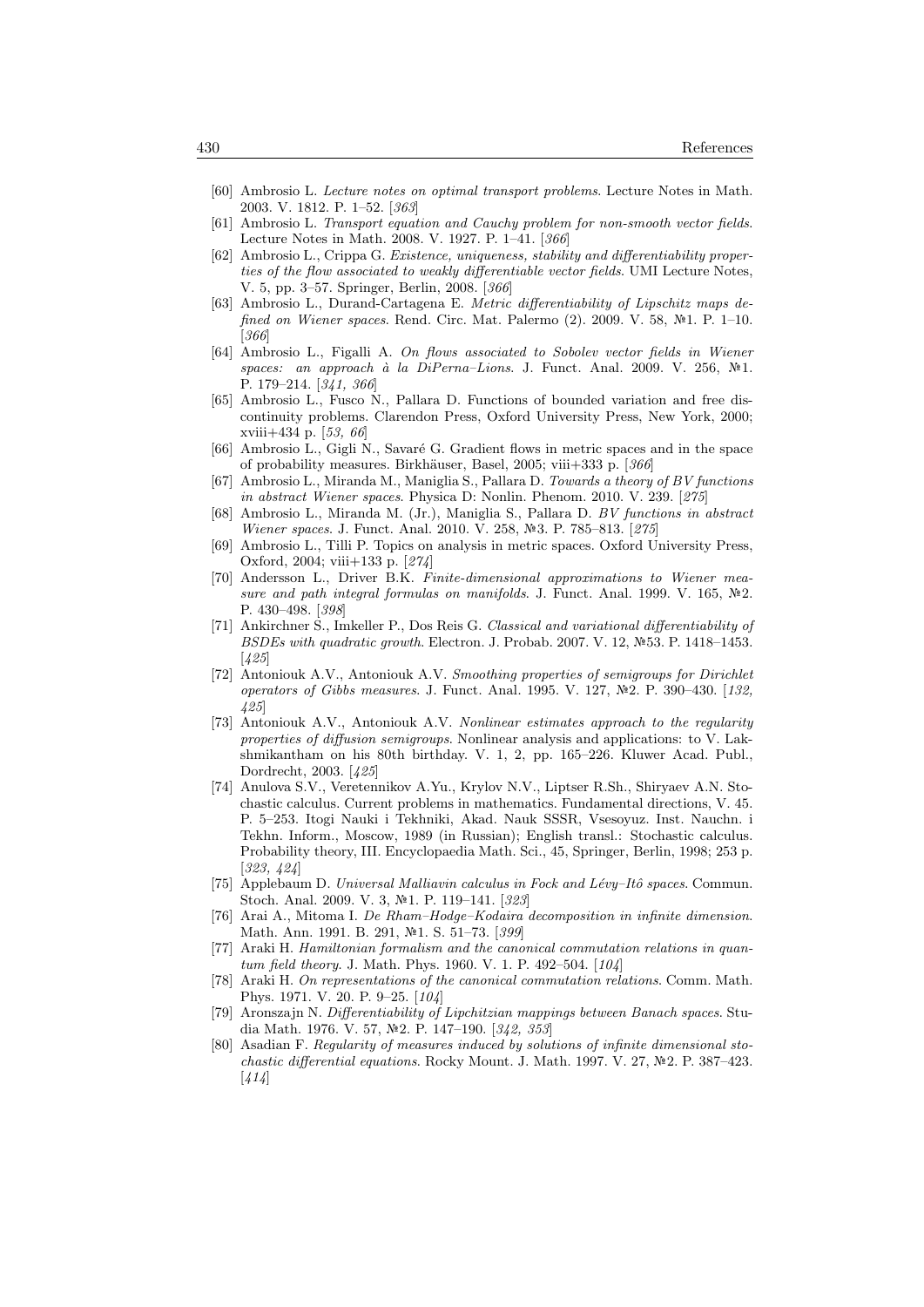- [81] Asadian F. Subspaces of differentiability of measures generated by stochastic differential equations in Hilbert space. Dyn. Contin. Discrete Impuls. Syst., Ser. A, ,<br>Math. Anal. 2009. V. 16, №S1, Suppl. P. 98–103. [414]
- [82] Averbuh V.I., Smolyanov O.G., Fomin S.V., Generalized functions and differential equations in linear spaces. I, Differentiable measures. Trudy Moskovsk. Matem. Ob. 1971. V. 24. P. 133–174 (in Russian); English transl.: Trans. Moscow Math. Soc. 1971. V. 24. P. 140–184. [ix, 103, 155, 187]
- [83] Averbuh V.I., Smolyanov O.G., Fomin S.V., Generalized functions and differential equations in linear spaces. II, Differentiable operators and their Fourier transforms. Trudy Moskovsk. Matem. Ob. 1972. V. 27. P. 248–262 (in Russian); English transl.: Trans. Moscow Math. Soc. 1972. V. 27. P. 255–270. [ix, 103]
- [84] Badrikian A. Transformation of Gaussian measures. Ann. Math. Blaise Pascal. 1996. Numero Special. P. 13–58. [366]
- [85] Bakhtin Yu., Mattingly J.C. Malliavin calculus for infinite-dimensional systems with additive noise. J. Funct. Anal. 2007. V. 249, Nº2. P. 307-353. [323]
- [86] Baklan V.V., Shatashvili A.D., Transformations of Gaussian measures by nonlinear mappings in Hilbert space. Dopovidi Akad. Nauk. Ukrain. RSR. 1965. Nº9. P. 1115–1117 (in Russian). [366]
- [87] Bakry D. Transformations de Riesz pour les semigroupes symétriques. Lecture Notes in Math. 1985. V. 1123. P. 130–174 [274]
- [88] Bakry D. L'hypercontractivité et son utilization en théorie des semigroupes. Lecture Notes in Math. 1994. V. 1581. P. 1–114. [274]
- [89] Bakry D., Emery M. Diffusions hypercontractives. Lecture Notes in Math. 1985. V. 1123. P. 177–206. [274, 372]
- [90] Bally V. On the connection between the Malliavin covariance matrix and *Hörmander's condition.* J. Funct. Anal. 1991. V. 96,  $N=2$ . P. 219–255. [424]
- [91] Bally V. A stochastic ellipticity assumption. Rev. Roumaine Math. Pures Appl. 1992. V. 37, №5. P. 353-361. [424]
- [92] Bally V. Lower bounds for the density of locally elliptic Itô processes. Ann. Probab. 2006. V. 34, №6. P. 2406-2440. [323]
- [93] Bally V., Bavouzet M.-P., Messaoud M. Integration by parts formula for locally smooth laws and applications to sensitivity computations. Ann. Appl. Probab. 2007. V. 17, No<sub>1</sub>. P. 33-66. [425]
- [94] Bally V., Caramellino L., Zanette A. Pricing and hedging American options by Monte Carlo methods using a Malliavin calculus approach. Monte Carlo Methods Appl. 2005. V. 11, №2. P. 97-133. [425]
- [95] Bally V., Gyöngy I., Pardoux E. White noise driven parabolic SPDEs with measurable drifts. J. Funct. Anal. 1994. V. 120. P. 484–510. [425]
- [96] Bally V., Pardoux E. Malliavin calculus for white noise driven parabolic SPDEs. Potential Anal. 1998. V. 9, №1. P. 27–64. [425]
- [97] Bally V., Saussereau B. A relative compactness criterion in Wiener–Sobolev spaces and application to semi-linear stochastic PDEs. J. Funct. Anal. 2004. V. 210,  $\mathbb{N}^2$ . P. 465–515. [254]
- [98] Barbu V., Bogachev V.I., Da Prato G., Röckner M. Weak solutions to the stochastic porous media equation via Kolmogorov equations: the degenerate case. J. Funct. Anal. 2006. V. 237,  $\mathbb{N}$ 1. P. 54–75. [425]
- [99] Barthe F., Cordero-Erausquin D., Fradelizi M. Shift inequalities of Gaussian type and norms of barycenters. Studia Math. 2001. V. 146,  $\mathbb{N}^2$ . P. 245–259. [107]
- [100] Bass R.F., Cranston M. The Malliavin calculus for pure jump processes and application for local time. Ann. Probab. 1986. V. 14,  $N<sup>2</sup>$ . P. 490–532. [323]
- [101] Baudoin F., Hairer M. A version of Hörmander's theorem for the fractional Brownian motion. Probab. Theory Relat. Fields. 2007. V. 139, Nº3-4. P. 373-395. [323]
- [102] Baudoin F., Thieullen M. Pinning class of the Wiener measure by a functional: related martingales and invariance properties. Probab. Theory Relat. Fields. 2003. V. 127,  $N<sup>2</sup>1$ . P. 1-36. [366]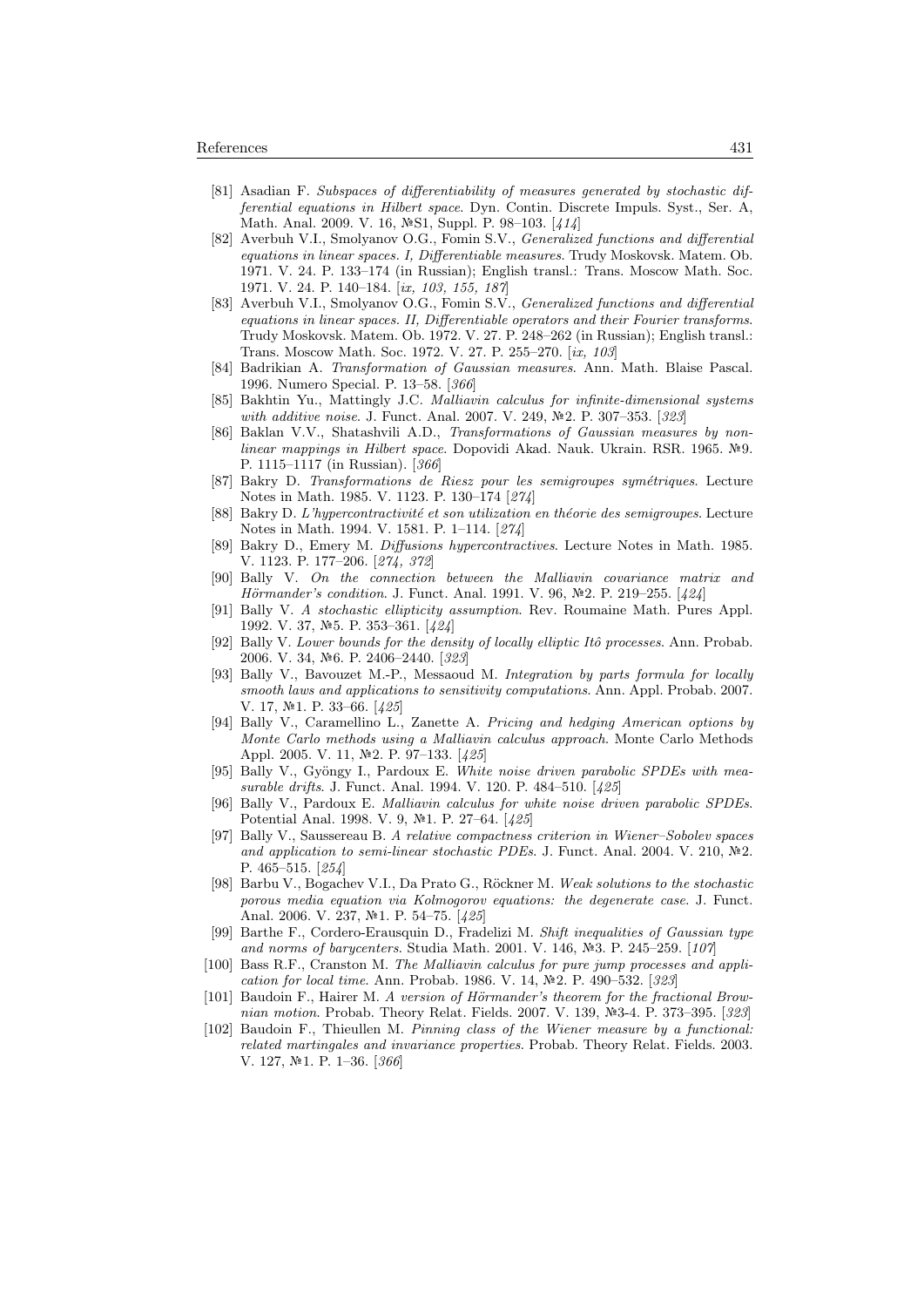- [103] Bavouzet-Morel M.-P., Messaoud M. Computation of Greeks using Malliavin's calculus in jump type market models. Electron. J. Probab. 2006. V. 11,  $\mathbb{N}^2$ 10. P. 276–300. [425]
- [104] Baxendale P. Brownian motions in the diffeomorphism group. I. Compos. Math. 1984. V. 53. P. 19–50. [398]
- [105] Bell D. A quasi-invariance theorem for measures on Banach spaces. Trans. Amer. Math. Soc. 1985. V. 290, №2. P. 851-855. [172]
- [106] Bell D. The Malliavin calculus. Wiley and Sons, NY, 1987; 105 p. [323, 342, 405]
- [107] Bell D. Transformations of measure on an infinite-dimensional vector space. Seminar on Stochastic Processes (Vancouver, 1990), Progr. Probab. V. 24. P. 15–25. Birkhäuser Boston, Boston, 1991. [342, 398]
- [108] Bell D.R. Degenerate stochastic differential equations and hypoellipticity. Longman, Harlow, 1995; xii+114 p. [323, 405]
- [109] Bell D.R. Stochastic differential equations and hypoelliptic operators. Real and stochastic analysis. P. 9–42. Birkhäuser Boston, Boston, 2004. [424]
- [110] Bell D. Divergence theorems in path space. J. Funct. Anal. 2005. V. 218,  $N<sup>1</sup>$ . P. 130–149. [398]
- [111] Bell D. Divergence theorems in path space. II. Degenerate diffusions. C. R. Math. Acad. Sci. Paris. 2006. T. 342, Nº11. P. 869-872. [398]
- [112] Bell D. Quasi-invariant measures on the path space of a diffusion. C. R. Math. Acad. Sci. Paris. 2006. T. 343, №3. P. 197-200. [398]
- [113] Bell D. Divergence theorems in path space. III. Hypoelliptic diffusions and beyond. J. Funct. Anal. 2007. V. 251, №1. P. 232-253. [398]
- [114] Bell D., Mohammed S.E.A. The Malliavin calculus and stochastic delay equations. J. Funct. Anal. 1991. V. 99, №1. P. 75–99. [424, 425]
- [115] Bell D., Mohammed S.E.A. Hypoelliptic parabolic operators with exponential degeneracies. C. R. Acad. Sci. Paris, sér. 1. 1993. T. 317, Nº11. P. 1059-1064. [424]
- [116] Bell D.R., Mohammed S.E.A. Smooth densities for degenerate stochastic delay equations with hereditary drift. Ann. Probab. 1995. V. 23, Nº4. P. 1875–1894. [424, 425]
- [117] Belopol'skaya Ya.I. Smooth measures and nonlinear equations of mathematical physics. J. Math. Sci. 1996. V. 80, Nº6. P. 2226-2235. [426]
- [118] Belopol'skaya Ya.I. Burgers equation on a Hilbert manifold and the motion of incompressible fluid. Methods Funct. Anal. Topology. 1999. V. 5,  $N<sup>2</sup>4$ . P. 15–27. [426]
- [119] Belopol'skaya Ya.I. Smooth diffusion measures and their transformations. Zap. Nauchn. Sem. S.-Peterburg. Otdel. Mat. Inst. Steklov. (POMI). 1999. V. 260. P. 31–49 (in Russian); English transl.: J. Math. Sci. (New York). 2002. V. 109, N<sup>o</sup>6. P. 2047–2060. [426]
- [120] Belopol'skaya Ya.I., Dalecky Yu.L. Stochastic equations and differential geometry. Transl. from the Russian. Kluwer Academic Publ., Dordrecht, 1990; xvi+260 p. (Russian ed.: Kiev, 1990). [366, 398, 414, 426]
- [121] Belopol'skaya Ya.I., Daletsky Yu.L. Smoothness of transition probabilities of Markov processes described by stochastic differential equations in Hilbert space. Dopov./Dokl. Akad. Nauk Ukraini. 1994. №9. P. 40–45 (in Russian). [425]
- [122] Belyaev A.A. Integral representation of functions harmonic in a domain of Hilbert space. Vestnik Moskov. Univ. Ser. I Mat. Mekh. 1981.  $N<sup>2</sup>6$ . P. 44–47 (Russian); English transl.: Moscow Univ. Math. Bull. 1981. V. 36. №6. P. 54–58. [425]
- [123] Belyaev A.A. The mean value theorem for harmonic functions in a domain of Hilbert space. Vestnik Moskov. Univ. Ser. I Mat. Mekh. 1982.  $N=5$ . P. 32-35 (in Russian); Moscow Univ. Math. Bull. 1982. V. 37. Nº5. P. 38-42. [425]
- [124] Ben Arous G. Methodes de Laplace et de la phase stationaire sur l'espace de Wiener. Stochastics. 1988. V. 25. P. 125–153. [324]
- [125] Ben Arous G. Devéloppement asymptotique du noyau de la chaleur hypoelliptique sur la diagonale. Ann. Inst. Fourier. 1989. V. 39, Nº1. P. 73-99. [405]
- [126] Ben Arous G., Léandre R. Annulation plate du noyau de la chaleur. C. R. Acad. Sci. Paris, sér. I Math. 1991. T. 312, №6. P. 463-464. [321]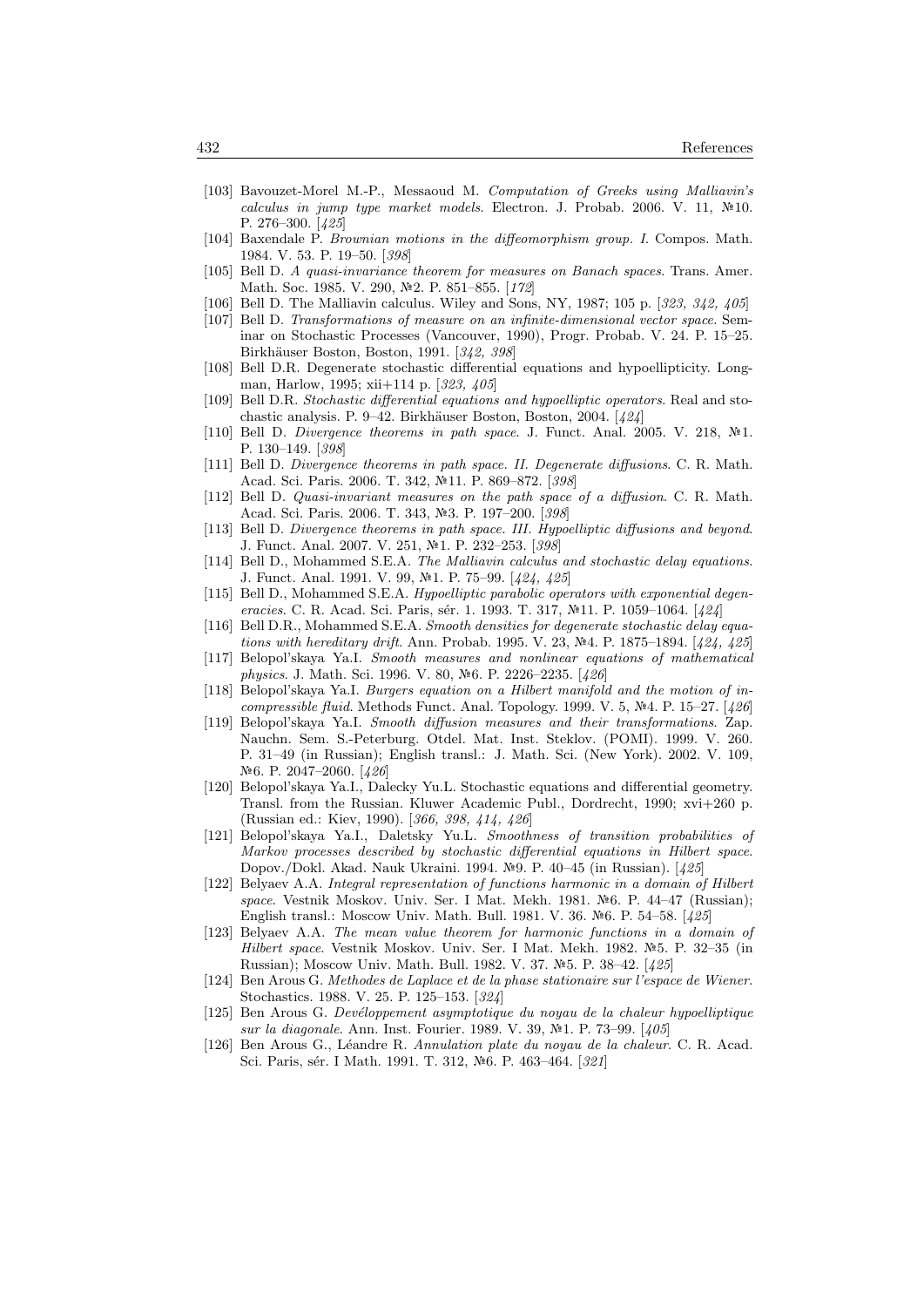- [127] Bendikov A. Potential theory on infinite-dimensional abelian groups. De Gruyter, Berlin, 1995; vi+184 p. [399]
- [128] Bendikov A., Saloff-Coste L. On the hypoellipticity of sub-Laplacians on infinite dimensional compact groups. Forum Math. 2003. V. 15,  $N<sup>2</sup>1$ . P. 135–163. [399]
- [129] Bendikov A., Saloff-Coste L. Spaces of smooth functions and distributions on infinite-dimensional compact groups. J. Funct. Anal. 2005. V. 218,  $N<sup>2</sup>1$ . P. 168–218. [399]
- [130] Bentkus V.Ju. Existence and uniqueness of the solution of the Poisson equation for generalized measures on an infinite-dimensional space. Mat. Zametki. 1976. V. 20,  $\mathbb{N}$ -6. 825–834 (in Russian); English transl.: Math. Notes. 1976. V. 20,  $\mathbb{N}$ -5–6. P. 1020–1025. [426]
- [131] Bentkus V.Yu. Ellipticity of an infinite-dimensional iterated Laplace operator. I, II. Litovsk. Mat. Sb. 1979. V. 19, №4. P. 13–28; ibid., 1980. V. 20, №1. P. 3–13 (in Russian); English transl.: Lithuanian Math. J. 1979. V. 19, Nº4. P. 455–465; 1980. V. 20, №1. P. 1–7. [71, 111, 426]
- [132] Bentkus V.Yu. Analyticity of Gaussian measures. Teor. Verojatn. i Primen. 1982. V. 27,  $\mathbb{N}^1$ . P. 147–154 (in Russian); English transl.: Theor. Probab. Appl. 1982. V. 27, №1. P. 155–161. [71, 111]
- [133] Bentkus V.Yu. Differentiable functions in spaces  $c_0$  and  $R^k$ . Litovsk. Mat. Sb. 1983. V. 23, 4. P. 26–36 (in Russian); English transl.: Lithuanian Math. J. 1983. V. 23, N<sup>o</sup>2. P. 146–155. [155]
- [134] Bentkus V.Yu. Estimates of the closeness of sums of independent random elements in the space  $C[0, 1]$ . Litovsk. Mat. Sb. 1983. V. 23, Nº1. P. 7-16 (in Russian); English transl.: Lithuanian Math. J. 1983. V. 23,  $N<sup>2</sup>1$ . P. 9–18. [149]
- [135] Bentkus V., Juozulynas A., Paulauskas V. Bounds for stable measures of convex shells and stable approximations. Ann. Probab. 2000. V. 28,  $N=3$ . P. 1280–1300.  $[110]$
- [136] Bentkus V.Yu., Račkauskas A.Yu. On the rate of convergence in the central limit theorem in infinite-dimensional spaces. Litovsk. Mat. Sb. 1981. V. 21,  $\mathcal{N}$ 24. P. 9–18 (in Russian); English transl.: Lith. Math. J. 1981. V. 21,  $\mathbb{N}^2 4$ . P. 271–276. [149]
- [137] Bentkus V.Yu., Rachkauskas A.Yu. Estimates of the rate of convergence of sums of independent random variables in a Banach space. I, II. Litovsk. Mat. Sb. 1982. V. 22, №3. P. 12–28; V. 22, №4. P. 8–20 (in Russian); English transl.: Lith. Math. J. 1982. V. 22, №3. P. 222–234; 1982. V. 22, №4. P. 344–353. [149]
- [138] Benyamini Y., Lindenstrauss J. Geometric nonlinear functional analysis. Amer. Math. Soc., Providence, Rhode Island, 2000; 488 p. [5, 37, 344, 351]
- [139] Berezanskiĭ Yu.M. Selfadjoint operators in spaces of functions of infinitely many variables. Transl. from the Russian. Amer. Math. Soc., Providence, Rhode Island, 1986; xiv+383 p. (Russian ed.: Kiev, 1978). [276, 426]
- [140] Berezansky Y.M., Kondratiev Y.G. Spectral methods in infinite-dimensional analysis. V. 1, 2. Transl. from the Russian. Kluwer Academic Publ., Dordrecht, 1995; xviii+576 p., viii+432 p. (Russian ed.: Kiev, 1988). [276, 426]
- [141] Berezhnoi V.E. On the equivalence of norms in the space of  $\gamma$ -measurable polynomials. Vestnik Moskov. Univ. Ser. I Mat. Mekh. 2004.  $N<sup>2</sup>4$ . P. 54–56 (in Russian); English transl.: Moscow Univ. Math. Bull. 2004. V. 59. №4. P. 37–39. [251]
- [142] Berezhnoy V.E. On the equivalence of integral norms on the space of measurable polynomials with respect to a convex measure. Theory Stoch. Process. 2008. V. 14,  $N<sup>2</sup>1.$  P. 7–10. [251]
- [143] Berger M.A. A Malliavin-type anticipative stochastic calculus. Ann. Probab. 1988. V. 16, №1. P. 231-245. [323]
- [144] Bernard P. Une presentation de calcul des variations stochastique (calcul de Malliavin) pour les non-specialistes. Ann. Sci. Univ. Clermont-Ferrand II Math. 1986. 23. P. 13–45. [323, 424]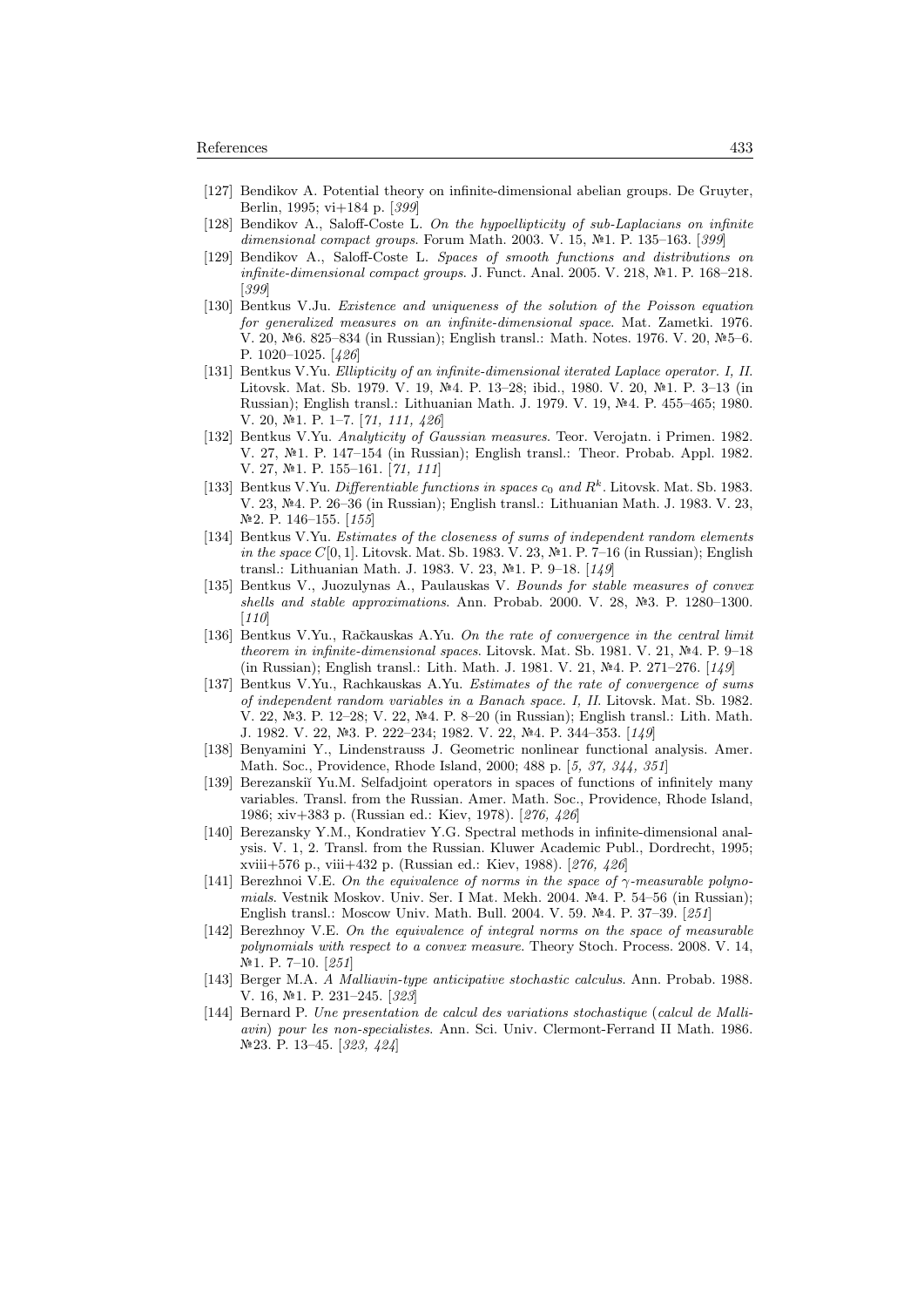- [145] Besov O.V., Il'in V.P., Nikolskiı̆ S.M. Integral representations of functions and imbedding theorems. V. I, II. Translated from the Russian. Winston & Sons, Washington; Halsted Press, New York – Toronto – London, 1978, 1979; viii+345 p., viii+311 p. (Russian ed.: Moscow, 1975). [66]
- [146] Biagini F., Hu Y., Øksendal B., Zhang T. Stochastic calculus for fractional Brownian motion and applications. Springer-Verlag, London, 2008; xii+329 p. [324]
- [147] Biagini F., Øksendal B., Sulem A., Wallner N. An introduction to white-noise theory and Malliavin calculus for fractional Brownian motion. Stochastic analysis with applications to mathematical finance. Proc. R. Soc. Lond. Ser. A Math. Phys. Eng. Sci. 2004. V. 460, 2041. P. 347–372. [425]
- [148] Bichteler K., Gravereaux J.B., Jacod J. Malliavin calculus for processes with jumps. Gordon and Breach, 1987; x+161 p. [323]
- [149] Bismut J.-M. Martingales, the Malliavin calculus and hypoellipticity under general Hørmander's conditions. Z. Wahr. theor. verw. Geb. 1981. B. 56, Nº4. S. 469-505. [281, 424]
- [150] Bismut J.-M. An introduction to the stochastic calculus of variations. Stochastic differential systems (Bad Honnef, 1982), Lecture Notes in Control and Information Sci. V. 43. P. 33–72. Springer, Berlin–New York, 1982. [424]
- [151] Bismut J.-M. Calcul des variations stochastique et processus de sauts. Z. Wahr. theor. verw. Geb. 1983. B. 63, №2. S. 147–235. [323, 424]
- [152] Bismut J.-M. Large deviations and the Malliavin calculus. Birkhäuser Boston, Boston, 1984; viii+216 p. [424]
- [153] Bismut J.-M. The Atiyah–Singer theorems: a probabilistic approach. I. The index theorem. J. Funct. Anal. 1984. V. 57,  $N<sup>2</sup>1$ . P. 56–99; II. The Lefschetz fixed point formulas. J. Funct. Anal. 1984. V. 57,  $N=329-349$ . [406]
- [154] Bismut J.-M. Last exit decompositions and regularity at the boundary of transition probabilities. Z. Wahr. theor. verw. Geb. 1985. B. 69,  $\mathbb{N}$ 1. S. 65–98. [323]
- [155] Bismut J.-M. Jump processes. Proc. Taniguchi Intern. Symp. on Stochastic Analysis (Katata/Kyoto, 1982, K. Itô ed.), P. 53-104. North-Holland, Amsterdam, 1985. [323]
- [156] Bismut J.-M. Probability and geometry. Lecture Notes in Math. 1986. V. 1206. P. 1–60. [406]
- [157] Bismut J.-M., Michel D. Diffusions conditionelles. I. Hypoellipticité partielle. J. Funct. Anal. 1981. V. 44, Nº2. P. 174-211; II. Générateur conditionel. Application au filtrage. J. Funct. Anal. 1982. V. 45,  $N<sup>2</sup>$ . P. 274–292. [425]
- [158] Blanchere S., Chafai D., Fougeres F., Gentil I., Malrien F., Roberto C., Scheffer G. Sur les inégalités de Sobolev logarithmiques. Panoramas et Synthèses, Soc. Math. France, 2000; 213 p. [274]
- [159] Bobkov S.G. The size of singular component and shift inequalities. Ann. Probab. 1999. V. 27, №1. P. 416-431. [107]
- [160] Bobkov S.G. Isoperimetric and analytic inequalities for log-concave probability measures. Ann. Probab. 1999. V. 27, №4. P. 1903–1921. [131]
- [161] Bobkov S.G. Remarks on the growth of  $L^p$ -norms of polynomials. Lecture Notes in Math. 2000. V. 1745. P. 27–35. [131]
- [162] Bobkov S.G., Götze F. Exponential integrability and transportation cost related to logarithmic Sobolev inequalities. J. Funct. Anal. 1999. V. 163,  $N<sup>2</sup>1$ . P. 1–28. [274]
- [163] Bobkov S.G., Ledoux M. From Brunn–Minkowski to Brascamp–Lieb and to logarithmic Sobolev inequalities. Geom. Funct. Anal. 2000. V. 10,  $N=5$ . P. 1028–1052. [274]
- [164] Bochkarev S.V. A method of averaging in the theory of orthogonal series and some problems in the theory of bases. Trudy Mat. Inst. Steklov. 1978. V. 146. 87 p. (in Russian); English transl.: Proc. Steklov Inst. Math. 1980. Nº3, vi+92 p. [148]
- [165] Bogachev L.V., Daletskii A.Yu. Poisson cluster measures: quasi-invariance, integration by parts and equilibrium stochastic dynamics. J. Funct. Anal. 2009. V. 256. P. 432–478. [399]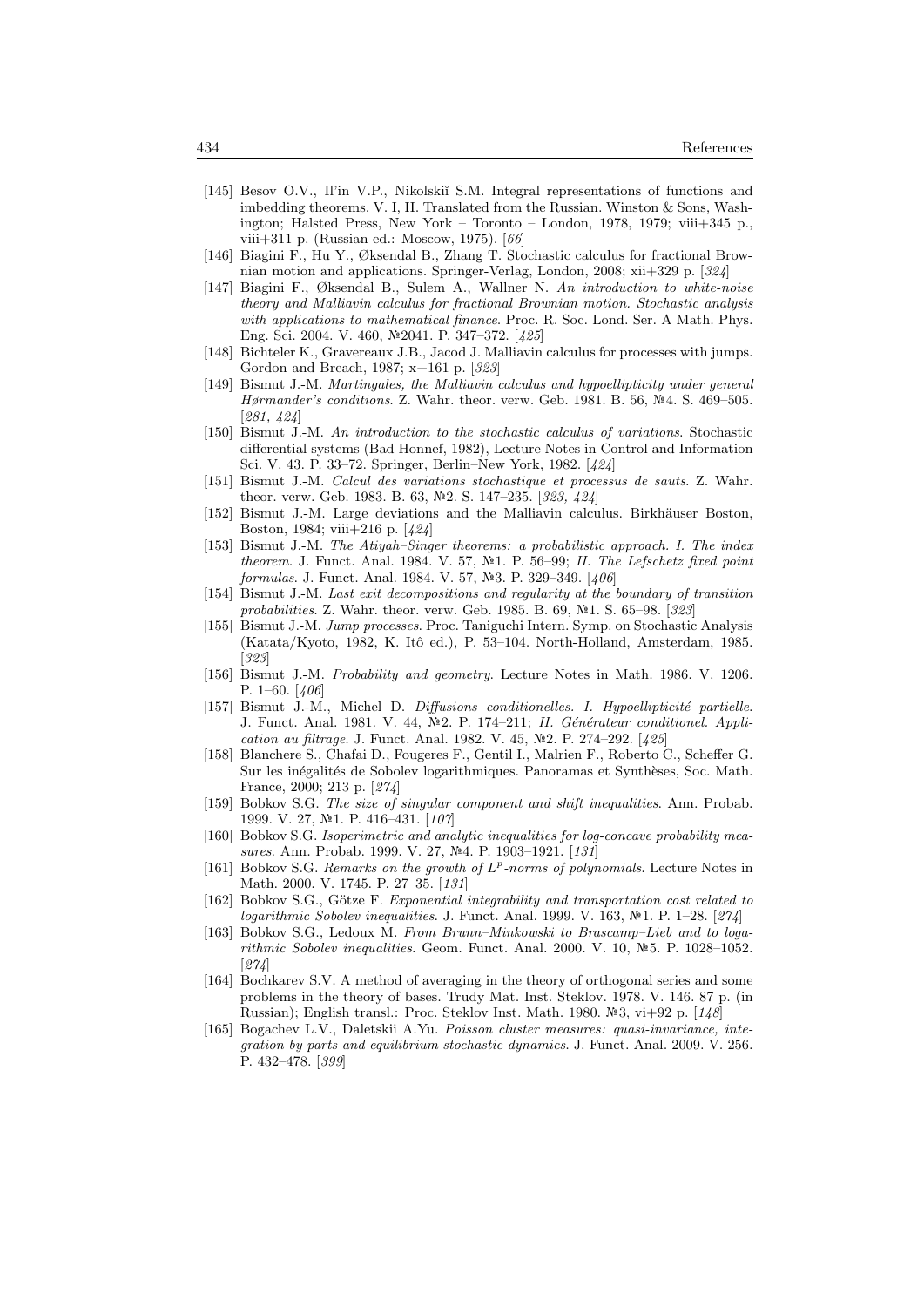- [166] Bogachev V.I. Negligible sets and differentiable measures in Banach spaces. Vestn. Mosk. Univ., Ser. I. 1982. Nº3. P. 47–52 (Russian); English transl.: Moscow Univ. Math. Bull. 1982. V. 37, Nº3. P. 54-59. [95, 103, 134, 155, 196, 343]
- [167] Bogachev V.I. Three problems of Aronszajn from measure theory. Funk. Anal. i Pril. 1984. V. 18, №3. P. 75–76 (in Russian); English transl.: Funct. Anal. Appl. 1984, №3. V. 18. P. 242–244. [187, 344, 346, 347]
- [168] Bogachev V.I. Negligible sets in locally convex spaces. Matem. Zametki. 1984. V. 36, 1. P. 51–64 (in Russian); English transl.: Math. Notes. 1984. V. 36. P. 519–526. [344, 346]
- [169] Bogachev V.I. Some results on differentiable measures. Mat. Sb. 1985. V. 127,  $N=3$ . P. 336–351 (in Russian); English transl.: Math. USSR Sbornik. 1986. V. 55,  $N<sup>2</sup>$ . P. 335–349. [109, 131, 134, 155, 344, 346, 350]
- [170] Bogachev V.I. Locally convex spaces with the CLT property and supports of measures. Vestnik Moskovsk. Univ. 1986.  $N<sup>6</sup>$ . P. 16–20 (in Russian); English transl.: Moscow Univ. Math. Bull. 1986. V. 41, Nº6. P. 19-23. [145]
- [171] Bogachev V.I. Indices of asymmetry of stable measures. Matem. Zametki. 1986. V. 40, №1. P. 127-138 (in Russian); English transl.: Math. Notes. 1986. V. 40. P. 569–575. [108, 109]
- [172] Bogachev V.I. On links between between differential properties of measures and their supports. In: "Differential equations, harmonic analysis and their applications". P. 65–66. Moscow State Univ., Moscow, 1987. [155]
- [173] Bogachev V.I. On analytic properties of distributions of diffusion processes. In: "The First All-Union School on Ergodic Theory of Markov Processes", p. 9, Kyzyl, 1987 (in Russian). [124]
- [174] Bogachev V.I. On Skorokhod differentiability of measures. Teor. Verojatn. i Primen. 1988. V. 38, 2. P. 349–354 (in Russian); English transl.: Theory Probab. Appl. 1988. V. 33, №2. P. 330–334. [91, 92]
- [175] Bogachev V.I. Subspaces of differentiability of smooth measures on infinitedimensional spaces. Dokl. Akad. Nauk SSSR. 1988. V. 299, №1. P. 18–22 (in Russian); English transl.: Sov. Math. Dokl. 1988. V. 37, Nº1. P. 304-308. [131, 134, 155]
- [176] Bogachev V.I. Distributions of smooth functionals on probability manifolds and nonlinear transformations of measures. In: "Extremal problems, functional analysis and their applications", pp. 56–59, Moscow State Univ., Moscow, 1988 (in Russian). [324, 398]
- [177] Bogachev V.I. Distributions of polynomial functionals and oscillatory integrals. Proc. Conference "On methods of algebra and analysis", pp. 42–43, Tartu University, Tartu, 1988 (in Russian). [324]
- [178] Bogachev V.I. Distributions of smooth functionals of stochastic processes and infinite dimensional oscillating integrals. Proc. of the Fifth Internat. Vilnius Conference on Probab. Theory and Math. Statistics, V. 3, pp. 76–77, Vilnius, 1989 (in Russian). [324]
- [179] Bogachev V.I. Differential properties of measures on infinite dimensional spaces and the Malliavin calculus. Acta Univ. Carolinae, Math. et Phys. 1989. V. 30,  $N<sup>2</sup>$ . P. 9–30. [103, 124, 155, 324, 370, 372, 398]
- [180] Bogachev V.I. Analytic functionals of stochastic processes and infinite dimensional oscillatory integrals. Probab. Theory and Math. Stat., Proc. 5th Vilnius Conf. on Probab. Theory and Math. Stat. V. 1. P. 152–163. "Mokslas"/VSP, Vilnius, Utrecht, 1990. [324]
- [181] Bogachev V.I. Smooth measures, the Malliavin calculus and approximation in infinite dimensional spaces. Acta Univ. Carolinae, Math. et Phys. 1990. V. 31,  $\mathbb{N}^2$ . P. 9–23. [103, 155, 299, 325]
- [182] Bogachev V.I. Polynômes et intégrales oscillantes sur les espaces de dimension infinie. C. R. Acad. Sci. Paris. 1990. T. 311, №12. P. 807-812. [324]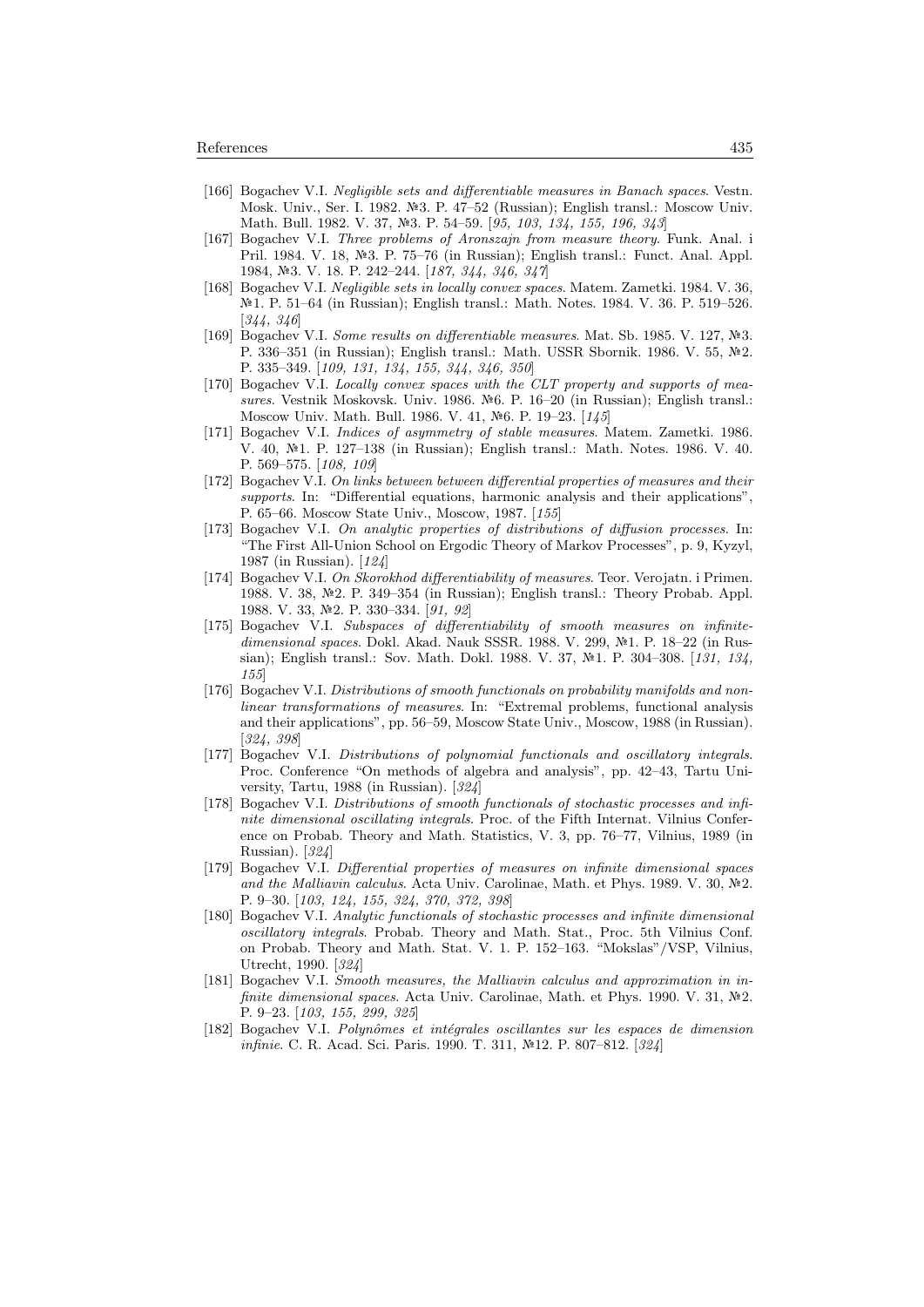- [183] Bogachev V.I. The distributions of analytic functionals of random processes. Dokl. Akad. Nauk SSSR. 1990. V. 312, №6. P. 1291–1296 (in Russian); English transl.: Sov. Math. Dokl. 1990. V. 41, Nº3. P. 517-522. [324]
- [184] Bogachev V.I. Functionals of random processes and infinite-dimensional oscillatory integrals connected with them. Izvest. Akad. Nauk SSSR. 1992. V. 156,  $N<sup>2</sup>2$ . P. 243–278 (in Russian); English transl.: Russian Sci. Izv. Math. 1993. V. 40, №2. P. 235–266. [124, 126, 292, 297, 299, 323, 324]
- [185] Bogachev V.I. Infinite dimensional integration by parts and related problems. Preprint SFB 256 Nº235. Univ. Bonn, 1992. P. 1-35. [161, 187, 224]
- [186] Bogachev V.I. Remarks on integration by parts in infinite dimensions. Acta Univ. Carolinae, Math. et Phys. 1993. V. 34, №2. P. 11–29. [161, 187, 224, 377]
- [187] Bogachev V.I. Remarks on invariant measures and reversibility of infinite dimensional diffusions. Probability theory and mathematical statistics (St. Petersburg, 1993). P. 119–132. Gordon and Breach, Amsterdam, 1996. [224]
- [188] Bogachev V.I. Vector logarithmic derivatives of measures and their applications. Séminaire d'Initiation à l'Analyse 1995/1996, ed. by G. Choquet, G. Godefroy, M. Rogalski, J. Saint Raymond, Paris, 29 p. [223]
- [189] Bogachev V.I. Differentiable measures and the Malliavin calculus. Scuola Normale Superiore di Pisa, Preprint №16 (1995), 197 p.; J. Math. Sci. (New York). 1997. V. 87, №4. P. 3577-3731. [xiv, 103, 223, 323, 324, 398]
- [190] Bogachev V.I. The Malliavin calculus. Lectures held at the University of Minnesota, Winter 1997, Minneapolis, 1997; 57 p. [323]
- [191] Bogachev V.I. Gaussian measures. Amer. Math. Soc., Providence, Rhode Island, 1998; 433 p. [23, 35, 146, 147, 220, 223, 237, 239, 251, 252, 255, 259, 265, 267, 272, 273, 278, 296, 301, 323, 328, 329, 335, 358, 366]
- [192] Bogachev V.I. Extensions of H-Lipschitzian mappings with infinite-dimensional range. Infin. Dim. Anal., Quantum Probab. Relat. Top. 1999. V. 2,  $N-3$ . P. 1–14. [250]
- [193] Bogachev V.I. Measure theory. V. 1, 2. Springer, Berlin, 2007; xvii+500 p., xiii+575 p. [6, 10, 11, 13, 17, 18, 19, 20, 71, 91, 96, 107, 113, 122, 128, 131, 158, 207, 246, 266, 309, 326, 357, 361, 381]
- [194] Bogachev V.I., Da Prato G., Röckner M. Regularity of invariant measures for a class of perturbed Ornstein–Uhlenbeck operators. Nonlin. Diff. Equ. Appl. 1996. V. 3,  $\mathbb{N}2$ . P. 261-268. [414]
- [195] Bogachev V.I., Da Prato G., Röckner M. On parabolic equations for measures. Comm. Partial Diff. Eq. 2008. V. 33, №3. P. 397-418. [426]
- [196] Bogachev V.I., Goldys B.G. Second derivatives of convex functions in the sense of A.D. Aleksandrov in infinite-dimensional measure spaces. Mat. Zametki. 2006. V. 79, №4. P. 488–504 (in Russian); English transl.: Math. Notes. 2006. V. 79, Nº3-4. P. 454-467. [187]
- [197] Bogachev V.I., Kirillov A.I., Shaposhnikov S.V. Invariant measures of diffusions with gradient drifts. Dokl. Ross. Akad. Nauk. 2010 (in Russian); English transl.: Dokl. Math. 2010. [416]
- [198] Bogachev V.I., Kolesnikov A.V. Nonlinear transformations of convex measures. Teor. Verojatn. i Primen. 2005. V. 50, №1. P. 27–51. (in Russian); English transl.: Theory Probab. Appl. 2006. V. 50, №1. P. 34-52. [362, 367]
- [199] Bogachev V.I., Kolesnikov A.V. Integrability of absolutely continuous transformations of measures and applications to optimal mass transportation. Teor. Verojatn. i Primen. 2005. V. 50, Nº3. P. 433-456 (in Russian); English transl.: Theory Probab. Appl. 2006. V. 50, №3. P. 367-385. [367]
- [200] Bogachev V.I., Kolesnikov A.V. On the Monge–Ampère equation in infinite dimensions. Infin. Dim. Anal. Quantum Probab. Relat. Top. 2005. V. 8,  $N<sup>2</sup>4$ . P. 547–572. [364]
- [201] Bogachev V.I., Kolesnikov, A.V. On the Monge-Ampère equation on Wiener space. Dokl. Ross. Akad. Nauk. 2006. V. 406, №1. P. 7–11 (in Russian); English transl.: Dokl. Math. 2006. V. 73, №1. P. 1-5. [364]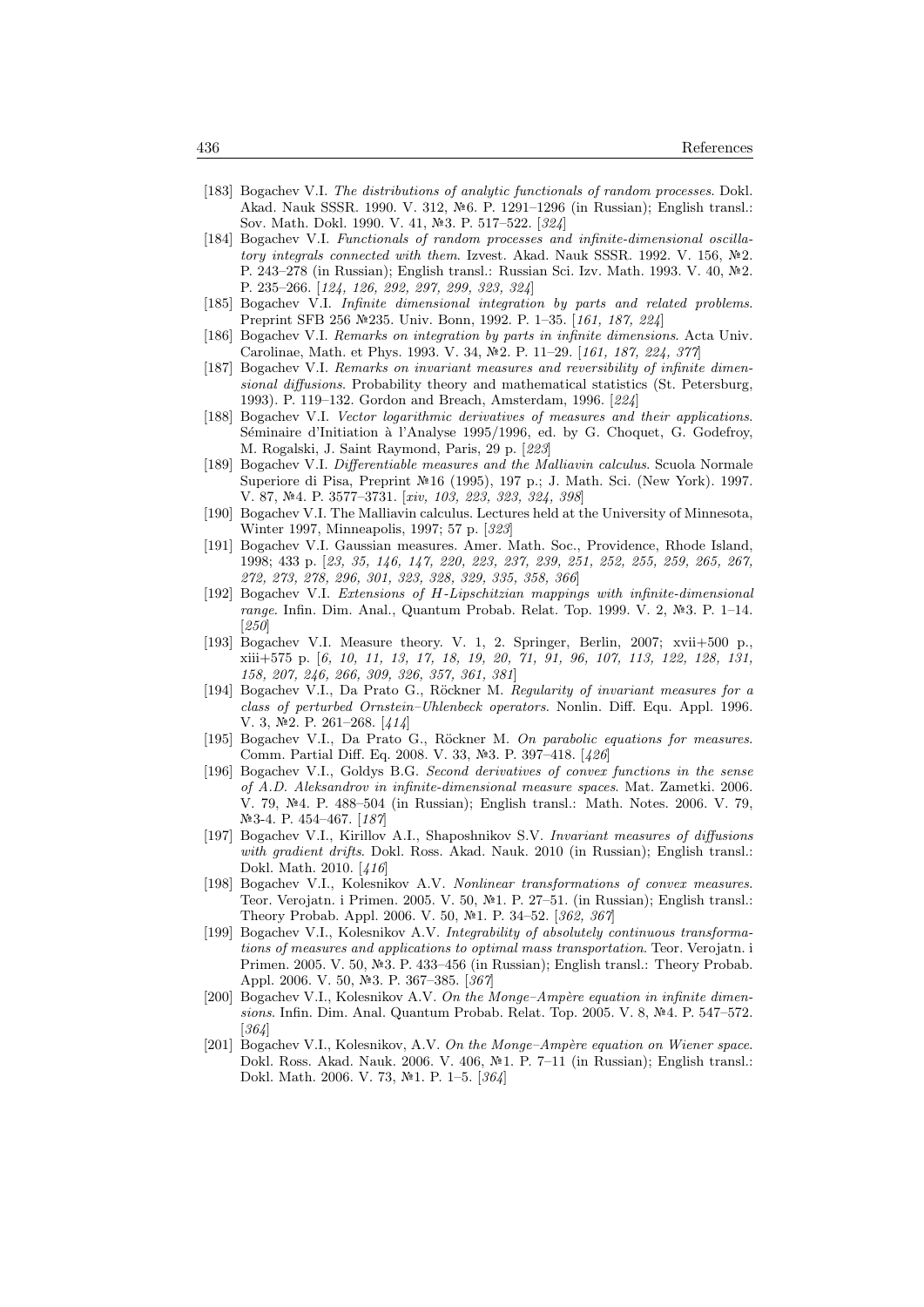- [202] Bogachev V.I., Kolesnikov A.V. Transformations of measures by Gauss maps. Dokl. Ross. Akad. Nauk. 2008. V. 422, №4. P. 446–449 (in Russian); English transl.: Dokl. Math. 2008. V. 78. Nº2. P. 720-723. [367]
- [203] Bogachev V.I., Kolesnikov A.V. Mass transport generated by a flow of Gauss maps. J. Funct. Anal. 2009. V. 256, №3. P. 940–957. [367]
- [204] Bogachev V.I., Kolesnikov A.V., Medvedev K.V. Triangular transformations of measures. Matem. Sbornik. 2005. V. 196,  $\mathbb{N}$ 3. P. 3–30 (in Russian); English transl.: Sbornik Math. 2005. V. 196, №3. P. 309-335. [362, 367]
- [205] Bogachev V.I., Krylov N.V., Röckner M. Regularity of invariant measures: the case of non-constant diffusion part. J. Funct. Anal. 1996. V. 138, №1. P. 223-242. [409, 413, 414, 426]
- [206] Bogachev V.I., Krylov N.V., Röckner M. On regularity of transition probabilities and invariant measures of singular diffusions under minimal conditions. Comm. Partial Diff. Eq. 2001. V. 26, №11–12. P. 2037–2080. [409, 426]
- [207] Bogachev V.I., Krylov N.V., Röckner M. Elliptic equations for measures: regularity and global bounds of densities. J. Math. Pures Appl. 2006. V. 85, Nº6. P. 743–757. [409, 410, 426]
- [208] Bogachev V.I., Krylov N.V., Röckner M. Elliptic and parabolic equations for measures. Uspehi Mat. Nauk. 2009. V. 64,  $\mathbb{N}^6$ . P. 5–116 (in Russian); English transl.: Russian Math. Surveys. 2009. V. 64, №6. P. 973-1078. [410, 426]
- [209] Bogachev V.I., Mayer-Wolf E. Remarks on Rademacher's theorem in infinite dimension. Potential Anal. 1996. V. 5, №1. P. 23-30. [355]
- [210] Bogachev V.I., Mayer-Wolf E. The flows generated by vector fields of Sobolev type and the corresponding transformations of probability measures. Dokl. Ross. Akad. Nauk. 1998. V. 358, Nº4. P. 442–446 (in Russian); English transl.: Dokl. Math. 1998. V. 57, №1. P. 64–68. [340]
- [211] Bogachev V.I., Mayer-Wolf E. Absolutely continuous flows generated by Sobolev class vector fields in finite and infinite dimensions. J. Funct. Anal. 1999. V. 167, №1. P. 1–68. [170, 233, 340, 341, 342, 366]
- [212] Bogachev V., Mayer-Wolf E. Dynamical systems generated by Sobolev class vector fields in finite and infinite dimensions. J. Math. Sci. (New York). 1999. V. 94,  $N=3$ . P. 1394–1445. [340, 342, 366]
- [213] Bogachev V.I., Priola E., Tolmachev N.A. On Fréchet differentiability of Lipschitzian functions on spaces with Gaussian measures. Dokl. Ross. Akad. Nauk. 2007. V. 414, №2. P. 151-155 (in Russian); English transl.: Dokl. Math. 2007. V. 75, №3. P. 353-357. [352, 355]
- [214] Bogachev V.I., Pugachev O.V., Röckner M. Surface measures and tightness of Sobolev capacities on Poisson space. Dokl. Ross. Akad. Nauk. 2002. V. 386,  $\mathbb{N}^2$ 1. P. 7-10 (in Russian); English transl.: Dokl. Math. 2002. V. 66, №2. P. 157-160. [399]
- [215] Bogachev V.I., Pugachev O.V., Röckner M. Surface measures and tightness of  $(r, p)$ capacities on Poisson space. J. Funct. Anal. 2002. V. 196. P. 61–86. [399]
- [216] Bogachev V.I., Röckner M. Les capacités gaussiennes sont portées par des compacts metrisables. C. R. Acad. Sci. Paris. 1992. T. 315, Nº2. P. 197-202. [273, 276]
- [217] Bogachev V.I., Röckner M. Hypoellipticity and invariant measures for infinite dimensional diffusions. C. R. Acad. Sci. Paris. 1994. T. 318,  $N<sup>2</sup>6$ . P. 553–558. [224, 415, 426]
- [218] Bogachev V.I., Röckner M. Mehler formula and capacities for infinite dimensional Ornstein–Uhlenbeck processes with general linear drift. Osaka J. Math. 1995. V. 32, 2. P. 237–274. [275, 276]
- [219] Bogachev V.I., Röckner M. Regularity of invariant measures on finite and infinite dimensional spaces and applications. J. Funct. Anal. 1995. V. 133,  $N<sup>2</sup>1$ . P. 168–223. [212, 223, 224, 409, 412, 415, 421, 426]
- [220] Bogachev V.I., Röckner M. Elliptic equations for infinite dimensional probability distributions and Lyapunov functions. C. R. Acad. Sci. Paris, sér. 1. 1999. T. 329. P. 705–710. [224]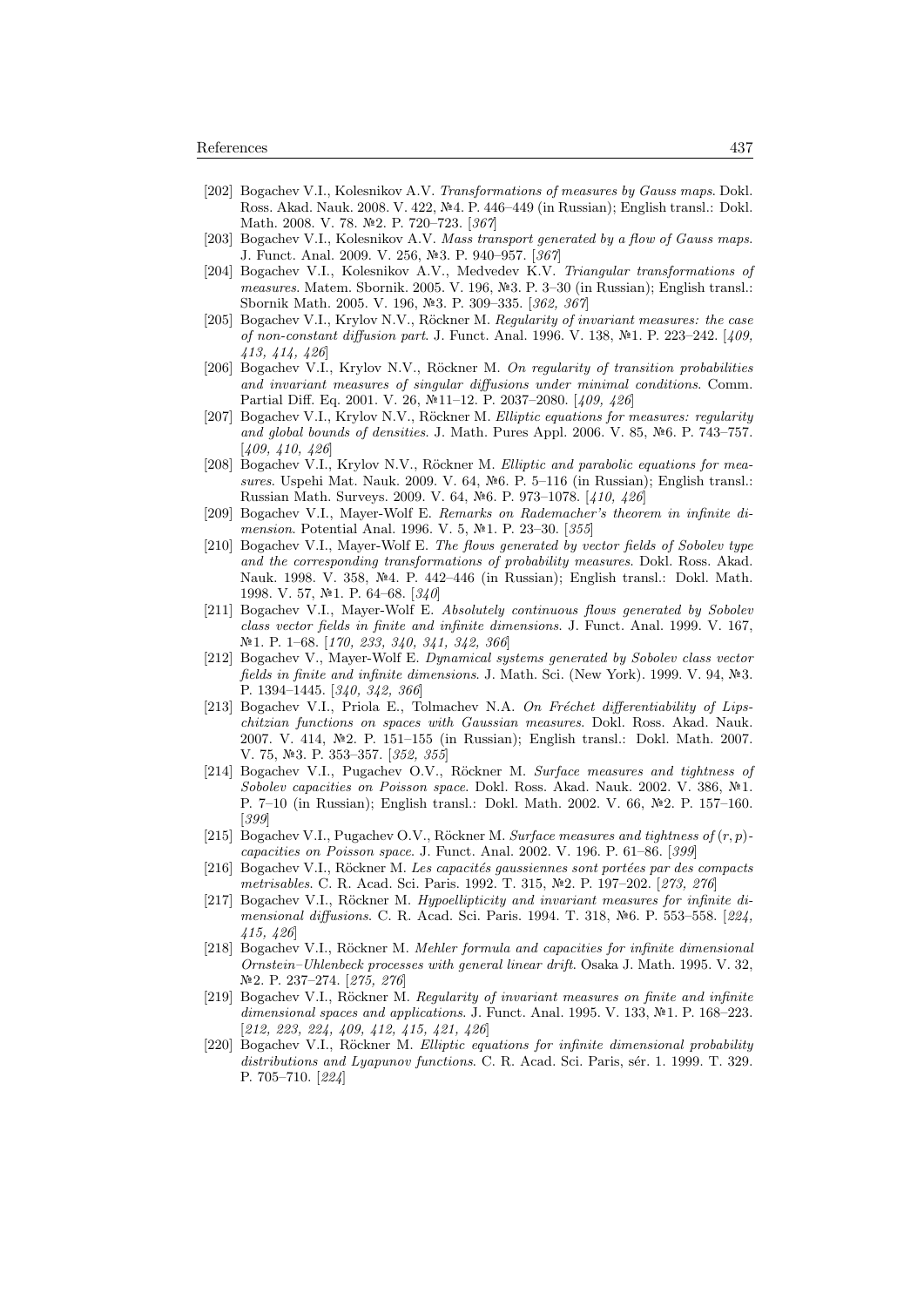- [221] Bogachev V.I., Röckner M. A generalization of Khasminskii's theorem on the existence of invariant measures for locally integrable drifts. Teor. Verojatn. i Primen. 2000. V. 45, №3. P. 417–436; correction: ibid. 2001. V. 46, №3. P. 600 (in Russian); English transl.: Theory Probab. Appl. 2000. V. 45, №3. P. 363–378. [408, 426]
- [222] Bogachev V.I., Röckner M. Elliptic equations for measures on infinite-dimensional spaces and applications. Probab. Theory Relat. Fields. 2001. V. 120,  $\mathbb{N}4$ . P. 445–496. [132, 224, 413, 415, 426]
- [223] Bogachev V.I., Röckner M. Invariant measures of diffusion processes: regularity, existence, and uniqueness problems. Stochastic partial differential equations and applications (G. Da Prato et al., eds.). P. 69–87. Marcel Dekker, New York, 2002. [426]
- [224] Bogachev V.I., Röckner M. On  $L^p$ -uniqueness of symmetric diffusion operators on Riemannian manifolds. Mat. Sb. 2003. V. 194,  $N$ °7. P. 15–24 (in Russian); English transl.: Sb. Math. 2003. V. 194, №7. P. 969–978. [426]
- [225] Bogachev V.I., Röckner M., Schmuland B. Generalized Mehler semigroups and applications. Probab. Theor. Relat. Fields. 1996. V. 105, Nº2. P. 193-225. [275]
- [226] Bogachev V.I., Röckner M., Shaposhnikov S.V. Estimates of densities of stationary distributions and transition probabilities of diffusion processes. Teor. Verojatn. i Primen. 2007. V. 52, №2. P. 240–270 (in Russian); English transl.: Theory Probab. Appl. 2008. V. 52, №2. P. 209–236. [426]
- [227] Bogachev V.I., Röckner M., Shaposhnikov S.V. Positive densities of transition probabilities of diffusion processes. Teor. Verojatn. i Primen. 2008. V. 53,  $N<sup>2</sup>2$ . P. 213–239 (in Russian); English transl.: Theory Probab. Appl. 2009. V. 53, №2. P. 194–215. [172]
- [228] Bogachev V.I., Röckner M., Shaposhnikov S.V. Lower estimates of densities of solutions of elliptic equations for measures. Dokl. Ross. Akad. Nauk. 2009. V. 426,  $N$ <sup>2</sup>. P. 156–161 (in Russian); English transl.: Dokl. Math. 2009. V. 79, №3. P. 329–334. [172]
- [229] Bogachev V.I., Röckner M., Stannat W. Uniqueness of solutions of elliptic equations and uniqueness of invariant measures of diffusions. Mat. Sb. 2002. V. 197, Nº 7. P. 3–36 (in Russian); English transl.: Sb. Math. 2002. V. 193, № 7. P. 945–976. [410, 426]
- [230] Bogachev V.I., Röckner M., Wang F.-Y. Elliptic equations for invariant measures on finite and infinite dimensional manifolds. J. Math. Pures Appl. 2001. V. 80. P. 177–221. [409, 426]
- [231] Bogachev V.I., Röckner M., Wang F.-Yu. Invariance implies Gibbsian: some new results. Comm. Math. Phys. 2004. V. 248. P. 335–355. [132, 409, 426]
- [232] Bogachev V.I., Röckner M., Zhang T.S. Existence and uniqueness of invariant measures: an approach via sectorial forms. Appl. Math. Optim. 2000. V. 41. P. 87–109. [415, 426]
- [233] Bogachev V.I., Smolyanov O.G. Analytic properties of infinite dimensional distributions. Uspehi Mat. Nauk. 1990. V. 45,  $\mathbb{N}^3$ . P. 3–83 (in Russian); English transl.: Russian Math. Surveys. 1990. V. 45, №3. P. 1–104. [103, 111, 123, 131, 145, 155, 167, 299, 323, 324, 375, 398]
- [234] Bogachev V.I., Smolyanov O.G. Real and functional analysis: a university course. Regular and Chaotic Dynamics, Moscow – Izhevsk, 2009; 724 p. (in Russian). [3, 147, 235]
- [235] Bojarski B., Iwaniec T. Analytical foundations of the theory of quasiconformal mappings in R<sup>n</sup>. Annales Acad. Sci. Fennicae, Ser. A. I. Math. 1983. V. 8. P. 257-324.  $[54]$
- [236] Bonaccorsi S., Fuhrman M. Regularity results for infinite dimensional diffusions. A Malliavin calculus approach. Atti Accad. Naz. Lincei Cl. Sci. Fis. Mat. Natur. Rend. Lincei (9) Mat. Appl. 1999. V. 10,  $N<sup>2</sup>1$ . P. 35–45. [414]
- [237] Bonaccorsi S., Fuhrman M. Integration by parts and smoothness of the law for a class of stochastic evolution equations. Infin. Dim. Anal. Quantum Probab. Relat. Top. 2004. V. 7, №1. P. 89–129. [414]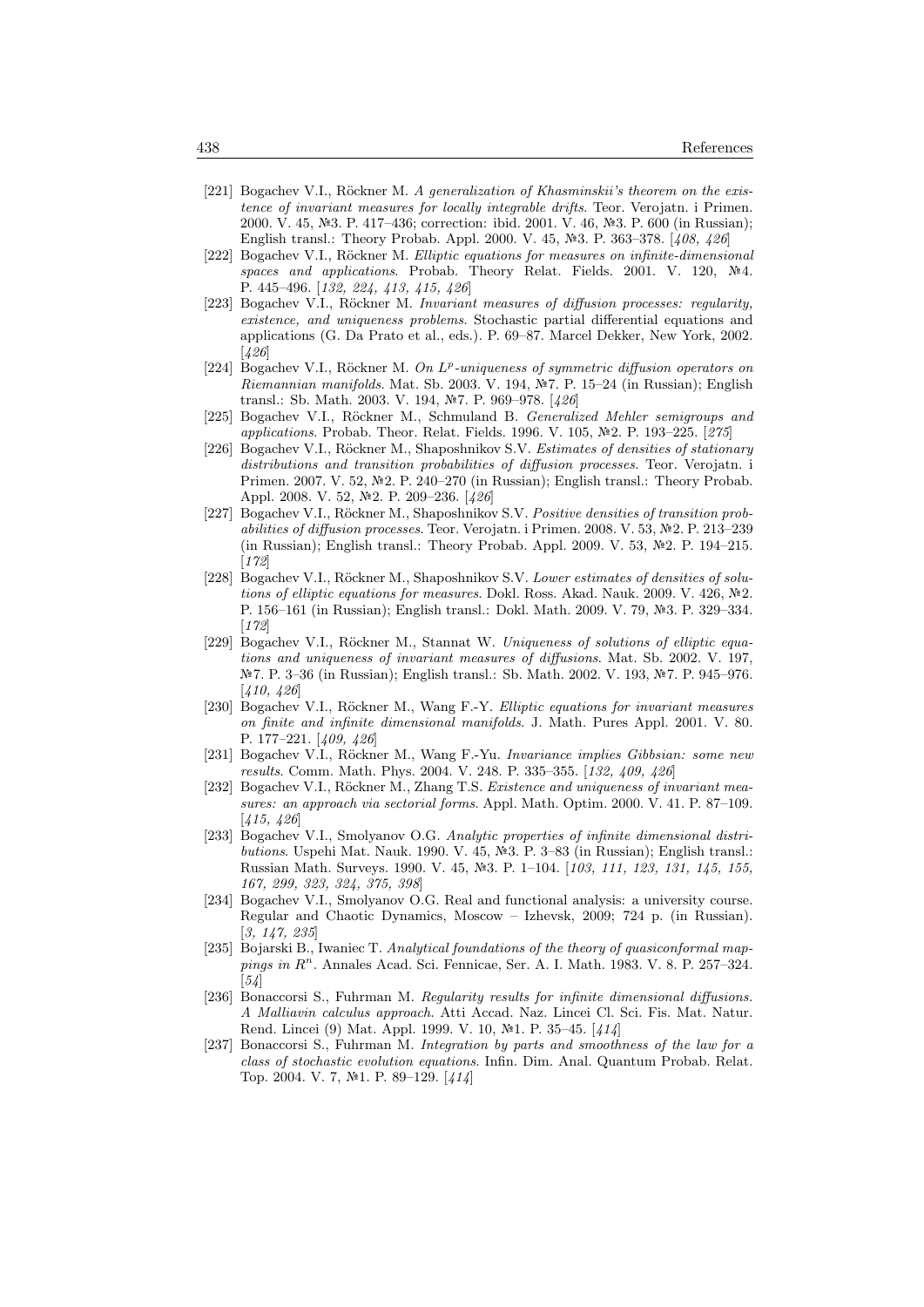- [238] Bonaccorsi S., Zambotti L. Integration by parts on the Brownian meander. Proc. Amer. Math. Soc. 2004. V. 132, №3. P. 875–883. [414]
- [239] Borell C. Convex measures on locally convex spaces. Ark. Math. 1974. V. 12. P. 239–252. [113, 131]
- [240] Borell C. A note on conditional probabilities of a convex measure. Vector space measures and applications, II (Proc. Conf., Univ. Dublin, Dublin, 1977). P. 68–72. Lecture Notes in Phys. V. 77. Springer, Berlin – New York, 1978.  $[114]$
- [241] Borodin A., Olshansky G. Infinite random matrices and ergodic measures. Comm. Math. Phys. 2001. V. 223. P. 87–123. [399]
- [242] Bouchard B., Ekeland I., Touzi N. On the Malliavin approach to Monte Carlo approximation of conditional expectations. Finance Stoch. 2004. V. 8,  $N<sup>2</sup>1$ . P. 45–71. [425]
- [243] Bouleau N. Differential calculus for Dirichlet forms: the measure-valued gradient preserved by image. J. Funct. Anal. 2005. V. 225. P. 63–73. [425]
- [244] Bouleau N., Denis L. Energy image density property and the lent particle method for Poisson measures. J. Funct. Anal. 2009. V. 257. P. 1144–1174. [399]
- [245] Bouleau N., Hirsch F. Proprietés d'absolue continuité dans les espaces de Dirichlet et application aux équations différentielles stochastiques. Lecture Notes in Math. 1986. V. 1204. P. 131–161. [324]
- [246] Bouleau N., Hirsch F. Formes de Dirichlet générales et densité des variables aléatoires réelles sur l'espace de Wiener. J. Funct. Anal. 1986. V. 69, Nº2. P. 229–259. [324]
- [247] Bouleau N., Hirsch F. Dirichlet forms and analysis on Wiener space. De Gruyter, Berlin – New York, 1991; x+325 p. [273, 275, 324, 370, 398, 425]
- [248] Brascamp H., Lieb E.H. On extensions of Brunn–Minkowski and Prékopa–Leindler theorems, including inequalities for Log concave functions, and with applications to diffusion equations. J. Funct. Anal. 1976. V. 22,  $N=4$ . P. 366–389. [122, 131]
- [249] Brayman V.B. On existence of a solution for differential equation with interaction in abstract Wiener space. Theory Stoch. Process. 2004. V. 10,  $N=3-4$ . P. 9–20. [366]
- [250] Brayman V.B. On the existence and uniqueness of the solution of a differential equation with interaction governed by generalized function in abstract Wiener space. Theory Stoch. Process. 2005. V. 11, №3-4. P. 29-41. [366]
- [251] Brayman V.B. On existence of a solution for differential equation with interaction. Random Oper. Stoch. Equat. 2006. V. 14, Nº4. P. 325-334. [366]
- [252] Brenier Y. Polar factorization and monotone rearrangement of vector–valued functions. Comm. Pure Appl. Math. 1991. V. 44. P. 375–417. [363]
- [253] Breton J.-C. Convergence in variation of the joint laws of multiple stable stochastic *integrals*. Probab. Math. Statist. 2008. V. 28, №1. P. 21–40. [326]
- [254] Buckdahn R. Anticipative Girsanov transformations. Probab. Theory Relat. Fields. 1991. V. 89, №2. P. 211-238. [366]
- [255] Buckdahn R., Föllmer H. A conditional approach to the anticipating Girsanov transformation. Probab. Theory Relat. Fields. 1993. V. 95,  $N=3$ . P. 311–390. [366]
- [256] Byczkowski T., Graczyk P. Malliavin calculus for stable processes on Heisenberg group. Probab. Math. Stat. 1992. V. 13, №2. P. 277-292. [323]
- [257] Caballero M., Fernández B., Nualart D. Estimation of densities and applications. J. Theoret. Probab. 11 (1998), no. 3, 831–851. [425]
- [258] Cameron R.H., Fagen R.E. Nonlinear transformations of Volterra type in Wiener space. Trans. Amer. Math. Soc. 1953. V. 7, Nº3. P. 552–575. [365]
- [259] Cameron R.H., Martin W.T. Transformation of Wiener integral under translation. Ann. Math. 1944. V. 45. P. 386–396. [365]
- [260] Cameron R.H., Martin W.T. Transformations of Wiener integrals under a general class transformation. Trans. Amer. Math. Soc. 1945. V. 58. P. 184–219. [365]
- [261] Caraman P. Module and p-module in an abstract Wiener space. Rev. Roumaine Math. Pures Appl. 1982. V. 27, Nº5. P. 551-599. [276]
- [262] Caraman P. Quasiconformal mappings in abstract Wiener spaces. Lecture Notes in Math. 1983. P. 23–49. [276]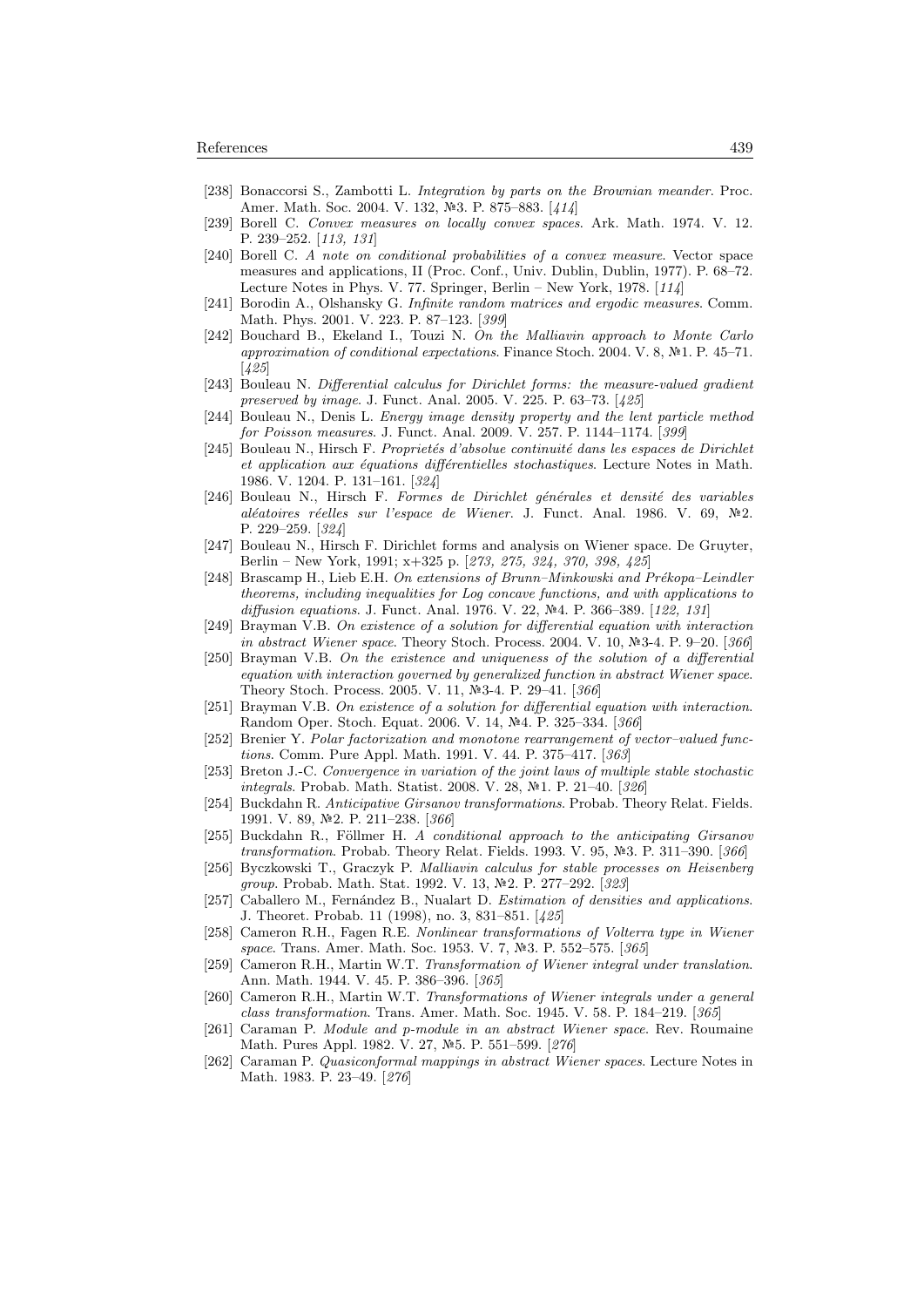- [263] Carlen E., Pardoux E. Differential calculus and integration by parts on Poisson space. Stochastics, Algebra and Analysis in Classical and Quantum Mechanics (S. Albeverio et al. eds.). P. 63–73. Kluwer Acad. Publ., Dordrecht, 1990. [323, 399]
- [264] Carmona R., Nualart D. Random non-linear wave equations: smoothness of the solutions. Probab. Theory Relat. Fields. 1988. V. 79,  $N<sup>2</sup>4$ . P. 469–508. [425]
- [265] Carmona R.A., Nualart D. Traces of random variables on Wiener space and the Onsager–Machlup functional. J. Funct. Anal. 1992. V. 107, №2. P. 402–438. [275]
- [266] Carmona R.A., Tehranchi M.R. Interest rate models: an infinite dimensional stochastic analysis perspective. Springer-Verlag, Berlin, 2006; xiv+235 p. [425]
- [267] Cattiaux P. Hypoellipticité et hypoellipticité partielle pour les diffusion avec une condition frontière. Ann. Inst. H. Poincaré. 1986. V. 22,  $\mathbb{N}^2$ 1. P. 67–112. [424]
- [268] Cattiaux P. Regularité au bord pour les densités et les densités conditionnelles d'une diffusion reflechie hypoelliptique. Stochastics. 1987. V. 20,  $N=4$ . P. 309–340. [424]
- [269] Cattiaux P. Calcul stochastique et opérateurs dégénérés du second ordre. I. Résolvantes, théorème de Hörmander et applications. Bull. Sci. Math. (2). 1990. V. 114, Nº4. P. 421-462; - II. Problème de Dirichlet. Ibid. 1991. V. 115, Nº1. P. 81–122. [424]
- [270] Cattiaux P., Fradon M. Entropy, reversible diffusion processes, and Markov uniqueness. J. Funct. Anal. 1996. V. 138, №1. P. 243–272. [64, 426]
- [271] Cattiaux P., Léonard C. Minimization of the Kullback information of diffusion processes. Ann. Inst. H. Poincaré. 1994. V. 30, Nº1. P. 83-132; correction: ibid., 1995. V. 31, №4. P. 705–707. [426]
- [272] Cattiaux P., Mesnager L. Hypoelliptic non-homogeneous diffusions. Probab. Theory Relat. Fields. 2002. V. 123, Nº4. P. 453-483. [424]
- [273] Cattiaux P., Roelly S., Zessin H. Une approche gibbsienne des diffusions brown $i$ ennes infini-dimensionnelles. Probab. Theory Relat. Fields. 1996. V. 104,  $N$ <sup>2</sup>2. P. 147–179. [224]
- [274] Cecil M., Driver B.K. Heat kernel measure on loop and path groups. Infin. Dimens. Anal. Quantum Probab. Relat. Top. 2008. V. 11, №2. P. 135-156. [398]
- [275] Cerrai S. Second order PDE's in finite and infinite dimension. A probabilistic approach. Lecture Notes in Math. V. 1762. Springer-Verlag, Berlin, 2001; x+330 p. [426]
- [276] Cipriano F., Cruzeiro A.-B. Flows associated with irregular  $\mathbb{R}^d$ -vector fields. J. Diff. Eq. 2005. V. 219, №1. P. 183-201. [366]
- [277] Chaleyat-Maurel M. Robustesse du filtre et calcul des variations stochastique. J. Funct. Anal. 1986. V. 68, №1. P. 55-71. [425]
- [278] Chaleyat-Maurel M., Nualart D. Points of positive density for smooth functionals. Electron. J. Probab. 1998. V. 3, №1. P. 1–8. [326]
- [279] Chaleyat-Maurel M., Sanz-Sole M. Positivity of the density for the stochastic wave equation in two spatial dimensions. ESAIM Probab. Stat. 2003. V. 7. P. 89–114. [326]
- [280] Chatterji S.D., Mandrekar V. Quasi-invariance of measures under translation. Math. Z. 1977. B. 154, Nº1. S. 19-29. [155]
- [281] Cheeger J. Differentiability of Lipschitz functions on metric measure spaces. Geom. Funct. Anal. 1999. V. 9. P. 428–517. [274]
- [282] Chen M.F., Zhou X.Y. Applications of Malliavin calculus to stochastic differential equations with time-dependent coefficients. Acta Math. Appl. Sinica (English Ser.). 1991. V. 7, №3. P. 193-216. [424]
- [283] Chentsov (Cencov) N.N. Statistical decision rules and optimal inference. Translated from the Russian. Amer. Math. Soc., Providence, Rhode Island, 1982; viii+499 p. (Russian ed.: Moscow, 1972). [398]
- [284] Chojnowska-Michalik A., Goldys B. On regularity properties of nonsymmetric Ornstein-Uhlenbeck semigroup in  $L^p$  spaces. Stochastics Stoch. Rep. 1996. V. 59, 3-4. P. 183–209. [275]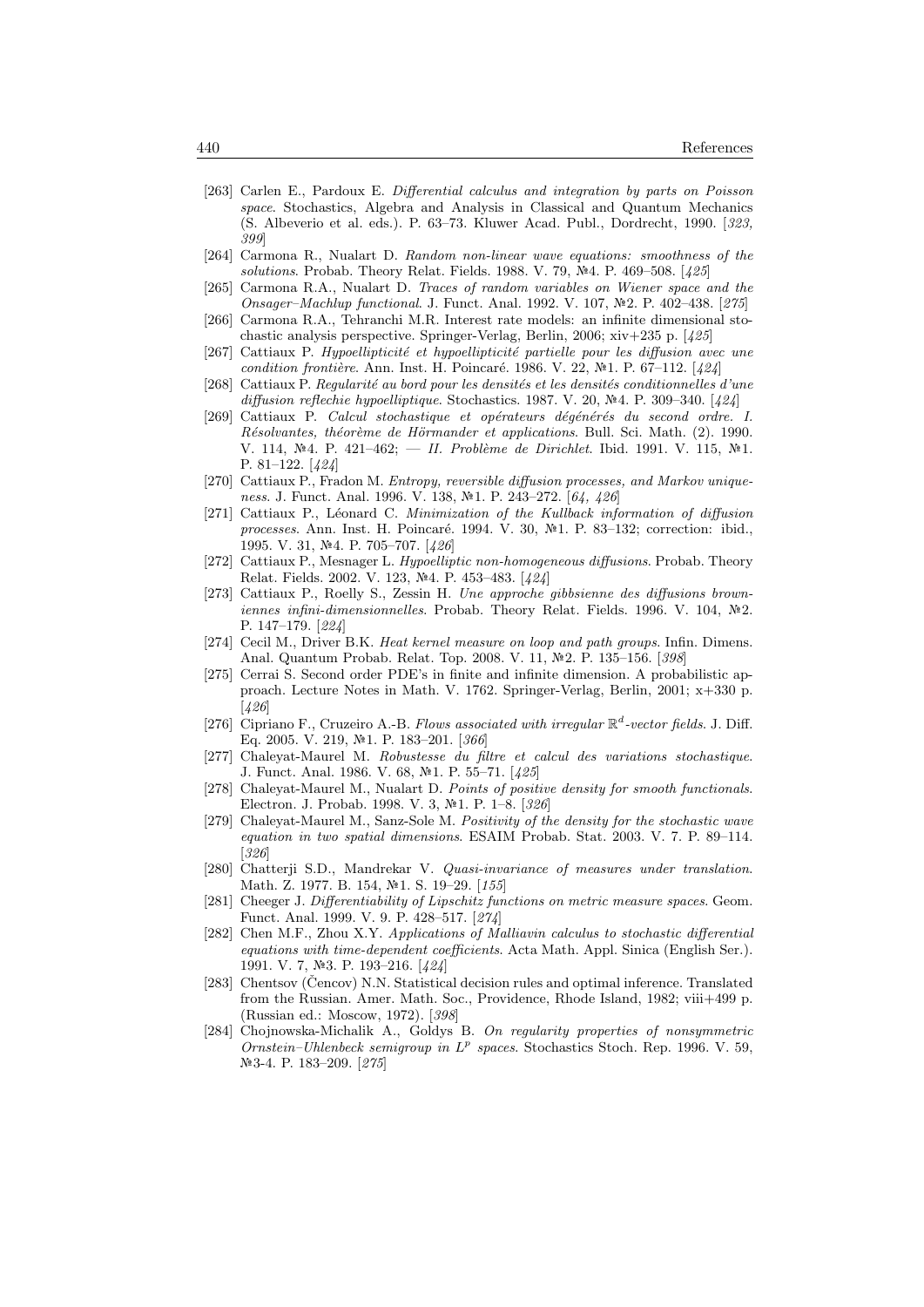- [285] Chojnowska-Michalik A., Goldys B. Generalized Ornstein–Uhlenbeck semigroups: Littlewood–Paley–Stein inequalities and the P.A. Meyer equivalence of norms. J. Funct. Anal. 2001. V. 182, №2. P. 243-279. [275]
- [286] Chojnowska-Michalik A., Goldys B. Symmetric Ornstein–Uhlenbeck semigroups and their generators. Probab. Theory Related Fields. 2002. V. 124, Nº4. P. 459–486. [275]
- [287] Chow P.-L., Menaldi J.-L. Infinite-dimensional Hamilton–Jacobi–Bellman equations in Gauss–Sobolev spaces. Nonlinear Anal. 1997. V. 29,  $\mathbb{N}^2$ 4. P. 415–426. [275]
- [288] Christensen J.P.R. On sets of Haar measure zero in abelian Polish groups. Israel J. Math. 1972. V. 13. P. 255–260. [342]
- [289] Christensen J.P.R. Measure theoretic zero sets in infinite dimensional spaces and applications to differentiability of Lipschitz mappings. II. Publ. Dep. Math. Lyon. 1973. V. 10. P. 29–39. [353]
- [290] Clark J.M. The representation of functionals of Brownian motion by stochastic integrals. Ann. Math. Stat. 1970. V. 41. P. 1282–1295; correction: ibid., 1971. V. 42. P. 1778. [275]
- $[291]$  Coquio A., Gravereaux J.-B. Calcul de Malliavin et régularité de la densité d'une probabilité invariante d'une chaine de Markov. Ann. Inst. H. Poincaré, Probab. Statist. 1992. V. 28, Nº4. P. 431-478. [424]
- [292] Cordero-Erausquin D., Nazaret B., Villani C. A mass-transportation approach to sharp Sobolev and Gagliardo–Nirenberg inequalities. Adv. Math. 2004. V. 182,  $N2$ . P. 307–332. [367]
- $[293]$  Cruzeiro A.-B. Equations différentielles sur l'espace de Wiener et formules de Cameron–Martin non-linéaires. J. Funct. Anal. 1983. V. 54,  $N<sup>2</sup>$ . P. 206–227. [340, 366]
- [294] Cruzeiro A.-B. Unicité de solutions d'équations différentielles sur l'espace de Wiener. J. Funct. Anal. 1984. V. 58, №3. P. 335–347. [340, 366]
- [295] Cruzeiro A.-B. Processus sur l'espace de Wiener associés à des opérateurs  $'elliptiques \t\`a coefficients dans certaines espaces de Sobolev. J. Funct. Anal. 1987.$ V. 72, №2. P. 346–367. [366, 426]
- [296] Cruzeiro A.-B. Flows in infinite dimensions and associated transformations of Gaussian measures. Stochastic methods in mathematics and physics (Karpacz, 1988). P. 290–301. World Sci. Publ., Teaneck, New Jersey, 1989. [340, 366]
- [297] Cruzeiro A.-B., Malliavin P. Renormalized differential geometry on path space: structural equation, curvature. J. Funct. Anal. 1996. V. 139, Nº1. P. 119–181. [398]
- [298] Cruzeiro A.-B., Malliavin P. Nonperturbative construction of invariant measure through confinement by curvature. J. Math. Pures Appl. (9). 1998. V. 77,  $N$ <sup>6</sup>. P. 527–537. [426]
- [299] Cruzeiro A.-B., Malliavin P. Non-existence of infinitesimally invariant measures on loop groups. J. Funct. Anal. 2008. V. 254, №7. P. 1974–1987. [398]
- [300] Cruzeiro A.-B., Malliavin P. Stochastic calculus of variations on complex line bundle and construction of unitarizing measures for the Poincaré disk. J. Funct. Anal. 2009. V. 256, №2. P. 385-408. [398]
- [301] Cruzeiro A.-B., Malliavin P. Renormalized stochastic calculus of variations for a renormalized infinite-dimensional Brownian motion. Stochastics. 2009. V. 81, Nº3-4. P. 385–399. [400]
- [302] Cruzeiro A.-B., Zambrini J.-C. Malliavin calculus and Euclidean quantum mechanics. I. J. Funct. Anal. 1991. V. 96, №1. P. 62–95. [323]
- [303] Cruzeiro A.B., Zhang X. Finite dimensional approximation of Riemannian path space geometry. J. Funct. Anal. 2003. V. 205, №1. P. 206–270. [398]
- [304] Csörnyei M. Aronszajn null and Gaussian null sets coincide. Israel J. Math. 1999. V. 111. P. 191–201. [344]
- [305] Da Prato G. Kolmogorov equations for stochastic PDEs. Birkhäuser Verlag, Basel, 2004; x+182 p. [426]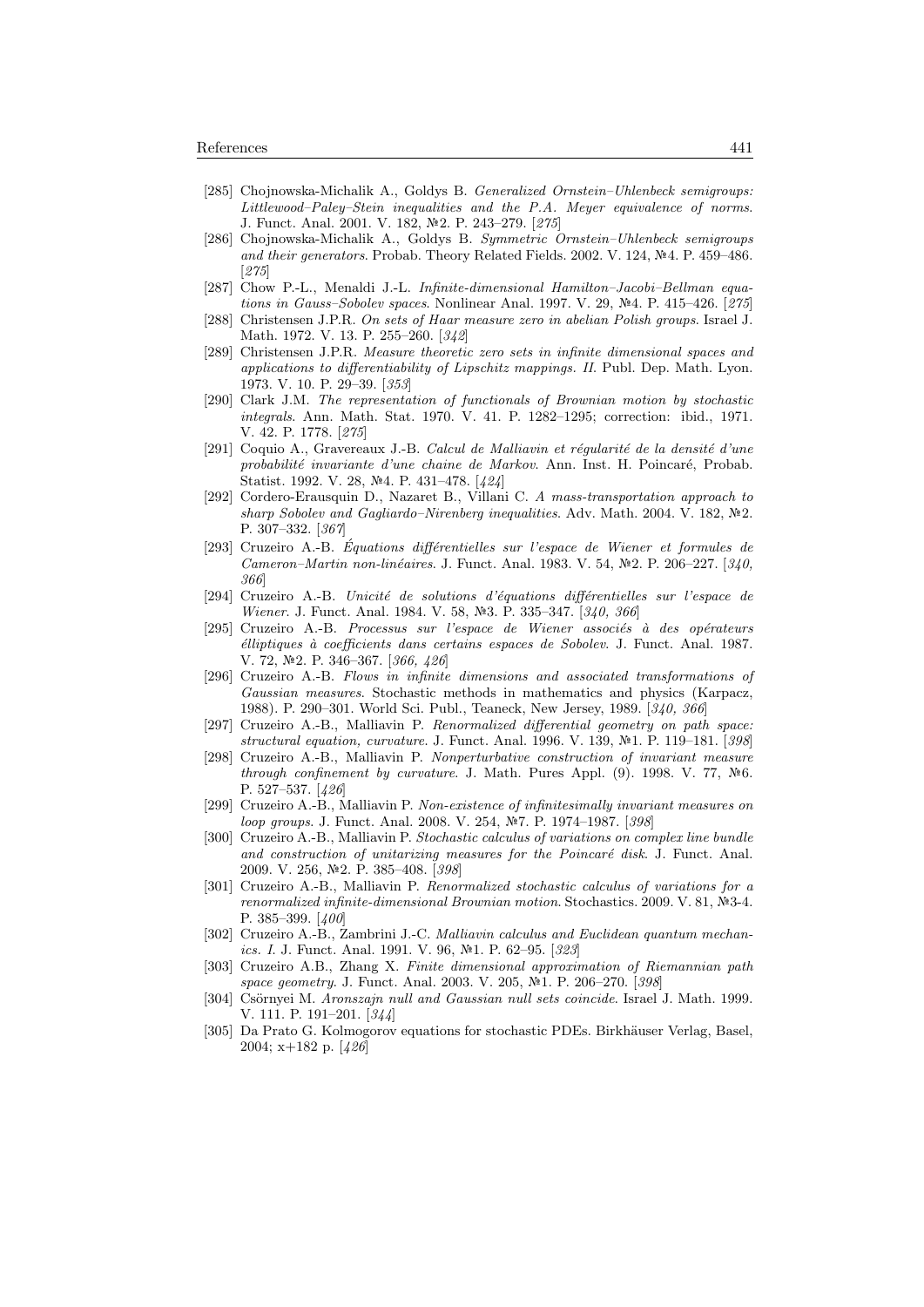- [306] Da Prato G. An introduction to infinite-dimensional analysis. Springer-Verlag, Berlin, 2006; x+209 p. [426]
- [307] Da Prato G. Introduction to stochastic analysis and Malliavin calculus. Edizioni della Normale, Scuola Normale Superiore di Pisa, Pisa, 2007; xvi+187 p. [323]
- [308] Da Prato G., Debussche A. Absolute continuity of the invariant measures for some stochastic PDEs. J. Statist. Phys. 2004. V. 115, Nº1-2. P. 451-468. [414]
- [309] Da Prato G., Debussche A., Goldys B. Some properties of invariant measures of non symmetric dissipative stochastic systems. Probab. Theory Relat. Fields. 2002. V. 123, №3. P. 355–380. [254, 414]
- [310] Da Prato G., Elworthy D., Zabczyk J. Strong Feller property for stochastic semilinear equations. Stoch. Anal. Appl. 1995. V. 13,  $N<sup>2</sup>1$ . P. 35–46. [414]
- [311] Da Prato G., Malliavin P., Nualart D. Compact families of Wiener functionals. C. R. Acad. Sci. Paris. 1992. T. 315. P. 1287–1291. [253]
- [312] Da Prato G., Zabczyk J. Stochastic differential equations in infinite dimensions. Cambridge Univ. Press, Cambridge, 1992; xviii+454 p. [414, 421]
- [313] Da Prato G., Zabczyk J. Regular densities of invariant measures in Hilbert spaces. J. Funct. Anal. 1995. V. 130, №2. P. 427-449. [414]
- [314] Da Prato G., Zabczyk J. Ergodicity for infinite-dimensional systems. Cambridge University Press, Cambridge, 1996; xii+339 p. [414, 415]
- [315] Da Prato G., Zabczyk J. Second order partial differential equations in Hilbert spaces. Cambridge University Press, Cambridge, 2002; xvi+379 p. [426]
- [316] Daletskiĭ (Daleckiĭ) Yu.L. Infinite-dimensional elliptic operators and parabolic equations connected with them. Uspehi Matem. Nauk. 1967. V. 22,  $N<sup>2</sup>4$ . P. 3-54 (in Russian); English transl.: Russian Math. Surv. 1967. V. 22, Nº4. P. 1-53. [103, 426]
- [317] Daletskiĭ Yu.L. Stochastic differential geometry. Uspehi Matem. Nauk. 1983. V. 38,  $\mathbb{N}$ 3. P. 87–111 (in Russian); English transl.: Russian Math. Surv. 1983. V. 38,  $\mathbb{N}$ 3. P. 97–125. [323, 324]
- [318] Daletskiı̆ Yu.L. Biorthogonal analogue of the Hermite polynomials and the inversion of the Fourier transform with respect to a non-Gaussian measure. Funkts. Anal. Prilozh. 1991. V. 25,  $\mathbb{N}^2$ . P. 68–70 (in Russian); English transl.: Funct. Anal. Appl. 1991. V. 25, №2. P. 138-140. [276]
- [319] Dalecky (Daletskiĭ) Yu.L., Fomin S.V. Measures and differential equations in infinite-dimensional space. Transl. from the Russian. With additional material by V.R. Steblovskaya, Yu.V. Bogdansky and N.Yu. Goncharuk. Kluwer Acad. Publ., Dordrecht, 1991; xvi+337 p. (Russian ed.: Moscow, 1983). [103, 276, 324, 342, 414]
- [320] Daletskiĭ Yu.L., Maryanin B.D. Smooth measures on infinite-dimensional manifolds. Dokl. Akad. Nauk SSSR. 1985. V. 285, Nº6. P. 1297-1300 (in Russian); English transl.: Sov. Math. Dokl. 1985. V. 32. P. 863–866. [324]
- [321] Daletskiı̆ Yu.L., Paramonova S.N. Stochastic integrals with respect to a normally distributed additive set function. Dokl. Akad. Nauk SSSR. 1973. V. 208,  $N=3.512-$ 515 (in Russian); English transl.: Sov. Math. Dokl. 1973. V. 14. P. 96–100. [274]
- [322] Daletskiı̆ Yu.L., Paramonova S.N. On a formula from the theory of Gaussian measures and on the estimation of stochastic integrals. Teor. Verojatn. i Primen. 1974. V. 19, 4. P. 844–849 (in Russian); English. transl.: Theory Probab. Appl. 1974. V. 19, №4. P. 812–817. [274]
- [323] Daletskiĭ Yu.L., Paramonova S.N. Integration by parts with respect to measures in function spaces. I, II. Teor. Verojatn. Mat. Stat. 1977. V. 17. P. 51–60; 1978. V. 18. P. 37–45 (in Russian); English transl.: Theory Probab. Math. Stat. 1979. V. 17. P. 55–65; V. 18. P. 39–46. [274]
- [324] Daletskiĭ Yu.L., Sokhadze G.A. Absolute continuity of smooth measures. Funkt. Anal. Prilozh. 1988. V. 22,  $\mathbb{N}^2$ . P. 77–78 (in Russian); English transl.: Funct. Anal. Appl. 1988. V. 22, №2. P. 149-150. [342, 398]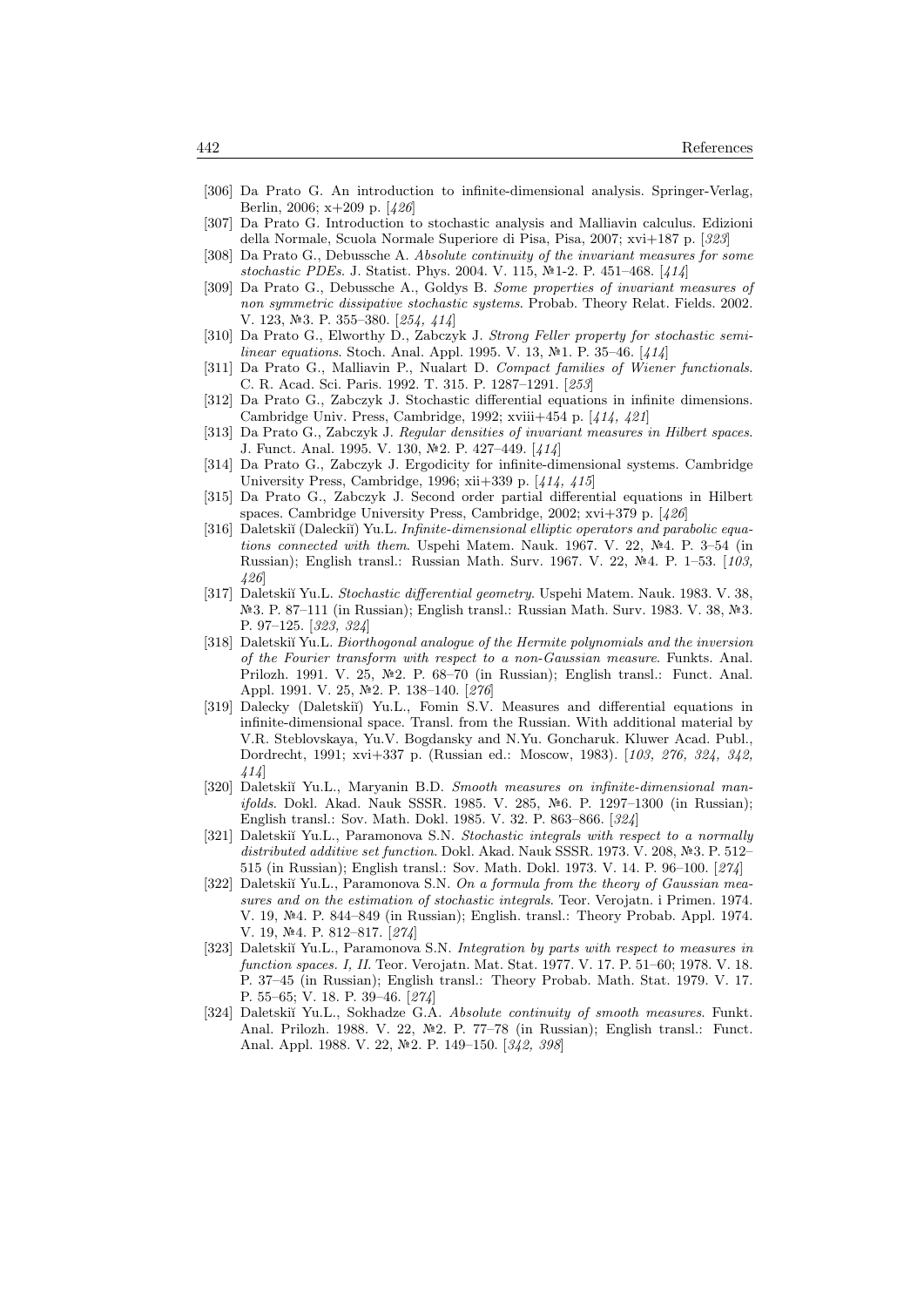- [325] Dalecky Yu.L., Steblovskaya V.R. Smooth measures: absolute continuity, stochastic integrals, variational problems. Probability theory and mathematical statistics (Kiev, 1991). P. 52–69. World Sci. Publ., River Edge, New Jersey, 1992. [325]
- [326] Dalecky Yu.L., Steblovskaya V.R. On infinite-dimensional variational problems. Stoch. Anal. Appl. 1996. V. 14, M<sup>2</sup>1. P. 47–71. [325]
- [327] Daletskiĭ Yu.L., Steblovskaya V.R. On absolutely continuous and invariant evolution of smooth measure in Hilbert space. C. R. Acad. Sci. Paris, sér. I Math. 1996. T. 323, №7. P. 823-827. [366]
- [328] Daletskiı̆ Yu.L., Steblovskaya V.R. On transformations of smooth measure related to parabolic and hyperbolic differential equations in infinite dimensions. Stoch. Anal. Appl. 1998. V. 16, №5. P. 945–963. [366]
- [329] Daletskiĭ Yu.L., Steblovskaya V.R. Measures with smooth finite-dimensional projections. Skorokhod's ideas in probability theory. P. 132–146. Inst. Math., Kiev, 2000. [323]
- [330] Daletsky Yu.L., Steblovskaya V.R. The smooth measures in Banach spaces and their smooth mappings. Probability theory and mathematical statistics, Vol. I (Vilnius, 1989), pp. 245–257. "Mokslas", Vilnius, 1990. [324, 366]
- [331] Davis M.H.A. Functionals of diffusion process as stochastic integrals. Math. Proc. Camb. Soc. 1980. V. 87, №1. P. 157-166. [275]
- [332] Davis M.H.A., Johansson M.P. Malliavin Monte Carlo Greeks for jump diffusions. Stoch. Process. Appl. 2006. V. 116, M<sup>2</sup>1. P. 101–129. [425]
- [333] Davydov Yu.A. On distributions of multiple Wiener–Itô integrals. Teor. Verojatn. i Primen. 1990. V. 35,  $N<sup>2</sup>1$ . P. 51–62 (in Russian); English transl.: Theory Probab. Appl. 1990. V. 35, №1. P. 27-37. [324]
- [334] Davydov Yu.A. On convergence in variation of one-dimensional image measures. Zap. Nauchn. Semin. POMI. 1992. V. 194. P. 48–58 (in Russian); English transl.: J. Math. Sci. (New York). 1995. V. 75, №5. P. 1903–1909. [325]
- [335] Davydov Yu.A., Lifshits M.A. Fibering method in some probabilistic problems. Itogi Nauki Tekh., Ser. Teor. Verojatn., Mat. Stat., Teor. Kibern. 1984. V. 22. P. 61–157 (in Russian); English transl.: J. Sov. Math. 1985. V. 31. P. 2796–2858. [127, 324]
- [336] Davydov Yu.A., Lifshits M.A., Smorodina N.V. Local properties of distributions of stochastic functionals. Translated from the Russian. Amer. Math. Soc., Providence, Rhode Island, 1998; xiii+184 p. (Russian ed.: Moscow, 1995). [147, 296, 323, 398, 399]
- [337] Decreusefond L. Perturbation analysis and Malliavin calculus. Ann. Appl. Probab. 1998. V. 8, №2. P. 496–523. [425]
- [338] Decreusefond L., Hu Y.Z., Üstünel A.-S. Une inégalité d'interpolation sur l'espace de Wiener. C. R. Acad. Sci. Paris Sér. I Math. 1993. T. 317, №11. P. 1065-1067. [274]
- [339] Decreusefond L., Üstünel A.S. Stochastic analysis of the fractional Brownian motion. Potential Anal. 1999. V. 10,  $\mathbb{N}2$ . P. 177–214. [324]
- [340] Denis L. Convergence quasi-partout pour les capacités définies par un semigroupe sous-markovien. C. R. Acad. Sci. Paris Sér. I Math. 1992. T. 315, Nº10. P. 1033–1036. [276]
- [341] Dermoune A. Distributions sur l'espace de P. Lévy et calcul stochastique. Ann. Inst. H. Poincaré. Probab. et Statist. 1990. V. 26, №1. P. 101–119. [399]
- [342] Dermoune A., Krée P., Wu L. Calcul stochastique non adapté par rapport à la mesure aléatoire de Poisson. Lecture Notes in Math. 1988. V. 1321. P. 477–484. [323, 399]
- [343] Detemple J., Garcia R., Rindisbacher M. Representation formulas for Malliavin derivatives of diffusion processes. Finance Stoch. 2005. V. 9,  $\mathbb{N}$ -3. P. 349–367. [425]
- [344] Deuschel J., Föllmer H. Time reversal and smoothing of infinite dimensional diffusion processes. Proc. I Internat. Ascona–Como Meeting "Stoch. processes in Classical and Quantum Systems" (S. Albeverio, G. Casati, and D. Merlini eds.). P. 179–186. Lecture Notes in Phys. V. 262. Springer, Berlin, 1986. [132, 415]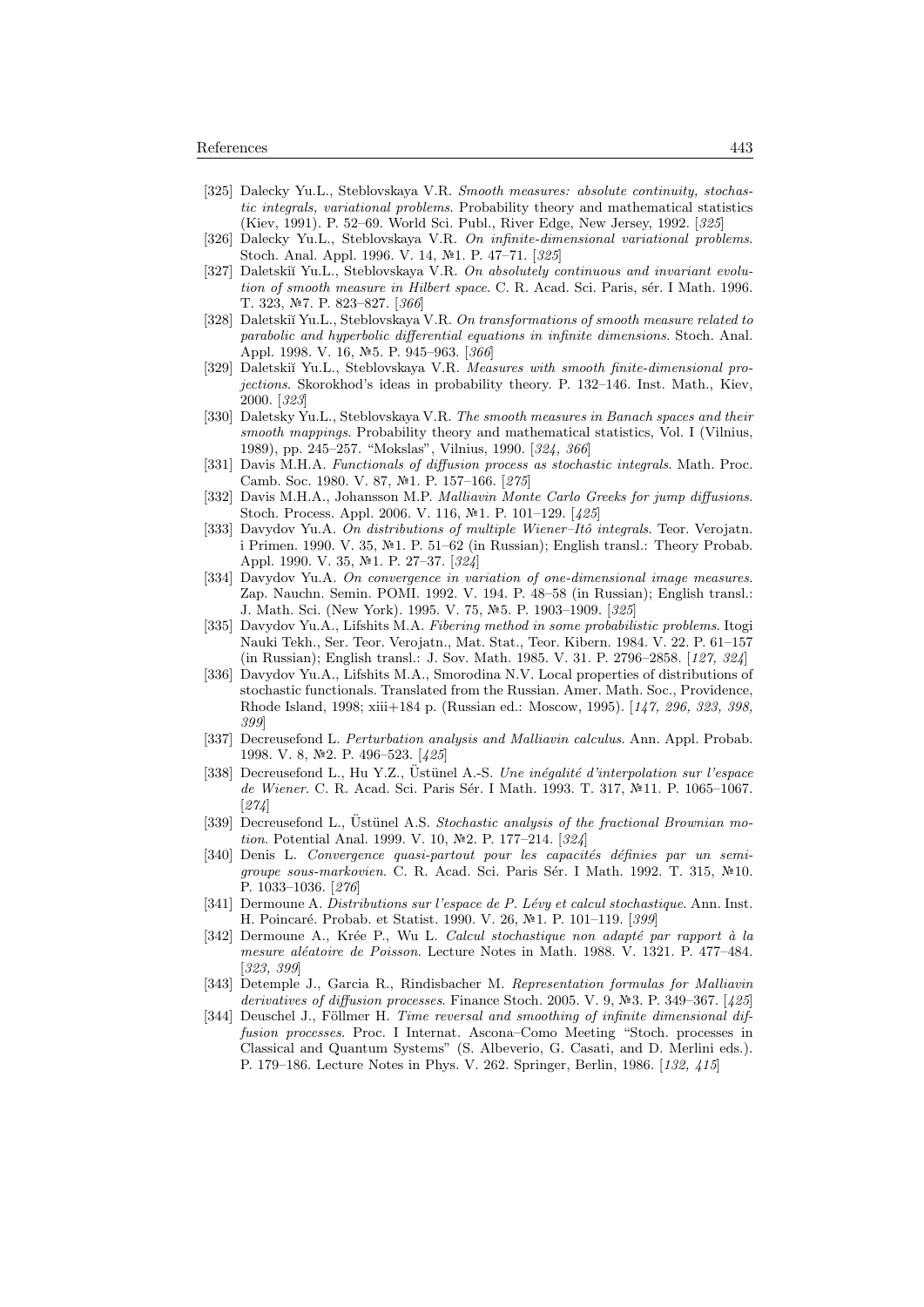- [345] Deville R., Godefroy G., Zizler V. Smoothness and renormings in Banach spaces. Longman Scientific & Technical, Harlow; John Wiley & Sons, New York, 1993; xii+376 p. [155, 303]
- [346] Di Nunno G. Random fields: non-anticipating derivative and differentiation formulas. Infin. Dim. Anal. Quantum Probab. Relat. Top. 2007. V. 10, Nº3. P. 465–481. [323]
- [347] Di Nunno G., Meyer-Brandis T., Øksendal B., Proske F. Malliavin calculus and anticipative Itô formulae for Lévy processes. Infin. Dim. Anal. Quantum Probab. Relat. Top. 2005. V. 8, №2. P. 235–258. [323]
- [348] Di Nunno G., Øksendal B., Proske F. Malliavin calculus for Lévy processes with applications to finance. Springer-Verlag, Berlin, 2009; xiv+413 p. [323, 425]
- [349] Diebolt J. Regularité de la loi de la solution d'une équation différentielle excitée par un processus gaussien physiquement réalisable. C. R. Acad. Sci. Paris, sér. 1. 1987. T. 305, №4. P. 143-146. [424]
- [350] Diestel J. Geometry of Banach spaces selected topics. Lecture Notes in Math. V. 485. Springer-Verlag, Berlin – New York, 1975; xi+282 p. [266]
- [351] Diestel J., Uhl J.J. Vector measures. Amer. Math. Soc., Providence, 1977; xiii+322 p. [5]
- [352] DiPerna R.J., Lions P.L. Ordinary differential equations, transport theory and Sobolev spaces. Invent. Math. 1989. V. 98, №3. P. 511–547. [366]
- [353] Donati-Martin C., Pardoux E. EDPS réfléchies et calcul de Malliavin. Bull. Sci. Math. 1997. V. 121, Nº5. P. 405-422. [323]
- [354] Dorogovtsev A.A. Elements of stochastic differential calculus. (Russian) In: "Mathematics today, 1988", P. 105–131. Vyscha Shkola, Kiev, 1988. [240]
- [355] Dorogovtsev A.A. Stochastic analysis and random maps in Hilbert space. VSP, Utrecht, 1994; iv+110 p. (Russian ed.: Kiev, 1992). [240]
- [356] Dorogovtsev A.A. Anticipating stochastic equations. Inst. Math. Akad. Nauk Ukr., Kiev, 1996; 152 p. (in Russian). [240]
- [357] Dorogovtsev A.A. Measurable functionals and finitely absolutely continuous measures on Banach spaces. Ukr. Mat. Zh. 2000. V. 52,  $N<sup>2</sup>9$ . P. 1194–1204 (in Russian); English transl.: Ukr. Math. J. 2000. V. 52, №9. P. 1366-1379. [251]
- [358] Doss H., Royer G. Processus de diffusion associés aux mesures de Gibbs sur  $R^{Z^d}$ . Z. Wahr. theor. verw. Geb. 1979. B. 46. S. 125–158. [132]
- [359] Dragičević O., Volberg A. Bellman functions and dimensionless estimates of Littlewood–Paley type. J. Operator Theory. 2006. V. 56,  $N<sup>2</sup>1$ . P. 167–198. [275]
- [360] Driver B. A Cameron–Martin type quasi-invariance theorem for the Brownian motion on a compact manifold. J. Funct. Anal. 1992. V. 110,  $N<sup>2</sup>2$ . P. 272–376. [392]
- [361] Driver B.K. Integration by parts for heat kernel measures revisited. J. Math. Pures Appl. (9). 1997. V. 76, Nº8. P. 703-737. [398]
- [362] Driver B.K. Integration by parts and quasi-invariance for heat kernel measures on loop groups. J. Funct. Anal. 1997. V. 149, Nº2. P. 470–547; correction: ibid. 1998. V. 155, №1. P. 297-301. [398]
- [363] Driver B.K. Analysis of Wiener measure on path and loop groups. Finite and infinite dimensional analysis in honor of Leonard Gross (New Orleans, 2001). P. 57–85. Contemp. Math. V. 317. Amer. Math. Soc., Providence, Rhode Island, 2003. [398]
- [364] Driver B.K. Heat kernels measures and infinite dimensional analysis. Heat kernels and analysis on manifolds, graphs, and metric spaces (Paris, 2002). P. 101–141. Contemp. Math. V. 338. Amer. Math. Soc., Providence, Rhode Island, 2003. [398]
- [365] Driver B.K. Curved Wiener space analysis. Real and stochastic analysis. P. 43–198. Trends Math., Birkhäuser Boston, Boston, 2004. [398]
- [366] Driver B., Gordina M. Heat kernel analysis on infinite-dimensional Heisenberg groups. J. Funct. Anal. 2008. V. 255. P. 2395–2461. [398]
- [367] Driver B., Gordina M. Integrated Harnack inequalities on Lie groups. J. Diff. Geom. 2009. V. 83, №3. P. 501–550. [398]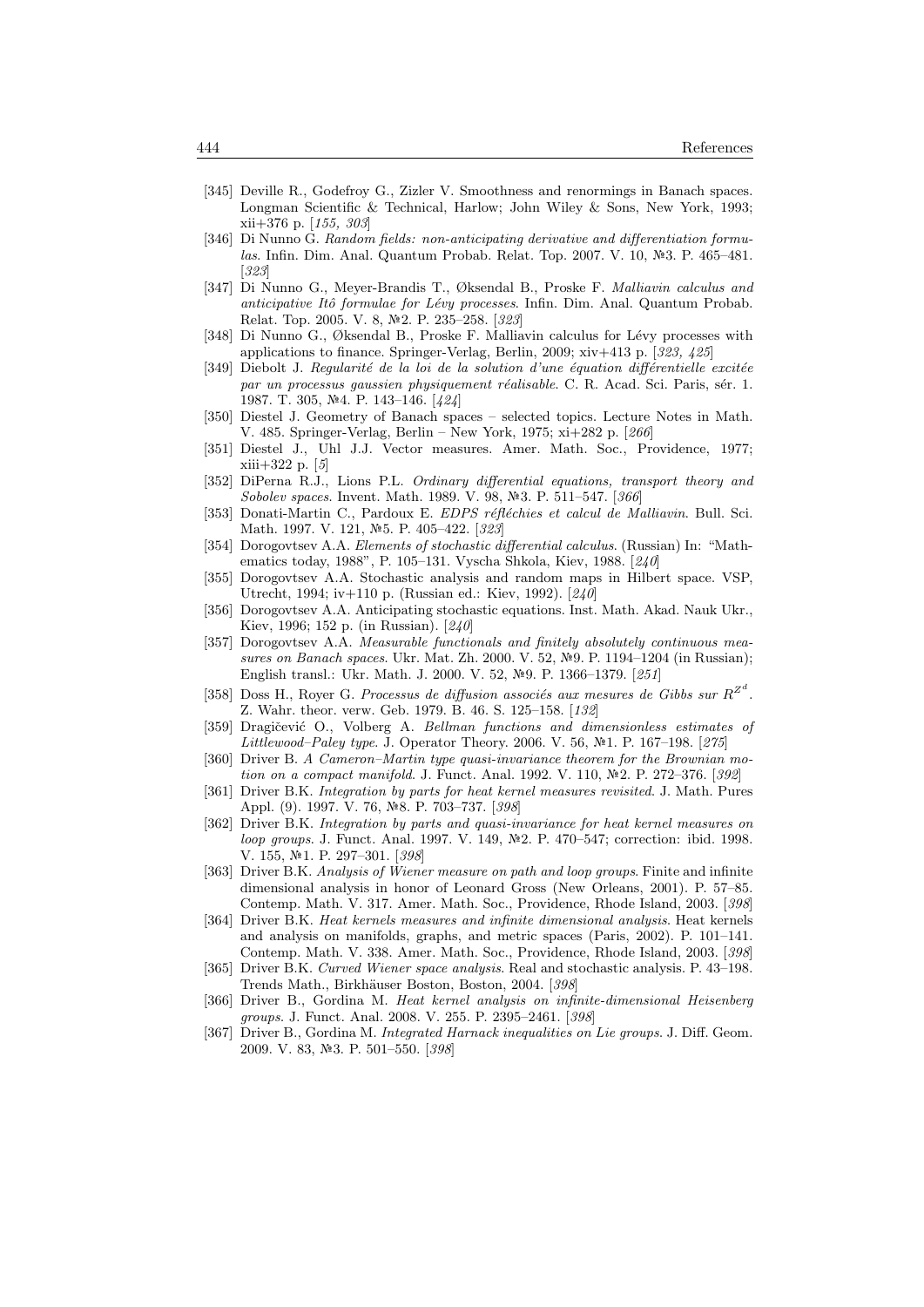- [368] Driver B.K., Lohrenz T. Logarithmic Sobolev inequalities for pinned loop groups. J. Funct. Anal. 1996. V. 140, №2. P. 381–448. [398]
- [369] Driver B., Röckner M. Construction of diffusions on path and loop spaces of compact Riemannian manifolds. C. R. Acad. Sci. Paris, sér. 1. 1992. T. 315, №5. P. 603–608. [398]
- [370] Driver B.K., Srimurthy V.K. Absolute continuity of heat kernel measure with pinned Wiener measure on loop groups. Ann. Probab. 2001. V. 29,  $N=2$ . P. 691–723. [398]
- [371] Driver B.K., Thalmaier A. Heat equation derivative formulas for vector bundles. J. Funct. Anal. 2001. V. 183, №1. P. 42-108. [398]
- [372] Duc N.M., Nualart D., Sanz M. Application of Malliavin calculus to a class of stochastique differential equations. Probab. Theory Relat. Fields. 1990. V. 84,  $N<sup>2</sup>4$ . P. 549–571. [424]
- [373] Dudley R.M., Kanter M. Zero–one laws for stable measures. Proc. Amer. Math. Soc. 1974. V. 45, №2. P. 245–252; correction: ibid. 1983. V. 88, №4. P. 689–690. [108]
- [374] Duncan T.E. The heat equation, the Kac formula and some index formulas. Partial Diff. Equations and Geometry, Lect. Notes in Pure and Appl. Math. V. 48. P. 57–76. Dekker, New York, 1979. [406]
- [375] Duncan T.E. Stochastic calculus on manifolds with applications. Recent Advances in Stoch. Calculus (J.S. Baras, V. Mirelli eds.). P. 105–140. Springer, New York, 1990. [406]
- [376] Dunford N., Schwartz J.T. Linear operators, I. General Theory. Interscience, New York, 1958; xiv+858 p. [235, 383]
- [377] Eberle A. Uniqueness and non-uniqueness of singular diffusion operators. Lecture Notes in Math. V. 1718. Springer, Berlin, 1999; 262 p. [420]
- [378] Eckmann J.-P., Hairer M. Uniqueness of the invariant measure for a stochastic PDE driven by degenerate noise. Comm. Math. Phys. 2001. V. 219,  $N=3$ . P. 523–565. [425]
- [379] Edwards R.E. Functional analysis. Theory and applications. Holt, Rinehart and Winston, New York – London, 1965; xiii+781 p. [3, 135, 136]
- [380] Efimova E.I., Uglanov A.V. Green's formula on a Hilbert space. Mat. Sb. 1982. V. 119, 2. P. 225–232 (in Russian); English transl.: Math. USSR Sb. 1984. V. 47. P. 215–222. [325]
- [381] El-Khatib Y., Privault N. Computations of Greeks in a market with jumps via the *Malliavin calculus.* Finance Stoch. 2004. V. 8,  $N<sup>2</sup>$ . P. 161–179. [425]
- [382] Elliott R.J., Kohlmann M. The existence of smooth densities for the prediction filtering and smoothing problems. Acta Appl. Math. 1989. V. 14,  $N<sup>2</sup>3$ . P. 269–286. [425]
- [383] Elliott R.J., Kohlmann M. Martingale representation and the Malliavin calculus. Appl. Math. Optim. 1989. V. 20, Nº1. P. 105-112. [275]
- [384] Elliott R.J., Kohlmann M. Integration by parts and densities for jump processes. Stochastics Stoch. Rep. 1989. V. 27, Nº2. P. 83-97. [323]
- [385] Elliott R.J., Kohlmann M. Integration by parts, homogeneous chaos expansions and smooth densities. Ann. Probab. 1989. V. 17, Nº1. P. 194-207. [323]
- [386] Elliott R.J., Tsoi A.H. Integration by parts for the single jump process. Statistics and Probab. Lett. 1991. V. 12, №5. P. 363–370. [323]
- [387] Elliott R.J., Tsoi A.H. Integration by parts for Poisson processes. J. Multivar. Anal. 1993. V. 44, №2. P. 179-190. [323, 399]
- [388] Elson C.M. An extension of Weyl's lemma to infinite dimensions. Trans. Amer. Math. Soc. 1974. V. 194. P. 301–324. [426]
- [389] Elworthy K.D. Geometric aspects of stochastic analysis. In: Development of mathematics 1950–2000. P. 437–484. Birkhäuser, Basel, 2000. [406]
- [390] Elworthy K.D., Le Jan Y., Li X.-M. Integration by parts formulae for degenerate diffusion measures on path spaces and diffeomorphism groups. C. R. Acad. Sci. Paris Sér. I Math. 1996. V. 323, Nº8. P. 921-926. [398]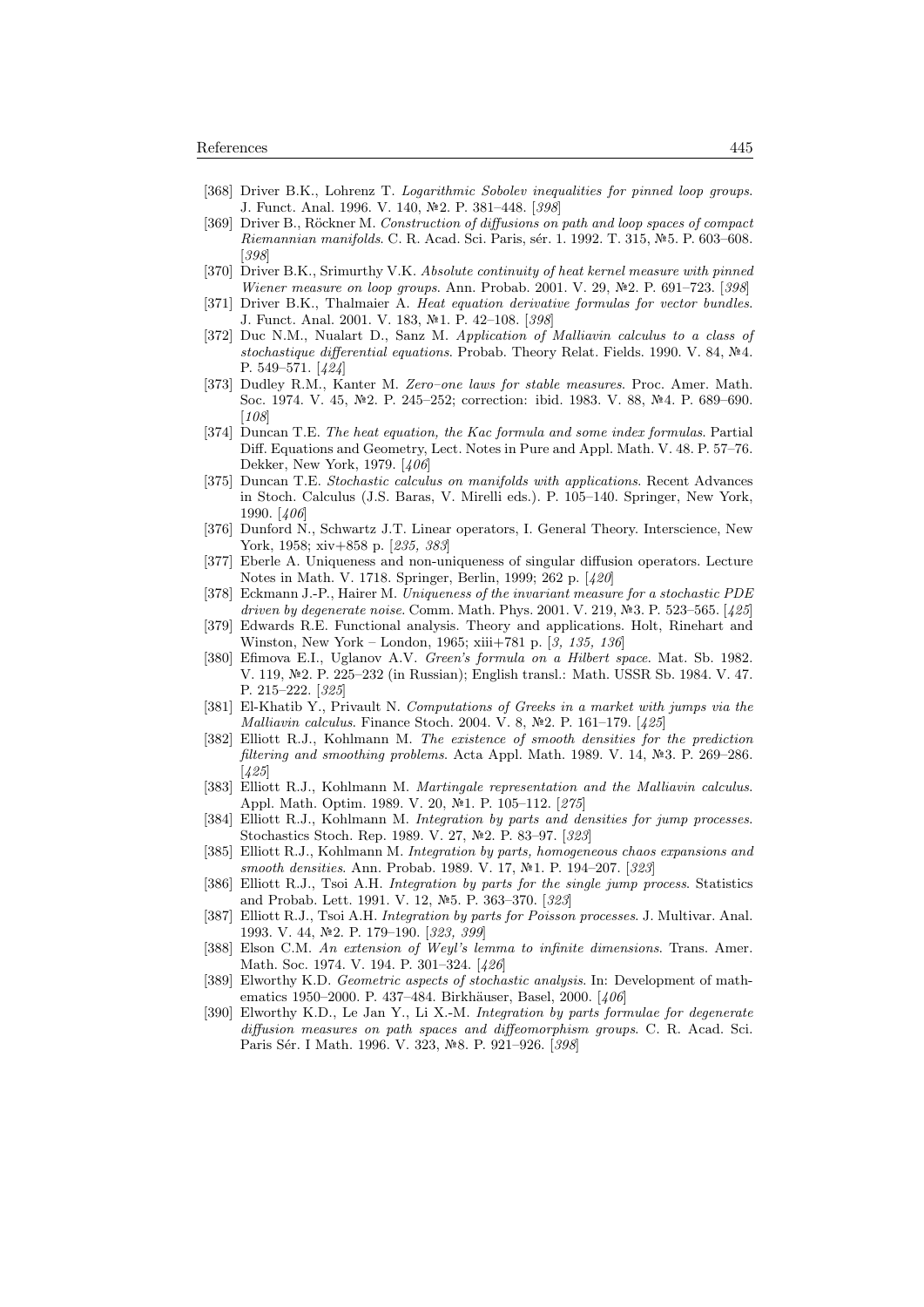- [391] Elworthy K.D., Le Jan Y., Li X.-M. On the geometry of diffusion operators and stochastic flows. Lecture Notes in Math. V. 1720. Springer-Verlag, Berlin, 1999; ii+118 p. [398]
- [392] Elworthy K.D., Li X.-M. A class of integration by parts formulae in stochastic analysis. I. In: Itô's stochastic calculus and probability theory. P.  $15-30$ . Springer, Tokyo, 1996. [398]
- [393] Elworthy K.D., Li X.-M. Some families of q-vector fields on path spaces. Infin. Dim. Anal. Quantum Probab. Relat. Top. 2003. V. 6, suppl. P. 1–27. [398]
- [394] Elworthy K.D., Li X.-M. Itô maps and analysis on path spaces. Math. Z. 2007. B. 257. S. 643–706. [398]
- [395] Elworthy K.D., Li X.-M. An  $L^2$  theory for differential forms on path spaces. I. J. Funct. Anal. 2008. V. 254, №1. P. 196–245. [398]
- [396] Enchev O. Non linear transformation on the Wiener space. Ann. Probab. 1993. V. 21, Nº4. P. 2169-2188. [366]
- [397] Enchev O., Stroock D. On Rademacher's theorem on Wiener space. Ann. Probab. 1993. V. 21, №1. P. 25-33. [355]
- [398] Es-Sarhir A. Sobolev regularity of invariant measures for generalized Ornstein– Uhlenbeck operators. Infin. Dim. Anal. Quantum Probab. Relat. Top. 2006. V. 9,  $N<sup>2</sup>4.$  P. 595–606. [414]
- [399] Estrade A., Pontier M., Florchinger P. Filtrage avec observation discontinue sur une variété. Existence d'une densité régulière. Stochastics Stoch. Rep. 1996. V. 56, Nº1-2. P. 33–51. [323]
- [400] Evans C., Gariepy R.F. Measure theory and fine properties of functions. CRC Press, Boca Raton – London, 1992; viii+268 p. [52, 57, 66, 175]
- [401] Ewald C.-O. Local volatility in the Heston model: a Malliavin calculus approach. J. Appl. Math. Stoch. Anal. 2005. №3. P. 307-322. [425]
- [402] Ewald C.-O. The Malliavin gradient method for the calibration of stochastic dynamical models. Appl. Math. Comput. 2006. V. 175, №2. P. 1332–1352. [425]
- [403] Ewald C.-O. A note on the Malliavin derivative operator under change of variable. Statist. Probab. Lett. 2008. V. 78,  $\mathbb{N}2$ . P. 173–178. [323]
- [404] Ewald C.-O., Zhang A. A new technique for calibrating stochastic volatility models: the Malliavin gradient method. Quant. Finance. 2006. V. 6,  $N=2$ . P. 147–158. [425]
- [405] Fabes E., Gutierrez C.E., Scotto R. Weak-type estimates for the Riesz transforms associated with Gaussian measure. Rev. Mat. Iberoamericana. 1994. V. 10. P. 229–281. [238, 275]
- [406] Fang S. Une inégalité isopérimétrique sur l'espace de Wiener. Bull. Sci. Math. (2). 1988. V. 112, №3. P. 345–355. [306]
- [407] Fang S. Pseudo-théorème de Sard pour les applications réelles et connexité sur l'espace de Wiener. Bull. Sci. Math. 1989. V. 113, №4. P. 483-492. [320, 327]
- [408] Fang S. Non-dégénéréscence des pseudo-normes de Sobolev sur l'espace de Wiener. Bull. Sci. Math. (2). 1991. V. 115, Nº2. P. 223–234. [323, 324]
- [409] Fang S. On derivatives of holomorphic functions on a complex Wiener space. J. Math. Kyoto Univ. 1994. V. 34, Nº3. P. 637-640. [275]
- [410] Fang S. Une inégalité du type de Poincaré sur un espace de chemins. C. R. Acad. Sci. Paris, sér. 1. 1994. T. 318, №3. P. 257–260. [398]
- [411] Fang S. Rotations et quasi-invariance sur l'espace des chemins. Potential Anal. 1995. V. 4, №1. P. 67-77. [398]
- [412] Fang S. Integration by parts for heat measures over loop groups. J. Math. Pures Appl. (9). 1999. V. 78, №9. P. 877–894. [398]
- [413] Fang S. Integration by parts formula and logarithmic Sobolev inequality on the path space over loop groups. Ann. Probab. 1999. V. 27,  $N-2$ . P. 664–683. [398]
- [414] Fang S. Introduction to Malliavin calculus. Beijing, 2004; x+153 p. [323]
- [415] Fang S., Luo D. Transport equations and quasi-invariant flows on the Wiener space. Bull. Sci. Math. 2010. V. 134, Nº3. P. 295-328. [366]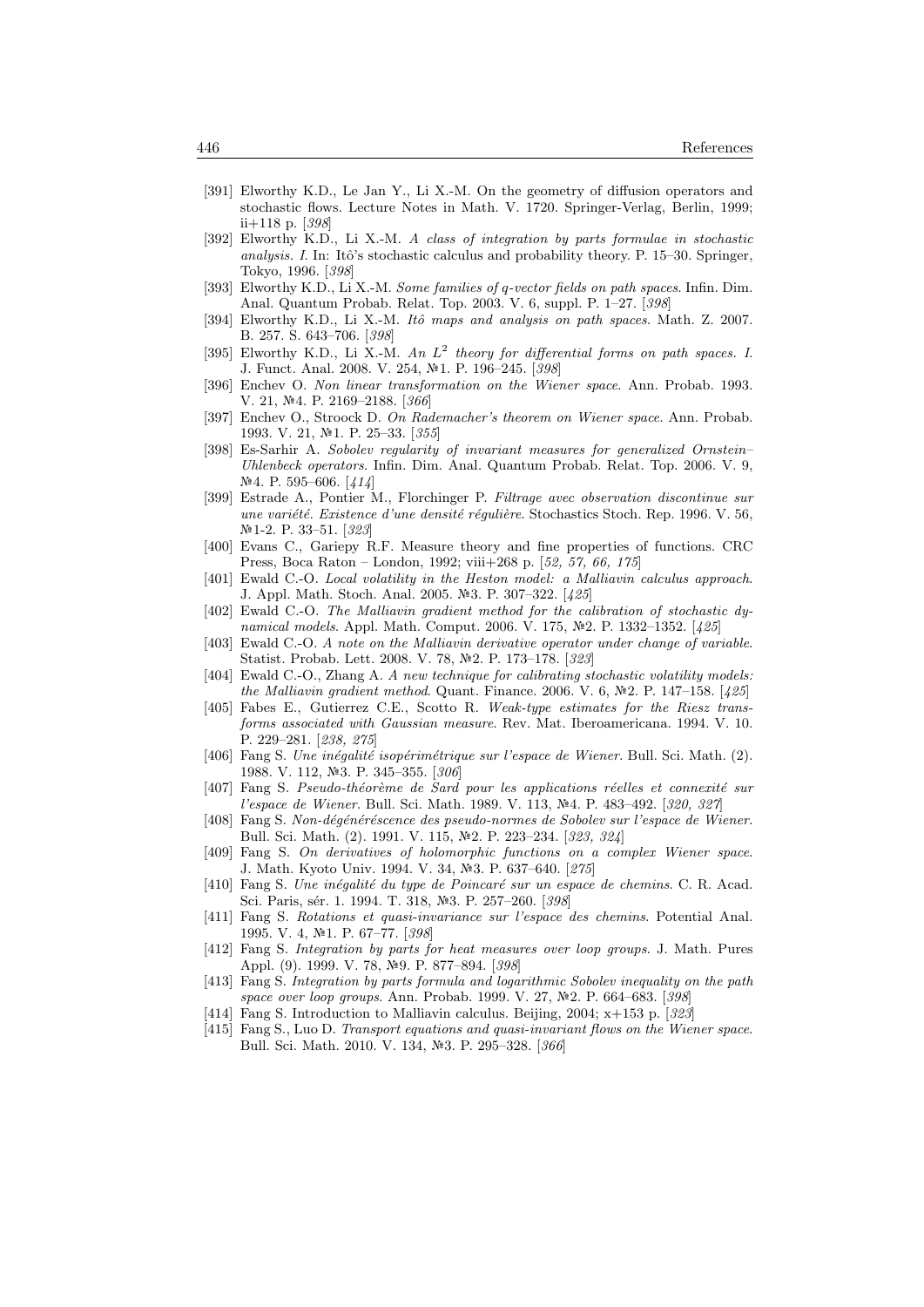- [416] Fang S., Malliavin P. Stochastic analysis on the path space of a Riemannian manifold: I. Markovian stochastic calculus. J. Funct. Anal. 1993. V. 118. P. 249–274. [398]
- [417] Fang S.Z., Ren J.G. Quelques proprietés des fonctions holomorphes sur un espace de Wiener complexe. C. R. Acad. Sci. Paris, sér. 1. 1992. T. 315, Nº4. P. 447–450. [275]
- [418] Fang S., Ren J. Sur le squelette et les dérivées de Malliavin des fonctions holomorphe sur espace de Wiener complexe. J. Math. Kyoto Univ. 1993. V. 33, Nº3. P. 749–764. [275]
- [419] Fang S., Shao J. Optimal transport for Monge–Kantorovich problem on loop groups. J. Funct. Anal. 2007. V. 248, №1. P. 225-257. [398]
- [420] Fang S., Shao J., Sturm K.-Th. Wasserstein space over the Wiener space. Probab. Theory Related Fields. 2010. V. 146, Nº3-4. P. 535-565. [399]
- [421] Federer H. Geometric measure theory. Springer-Verlag, New York, 1969; xiv+676 p. [52, 53, 56, 308]
- [422] Feissner G.F. Hypercontractive semigroups and Sobolev's inequality. Trans. Amer. Math. Soc. 1975. V. 210. P. 51–62. [274]
- [423] Fernique X. Fonctions aléatoires gaussiennes, vecteurs aléatoires gaussiens. Université de Montréal, Centre de Recherches Mathématiques, Montréal, 1997; iv $+217$  p. [35]
- [424] Feyel D., La Pradelle A. de. Espaces de Sobolev gaussiens. Ann. Inst. Fourier. 1989. V. 39,  $N<sup>2</sup>4$ . P. 875–908. [274]
- [425] Feyel D., La Pradelle A. de. Capacités gaussiens. Ann. Inst. Fourier. 1991. V. 41, Nº1. P. 49-76. [276]
- [426] Feyel D., La Pradelle A. de. Hausdorff measures on the Wiener space. Potential. Anal. 1992. V. 1, №2. P. 177-189. [274, 325]
- [427] Feyel D., La Pradelle A. de. Harmonic analysis in infinite dimension. Potential Anal. 1993. V. 2, №1. P. 23-36. [274]
- [428] Feyel D., La Pradelle A. de. Opérateurs linéaires gaussiennes. Potential Anal. 1994. V. 3, №1. P. 89-105. [272]
- [429] Feyel D., Üstünel A.S. The notion of convexity and concavity on Wiener space. J. Funct. Anal. 2000. V. 176, №2. P. 400–428. [180, 275]
- [430] Feyel D., Ustünel A.S. Monge-Kantorovitch measure transportation and Monge– Ampère equation on Wiener space. Probab. Theory Relat. Fields. 2004. V. 128, Nº3. P. 347–385. [364]
- [431] Feyel D., Ustünel A.S. Solution of the Monge-Ampère equation on Wiener space for general log-concave measures. J. Funct. Anal. 2006. V. 232,  $N<sup>2</sup>1$ . P. 29–55. [364]
- [432] Fevel D., Üstünel A.S., Zakai M. The realization of positive random variables via absolutely continuous transformations of measure on Wiener space. Probab. Surv. 2006. V. 3. P. 170–205. [366]
- [433] Flandoli F., Tudor C.A. Brownian and fractional Brownian stochastic currents via Malliavin calculus. J. Funct. Anal. 2010. V. 258, №1. P. 279-306. [425]
- [434] Florchinger P. Malliavin calculus with time dependent coefficients and applications to nonlinear filtering. Probab. Theory Relat. Fields. 1990. V. 86,  $\mathbb{N}2$ . P. 203-223. [425]
- [435] Florchinger P. Existence of a smooth density for the filter in nonlinear filtering with infinite-dimensional noise. Systems Control Lett. 1991. V. 16,  $N<sup>2</sup>$ . P. 131–137. [425]
- [436] Föllmer H. Time reversal on Wiener space. Lecture Notes in Math. 1986. V. 1158. P. 119–129. [415]
- [437] Föllmer H. Random fields and diffusion processes. Lecture Notes in Math. 1988. V. 1362. P. 101–202. [132, 415]
- [438] Föllmer H. Martin boundaries on Wiener space. Diffusion Processes and Related Problems (M. Pinsky ed.). V. 1. P. 3–16. Birkhäuser, 1989. [426]
- [439] Föllmer H., Wakolbinger A. Time reversal of infinite dimensional diffusions. Stoch. Process. Appl. 1986. V. 22, №1. P. 59–77. [415]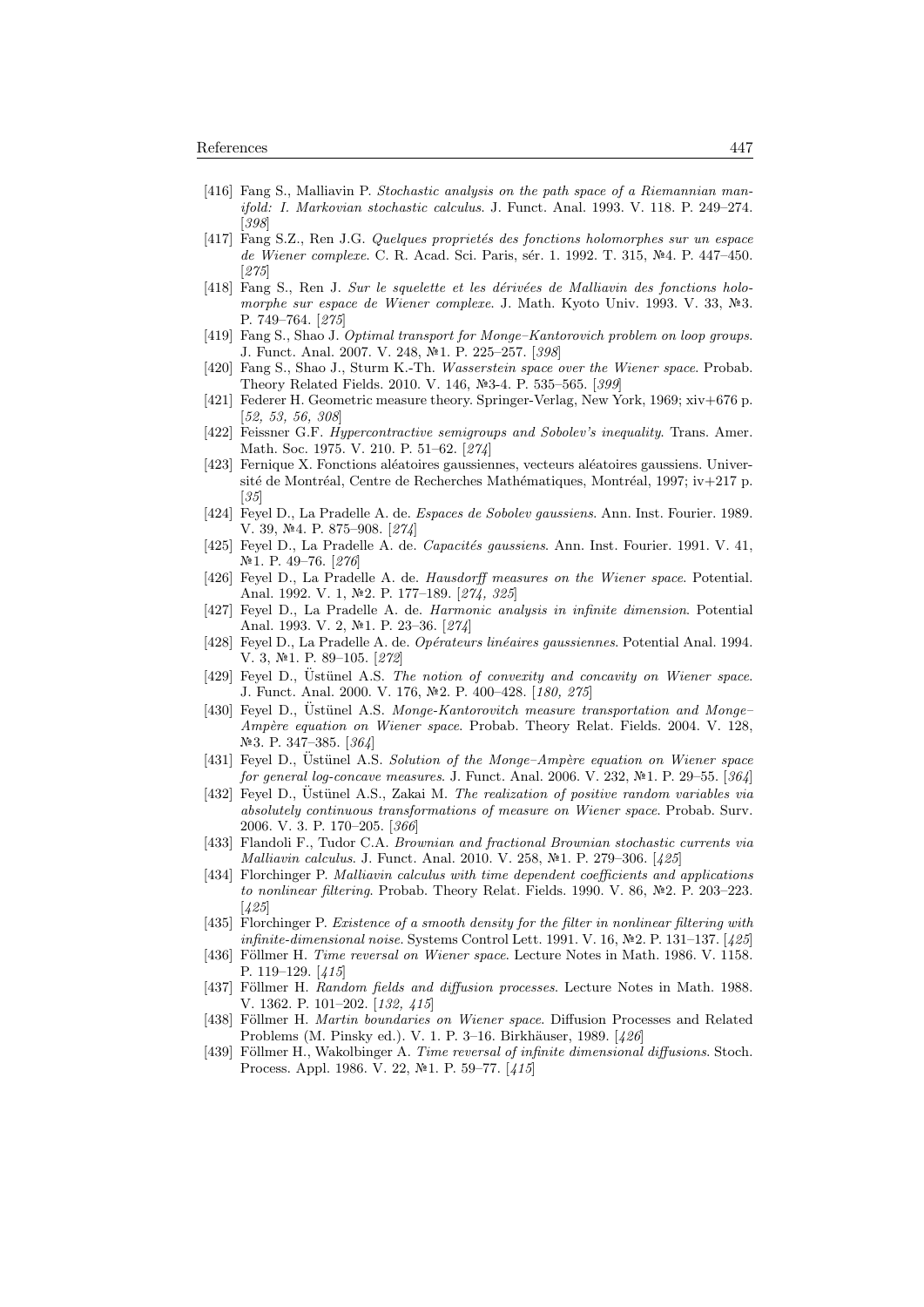- [440] Fomin S.V. Differentiable measures in linear spaces. Proc. Int. Congress of Mathematicians, sec. 5. P. 78–79. Izdat. Moskov. Univ., Moscow, 1966 (in Russian). [ix, 69, 103]
- [441] Fomin S.V. Differentiable measures in linear spaces. Uspehi Matem. Nauk. 1968. V. 23,  $\mathbb{N}^2$ 1. P. 221–222 (in Russian). [ix, 69, 103]
- [442] Fomin S.V. Generalized functions of infinitely many variables and their Fourier trasnforms. Uspehi Mat. Nauk. 1968. V. 23,  $N=2$ . P. 215–216 (in Russian). [ix, 69, 103]
- [443] Fomin S.V. Some new problems and results in non-linear functional analysis. Vestnik Moskov. Univ. Ser. I Mat. Mekh. 1970. V. 25, Nº2. P. 57-65 (in Russian); English transl.: Moscow Univ. Math. Bull. 1970. V. 25,  $N=1-2$ . P. 81–86. [ix, 69, 95, 103]
- [444] Forster B., Lütkebohmert E., Teichmann J. Absolutely continuous laws of jumpdiffusions in finite and infinite dimensions with applications to mathematical finance. SIAM J. Math. Anal. 2009. V. 40, №5. P. 2132-2153. [425]
- [445] Forzani L., Scotto R., Sjögren P., Urbina W. On the  $L^p$  boundedness of the noncentered Gaussian Hardy–Littlewood maximal function. Proc. Amer. Math. Soc. 2002. V. 130, №1. P. 73-79. [238]
- [446] Fournié E., Lasry J.-M., Lebuchoux J., Lions P.-L. Applications of Malliavin calculus to Monte-Carlo methods in finance. II. Finance Stoch. 2001. V. 5,  $\mathbb{N}^2$ . P. 201–236. [425]
- [447] Fournié E., Lasry J.-M., Lebuchoux J., Lions P.-L., Touzi N. Applications of Malliavin calculus to Monte Carlo methods in finance. Finance Stoch. 1999. V. 3, Nº4. P. 391–412. [425]
- [448] Fournier N. Malliavin calculus for parabolic SPDEs with jumps. Stoch. Process. Appl. 2000. V. 87, №1. P. 115–147. [323]
- [449] Fournier N., Giet J.-S. Existence of densities for jumping stochastic differential equations. Stoch. Process. Appl. 2006. V. 116, №4. P. 643–661. [323]
- [450] Franz U., Privault N., Schott R. Non-Gaussian Malliavin calculus on real Lie algebras. J. Funct. Anal. 2005. V. 218, №2. P. 347-371. [323]
- [451] Fritz J. Stationary measures of stochastic gradient systems, infinite lattice models. Z. Wahr. theor. verw. Geb. 1982. B. 59, №4. S. 479-490. [132, 415]
- [452] Frolov N.N. Embedding theorems for spaces of functions of countably many variables, I. Proceedings Math. Inst. of Voronezh Univ., Voronezh University. 1970. № 1. P. 205–218 (in Russian). [253, 274]
- [453] Frolov N.N. Embedding theorems for spaces of functions of countably many variables and their applications to the Dirichlet problem. Dokl. Akad. Nauk SSSR. 1972. V. 203,  $\mathbb{N}^2$ 1. P. 39–42 (in Russian); English transl.: Soviet Math. 1972. V. 13,  $\mathbb{N}^2$ 2. P. 346–349. [253, 274]
- [454] Frolov N.N. On a coercivity inequality for an elliptic operator in an infinite number of independent variables. Matem. Sb. 1973. V. 90, P. 402–413 (in Russian); English transl.: Math. USSR Sbornik. 1973. V. 19. P. 395–406. [274]
- [455] Frolov N.N. Essential self-adjointness of an infinite-dimensional operator. Mat. Zametki. 1978. V. 24,  $\mathbb{N}^2$ . P. 241–248 (in Russian); English transl.: Math. Notes. 1979. V. 24. P. 630–634. [274, 420]
- [456] Frolov N.N. Self-adjointness of the Schrödinger operator with an infinite number of variables. Sib. Mat. Zh. 1981. V. 22,  $\mathbb{N}$ -1. P. 198–204 (in Russian); English transl.: Sib. Math. J. 1981. V. 22. P. 147–152. [274, 420]
- [457] Frolov N.N. Embedding theorems for spaces of functions of a countable number of variables and their applications. Sibirsk. Mat. Zh. 1981. V. 22,  $\mathbb{N}4$ . P. 199–217 (in Russian); English transl.: Siberian Math. J. 1981, V. 22, Nº4, P. 638–652. [253, 274]
- [458] Fuhrman M. Smoothing properties of stochastic equations in Hilbert spaces. Nonlinear Diff. Eq. Appl. 1996. V. 3. P. 445–464. [414]
- [459] Fuhrman M. Regularity properties of transition probabilities in infinite dimensions. Stochastics Stoch. Rep. 2000. V. 69, Nº1-2. P. 31-65. [414]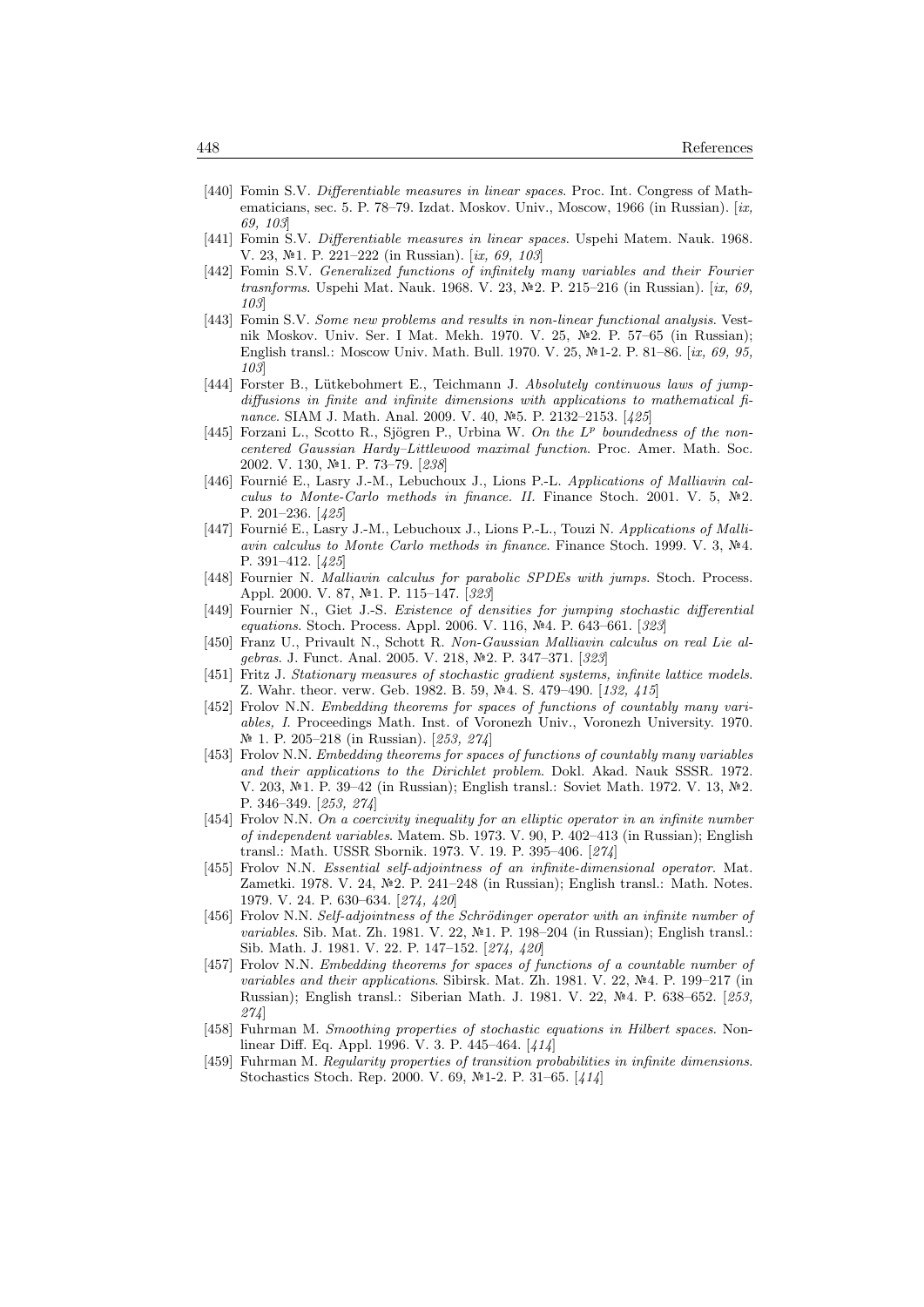- [460] Fuhrman M. Logarithmic derivatives of invariant measure for stochastic differential equations in Hilbert spaces. Stochastics Stoch. Rep. 2001. V. 71,  $\mathbb{N}$ 3-4. P. 269–290.  $[414]$
- [461] Fukushima M. Dirichlet forms and Markov processes. North-Holland, Amsterdam, 1980; x+196 p. [276]
- [462] Fukushima M. A note on capacities in infinite dimensions. Lecture Notes in Math. 1988. V. 1299. P. 80–85. [273]
- [463] Fukushima M. BV functions and distorted Ornstein–Uhlenbeck processes over the abstract Wiener space. J. Funct. Anal. 2000. V. 174. P. 227–249. [275]
- [464] Fukushima M., Hino M. On the space of BV functions and a related stochastic calculus in infinite dimensions. J. Funct. Anal. 2001. V. 183,  $N=1$ . P. 245–268. [275]
- [465] Fukushima M., Kaneko H. On  $(r, p)$ -capacities for general Markovian semigroups. Infinite dimensional analysis and stochastic processes (S. Albeverio, ed.). P. 41–47. Pitman, Boston, 1985. [275]
- [466] Fukushima M., Oshima Y., Takeda M. Dirichlet forms and symmetric Markov processes. De Gruyter, Berlin – New York, 1994; 392 p. [60, 276, 425]
- [467] García-Cuerva J., Mauceri G., Meda S., Sjögren P., Torrea J.L. Functional calculus for the Ornstein–Uhlenbeck operator. J. Funct. Anal. 2001. V. 183, №2. P. 413-450. [275]
- [468] Gaveau B. Analyse sur certaines sous-varietés de l'espace de Wiener. C. R. Acad. Sci. Paris, sér. 1. 1985. T. 301, №19. P. 881–884. [399]
- [469] Gaveau B., Moulinier J.-M. Intégrales oscillantes stochastiques: estimation asymptotique de fonctionnelles charactéristiques. J. Funct. Anal. 1983. V. 54,  $\mathbb{N}^2$ . P. 161–176. [296, 324]
- [470] Gaveau B., Moulinier J.M. Réqularité des mesures et perturbation stochastiques de champs des vecteurs sur des espaces de dimension infinie. Publ. Res. Inst. Sci. Kyoto Univ. 1985. V. 21, №3. P. 593–616. [324, 414]
- [471] Gaveau B., Trauber P. L'intégral stochastique comme opérateur de divergence dans l'espace fonctionnel. J. Funct. Anal. 1982. V. 46, №2. P. 230-238. [261]
- [472] Gaveau B., Vauthier J. Intégrales oscillantes stochastiques et l'équation de Pauli. J. Funct. Anal. 1981. V. 44, №3. P. 388-400. [324]
- [473] Gel'fand I.M., Vilenkin N.Ya. Generalized functions. V. 4. Applications of harmonic analysis. Translated from the Russian. Academic Press, New York – London, 1964; xiv+384 p. (Russian ed.: Moscow, 1961). [104]
- [474] Georgii H.-O. Gibbs measures and phase transitions. Walter de Gruyter, Berlin, 1988; xiv+525 p. [132]
- [475] Getzler E. Degree theory for Wiener maps. J. Funct. Anal. 1988. V. 68,  $N=3$ . P. 388–403. [367]
- [476] Getzler E. Dirichlet forms on loop spaces. Bull. Sci. Math.  $(2)$ . 1989. V. 113,  $\mathbb{N}2$ . P. 151–174. [398]
- [477] Gihman I.I., Skorohod A.V. The theory of stochastic processes. I–III. Translated from the Russian. Corrected printing of the first edition. Springer, Berlin, 2004, 2007; viii+574 p., vii+441 p., vii+387 p. [35, 103, 123, 132, 170, 349]
- [478] Gihman I.I., Skorohod A.V. Stochastic differential equations and their applications. Naukova Dumka, Kiev, 1982; 611 p. (in Russian). [35]
- [479] Gilkey P.B. Asymptotic formulae in spectral geometry. Chapman & Hall/CRC, Boca Raton, Florida, 2004; viii+304 p. [406, 407]
- [480] Girsanov I.V. On transforming a certain class of stochastic processes by absolutely continuous substitution of measures. Teor. Verojatn. i Primen. 1960. V. 5, 3. P. 314–330 (in Russian); English transl.: Theory Probab. Appl. 1960. V. 5. P. 285–301. [366]
- [481] Girsanov I.V., Mityagin B.S. Quasi-invariant measures in topological linear spaces. Nauchn. Dokl. Vyssh. Shkoly, Fiz.-Mat. Nauki. 1959. Nº2. P. 5–9 (in Russian). [103]
- [482] Giusti E. Minimal surfaces and functions of bounded variation. Birkhäuser Verlag, Basel, 1984; xii+240 p. [66]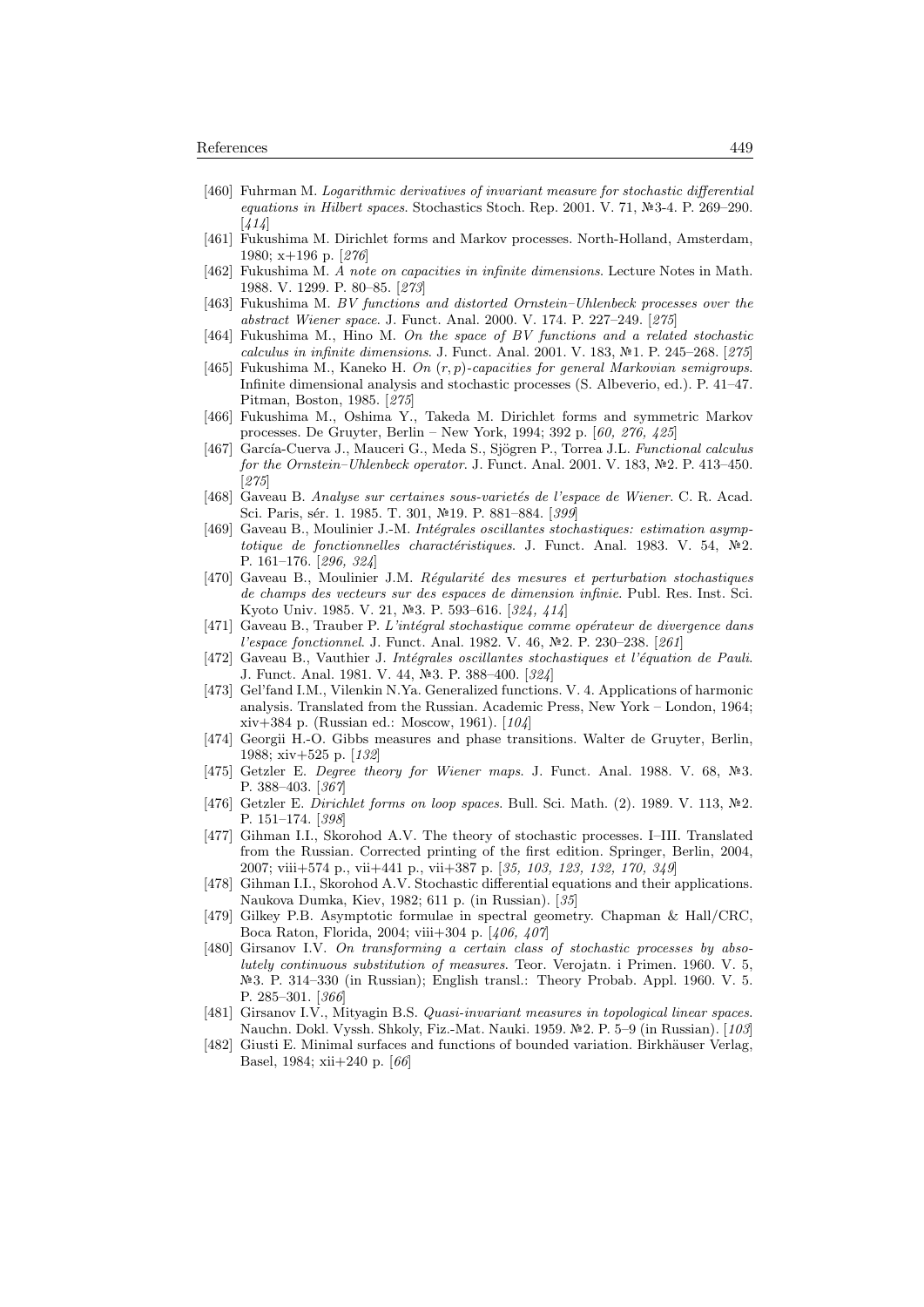- [483] Gliklikh Y. Global analysis in mathematical physics. Geometric and stochastic methods. Springer-Verlag, New York, 1997; xvi+213 p. [400]
- [484] Gloter A., Gobet E. LAMN property for hidden processes: the case of integrated diffusions. Ann. Inst. H. Poincaré. Probab. Stat. 2008. V. 44, №1. P. 104–128. [425]
- [485] Gobet E. Local asymptotic mixed normality property for elliptic diffusion: a Malliavin calculus approach. Bernoulli. 2001. V. 7, №6. P. 899-912. [425]
- [486] Gobet E., Kohatsu-Higa A. Computation of Greeks for barrier and look-back options using Malliavin calculus. Electron. Comm. Probab. 2003. V. 8. P. 51–62. [425]
- [487] Gobet E., Munos R. Sensitivity analysis using Itô–Malliavin calculus and martingales, and application to stochastic optimal control. SIAM J. Control Optim. 2005. V. 43,  $N=5$ . P. 1676–1713. [425]
- [488] Gohberg I.C., Krein M.G. Introduction to the theory of linear nonselfadjoint operators. (English) Translated from the Russian. Amer. Math. Soc., Rhode Island, Providence, 1969; xv+378 p. (Russian ed.: Moscow, 1965). [331]
- [489] Goldin G.A., Menikoff R., Sharp D.H. Particle statistics from induced representations of a local current group. J. Math. Phys. 1980. V. 21,  $\mathbb{N}^2$ 4. P. 650–664. [400]
- [490] Gol'dshteĭn V.M., Reshetnyak Yu.G. Quasiconformal mappings and Sobolev spaces. Translated and revised from the 1983 Russian original. Kluwer Academic Publ., Dordrecht, 1990; xx+371 p. (Russian ed.: Introduction to the theory of functions with generalized derivatives and quasiconformal mappings. Moscow, 1983). [50, 52, 54, 56, 66, 312]
- [491] Goldys B., Gozzi F., van Neerven J.M.A.M. On closability of directional gradients. Potential Anal. 2003. V. 18, Nº4. P. 289-310. [275]
- [492] Gomilko A.M., Dorogovtsev A.A. Localization of the extended stochastic integral. Mat. Sb. 2006. V. 197, №9. P. 19–42 (in Russian); English transl.: Sb. Math. 2006. V. 197, №9. P. 1273-1295. [257]
- [493] Gong F.-Z., Ma Z.-M. Invariance of Malliavin fields on Itô's Wiener space and on abstract Wiener space. J. Funct. Anal. 1996. V. 138, №2. P. 449–476. [323]
- [494] Goodman V. Quasi-differentiable functions on Banach spaces. Proc. Amer. Math. Soc. 1971. V. 30. P. 367–370. [155]
- [495] Goodman V. A divergence theorem for Hilbert space. Trans. Amer. Math. Soc. 1972. V. 164. P. 411–426. [325]
- [496] Gordina M. Heat kernel analysis and Cameron–Martin subgroup for infinitedimensional groups. J. Funct. Anal. 2000. V. 171, №1. P. 192-232. [399]
- [497] Gordina M. Holomorphic functions and the heat kernel measure on an infinitedimensional complex orthogonal group. Potent. Anal. 2000. V. 12. P. 325–357. [399]
- [498] Gordina M. Quasi-invariance for the pinned Brownian motion on a Lie group. Stoch. Process. Appl. 2003. V. 104, №2. P. 243–257. [399]
- [499] Gordina M., Lescot P. Riemannian geometry of  $\text{Diff}(S^1)/S^1$ . J. Funct. Anal. 2006. V. 239,  $N<sup>2</sup>$ 2. P. 611-630. [400]
- [500] Gozzi F. Smoothing properties of nonlinear transition semigroups: case of Lipschitz nonlinearities. J. Evol. Equ. 2006. V. 6,  $\mathcal{N}$ 4. P. 711–743. [414]
- [501] Graczyk P. Malliavin calculus for stable processes on homogeneous groups. Studia Math. 1991. V. 100, №3. P. 183-205. [323]
- [502] Gravereaux J.-B. Calcul de Malliavin et probabilité invariante d'une chaine de Marcov. Ann. Inst. H. Poincaré. 1988. V. 24, №2. P. 159–188. [323]
- [503] Gross L. Integration and nonlinear transformations in Hilbert space. Trans. Amer. Math. Soc. 1960. V. 94. P. 404–440. [366]
- [504] Gross L. Potential theory on Hilbert space. J. Funct. Anal. 1967. V. 1,  $\mathbb{N}^2$ . P. 123-181. [x, 103, 426]
- [505] Gross L. Logarithmic Sobolev inequalities. Amer. J. Math. 1975. V. 97, Nº4. P. 1061–1083. [250, 274]
- [506] Gross L. Logarithmic Sobolev inequalities and contractive properties of semigroups. Lecture Notes in Math. 1993. V. 1563. P. 54–82. [274]
- [507] Gross L. Uniqueness of ground states for Schödinger operators over loop groups. J. Funct. Anal. 1993. V. 112, №2. P. 373-441. [398]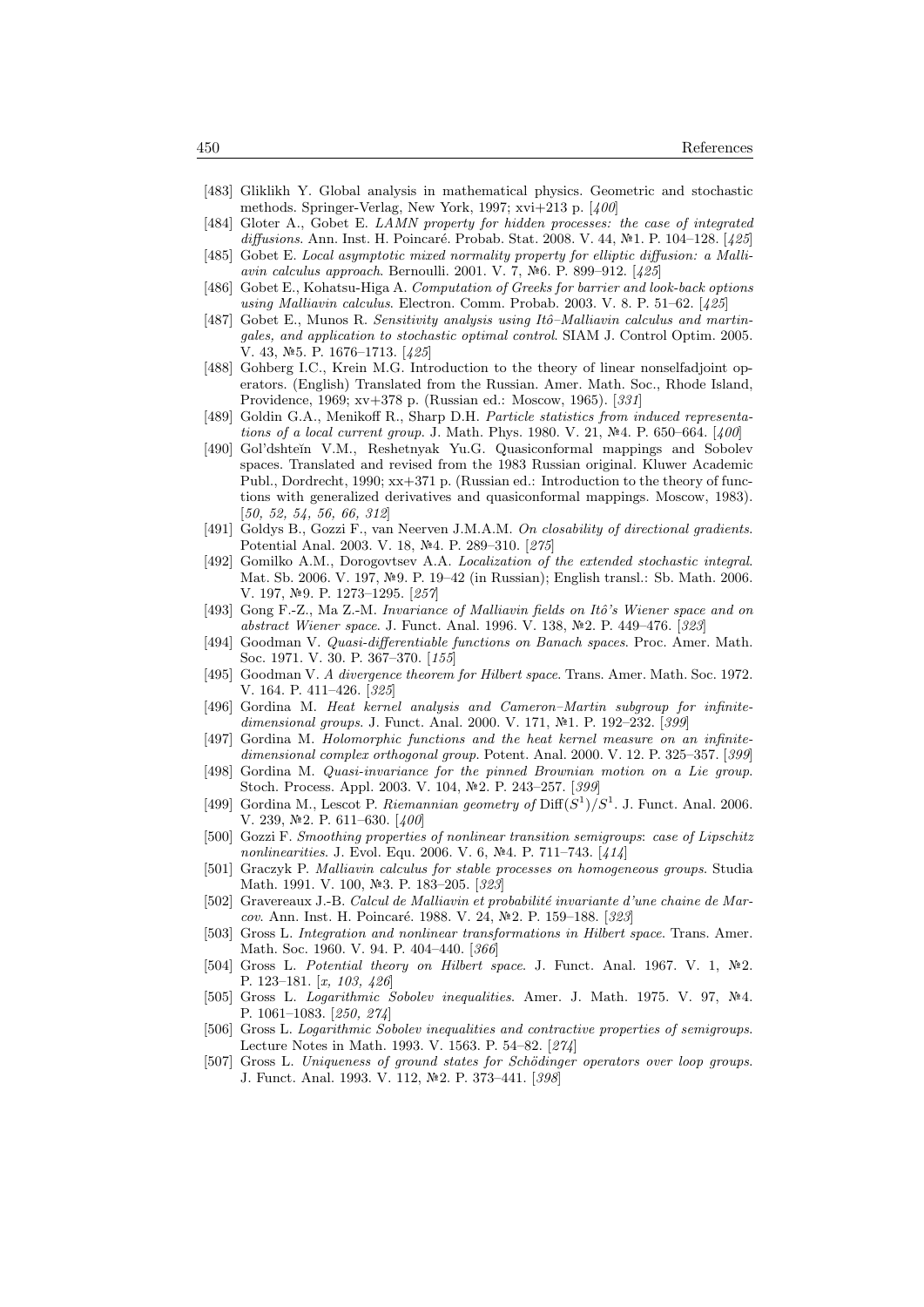- [508] Gross L. Heat kernel analysis on Lie groups. Stochastic analysis and related topics, VII (Kusadasi, 1998). P. 1–58. Progr. Probab., V. 48. Birkh¨auser Boston, Boston, 2001. [398]
- [509] Guérin H., Méléard S., Nualart E. Estimates for the density of a nonlinear Landau process. J. Funct. Anal. 2006. V. 238, №2. P. 649–677. [425]
- [510] Guerquin M. Non-hilbertian structure of the Wiener measure. Colloq. Math. 1973. V. 28. P. 145–146. [155]
- [511] Gutiérrez C. On the Riesz transform for Gaussian measures. J. Funct. Anal. 1994. V. 120, №1. P. 107-134. [275]
- [512] Gutiérrez C.E., Segovia C., Torrea J. On higher Riesz transforms for Gaussian measures. J. Fourier Anal. Appl. 1996. V. 2, №6. P. 583-596. [238, 275]
- [513] Hajłasz P. Change of variables formula under minimal assumptions. Colloq. Math. 1993. V. 64, №1. P. 93-101. [56, 68]
- [514] Hajłasz P., Koskela P. Sobolev met Poincaré. Mem. Amer. Math. Soc. 2000. V. 145, 688; x+101 p. [274]
- [515] Hamza M. Détermination des formes de Dirichlet sur  $\mathbb{R}^n$ . Thèse 3e cycle. Univ. Orsay, 1975. [61]
- [516] Hara K., Ikeda N. Quadratic Wiener functionals and dynamics on Grassmannians. Bull. Sci. Math. 2001. V. 125. P. 481–528. [324]
- [517] Hargé G. Regularité de certaines fonctionnelles sur l'espace de Wiener. C. R. Acad. Sci. Paris, sér. 1. 1993. T. 316, Nº6. P. 593-596. [324]
- [518] Hargé G. Continuité approximative de certaines fonctionnelles sur l'espace de Wiener. J. Math. Pures Appl. (9). 1995. V. 74, Nº1. P. 59-93. [324]
- [519] Harg´e G. Limites approximatives sur l'espace de Wiener. Potential Anal. 2002. V. 16, №2. P. 169–191. [324]
- [520] Hariya Y. Integration by parts formulae for Wiener measures restricted to subsets  $in \mathbb{R}^d$ . J. Funct. Anal. 2006. V. 239. P. 594-610. [132]
- [521] Has'minskiĭ R.Z. Stochastic stability of differential equations. Transl. from the Russian. Sijthoff & Noordhoff, Alphen aan den Rijn—Germantown, Md., 1980. xvi+344 p. (Russian ed.: Moscow, 1969). [408]
- [522] Haussmann U.G. Functionals of Itô processes as stochastic integrals. SIAM J. Control Optim. 1978. V. 16, Nº2. P. 252-269. [275]
- [523] Haussmann U.G. On the integral representation of functionals of Itô processes. Stochastics. 1979. V. 3, №1. P. 17-28. [275]
- [524] Haussmann U.G., Pardoux E. Time reversal of diffusions. Ann. Probab. 1986. V. 14, №4. P. 1188-1205. [415]
- [525] Hayashi M. Asymptotic expansions for functionals of a Poisson random measure. J. Math. Kyoto Univ. 2008. V. 48, №1. P. 91-132. [425]
- [526] Hebey E. Nonlinear analysis on manifolds: Sobolev spaces and inequalities. New York University, Courant Institute of Mathematical Sciences, New York; Amer. Math. Soc., Providence, Rhode Island, 1999; x+309 p. [66]
- [527] Hegerfeld G. On canonical commutation relations and infinite dimensional measures. J. Math. Phys. 1972. V. 13,  $N<sup>2</sup>1$ . P. 45–50. [104]
- [528] Hegerfeld G. Gårding domains and analytic vectors for quantum fields. J. Math. Phys. 1972. V. 13, No. P. 821-827. [104]
- [529] Hegerfeld G. Probability measures on distribution spaces and quantum field theoretical models. Rep. Math. Phys. 1975. V. 7,  $N=3$ . P. 403-409. [104]
- [530] Hegerfeld G., Melsheimer O. The form of representations of the canonical commutation relations for Bose fields and connection with finitely many degrees of freedom. Comm. Math. Phys. 1969. V. 12. P. 304–323. [104]
- [531] Heinonen J. Lectures on analysis on metric spaces. Springer, New York, 2001; x+140 p. [274]
- [532] Heinonen J. Nonsmooth calculus. Bull. Amer. Math. Soc. 2007. V. 44,  $\mathbb{N}^2$ . P. 163–232. [274]
- [533] Hertle A. Gaussian surface measures and the Radon transform on separable Banach spaces. Lecture Notes in Math. 1980. V. 794. P. 513–531. [325]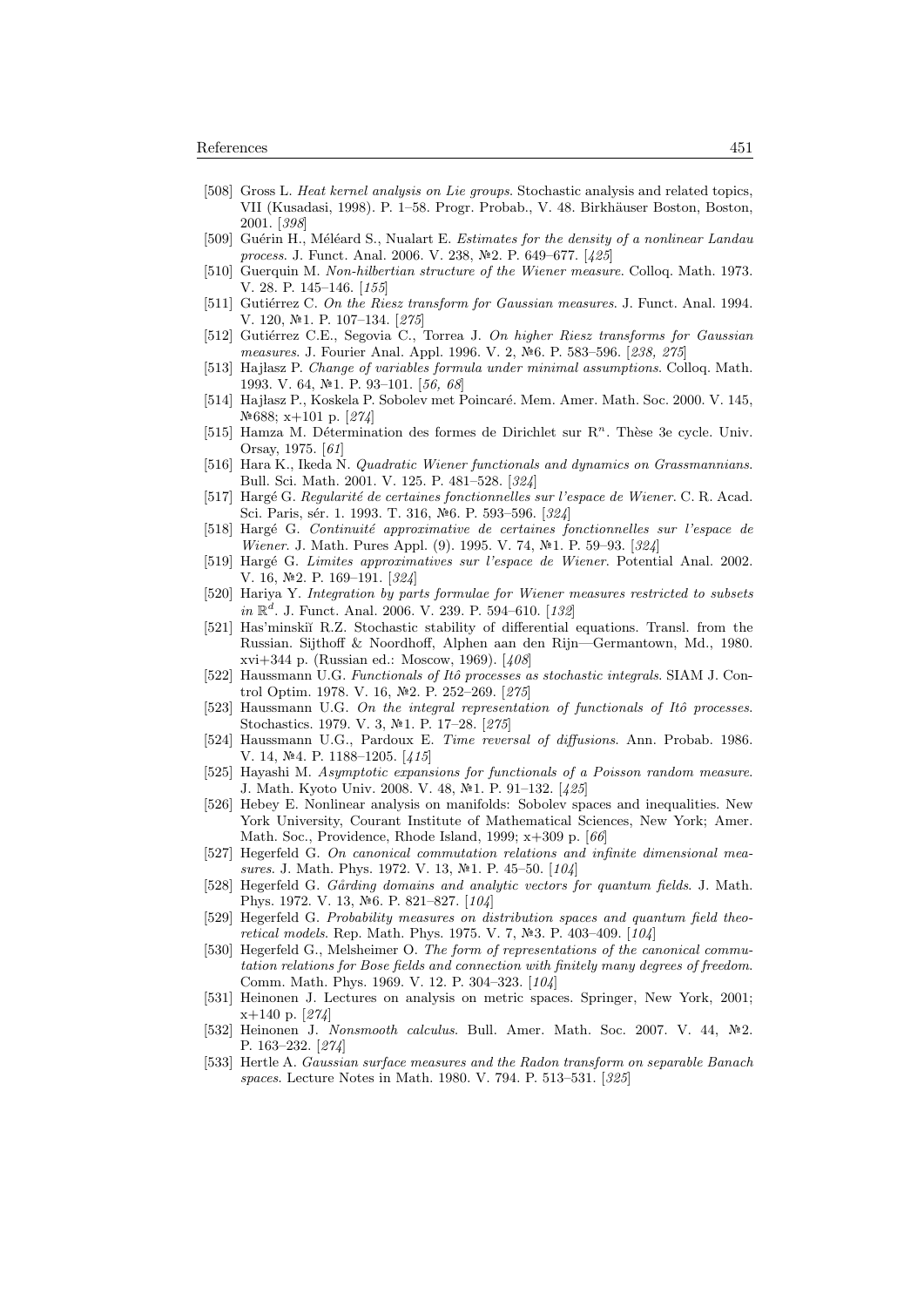- [534] Hertle A. Gaussian plane and spherical means in separable Hilbert spaces. Lecture Notes in Math. 1982. V. 945. P. 314–335. [325]
- [535] Heya N. The absolute continuity of a measure induced by infinite dimensional stochastic differential equations. J. Math. Sci. Univ. Tokyo. 2005. V. 12,  $\mathbb{N}^2$ 1. P. 77–104. [425]
- [536] Heya N. Hypoelliptic stochastic differential equations in infinite dimensions. J. Math. Sci. Univ. Tokyo. 2005. V. 12, №3. P. 399–416. [425]
- [537] Hida T. Analysis of Brownian functionals. Carleton Math. Lecture Notes. 13. Carleton Univ., Ottawa, 1975; iv+61 p. [324]
- [538] Hida T., Kuo H., Pothoff J., Streit L. White noise. An infinite-dimensional calculus. Kluwer Acad. Publ., Dordrecht, 1993; xiv+516 p. [276, 324]
- [539] Hino M. Spectral properties of Laplacians on an abstract Wiener space with a weighted Wiener measure. J. Funct. Anal. 1997. V. 147, Nº2. P. 485-520. [426]
- [540] Hino M. Existence of invariant measures for diffusion processes on a Wiener space. Osaka J. Math. 1998. V. 35, №3. P. 717-734. [413, 414]
- [541] Hino M. Integral representation of linear functionals on vector lattices and its application to BV functions on Wiener space. Stochastic analysis and related topics in Kyoto. P. 121–140. Adv. Stud. Pure Math., 41, Math. Soc. Japan, Tokyo, 2004. [275]
- [542] Hino M. Sets of finite perimeter and the Hausdorff–Gauss measure on the Wiener space. J. Funct. Anal. 2010. V. 258, Nº5. P. 1656-1681. [275, 325]
- [543] Hiraba S. Existence and smoothness of transition density for jump-type Markov processes: applications of Malliavin calculus. Kodai Math. J. 1992. V. 15,  $\mathbb{N}^2$ 1. P. 29–49. [323]
- [544] Hirsch F. Proprieté d'absolue continuité pour les équations différentielles stochastiques dependant du passé. J. Funct. Anal. 1988. V. 76,  $N<sup>2</sup>1$ . P. 193–216. [425]
- [545] Hirsch F. Theory of capacity on the Wiener space. Stochastic analysis and related topics, V (Silivri, 1994). P. 69–98. Progr. Probab. V. 38. Birkhäuser Boston, Boston, 1996. [276]
- [546] Hirsch F. Lipschitz functions and fractional Sobolev spaces. Potential Anal. 1999. V. 11, №4, P. 415-429, [274]
- [547] Hirsch F., Song S. Criteria of positivity for the density of the law of a Wiener functional. Bull. Sci. Math. 1997. V. 121, Nº4. P. 261-273. [326, 321]
- [548] Hirsch F., Song S. Properties of the set of positivity for the density of a regular Wiener functional. Bull. Sci. Math. 1998. V. 122, №1. P. 1–15. [321, 326]
- [549] Hitsuda M. Formula for Brownian partial derivative. Proc. Second Japan–USSR Symp. on Probab. Theory. V. 2. P. 111–114. Inst. Math. Kyoto Univ., Kyoto, 1972. [324]
- [550] Hörmander L. The analysis of linear partial differential operators. I–IV. Springer-Verlag, Berlin – New York, 1983, 1985; ix+391 p., viii+391 p., viii+525 p., vii+352 p. [402, 404]
- [551] Hörmander L. Hypoelliptic second order differential equations. Acta Math. 1967. V. 119. P. 147–171. [402]
- [552] Holley R., Stroock D. Diffusions on an infinite dimensional torus. J. Funct. Anal. 1981. V. 42, №1. P. 29–63. [132]
- [553] Hora A. On Banach space of functions associated with a homogeneous additive process. Publ. RIMS, Kyoto Univ. 1988. V. 24. P. 739–757. [104, 107, 131]
- [554] Hora A. Quasi-invariant measures on commutative Lie groups of infinite product type. Math. Z. 1991. B. 206, №2. S. 169-192. [399]
- [555] Hsu E.P. Quasi-invariance of the Wiener measure on the path space over a compact Riemannian manifold. J. Funct. Anal. 1995. V. 134, Nº2. P. 417-450. [398]
- [556] Hsu E.P. Integration by parts in loop spaces. Math. Ann. 1997. V. 309,  $N=2$ . P. 331–339. [398]
- [557] Hsu E.P. Analysis on path and loop spaces. Probability theory and applications (Princeton, 1996). P. 277–347. IAS/Park City Math. Ser., 6, Amer. Math. Soc., Providence, Rhode Island, 1999. [398]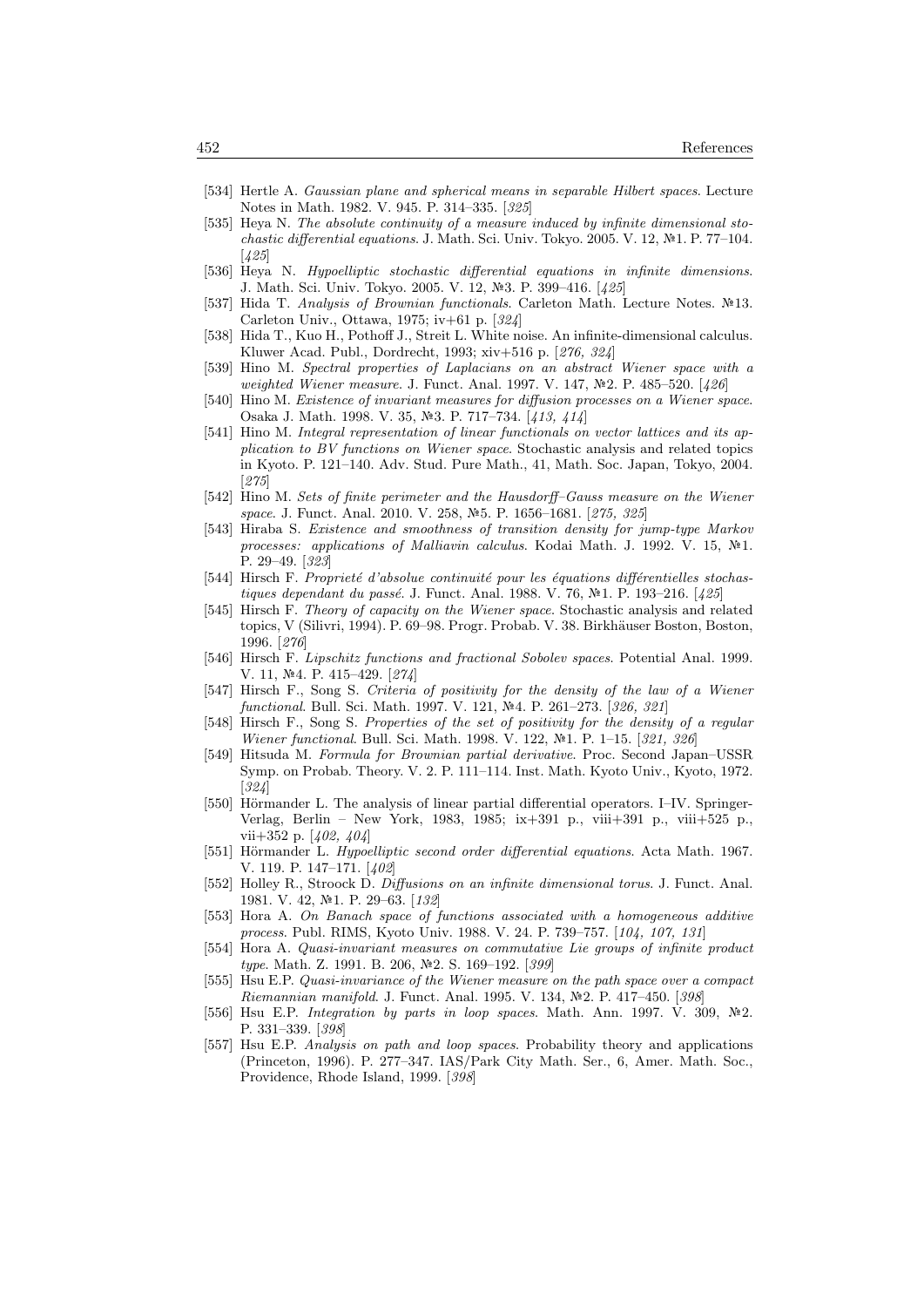- [558] Hsu E.P. Quasi-invariance of the Wiener measure on path spaces: noncompact case. J. Funct. Anal. 2002. V. 193, №2. P. 278–290. [398]
- [559] Hsu E.P. Stochastic analysis on manifolds. American Math. Soc., Providence, Rhode Island, 2002; xiv+281 p. [398]
- [560] Hsu E.P. Characterization of Brownian motion on manifolds through integration by parts. Stein's method and applications. Lecture Notes Ser. Inst. Math. Sci. Nat. Univ. Singapore, 5. P. 195–208. Singapore Univ. Press, Singapore, 2005. [398]
- [561] Hu J., Ren J. Infinite dimensional quasi continuity, path continuity and ray continuity of functions with fractional regularity. J. Math. Pures Appl. (9). 2001. V. 80, Nº1. P. 131–152. [274]
- [562] Hu Y. Integral transformations and anticipative calculus for fractional Brownian motions. Mem. Amer. Math. Soc. 2005. V. 175, Nº825; viii+127 p. [324]
- [563] Hu Y., Üstünel A.S., Zakai M. Tangent processes on Wiener space. J. Funct. Anal. 2002. V. 192, №1. P. 234-270. [399]
- [564] Huang Z., Yan J. Introduction to infinite dimensional stochastic analysis. Kluwer Acad. Publ., Dordrecht; Science Press, Beijing, 2000; xii+296 p. [276, 323]
- [565] Hunt B.R., Sauer T., Yorke J.A. Prevalence: a translation-invariant "almosteverywhere" on infinite-dimensional spaces. Bull. Amer. Math. Soc. 1992. V. 27, №2. P. 217-238; addendum: ibid. 1993. V. 28, №2. P. 306-307. [366]
- [566] Ibragimov I.A., Rozanov Y.A. Gaussian random processes. Translated from the Russian. Springer-Verlag, New York – Berlin, 1978; x+275 p. (Russian ed.: Moscow, 1970). [35]
- [567] Ikeda N. Probabilistic methods in the study of asymptotics. Lecture Notes in Math. 1990. V. 1427. P. 196–325. [405, 406, 407]
- [568] Ikeda N., Manabe S. Asymptotic formulae for stochastic oscillatory integrals. In: Asymptotic problems in probability theory: Wiener functionals and asymptotics (Sanda/Kyoto, 1990). P. 136–155. Pitman Res. Notes Math. Ser. V. 284, Longman Sci. Tech., Harlow, 1993. [324]
- [569] Ikeda N., Shigekawa I., Taniguchi S. The Mallavin calculus and long time asymptotics of certain Wiener integrals. Proc. Centre Math. Anal. Austral. Nat. Univ. 1985. V. 9. P. 46–113. [323, 405]
- [570] Ikeda N., Watanabe S. Malliavin calculus of Wiener functionals and its applications. Pitman Res. Notes Math. Ser. V. 150. P. 132–178. Longman Scientific, Harlow, 1986. [323, 425]
- [571] Ikeda N., Watanabe S. Stochastic differential equations and diffusion processes. North–Holland, Amsterdam, 1989; xvi+555 p. [31, 35, 232, 274, 323, 392, 401, 405]
- [572] Imkeller P. Enlargement of the Wiener filtration by an absolutely continuous random variable via Malliavin's calculus. Probab. Theory Relat. Fields. 1996. V. 106,  $\mathbb{N}^2$ 1. P. 105–135. [323]
- [573] Imkeller P. Malliavin's calculus in insider models: additional utility and free lunches. Math. Finance. 2003. V. 13, Nº1. P. 153-169. [425]
- [574] Imkeller P., Nualart D. Integration by parts on Wiener space and the existence of occupation densities. Ann. Probab. 1994. V. 22, №1. P. 469–493. [324]
- [575] Inahama Y. Meyer's inequality of the type  $L(\ln L)^{\alpha}$  on abstract Wiener spaces. J. Math. Kyoto Univ. 1999. V. 39, 1. P. 87–113. [274]
- [576] Inahama Y. Logarithmic Sobolev inequality on free loop groups for heat kernel measures associated with the general Sobolev spaces. J. Funct. Anal. 2001. V. 179,  $N<sup>1</sup>$ . P. 170–213. [398]
- [577] Inahama Y. Logarithmic Sobolev inequality for  $H_0^s$ -metric on pinned loop groups. Infin. Dim. Anal. Quantum Probab. Relat. Top. 2004. V. 7, №1. P. 1–26. [398]
- [578] Ishikawa Y., Kunita H. Malliavin calculus on the Wiener-Poisson space and its application to canonical SDE with jumps. Stoch. Process. Appl. 2006. V. 116,  $\mathbb{N}^2$ 12. P. 1743–1769. [323, 399]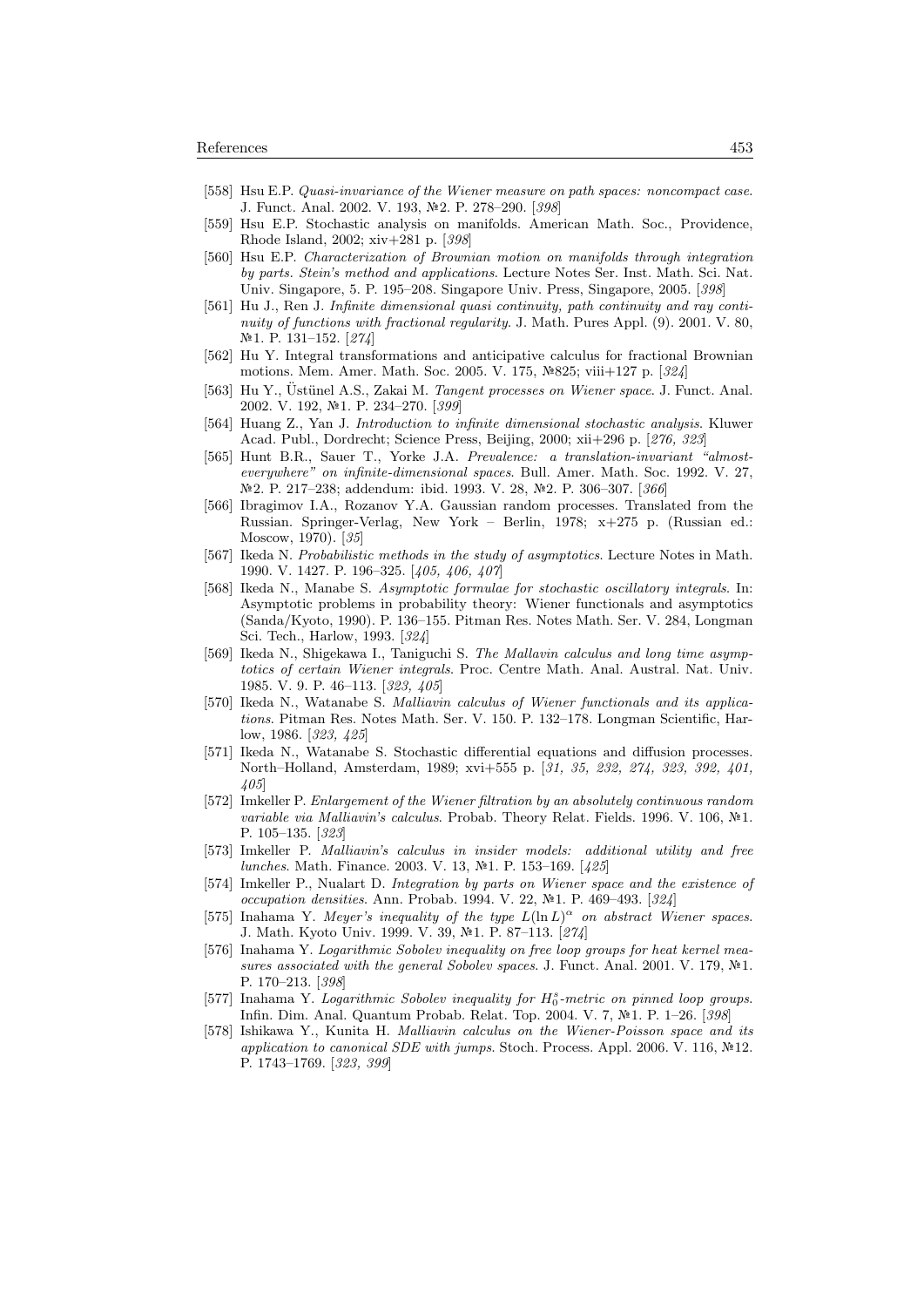- [579] Ismagilov R.S. On unitary representations of the group of diffeomorphisms of the space  $R<sup>n</sup>$ ,  $n > 2$ . Mat. Sb. 1975. V. 98. P. 55-71 (in Russian); English transl.: Math. USSR, Sb. 1975. V. 27. P. 51–65. [399]
- [580] Ismagilov R.S. Representations of infinite-dimensional groups. Amer. Math. Soc., Providence, Rhode Island, 1996; x+197 p. [399]
- [581] Itô K. Malliavin calculus on a Segal space. Lecture Notes in Math. 1987. V. 1322. P. 50–72. [323]
- [582] Itô K. On Malliavin calculus. Probability theory (Singapore, 1989). P. 47–72. De Gruyter, Berlin, 1992. [323]
- [583] Itô K. An elementary approach to Malliavin fields. Pitman Research Notes in Math. Sci. V. 284 (D. Elworthy and N. Ikeda, eds.). P. 35–89. Longman, 1993. [323]
- [584] Itô K. A measure-theoretic approach to Malliavin calculus. New trends in stochastic analysis (Charingworth, 1994). P. 220–287. World Sci. Publ., River Edge, New Jersey, 1997. [323]
- [585] Janson S. Gaussian Hilbert spaces. Cambridge Univ. Press, Cambridge, 1997; x+340 p. [240]
- [586] Johnson G.W., Skoug D.L. Scale-invariant measurability in Wiener space. Pacific J. Math. 1979. V. 83, №1. P. 157-176. [366]
- [587] Kabanov Ju.M., Skorohod A.V. Extended stochastic integrals. Proceedings of the School and Seminar on the Theory of Random Processes (Druskininkai, 1974), Part I, pp. 123–167. Inst. Fiz. i Mat. Akad. Nauk Litovsk. SSR, Vilnius, 1975 (in Russian). [324]
- [588] Kachanovsky N.A. A generalized Malliavin derivative connected with the Poissonand gamma-measures. Methods Funct. Anal. Topol. 2003. V. 9,  $N=3$ . P. 213-240. [399]
- [589] Kakutani S. On equivalence of infinite product measures. Ann. Math. 1948. V. 49. P. 214–224. [107]
- [590] Kallenberg O. Foundations of modern probability. 2nd ed. Springer-Verlag, New York, 2002; xx+638 p. [35, 125]
- [591] Karatzas I., Ocone D., Li J. An extension of Clark's formula. Stochastics Stoch. Rep. 1991. V. 37, №3. P. 127-131. [275]
- [592] Kashin B.S., Saakyan A.A. Orthogonal series. Translated from the Russian. Amer. Math. Soc., Providence, Rhode Island, 1989; xii+451 p. (Russian ed.: Moscow, 1984). [148]
- [593] Kats M.P. The second derivative of twice differentiable measure might not be countably additive. Vestnik Moskov. Univ. Ser. I Mat. Mekh. 1972. V. 27, Nº5. P. 35-43 (in Russian); English transl.: Moscow Univ. Math. Bull. 1972. V. 27,  $N.5$ . P. 27–34.  $[151]$
- [594] Kats M.P. Conditions for the countable additivity of the derivatives of differentiable measures. Vestnik Moskov. Univ. Ser. I Mat. Mekh. 1972. V. 27,  $N<sup>2</sup>6$ . P. 18–25 (in Russian); English transl.: Moscow Univ. Math. Bull. 1972. V. 27, Nº6. P. 82–88.  $[151]$
- [595] Kats M.P. Countable additivity of the derivatives of sufficiently smooth measures. Uspehi Mat. Nauk. 1973. V. 28, Nº3. P. 183-184 (in Russian). [151]
- [596] Kats M.P. Quasi-invariance and differentiability of measures. Uspehi Mat. Nauk. 1978. V. 33, №3. P. 175 (in Russian); English transl.: Russ. Math. Surv. 1978. V. 33,  $N<sup>2</sup>3$ . P. 159. [156]
- [597] Katznelson Y., Malliavin P. Un contre-exemple au théorème de Sard en dimension infinie. C. R. Acad. Sci. Paris, sér. 1. 1988. T. 306, №1. P. 37-41. [366]
- [598] Kauhanen J. Failure of the condition N below  $W^{1,n}$ . Ann. Acad. Sci. Fenn. Math. 2002. V. 27, №1. P. 141-150. [55]
- [599] Kazumi T., Shigekawa I. Measures of finite  $(r, p)$ -energy and potentials on a separable metric space. Lecture Notes in Math. 1992. V. 1526. P. 415–444. [270, 272, 275]
- [600] Keith S. A differentiable structure for metric measure spaces. Adv. Math. 2004. V. 183, №2. P. 271-315. [274]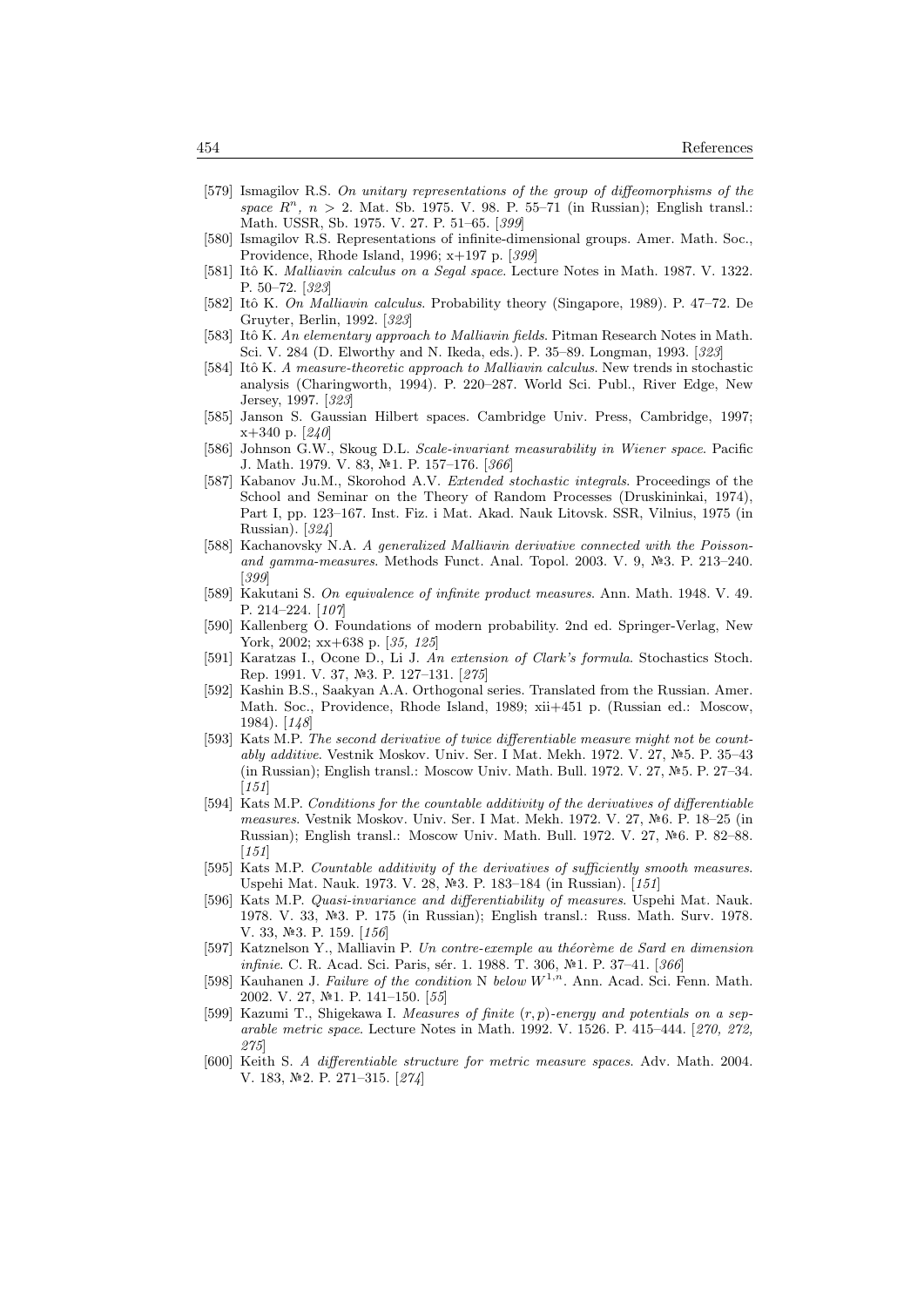- [601] Khafizov M.U. The differentiability space of a product measure. Vestn. Mosk. Univ., Ser. I. 1989.  $\mathbb{N}2$ . P. 81–84 (in Russian); English transl.: Moscow Univ. Math. Bull. 1989. V. 44, №2. P. 105-108. [131, 141]
- [602] Khafizov M.U. Some new results on differentiable measures. Vestn. Mosk. Univ., Ser. I. 1990. Nº4. P. 63–66 (in Russian); English transl.: Moscow Univ. Math. Bull. 1990. V. 45, №4. P. 34–36. [103, 155, 187]
- [603] Khafizov M.U. A quasi-invariant smooth measure on the diffeomorphisms group of a domain. Mat. Zametki. 990. V. 48, Nº2. P. 134-142 (in Russian); English transl.: Math. Notes. 1990. V. 48, Nº3-4. P. 968-974. [397]
- [604] Khafizov M.U. The measure derivative has unbounded variation. Izv. Vyssh. Uchebn. Zaved., Mat. 1992. Nº12. P. 57-58 (in Russian); English transl.: Russ. Math. 1992. V. 36, Nº12. P. 57-58. [196]
- [605] Khafizov M.U. On the continuity space of product measure. Mat. Zametki. 1993. V. 54,  $N=5$ . P. 119–128 (in Russian); English transl.: Math. Notes. 1993. V. 54,  $N=5$ . P. 1159–1164. [131, 136, 156]
- [606] Kingman J.F.C. Poisson processes. Clarendon Press, Oxford, 1993; viii+104 p. [399]
- [607] Kirillov A.I. Two mathematical problems of canonical quantization. I, II, III, IV. Teoret. Mat. Fiz. 1991. V. 87, №1. P. 22–33; 1991. V. 87, №2. P. 163–172; 1992. V. 91, №3. P. 377–395; 1992. V. 93, №2. P. 249–263 (in Russian); English transl.: Theoret. Math. Phys. 1991. V. 87, №1. P. 345–353; 1991. V. 87, №2. P. 447–454; 1992. V. 91, №3. P. 591-603; 1992. V. 93, №2. P. 1251-1261. [205, 223, 426]
- [608] Kirillov A.I. Brownian motion with drift in a Hilbert space and its application in integration theory. Teor. Verojat. i Primen. 1993. V. 38, Nº3. P. 629-634 (in Russian); Theory Probab. Appl. 1993. V. 38, Nº3. P. 529-533. [224, 426]
- [609] Kirillov A.I. On the determination of measures on function spaces by means of numerical densities and function integrals. Mat. Zametki. 1993. V. 53,  $N=5$ . P. 152– 155 (in Russian); English transl.: Math. Notes. 1993. V. 53, №5-6. P. 555–557. [224, 426]
- [610] Kirillov A.I. A field of sine-Gordon type in space-time of arbitrary dimension: the existence of the Nelson measure. Teoret. Mat. Fiz. 1994. V. 98.  $N<sup>2</sup>1$ . P. 12–28 (in Russian); English transl.: Theoret. Math. Phys. 1994. V. 98. Nº1. P. 8-19. [224, 426]
- [611] Kirillov A.I. Infinite-dimensional analysis and quantum theory as semimartingale calculi. Uspekhi Mat. Nauk. 1994. V. 49,  $N=3$ . P. 43–92 (in Russian); English transl.: Russian Math. Surveys. 1994. V. 49, Nº3. P. 43-95. [223, 224, 415, 416, 426]
- [612] Kirillov A.I. On the reconstruction of measures from their logarithmic derivatives. Izv. Ross. Akad. Nauk Ser. Mat. 1995. V. 59, 1. P. 121–138 (in Russian); English transl.: Izv. Math. 1995. V. 59, №1. P. 121–139. [224, 426]
- [613] Kirillov A.I. A field of sine-Gordon type in space-time of arbitrary dimension. II. Stochastic quantization. Teoret. Mat. Fiz. 1995. V. 105,  $\mathbb{N}^2$ . P. 179–197 (in Russian); English transl.: Theoret. Math. Phys. 1995. V. 105,  $N<sup>2</sup>2$ . P. 1329–1345. [224, 426]
- [614] Kirillov A.I. Stochastic quantization using a modified Langevin equation. Teoret. Mat. Fiz. 1998. V. 115, Nº1. P. 46-55 (in Russian); English transl.: Theoret. Math. Phys. 1998. V. 115, Nº1. P. 410-417. [224, 426]
- [615] Kirillov A.I. Generalized differentiable product measures. Mat. Zametki. 1998. V. 63,  $N<sup>2</sup>1$ . P. 37–55 (in Russian); English transl.: Math. Notes. 1998. V. 63,  $N<sup>2</sup>1-2$ . P. 33–49. [224, 426]
- [616] Knothe H. Contributions to the theory of convex bodies. Michigan Math. J. 1957. V. 4. P. 39–52. [367]
- [617] Knutova E.M. Asymptotic properties of Student's conditional distributions in a Hilbert space. Vestn. Samar. Gos. Univ. Mat. Mekh. Fiz. Khim. Biol. 2001. Nº4. P. 42–55 (in Russian). [132]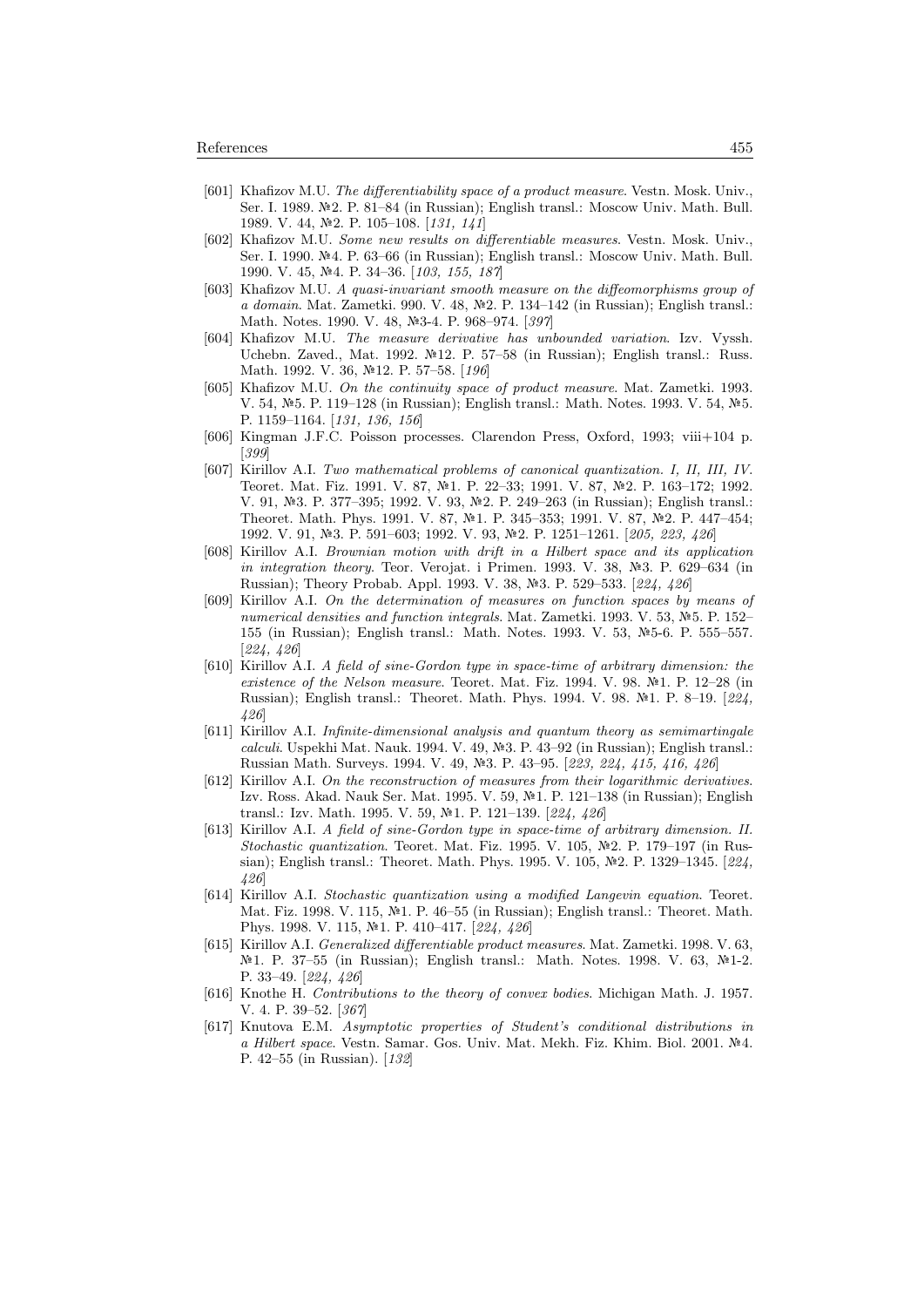- [618] Kobanenko, K.N. On the extension of generalized Lipschitz mappings. Mat. Zametki. 1998. V. 63,  $\mathcal{N}=5$ . P. 789–791 (in Russian); English transl.: Math. Notes. 1998. V. 63, №5. P. 693–695. [250]
- [619] Kohatsu-Higa A. Weak approximations. A Malliavin calculus approach. Math. Comp. 2001. V. 70, №233. P. 135–172. [425]
- [620] Kohatsu-Higa A. Lower bounds for densities of uniformly elliptic random variables on Wiener space. Probab. Theory Relat. Fields. 2003. V. 126. P. 421–457. [326]
- [621] Kohatsu-Higa A., Montero M. Malliavin calculus in finance. Handbook of computational and numerical methods in finance. P. 111–174. Birkhäuser Boston, Boston, 2004. [425]
- [622] Kohatsu-Higa A., Pettersson R. Variance reduction methods for simulation of densities on Wiener space. SIAM J. Numer. Anal. 2002. V. 40,  $\mathbb{N}^2$ . P. 431–450. [425]
- [623] Kohatsu-Higa A., Yasuda K. Estimating multidimensional density functions using the Malliavin–Thalmaier formula. SIAM J. Numer. Anal. 2009. V. 47,  $N2$ . P. 1546–1575. [425]
- [624] Kolesnikov A.V. Convexity inequalities and optimal transport of infinitedimensional measures. J. Math. Pures Appl. 2004. V. 83, Nº11. P. 1373-1404. [367]
- [625] Kolmogorov A.N. Zur Umkehrbarkeit der statistischen Naturgesetze. Math. Ann. 1937. B. 113. S. 766–772. [408]
- [626] Kolmogorov A.N., Fomin S.V. Introductory real analysis. V. 1. Metric and normed spaces. V. 2. Measure. The Lebesgue integral. Hilbert space. Transl. from the 2nd Russian ed. Corr. repr. Dover, New York, 1975; xii+403 p. (Russian ed.: Elements of the theory of functions and functional analysis, Moscow, 1954, 1960). [1]
- [627] Komatsu T. On the Malliavin calculus for SDE's on Hilbert spaces. Acta Appl. Math. 2003. V. 78, №1-3. P. 223-232. [323]
- [628] Kondrat'ev Yu.G. Dirichlet operators and smoothness of the solutions of infinitedimensional elliptic equations. Dokl. Akad. Nauk SSSR. V. 282,  $N<sup>2</sup>2$ . P. 269–273 (in Russian); English transl.: Sov. Math. Dokl. 1985. V. 31. P. 461–464. [426]
- [629] Kondratiev Y.G., Lytvynov E.W., Us G.F. Analysis and geometry on R+-marked configuration space. Methods Funct. Anal. Topology. 1999. V. 5, Nº1. P. 29-64. [399]
- [630] Kondratiev Yu.G., Tsycalenko T.V. Dirichlet operators and differential equations. Selecta Math. Sov. 1991. V. 10. P. 345–397. [420]
- [631] Kondratiev Yu.G., Tsycalenko T.V. Infinite-dimensional Dirichlet operators I: Essential self-adjointness and associated elliptic equations. Potential Anal. 1993. V. 2. P. 1–21. [420]
- [632] Kontsevich M.L., Suhov Yu.M. On Malliavin measures, SLE, and CFT. Tr. Matem. Inst. im. V.A. Steklova. 2007. V. 258. P. 107–153 (ArXiv Math-Ph. 0609056). [398]
- [633] Körezlioğlu H., Üstünel A.S. A new class of distributions on Wiener spaces. Lecture Notes in Math. 1990. V. 1444. P. 106–121. [276]
- [634] Koskela P. Extensions and imbeddings. J. Funct. Anal. 1998. V. 159. P. 369–383.  $[56]$
- [635] Kosyak A.V. Criteria for irreducibility and equivalence of regular Gaussian representations of groups of finite upper-triangular matrices of infinite order. Selecta Math. Soviet. 1992. V. 11, Nº3. P. 241-291. [400]
- [636] Kosyak A.V. Irreducible regular Gaussian representations of the groups of the interval and circle diffeomorphisms. J. Funct. Anal. 1994. V. 125,  $N<sup>2</sup>2$ . P. 493-547. [400]
- [637] Krée M. Propriété de trace en dimension infinie, d'espaces du type Sobolev. C. R. Acad. Sci., sér. A. 1974. T. 297. P. 157-164. [274]
- [638] Krée M. Propriété de trace en dimension infinie, d'espaces du type Sobolev. Bull. Soc. Math. France. 1977. V. 105, №2. P. 141-163. [274]
- [639] Krée M., Krée P. Continuité de la divergence dans les espace de Sobolev relatifs à l'espace de Wiener. C. R. Acad. Sci., sér. 1 math. 1983. T. 296,  $N<sup>2</sup>20$ . P. 833–836. [274]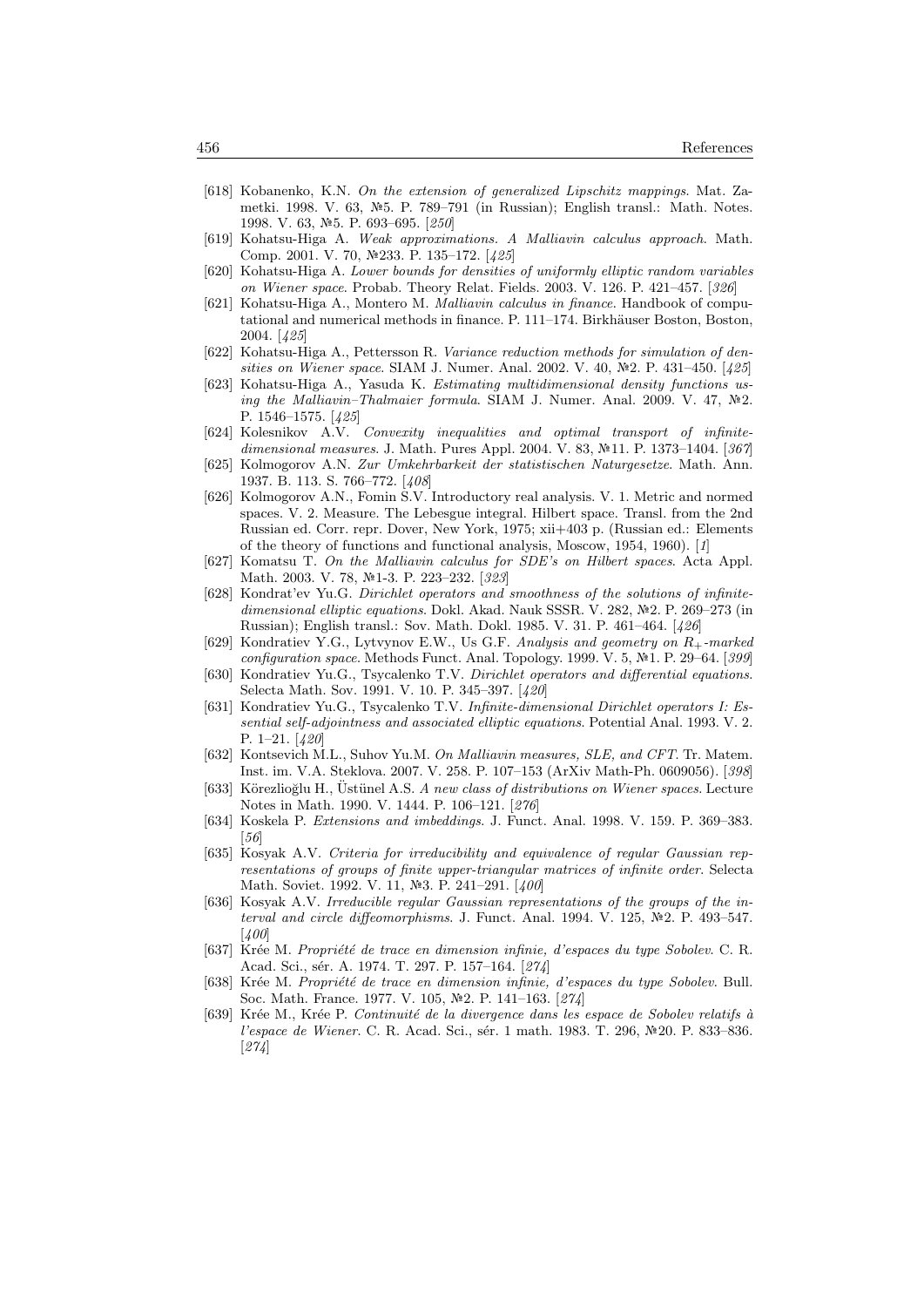- [640] Krée P. Calcul d'intégrales et de dérivées en dimension infinie. J. Funct. Anal. 1979. V. 31,  $\mathbb{N}^2$ . P. 150–186. [274]
- [641] Krée P. Regularité  $C^{\infty}$  des lois conditionelles par rapport à certaines variables aléatoires. C. R. Acad. Sci. Paris, sér. 1 math. 1983. T. 296, №4. P. 223-225. [323]
- [642] Krée P. Calcul vectoriel des variations stochastiques par rapport à une mesure de probabilité H –  $C^{\infty}$  fixée. C. R. Acad. Sci. Paris, sér. 1. 1985. T. 300, №15. P. 557–560. [323]
- [643] Krée P. La théorie des distributions en dimension quelconque et l'intégration stochastique. Lecture Notes in Math. 1988. V. 1316. P. 170–233. [323]
- [644] Kruglov V.M. Supplementary chapters of probability theory. Vysš. Skola, Moscow, 1984; 264 p. (in Russian). [35]
- [645] Krugova E.P. On the integrability of logarithmic derivatives of measures. Mat. Zametki. 1993. V. 53, №5. P. 76–86 (in Russian); English transl.: Math. Notes. 1993. V. 53,  $N=5-6$ . P. 506-512. [163]
- [646] Krugova E.P. On differentiability of convex measures. Matem. Zametki. 1995. V. 57, Nº6. P. 51–61 (in Russian); English transl.: Math. Notes. 1995. V. 58, №6. P. 1294– 1301. [115, 115, 116, 131]
- [647] Krugova E.P. On translates of convex measures. Mat. Sb. 1997. V. 188,  $N<sup>2</sup>$ . P. 57–66 (in Russian); English transl.: Sb. Math. 1997. V. 188, №2. P. 227–236. [118, 131]
- [648] Kruk I., Russo F., Tudor C.A. Wiener integrals, Malliavin calculus and covariance measure structure. J. Funct. Anal. 2007. V. 249, 1. P. 92–142. [323]
- [649] Kufner A. Weighted Sobolev spaces. John Wiley, New York, 1985; 116 p. [66]
- [650] Kufner A., John O., Fučik S. Function spaces. Noordhoff International Publ., Leyden; Academia, Prague, 1977; xv+454 p. [66]
- [651] Kulik A.M. Admissible formal differentiations for pure discontinuous Markov processes. Theory Stoch. Process. 2000. V. 6, №1-2. P. 90–96. [323]
- [652] Kulik A.M. Filtering and finite-dimensional characterization of logarithmically convex measures. Ukrain. Mat. Zh. 2002. V. 54,  $\mathbb{N}^3$ . P. 323–331 (in Russian); English transl.: Ukrainian Math. J. 2002. V. 54, №3. P. 398–408. [131]
- [653] Kulik A.M. Log-Sobolev inequality, exponential integrability and large deviation estimates for  $C(\alpha, \beta)$  log-concave measures. Random Oper. Stoch. Eq. 2002. V. 10, 2. P. 105–122. [131, 274]
- [654] Kulik A.M. Malliavin calculus for functionals with generalized derivatives and some applications for stable processes. Ukr. Math. J. 2002. V. 54, Nº2. P. 266-279. [323]
- [655] Kulik A.M. Malliavin calculus for Lévy processes with arbitrary Levy measures. Teor. Ĭmovīr. Mat. Stat. 2005. №72. P. 67–83 (in Ukrainian); English transl.: Theory Probab. Math. Statist. 2006. 72. P. 75–92. [323]
- [656] Kulik A.M. On a convergence in variation for distributions of solutions of SDE's with jumps. Random Oper. Stoch. Eq. 2005. V. 13, Nº3. P. 297-312. [326]
- [657] Kulik A.M. Markov uniqueness and Rademacher theorem for smooth measures on infinite-dimensional space under successful filtration condition. Ukrain. Mat. Zh. 2005. V. 57, №2. P. 170–186; English tranls.: Ukrain. Math. J. 2005. V. 57, №2. P. 200–220. [366]
- [658] Kulik A.M. Exponential ergodicity of the solutions to SDE's with a jump noise. Stochastic Process. Appl. 2009. V. 119, №2. P. 602–632. [326]
- [659] Kulik A.M., Pilipenko A.Yu. Nonlinear transformations of smooth measures on infinite-dimensional spaces. Ukr. Mat. Zh. 2000. V. 52,  $N<sup>2</sup>9$ . P. 1226–1250 (in Russian); English transl.: Ukrain. Math. J. 2000. V. 52,  $N<sup>2</sup>9$ . P. 1403–1431. [340, 366]
- [660] Kunita H. Stochastic flows and stochastic differential equations. Cambridge Univ. Press, Cambridge, 1990; xiv+346 p. [366]
- [661] Kunita H. Stochastic flows acting on Schwartz distributions. J. Theoret. Probab. 1994. V. 7, №2. P. 247-278. [366]
- [662] Kuo H. Integration theory in infinite dimensional manifolds. Trans. Amer. Math. Soc. 1971. V. 159. P. 57–78. [399]
- [663] Kuo H. Differential measures. Chinese J. Math. 1974. Nº2. P. 188-198. [103]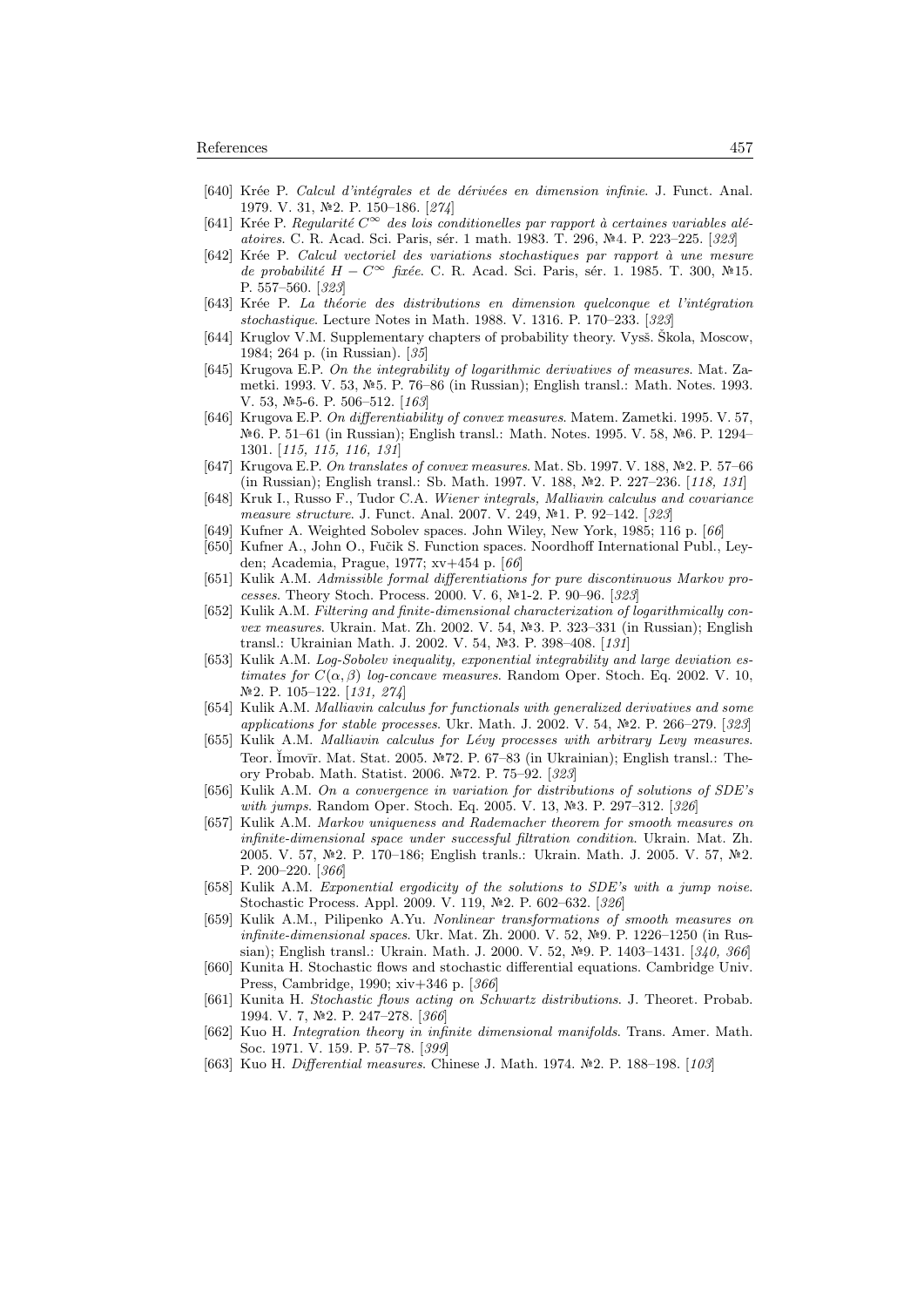- [664] Kuo H. Integration by parts for abstract Wiener measures. Duke Math. J. 1974. V. 41. P. 373–379. [103]
- [665] Kuo H. On Gross differentiation on Banach spaces. Pacif. J. Math. 1975. V. 59. P. 135–145. [103]
- [666] Kuo H.-H. Gaussian measures in Banach spaces. Springer-Verlag, Berlin New York, 1975; vi+224 p. [35, 155, 325]
- [667] Kuo H. Potential theory associated with Uhlenbeck–Ornstein process. J. Funct. Anal. 1976. V. 21, №1. P. 63-75. [103, 426]
- [668] Kuo H. The chain rule for differentiable measures. Studia Math. 1978. V. 63,  $\mathbb{N}^2$ . P. 145–155. [103]
- [669] Kuo H. Differential calculus for measures on Banach spaces. Lecture Notes in Math. 1978. V. 644. P. 270–285. [103]
- [670] Kuo H. Brownian motion, diffusions and infinite dimensional calculus. Lecture Notes in Math. 1988. V. 1316. P. 130–169. [103, 426]
- [671] Kuo H. White noise distribution theory. CRC Press, Boca Raton, Florida, 1996; xii+378 p. [276, 324]
- [672] Kusuoka S. (Seiichiro) Existence of densities of solutions of stochastic differential equations by Malliavin calculus. J. Funct. Anal. 2010. V. 258,  $N=3$ . P. 758–784. [425]
- [673] Kusuoka S. (Shigeo) The nonlinear transformation of Gaussian measure on Banach space and its absolute continuity I, II. J. Fac. Sci. Univ. Tokyo, sec. 1A. 1982. V. 29, №3. P. 567–598; 1983. V. 30, №1. P. 199–220. [366]
- [674] Kusuoka S. Dirichlet forms and diffussion processes on Banach spaces. J. Fac. Sci. Univ. Tokyo, sec. 1A. 1982. V. 29, Nº1. P. 79-95. [366]
- [675] Kusuoka S. Analytic functionals of Wiener processes and absolute continuity. Lecture Notes in Math. 1982. V. 923. P. 1–46. [324]
- [676] Kusuoka S. On the absolute continuity of the law of a system of multiple Wiener integral. J. Fac. Sci. Univ. Tokyo, sec. 1A. 1983. V. 30, No.1. P. 191–198. [287]
- [677] Kusuoka S. The generalized Malliavin calculus based on Brownian sheet and Bismut's expansion for large deviation. Lecture Notes in Math. 1984. V. 1158. P. 141–157. [405]
- [678] Kusuoka S. Some remarks on Getzler's degree theorem. Lecture Notes in Math. 1988. V. 1299. P. 239–249. [366]
- [679] Kusuoka S. Degree theorem in certain Riemann–Wiener manifolds. Lecture Notes in Math. 1988. V. 1322. P. 93–108. [399]
- [680] Kusuoka S. On the foundations of Wiener–Riemannian manifolds. Stochastic Anal. Path Integration and Dynamics, Pitman Research Notes in Math. Series. 1989. V. 200. P. 130–164. [399]
- [681] Kusuoka S. The Malliavin calculus and its applications. Sugaku Exp. 1990. V. 3, №2. P. 127–144. [323, 403, 404, 425]
- [682] Kusuoka S. Analysis on Wiener spaces I, nonlinear maps. J. Funct. Anal. 1991. V. 98,  $\mathbb{N}^2$ 1. P. 122-168; — II, Differential forms. Ibidem. 1992. V. 103,  $\mathbb{N}^2$ . P. 229–274. [399]
- [683] Kusuoka S. More recent theory of Malliavin calculus. Sugaku Expositions. 1992. V. 5, №2. P. 127–144. [323, 425]
- [684] Kusuoka S. Stochastic analysis as infinite-dimensional analysis. Sugaku Exp. 1997. V. 10, №2. P. 183-194. [323]
- [685] Kusuoka S. Malliavin calculus revisited. J. Math. Sci. Univ. Tokyo. 2003. V. 10, №2. P. 261–277. [323, 425]
- [686] Kusuoka S., Osajima Y. A remark on the asymptotic expansion of density function of Wiener functionals. J. Funct. Anal. 2008. V. 255, №9. P. 2545–2562. [325]
- [687] Kusuoka S., Stroock D.W. Applications of the Malliavin calculus, I. Stochastic Analysis, Proc. Taniguchi Intern. Symp. Katata and Kyoto (K. Itô ed.). P. 271-306. North-Holland, Amsterdam, 1984. [323, 425]
- [688] Kusuoka S., Stroock D.W. Applications of the Malliavin calculus, II. J. Fac. Sci. Univ. Tokyo. 1985. V. 32, №1. P. 1–76. [323, 403, 404, 425]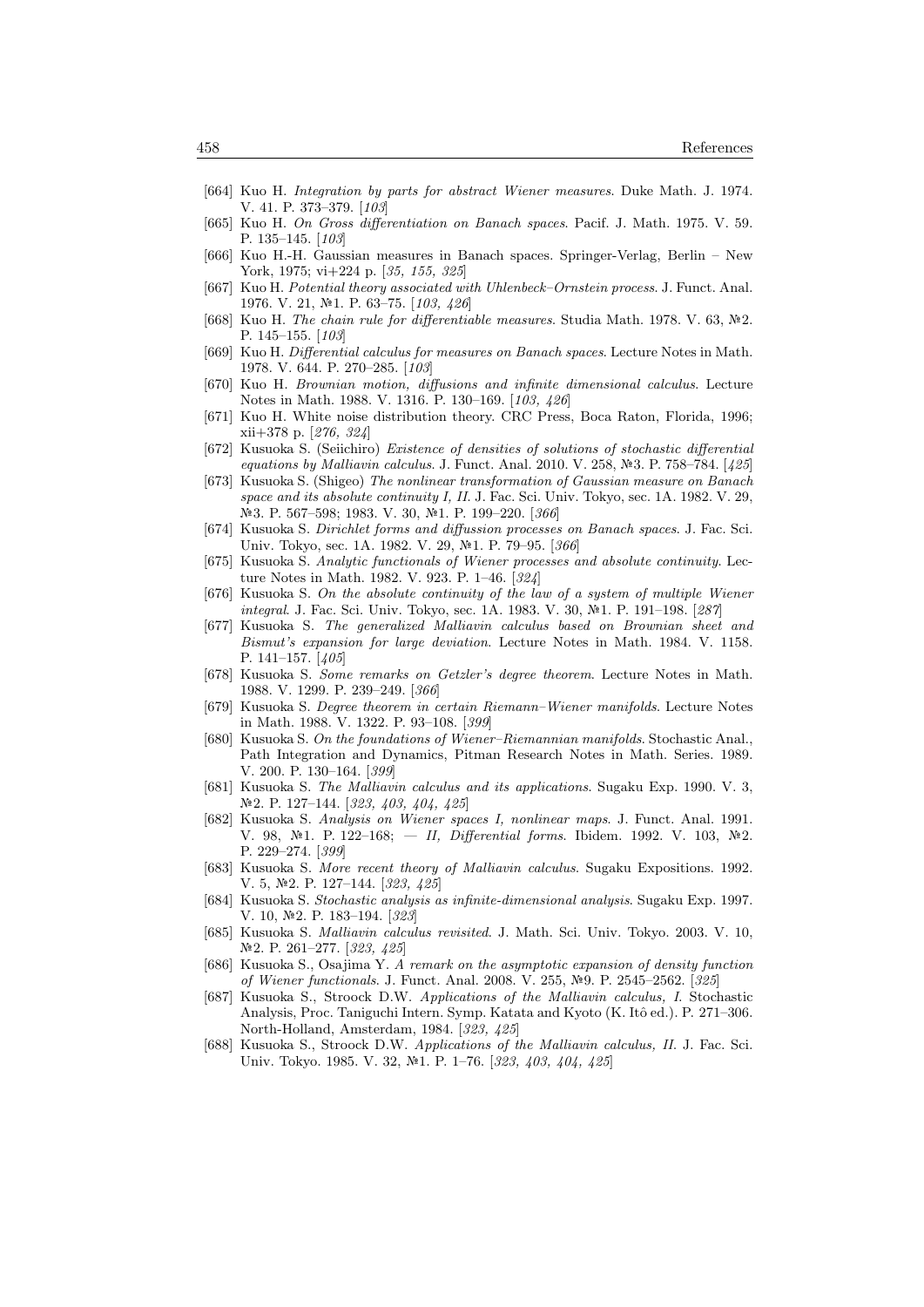- [689] Kusuoka S., Stroock D.W. Applications of the Malliavin calculus, III. J. Fac. Sci. Univ. Tokyo. 1987. V. 34. P. 391–442. [323, 425]
- [690] Kusuoka S., Stroock D.W. The partial Malliavin calculus and its application to nonlinear filtering. Stochastics. 1984.  $N=12$ . P. 83-142. [425]
- [691] Kusuoka S., Stroock D.W. Some boundedness properties of certain stationary diffusion semigroups. J. Funct. Anal. 1985. V. 60, Nº2. P. 243-264. [415]
- [692] Kusuoka S., Stroock D.W. Precise asymptotics of certain Wiener functionals. J. Funct. Anal. 1991. V. 99, №1. P. 1-74. [325]
- [693] Kusuoka S., Taniguchi S. Pseudo-convex domains in almost complex abstract Wiener spaces. J. Funct. Anal. 1993. V. 117, №1. P. 62-117. [275]
- [694] Kusuoka S., Yoshida N. Malliavin calculus, geometric mixing, and expansion of diffusion functionals. Probab. Theory Relat. Fields. 2000. V. 116,  $N<sup>4</sup>4$ . P. 457–484. [425]
- [695] Kuzmin P.A. On circle diffeomorphisms with discontinuous derivatives and quasiinvariance subgroups of Malliavin–Shavgulidze measures. J. Math. Anal. Appl. 2007. V. 330, №1. P. 744-750. [400]
- [696] Lanjri Zadi N., Nualart D. Smoothness of the law of the supremum of the fractional Brownian motion. Electron. Comm. Probab. 2003. V. 8. P. 102–111. [323]
- [697] Larsson-Cohn L. On the constants in the Meyer inequality. Monatsh. Math. 2002. V. 137, №1. P. 51–56. [274]
- [698] Lascar B. Propriétés locales d'espaces de type Sobolev en dimension infinie. Comm. Partial Dif. Equations. 1976. V. 1, No. P. 561–584. [274]
- [699] Léandre R. Régularité de processus de sauts dégénérés. I, II. Ann. Inst. H. Poincaré. 1985. V. 21, №2. P. 125-146; 1988. V. 24, №2. P. 209-236. [323]
- $[700]$  Léandre R. Minoration en temps petit de la densité d'une diffusion dégénérée. J. Funct. Anal. 1987. V. 74,  $\mathbb{N}^2$ . P. 399–414. [ $405$ ]
- [701] Léandre R. Majoration en temps petit de la densité d'une diffusion dégénérée. Probab. Theory Relat. Fields. 1987. V. 74,  $N<sup>2</sup>$ . P. 289–294. [405]
- [702] Léandre R. Quantative and geometric applications of the Malliavin calculus. Contemp. Math. 1988. V. 73. P. 173–196. [405]
- [703] Léandre R. Sur le théorème d'Atiyah–Singer. Probab. Theory Relat. Fields. 1988. V. 80,  $N\geq 1$ . P. 199-237. [406]
- [704] Léandre R. Sur le théorème de l'indice des familles. Lecture Notes in Math. 1988. V. 1321. P. 348–419. [406]
- [705] Léandre R. Développement asymptotique de la densité d'une diffusion dégénérée. Forum Math. 1992. V. 4, №1. P. 45–75. [405]
- [706] Léandre R. Integration by parts formulas and rotationally invariant Sobolev calculus on free loop spaces. J. Geom. Phys. 1993. V. 11. P. 517–528. [398]
- [707] Léandre R. Invariant Sobolev calculus on the free loop space. Acta Appl. Math. 1997. V. 46, №3. P. 267-350. [398]
- [708] Léandre R. Logarithmic Sobolev inequalities for differentiable paths. Osaka J. Math. 2000. V. 37, №1. P. 139-145. [398]
- [709] Léandre R. Malliavin calculus of Bismut type in semi-group theory. Far East J. Math. Sci. 2008. V. 30, №1. P. 1–26. [405]
- [710] Léandre R., Norris J. Integration by parts and Cameron–Martin formulas for the free path space of a compact Riemannian manifold. Lecture Notes in Math. 1997. V. 1655. P. 16–23. [398]
- [711] Ledoux M. On an integral criterion for hypercontractivity of diffusion semigroups and extremal functions. J. Funct. Anal. 1992. V. 105,  $N<sup>2</sup>$ . P. 444–465. [274]
- [712] Ledoux M. The concentration of measure phenomenon. Amer. Math. Soc., Providence, Rhode Island, 2001; x+181 p. [274]
- [713] Lee Y.-J. Sharp inequalities and regularity of heat semigroup on infinitedimensional spaces. J. Funct. Anal. 1987. V. 71,  $N=1$ . P. 69–87. [275]
- [714] Leindler L. On a certain converse of Hölder's inequality. II. Acta Sci. Math. (Szeged). 1972. V. 33. P. 217–223. [131]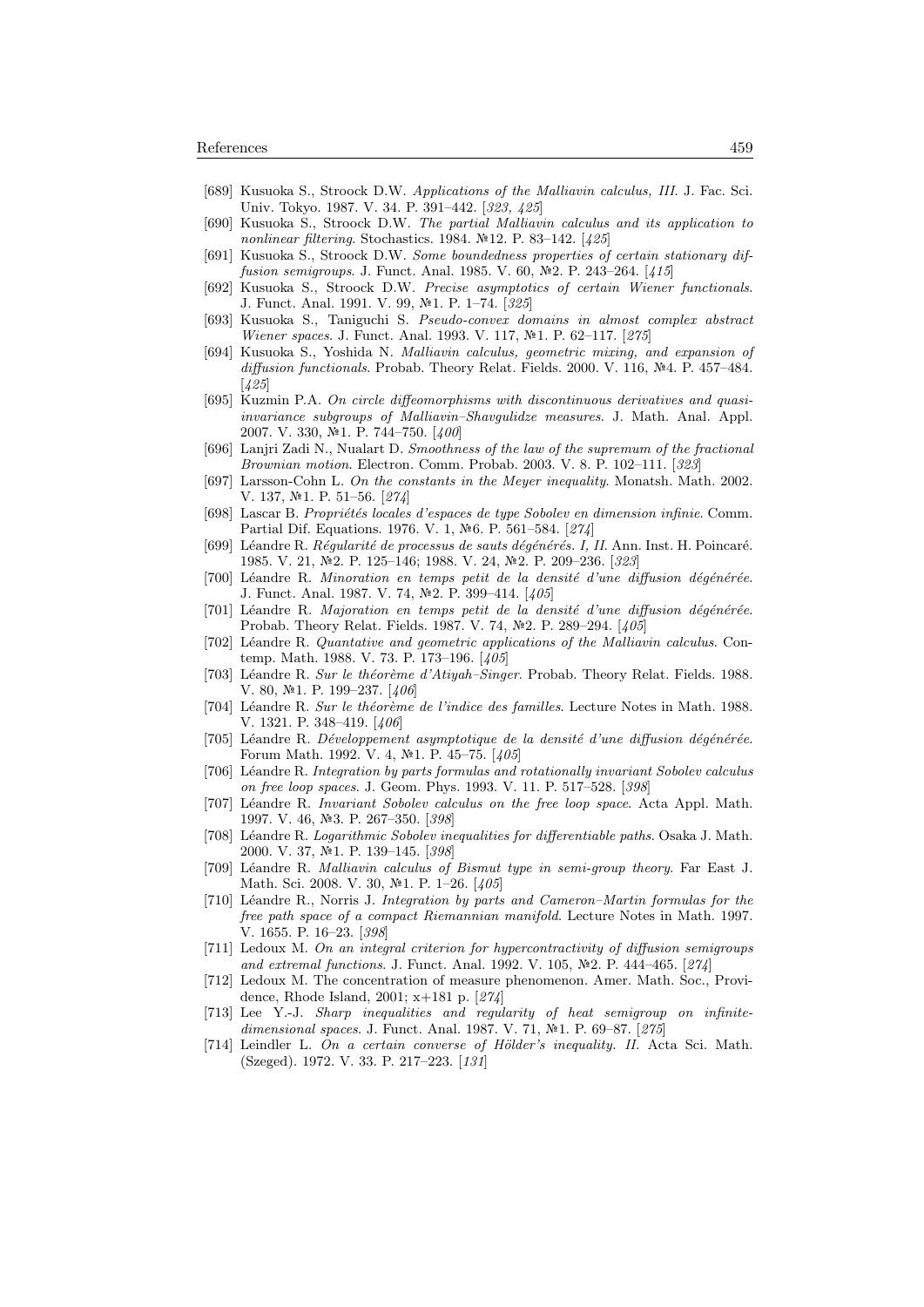- [715] León J.A., Solé J.L., Utzet F., Vives J. On Lévy processes, Malliavin calculus and market models with jumps. Finance Stoch. 2002. V. 6,  $N<sup>2</sup>$ . P. 197–225. [425]
- [716] Lescot P. Un critère de régularité des lois pour certaines fonctionnelles de Wiener. C. R. Acad. Sci. Paris, sér. 1. 1993. T. 316, №1. P. 1313–1318. [323]
- [717] Lescot P. Desintégration de la mesure de Wiener sous certains fonctionnelles dégénérées. C. R. Acad. Sci. Paris, sér. 1. 1993. T. 317, №1. P. 93-95. [323]
- [718] Lescot P. Un théorème de désintégration en analyse quasi-sure. Lecture Notes in Math. 1993. V. 1557. P. 256–275. [323]
- [719] Lescot P. Sard's theorem for hyper-Gevrey functionals on the Wiener space. J. Funct. Anal. 1995. V. 129, №1. P. 191-220. [367]
- [720] Lescot P., Malliavin P. A pseudo-differential symbolic calculus for fractional derivatives on the Wiener space. C. R. Acad. Sci. Paris, sér. 1. 1996. T. 322,  $N<sup>2</sup>5$ . P. 475–479. [246]
- [721] Li X.D. Sobolev spaces and capacities theory on path spaces over a compact Riemannian manifold. Probab. Theory Related Fields. 2003. V. 125,  $\mathbb{N}^2$ 1. P. 96–134. [398]
- [722] Li X.D. Asymptotic behavior of divergences and Cameron–Martin theorem on loop spaces. Ann. Probab. 2004. V. 32, Nº3B. P. 2409-2445. [398]
- [723] Lifshits M.A. Gaussian random functions. Translated from the Russian. Kluwer Academic Publ., Dordrecht, 1995; xii+333 p. (Russian ed.: Kiev, 1995). [35]
- [724] Lifshits M.A., Shmileva E.Yu. Poisson measures that are quasi-invariant with respect to multiplicative transformations. Teor. Verojatn. i Primen. 2001. V. 46,  $N<sup>2</sup>4$ . P. 697–712 (in Russian); English transl.: Theory Probab. Appl. 2003. V. 46,  $\mathbb{N}^2$ 4. P. 652–666. [399]
- [725] Linde W. Probability in Banach spaces stable and infinitely divisible distributions. Wiley, 1986; 195 p. [109]
- [726] Lindenstrauss J., Matoušková E., Preiss D. Lipschitz image of a measure-null set can have a null complement. Israel J. Math. 2000. V. 118. P. 207–219. [350]
- [727] Lindenstrauss J., Zafriri L. Classical Banach spaces. V. 1,2. Springer-Verlag, Berlin, 1977, 1979; xiii+188 p., x+243 p. [135]
- [728] Liptser R.S., Shiryaev A.N. Statistics of random processes. V. 1, 2. Springer, Berlin, 2001; xv+427 p., xv+402 p. (Russian ed.: Moscow, 1974). [366]
- [729] Liskevich V., Röckner M. Strong uniqueness for certain infinite-dimensional Dirichlet operators and applications to stochastic quantization. Ann. Scuola Norm. Sup. Pisa Cl. Sci. (4). 1998. V. 27, №1. P. 69–91. [420]
- [730] Liskevich V., Röckner M., Sobol Z., Us O. L<sup>p</sup>-uniqueness for infinite-dimensional symmetric Kolmogorov operators: the case of variable diffusion coefficients. Ann. Scuola Norm. Sup. Pisa Cl. Sci. (4). 2001. V. 30, Nº2. P. 285-309. [420]
- [731] Liskevich V.A., Semenov Yu.A. Conditions for the selfadjointness of Dirichlet operators. Ukrain. Mat. Zh. 1990. V. 42,  $\mathbb{N}^2$ . P. 284–289 (in Russian); English transl.: Ukrain. Math. J. 1990. V. 42, №2. P. 253-257. [420]
- [732] Liskevich V.A., Semenov Ju.A. Dirichlet operators: a priori estimates and the uniqueness problem. J. Funct. Anal. 1992. V. 109, №1. P. 199-213. [420]
- [733] Lobuzov A.A. First boundary-value problem for a parabolic equation in an abstract Wiener space. Mat. Zametki. 1981. V. 30,  $\mathbb{N}^2$ . P. 221–233 (in Russian); English transl.: Math. Notes. 1982. V. 30. P. 592–599. [426]
- [734] Long H. Necessary and sufficient conditions for the symmetrizability of differential operators over infinite dimensional state spaces. Forum Math. 2000. V. 12,  $N<sup>2</sup>2$ . P. 167–196. [415]
- [735] Long H., Simão I. A note on the essential self-adjointness of Ornstein–Uhlenbeck operators perturbed by a dissipative drift and a potential. Infin. Dim. Anal. Quantum Probab. Relat. Top. 2004. V. 7, №2. P. 249-259. [420]
- [736] Lott J., Villani C. Weak curvature conditions and functional inequalities. J. Funct. Anal. 2007. V. 245. P. 311–333. [399]
- [737] Lugiewicz P., Zegarliński B. Coercive inequalities for Hörmander type generators in infinite dimensions. J. Funct. Anal. 2007. V. 247,  $N$ <sup>2</sup>. P. 438-476. [426]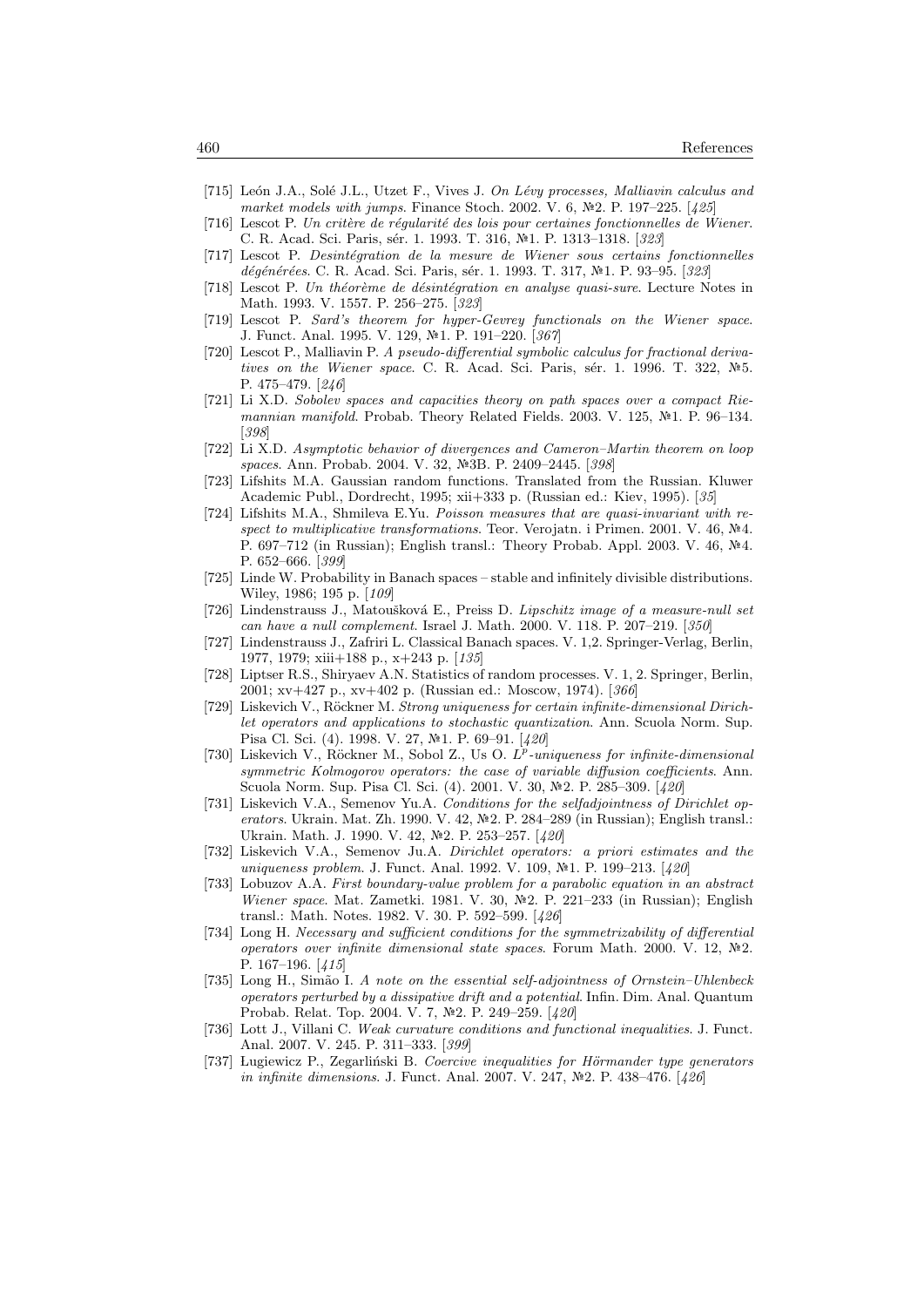- [738] Lunardi A. On the Ornstein–Uhlenbeck operator in  $L^2$  spaces with respect to invariant measures. Trans. Amer. Math. Soc. 1997. V. 349, №1. P. 155-169. [275]
- [739] Luo D. Well-posedness of Fokker–Planck type equations on the Wiener space. Infin. Dim. Anal. Quantum Probab. Relat. Top. 2010. [366]
- [740] Luo S. A nonlinear deformation of Wiener space. J. Theor. Probab. 1998. V. 11, N<sup>o</sup>2. P. 331-350. [366]
- [741] Lyons T., Qian Z. Stochastic Jacobi fields and vector fields induced by varying area on path spaces. Probab. Theory Relat. Fields. 1997. V. 109, Nº4. P. 539-570. [398]
- $[742]$  Lyons T., Röckner M. A note on tightness of capacities associated with Dirichlet forms. Bull. London Math. Soc. 1992. V. 24. P. 181–189. [276]
- [743] Ma Z.M., Röckner M. An introduction to the theory of (non-symmetric) Dirichlet forms. Springer, Berlin, 1992; 209 p. [276]
- [744] Maas J. Malliavin calculus and decoupling inequalities in Banach spaces. J. Math. Anal. Appl. 2010. V. 363, №2. P. 383-398. [275]
- [745] Maas J. Analysis of infinite dimensional diffusions. Dissertation, Delft Technical University, Delft, 2009; ix+265 p. [275]
- [746] Maas J., van Neerven J. On analytic Ornstein–Uhlenbeck semigroups in infinite dimensions. Arch. Math. (Basel). 2007. V. 89, Nº3. P. 226-236. [275]
- [747] Maas J., van Neerven J. A Clark–Ocone formula in UMD Banach spaces. Electron. Comm. Probab. 2008. V. 13. P. 151–164. [275, 324]
- [748] Maas J., van Neerven J. Boundedness of Riesz transforms for elliptic operators on abstract Wiener spaces. J. Funct. Anal. 2009. V. 257, №8. P. 2410–2475. [275]
- [749] Malgrange B. Ideals of differentiable functions. Oxford University Press, London, 1966; 106 p. [293]
- [750] Malliavin M., Malliavin P. Integration on loop groups I. Quasi-invariant measures. J. Funct. Anal. 1990. V. 93,  $\mathbb{N}^2$ 1. P. 207–237; — II. Heat equation for the Wiener measure. Ibid. 1992. V. 104,  $N<sup>2</sup>1$ . P. 71-109; - III. Asymptotic Peter-Weyl orthogonality. Ibid. 1992. V. 108,  $N\!\!\text{-.}$  P. 13-46. [398]
- [751] Malliavin P. Stochastic calculus of variation and hypoelliptic operators. Proc. Intern. Symp. on Stoch. Diff. Eq. (Res. Inst. Math. Sci., Kyoto Univ., Kyoto, 1976). P. 195–263. Wiley, New York – Chichester – Brisbane, 1978. [x, 274, 403]
- [752] Malliavin P. Sur certaines intégrales stochastiques oscillantes. C. R. Acad. Sci., sér. 1. 1982. T. 295, №3. P. 295–300. [324]
- [753] Malliavin P. Implicit functions in finite corank on the Wiener space. Proc. Taniguchi Intern. Symp. on Stochastic Anal., Katata and Kyoto (K. Itô ed.). P. 369–386. North-Holland, Amsterdam, 1984. [323]
- [754] Malliavin P. Analyse différentielle sur l'espace de Wiener. Proc. Intern. Congr. Math. (Warszawa, Aug. 16-24, 1983). V. 2. P. 1089–1096. PWN, Warszawa, 1984. [323]
- [755] Malliavin P. Calcul des variations, intégrales stochastiques et complex de de Rham sur l'espace de Wiener. C. R. Acad. Sci. Paris, sér. 1. 1984. T. 299, №8. P. 347–350. [399]
- [756] Malliavin P. Intégrales stochastiques oscillantes et une formule de Feynman–Kac positive. C. R. Acad. Sci., sér. 1. 1985. T. 300, №5. P. 141-143. [324]
- [757] Malliavin P. Analyticité transverse d'opérateurs hypoelliptiques  $C^3$  sur des fibres principaux. Spectre équivariant et courbure. C. R. Acad. Sci. Paris, sér. 1. 1985. T. 301, №16. P. 767-770. [323]
- [758] Malliavin P. Analyticité réelle des lois de certaines fonctionnelles additives. C. R. Acad. Sci. Paris, sér. 1. 1986. T. 302, №2. P. 73-78. [324]
- [759] Malliavin P. Estimation du rayon d'analyticité transverse et calcul des variations. C. R. Acad. Sci., sér. 1. 1986. T. 302, №9. P. 359–362. [324]
- [760] Malliavin P. Minoration de l'état fondamental de l'équation de Schrödinger du magnétisme et calcul des variations stochastique. C. R. Acad. Sci. Paris, sér. 1. 1986. T. 302, №13. P. 481–486. [324]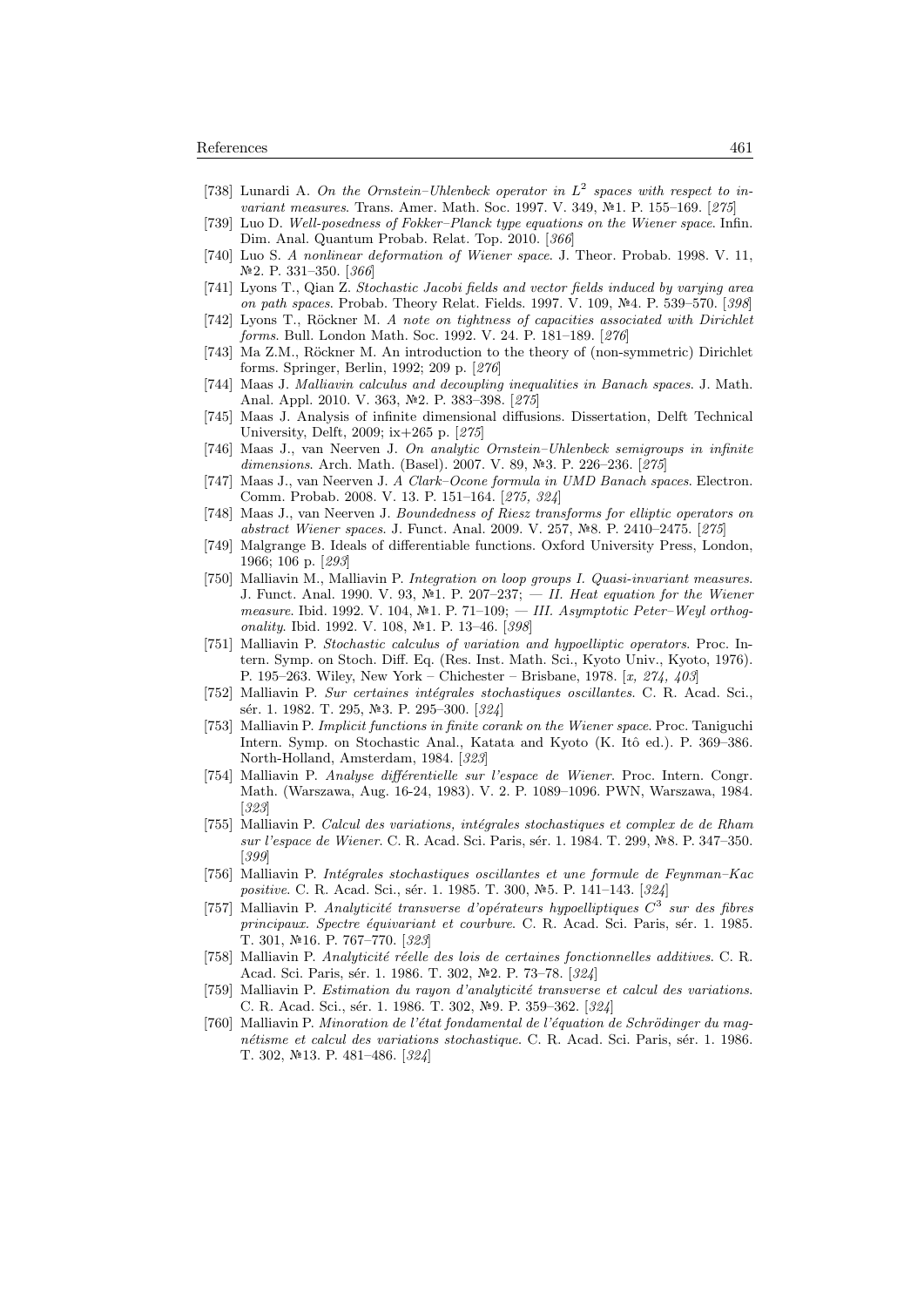- [761] Malliavin P. Hypoellipticity in infinite dimension. Diffusion Processes and Related Problems, Evanston, 1989 (M. Pinsky, ed.). V. 1. P. 17–32. Birkhäuser Boston, Boston, 1989. [426]
- [762] Malliavin P. Smooth σ-fields. Stochastic Analysis (E. Mayer-Wolf, E. Merzbach, A. Schwartz, eds.). P. 371–382. Academic Press, New York – Boston, 1991. [376, 377]
- [763] Malliavin P. Naturality of quasi-invariance of some measures. Stochastic analysis and applications (Lisbon, 1989; A.-B. Cruzeiro, ed.), Progr. Probab. V. 26. P. 144–154. Birkhäuser Boston, Boston, 1991. [398]
- [764] Malliavin P. Infinite dimensional analysis. Bull. Sci. Math. 1993. V. 117,  $\mathbb{N}^2$ 1. P. 63–90. [273, 323]
- [765] Malliavin P. Universal Wiener space. Barcelona Seminar on Stochastic Analysis, Progress in Probab. V. 32 (D. Nualart and M. Sanz eds.). P. 77–102. Birkhäuser, Basel, 1993. [323]
- [766] Malliavin P. Filtered Wiener space versus abstract Wiener space. The Legacy of Norbert Wiener: A Centennial Symposium (Cambridge, MA, 1994), pp. 185–197, Proc. Sympos. Pure Math., 60, Amer. Math. Soc., Providence, Rhode Island, 1997. [275]
- [767] Malliavin P. Stochastic analysis. Springer-Verlag, Berlin, 1997; xii+343 p. [246, 323, 398]
- [768] Malliavin P. Heat measures and unitarizing measures for Berezinian representations on the space of univalent functions in the unit disk. Perspectives in analysis. P. 253–268. Springer, Berlin, 2005. [398]
- [769] Malliavin P. Invariant or quasi-invariant probability measures for infinite dimensional groups. I. Non-ergodicity of Euler hydrodynamic. Japan. J. Math. 2008. V. 3,  $N<sup>2</sup>1.$  P. 1–17; II. Unitarizing measures or Berezinian measures.. ibid. P. 19–47. [400]
- $[770]$  Malliavin P., Katznelson Y. Image des points critiques d'une application régulière. Lecture Notes in Math. 1987. V. 1322. P. 85–92. [366]
- [771] Malliavin P., Nualart D. Quasi sure analysis of stochastic flows and Banach space valued smooth functionals on the Wiener space. J. Funct. Anal. 1993. V. 112,  $\mathbb{N}^2$ . P. 287–317. [273]
- [772] Malliavin P., Nualart D. Quasi sure analysis and Stratonovich anticipative SDE's. Probab. Theory Relat. Fields. 1993. V. 96, №1. P. 45–55. [273]
- [773] Malliavin P., Nualart E. Density minoration of a strongly non-degenerated random variable. J. Funct. Anal. 2009. V. 256, №12. P. 4197-4214. [172]
- [774] Malliavin P., Thalmaier A. Stochastic calculus of variations in mathematical finance. Springer-Verlag, Berlin, 2006; xii+142 p. [425]
- [775] Malý J., Martio O. Lusin's condition (N) and mappings of the class  $W^{1,n}$ . J. Reine. Angew. Math. 1995. B. 458. S. 19–36. [55]
- [776] Mankiewicz P. On the differentiability of Lipschitz mappings in Fréchet spaces. Studia Math. 1973. V. 45. P. 15–29. [343, 353]
- [777] Marcus D. Non-stable laws with all projections stable. Z. Wahr. theor. verw. Geb. 1983. B. 64. S. 139–156. [108]
- [778] Markushevich A.I. Theory of analytic functions. V. 2. Moscow, 1968; 624 p. (in Russian); English transl.: Theory of functions of a complex variable. V. I, II, III. 2nd English ed. Chelsea Publ., New York, 1977; xxii+1238 p. [98]
- [779] Márquez-Carreras D. On the asymptotics of the density in perturbed SPDE's with spatially correlated noise. Infin. Dimens. Anal. Quantum Probab. Relat. Top. 2006. V. 9,  $\mathbb{N}2$ . P. 271-285. [425]
- [780] Márquez-Carreras D., Sarrà M. Behaviour of the density in perturbed SPDE's with spatially correlated noise. Bull. Sci. Math. 2003. V. 127,  $N<sup>2</sup>4$ . P. 348–367. [425]
- [781] Márquez-Carreras D., Tindel S. On exponential moments for functionals defined on the loop group. Stochastic Anal. Appl. 2003. V. 21, Nº6. P. 1333-1352. [398]
- [782] Maruyama G. On the transition probability functionals of the Markov process. Natural Sci. Rep. Ochanomizu Univ. 1954. V. 5, №1. P. 10–20. [365]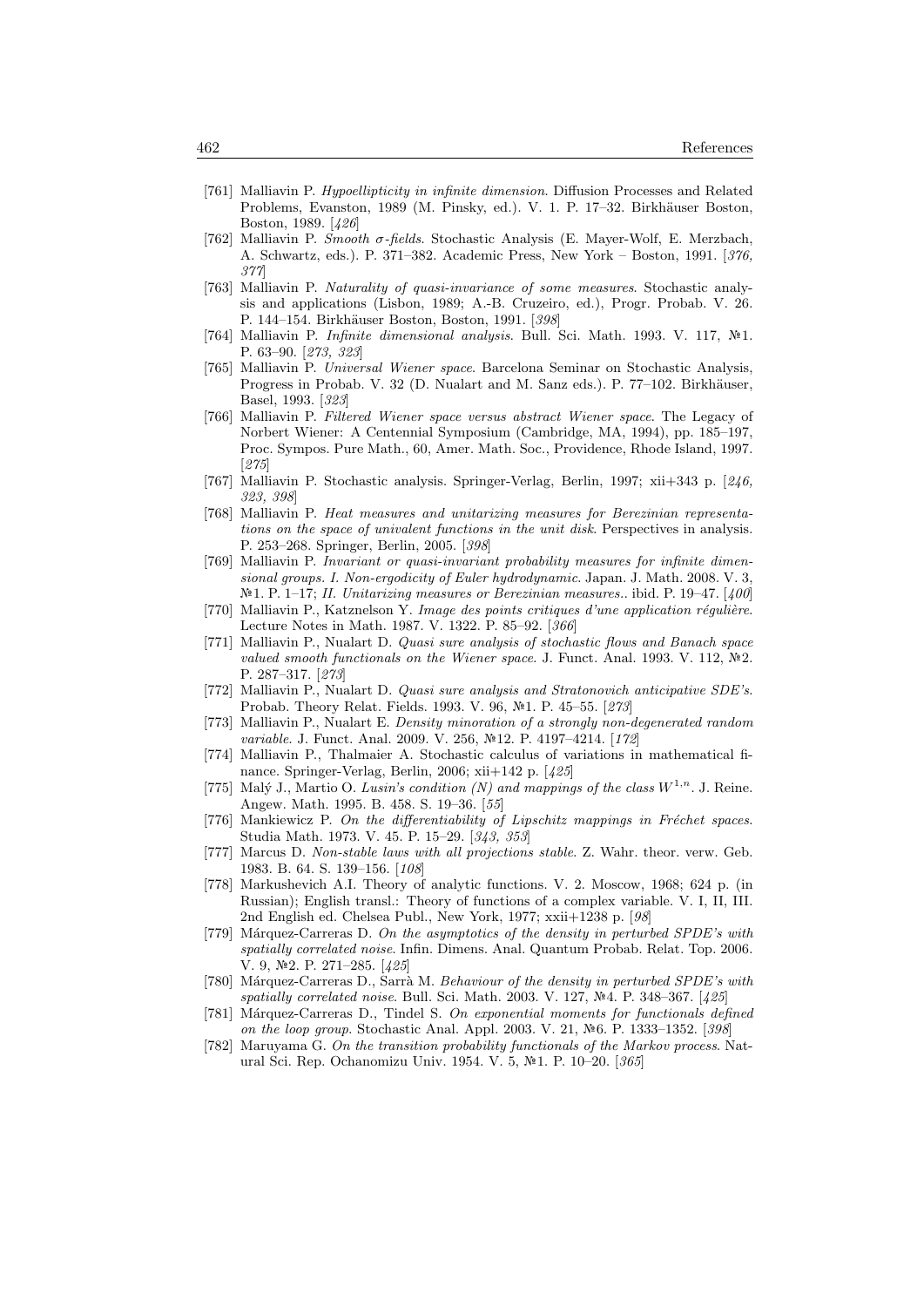- [783] Matoušek J., Matoušková E. A highly non-smooth norm on Hilbert space. Israel J. Math. 1999. V. 112. P. 1–27. [351]
- [784] Matoušková E. An almost nowhere Fréchet smooth norm on superreflexive spaces. Studia Math. 1999. V. 133, №1. P. 93-99. [351]
- [785] Matoušková E. Lipschitz images of Haar null sets. Bull. London Math. Soc. 2000. V. 32, №2. P. 235–244. [350]
- [786] Matoušková E., Zajiček L. Second order differentiability and Lipschitz smooth points of convex functionals. Czech. Math. J. 1998. V. 48, Nº4. P. 617-640. [187]
- [787] Matsumoto H., Taniguchi S. Wiener functionals of second order and their Lévy measures. Electron. J. Probab. 2002. V. 7, №14. P. 1–30. [324]
- [788] Mattingly J.C., Pardoux E. Malliavin calculus for the stochastic 2D Navier–Stokes equation. Comm. Pure Appl. Math. 2006. V. 59, Nº12. P. 1742–1790. [323]
- [789] Mauceri G., Meda S. BMO and  $H^1$  for the Ornstein–Uhlenbeck operator. J. Funct. Anal. 2007. V. 252, №1. P. 278-313. [275]
- [790] Mauceri G., Meda S., Sjögren P. Sharp estimates for the Ornstein–Uhlenbeck operator. Ann. Sc. Norm. Super. Pisa Cl. Sci. (5). 2004. V. 3, Nº3. P. 447-480. [238, 275]
- [791] Mayer-Wolf E. Preservation of measure continuity under conditioning. J. Funct. Anal. 1993. V. 115, №1. P. 227-246. [366]
- [792] Mayer-Wolf E. Covariance inequalities induced by biorthogonal operators. J. Funct. Anal. 1996. V. 140, №1. P. 170-193. [224]
- [793] Mayer-Wolf E., Zakai M. The divergence of Banach space valued random variables on Wiener space. Probab. Theory Relat. Fields. 2005. V. 132,  $\mathbb{N}^2$ . P. 291–320; erratum: ibid. 2008. V. 140, Nº3-4. P. 631-633. [324]
- [794] Mayer-Wolf E., Zakai M. The Clark–Ocone formula for vector valued Wiener functionals. J. Funct. Anal. 2005. V. 229, №1. P. 143-154; corrigendum: ibid. 2008. V. 254, 7. P. 2020–2021. [324]
- [795] Maz'ja V.G. Sobolev spaces. Transl. from the Russian. Springer-Verlag, Berlin, 1985; xix+486 p. (Russian ed.: Leningrad, 1985). [66]
- [796] Mazziotto G., Millet A. Absolute continuity of the law of an infinite-dimensional Wiener functional with respect to the Wiener probability. Probab. Theory Relat. Fields. 1990. V. 85, №3. P. 403-411. [366]
- [797] McCann R.J. Existence and uniqueness of monotone measure-preserving maps. Duke Math. J. 1995. V. 80. P. 309–323. [363]
- [798] Medvedev K.V. Certain properties of triangular transformations of measures. Theory Stoch. Process. 2008. V. 14, Nº1. P. 95-99. [132]
- [799] Melcher T. Malliavin calculus for Lie group-valued Wiener functions. Infin. Dimens. Anal. Quantum Probab. Relat. Top. 2009. V. 12, №1. P. 67-89. [398]
- [800] Metafune G. L<sup>p</sup>-spectrum of Ornstein-Uhlenbeck operators. Ann. Scuola Norm. Sup. Pisa Cl. Sci. (4). 2001. V. 30, №1. P. 97-124. [275]
- [801] Metafune G., Pallara D., Priola E. Spectrum of Ornstein–Uhlenbeck operators in  $L^p$  spaces with respect to invariant measures. J. Funct. Anal. 2002. V. 196, Nº1. P. 40–60. [275]
- [802] Metafune G., Pallara D., Rhandi A. Global regularity of invariant measures. J. Funct. Anal. 2005. V. 223. P. 396–424. [409, 410, 426]
- [803] Metafune G., Prüss J., Rhandi A., Schnaubelt R. The domain of the Ornstein– Uhlenbeck operator on an  $L^p$ -space with invariant measure. Ann. Sc. Norm. Super. Pisa Cl. Sci. (5). 2002. V. 1, №2. P. 471–485. [275]
- [804] Meyer P.-A. Probability and potentials. Blaisdell, Waltham Toronto London, 1966; xiii+266 p. [266, 381]
- [805] Meyer P.-A. *Variations de solutions d'une E.D.S. d'après J.-M. Bismut.* Lecture Notes in Math. 1982. V. 921. P. 151–165. [323]
- [806] Meyer P.-A. Note sur les processus d'Ornstein–Uhlenbeck. Lecture Notes in Math. 1982. V. 920. P. 95–133. [274]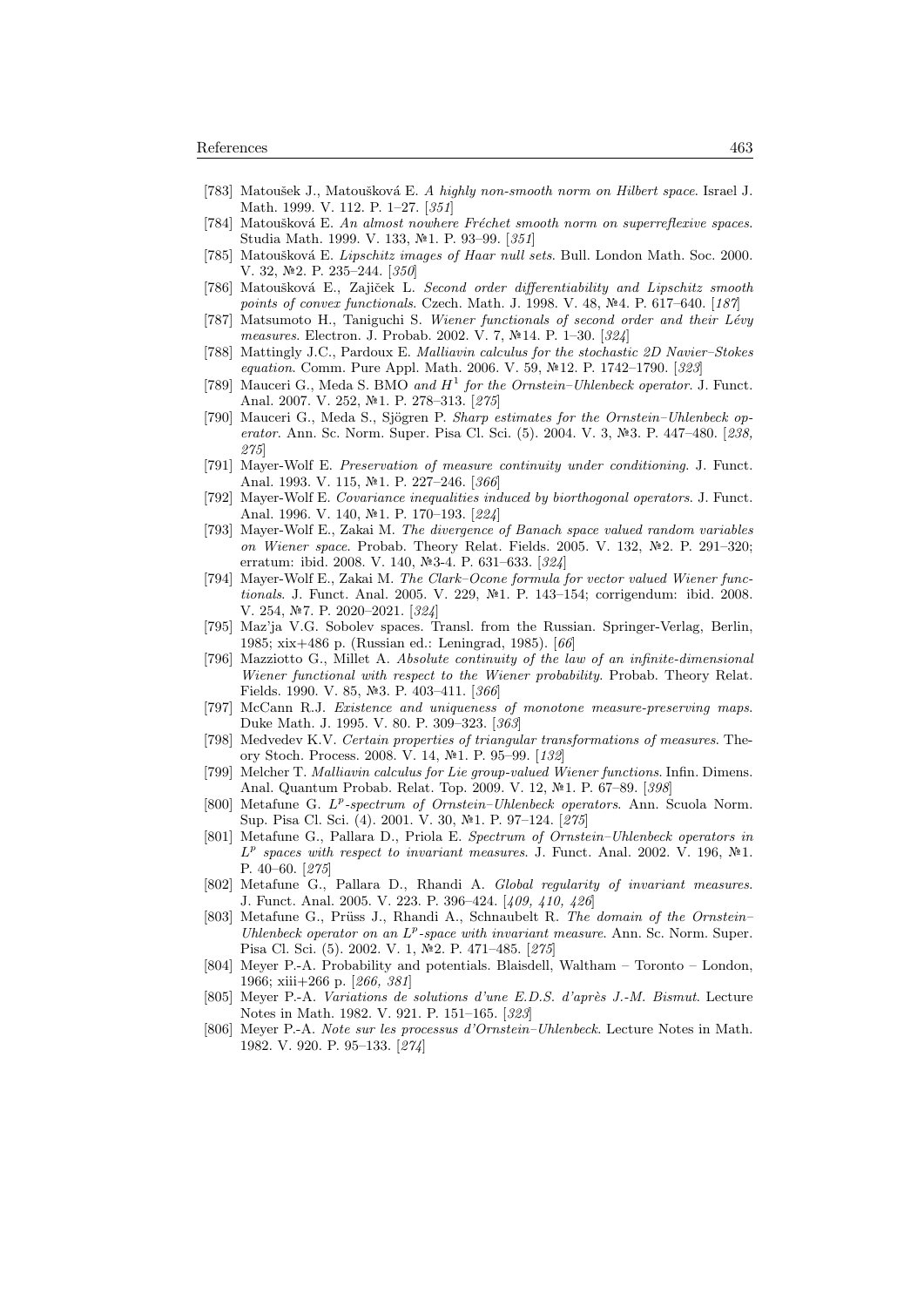- [807] Meyer P.-A. Quelques résultats analytiques sur semigroupe d'Ornstein–Uhlenbeck en dimension infinie. Lecture Notes in Control and Inform. Sci. 1983. V. 49. P. 201–214. [274]
- [808] Meyer P.-A. Transformation de Riesz pour les lois gaussiennes. Lecture Notes in Math. 1984. V. 1059. P. 179–193. [274]
- [809] Meyer P.-A., Yan J.A. A propos des distributions sur l'espace de Wiener. Lecture Notes in Math. 1987. V. 1247. P. 8–26. [276]
- [810] Meyer P.-A., Yan J.A. Distributions sur l'espace de Wiener (suite) d'après I. Kubo et Y. Yokoi. Lecture Notes in Math. 1989. V. 1372. P. 382–392. [276]
- [811] Michel D. Réqularité des lois conditionnelles en théorie du filtrage non-linéaire et calcul des variation stochastique. J. Funct. Anal. 1981. V. 41,  $N<sup>2</sup>1$ . P. 8–36. [425]
- [812] Michel D. Conditional laws and Hörmander's condition. Proc. Taniguchi Intern. Conf. on Stoch. Anal., Katata and Kyoto, 1982 (K. Itô ed.). P. 387-408. Kinokuniaya/North-Holland, 1984. [425]
- [813] Michel D., Pardoux E. An introduction to Malliavin calculus and some of its applications. Recent Advances in Stoch. Calculus, Distinguished Lect. Series on Stoch. Calculus, Progress in Automation and Information Systems (J.S. Baras, V. Mirelli, eds.). P. 65–104. Springer, New York, 1990. [323, 425]
- [814] Millet A., Nualart D., Sanz M. Integration by parts and time reversal for diffusion processes. Ann. Probab. 1989. V. 17, №1. P. 208–238. [415]
- [815] Millet A., Nualart D., Sanz M. Time reversal for infinite-dimensional diffusions. Probab. Theory Relat. Fields. 1989. V. 82, №3. P. 315–347. [415]
- [816] Montero M., Kohatsu-Higa A. Malliavin calculus applied to finance. Phys. A. 2003. V. 320, №1-4. P. 548–570. [425]
- $[817]$  Moulinier J.-M. Absolue continuité de probabilités de transition par rapport à une mesure gaussienne dans une espace de Hilbert. J. Funct. Anal. 1985. V. 64,  $N<sup>2</sup>2$ . P. 257–295. [414]
- [818] Moulinier J.-M. Fonctionnelles oscillantes stochastiques et hypoellipticité. Bull. Sci. Math. (2). 1985. V. 109, №1. P. 37–60. [296, 325]
- [819] Mushtari D.Kh. Probabilities and topologies on linear spaces. Kazan Mathematics Foundation, Kazan', 1996; xiv+233 p. [35]
- [820] van Neerven J.M.A.M. Second quantization and the L<sup>p</sup>-spectrum of nonsymmetric Ornstein–Uhlenbeck operators. Infin. Dim. Anal. Quantum Probab. Relat. Top. 2005. V. 8, №3. P. 473-495. [275]
- [821] Neklyudov M.Yu. The derivative of the Wiener measure on trajectories in a compact Lie group. Mat. Zametki. 2004. V. 75, №5. P. 789–792 (in Russian); English transl.: Math. Notes. 2004. V. 75, Nº5-6. P. 734-738. [398]
- [822] Nelson E. The free Markov field. J. Funct. Anal. 1973. V. 12. P. 211–227. [274]
- [823] Neretin Ju.A. Some remarks on quasi-invariant actions of loop groups and the group of diffeomorphisms of the circle. Comm. Math. Phys. 1994. V. 164. P. 599–626. [399]
- [824] Neretin Yu.A. Categories of symmetries and infinite-dimensional groups. Transl. from the Russian. Clarendon Press, Oxford, 1996; xiv+417 p. [399]
- [825] Neretin Yu.A. On the correspondence between the boson Fock space and the space  $L^2$ with respect to Poisson measure. Mat. Sb. 1997. V. 188,  $N<sup>2</sup>11$ . P. 19–50 (Russian); English transl.: Sb. Math. 1997. V. 188, Nº11. P. 1587-1616. [399]
- [826] Neretin Yu.A. Fractional diffusions and quasi-invariant actions of infinitedimensional groups. "Prostran. Petel i Gruppy Diffeomorf." Tr. Mat. Inst. Steklova. 1997. V. 217. P. 135–181 (Russian); English transl.: Proc. Steklov Inst. Math. 1997. V. 217,  $\mathbb{N}^2$ . P. 126–173. [400]
- [827] Neveu J. Bases mathématiques du calcul des probabilités. Masson et Cie, Paris, 1964; xiii+203 p. English transl.: Mathematical foundations of the calculus of probability. Holden-Day, San Francisco, 1965; 231 p. [381]
- [828] Nicaise F. Anticipative direct transformations on the Poisson space. Ann. Inst. H. Poincaré Probab. Statist. 2003. V. 39, №4. P. 557–592. [399]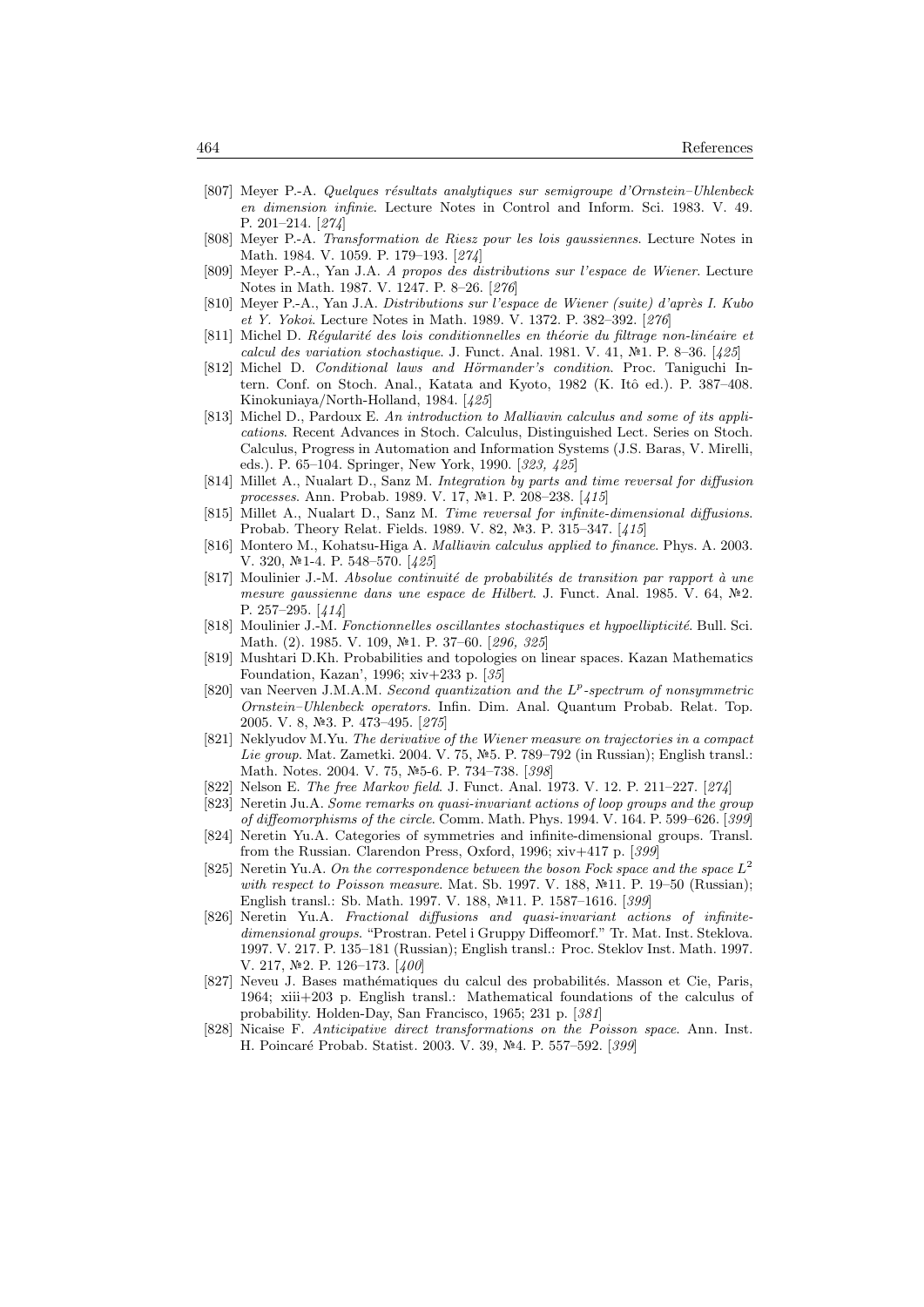- [829] Nikol'skii S.M. Approximation of functions of several variables and imbedding theorems. Transl. from the Russian. Springer-Verlag, New York – Heidelberg, 1975; viii+418 p. (Russian ed.: Moscow, 1977). [66]
- [830] Nishimura T. Exterior product bundle over complex abstract Wiener space. Osaka J. Math. 1992. V. 29, №2. P. 233-245. [275]
- [831] Norin N.V. Heat potential on Hilbert space. Mat. Zametki. 1984. V. 35,  $N<sup>2</sup>4$ . P. 531– 548 (in Russian); English transl.: Math. Notes. 1984. V. 35. P. 279–288. [426]
- [832] Norin N.V. An extended stochastic integral for non-Gaussian measures in locally convex spaces. Usp. Mat. Nauk. 1986. V. 41,  $\mathbb{N}^2$ 3. P. 199–200 (in Russian); English transl.: Russ. Math. Surv. 1986. V. 41, Nº3. P. 229-230. [324]
- [833] Norin N.V. Stochastic integrals and differentiable measures. Teor. Verojatn. i Primen. 1987. V. 32,  $\mathbb{N}1$ . P. 114–124 (in Russian); English transl.: Theory Probab. Appl. 1987. V. 32. P. 107–116. [324]
- [834] Norin N.V. The extended stochastic integral in linear spaces with differentiable measures and related topics. World Sci. Publ., River Edge, New Jersey, 1996; xii+257 p. [103, 324]
- [835] Norin N.V., Smolyanov O.G. Some results on logarithmic derivatives of measures on a locally convex space. Mat. Zametki. V. 54,  $\mathbb{N}_6$ . P. 135–138 (in Russian); English transl.: Math. Notes. 1993. V. 54, Nº6. P. 1277-1279. [131, 224]
- [836] Norin N.V., Smolyanov O.G. Logarithmic derivatives of measures and Gibbs distributions. Dokl. Ross. Akad. Nauk. 1997. V. 354,  $N<sup>2</sup>4$ . P. 456–460 (in Russian); English transl.: Dokl. Math. 1997. V. 55, №3. P. 398–401. [132]
- [837] Norris J.R. Simplified Malliavin calculus. Lecture Notes in Math. 1986. V. 1204. P. 101–130. [323]
- [838] Norris J.R. Integration by parts for jump processes. Lecture Notes in Math. 1988. V. 1321. P. 271–315. [323]
- [839] Nourdin I., Peccati G. Stein's method on Wiener chaos. Probab. Theory Relat. Fields. 2009. V. 145, №1. P. 75–118. [321, 425]
- [840] Nourdin I., Peccati G. Stein's method and exact Berry–Esséen asymptotics for functionals of Gaussian fields. Ann. Probab. 2009. V. 37, Nº6. P. 2231-2261.  $[425]$
- [841] Nourdin I., Peccati G. Stein's method meets Malliavin calculus: a short survey with new estimates. Recent Advances in Stochastic Dynamics and Stochastic Analysis (J. Duan, S. Luo, and C. Wang eds.), World Scientific, Hackensack, New Jersey, 2010. [425]
- [842] Nourdin I., Peccati G., Reinert G. Second order Poincaré inequalities and CLTs on Wiener space. J. Funct. Anal. 2009. V. 257. P. 593–609. [425]
- [843] Nourdin I., Peccati G., Réveillac A. Multivariate normal approximation using Stein's method and Malliavin calculus. Ann. Inst. H. Poincaré. 2010. V. 46,  $\mathbb{N}^2$ 1. P. 45–58. [425]
- [844] Nourdin I., Viens F. Density formula and concentration inequalities with Malliavin calculus. Probab. Theory Relat. Fields. 2009. V. 145, №1. P. 75-118. [321]
- [845] Nowak E. Distance en variation entre une mesure de Gibbs et sa translatée. C. R. Acad. Sci. Paris. 1998. V. 326. P. 239–242. [132]
- [846] Nowak E. Absolute continuity between a Gibbs measure and its translate. Theory Probab. Appl. 2005. V. 49, №4. P. 713–724. [132]
- [847] Nualart D. Analysis on Wiener space and anticipating stochastic calculus. Lecture Notes in Math. 1998. V. 1690. P. 123–227. [31]
- [848] Nualart D. The Malliavin calculus and related topics. 2nd ed. Springer-Verlag, Berlin, 2006; xiv+382 p. [31, 232, 240, 260, 261, 262, 323, 324, 326, 328, 405]
- [849] Nualart D. Malliavin calculus and its applications. Amer. Math. Soc., Providence, Rhode Island, 2009; viii+85 p. [323]
- [850] Nualart D. Application of Malliavin calculus to stochastic partial differential equations. Lecture Notes in Math. 2009. V. 1962. P. 73–109. [425]
- [851] Nualart D., Ortiz-Latorre S. Central limit theorems for multiple stochastic integrals and Malliavin calculus. Stoch. Process. Appl. 2008. V. 118,  $\mathbb{N}^2$ 4. P. 614–628. [425]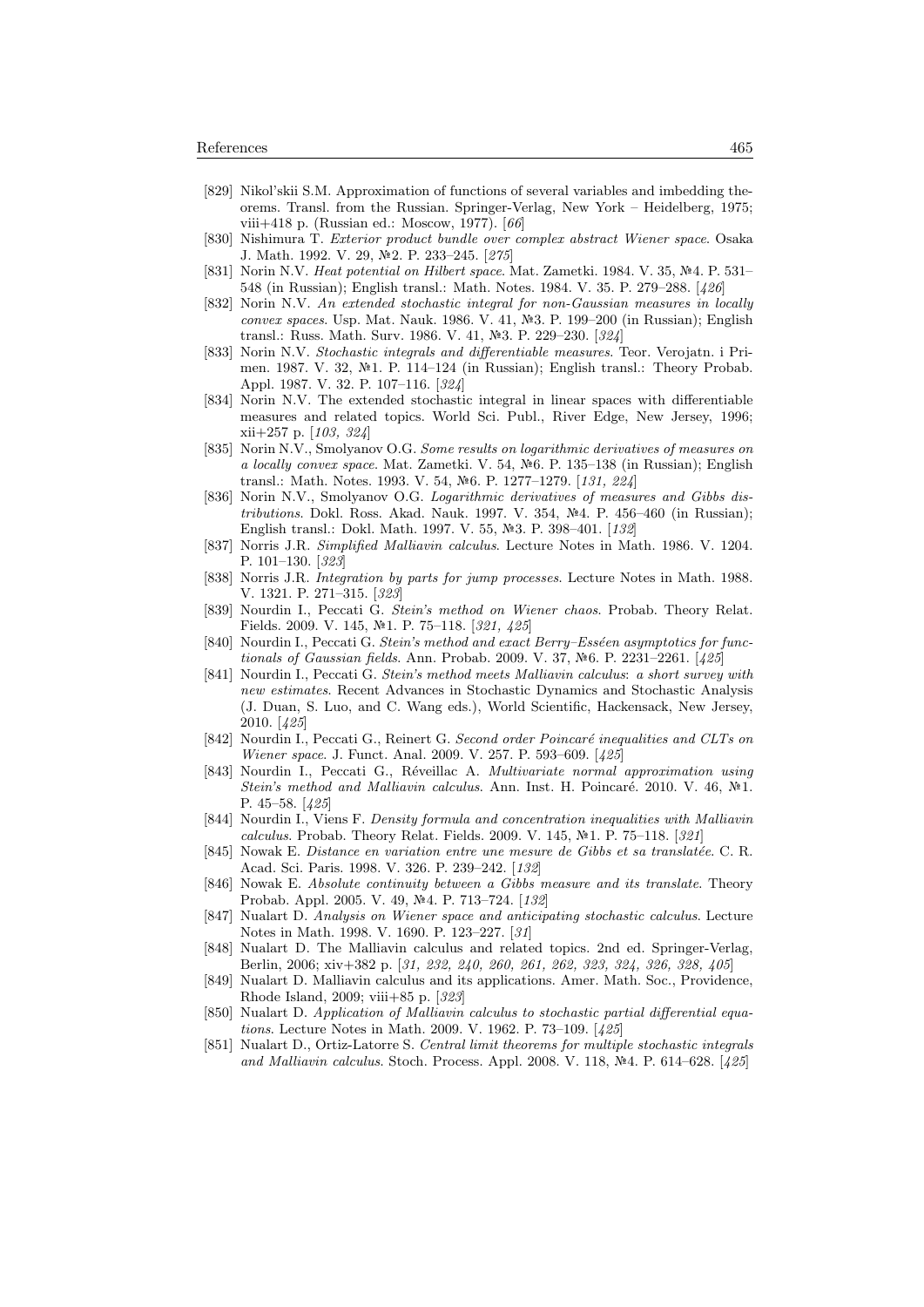- [852] Nualart D., Quer-Sardanyons L. Existence and smoothness of the density for spatially homogeneous SPDEs. Potential Anal. 2007. V. 27, Nº3. P. 281–299. [425]
- [853] Nualart D., Saussereau B. Malliavin calculus for stochastic differential equations driven by a fractional Brownian motion. Stochastic Process. Appl. 2009. V. 119, Nº2. P. 391–409. [324]
- [854] Nualart D., Steblovskaya V. Asymptotics of oscillatory integrals with quadratic phase function on Wiener space. Stochastics Stoch. Rep. 1999. V. 66,  $N=3-4$ . P. 293–309. [325]
- [855] Nualart D., Ustünel A.S. Geometric analysis of conditional independence on Wiener space. Probab. Theory Relat. Fields. 1991. V. 89, Nº4. P. 407-422. [376, 379]
- [856] Nualart D., Ustünel A.S., Zakai M. Some remarks on independence and conditioning on Wiener space. Lecture Notes in Math. 1990. V. 1444. P. 122–127. [379]
- [857] Nualart D., Ustünel A.S., Zakai M. Some relations among classes of  $\sigma$ -fields on the Wiener spaces. Probab. Theory Relat. Fields. 1990. V. 85,  $N<sup>2</sup>1$ . P. 119–129. [376, 379]
- [858] Nualart D., Zakai M. Generalized stochastic integrals and the Malliavin calculus. Probab. Theory Relat. Fields. 1986. V. 73, Nº2. P. 255–280. [275, 281, 323]
- [859] Nualart D., Zakai M. The partial Malliavin calculus. Lecture Notes in Math. 1989. V. 1372. P. 362–381. [425]
- [860] Nualart D., Zakai M. A summary of some identities of the Malliavin calculus. Lecture Notes in Math. 1989. V. 1390. P. 192–196. [264]
- [861] Nualart E. Exponential divergence estimates and heat kernel tail. C. R. Math. Acad. Sci. Paris. 2004. T. 338, №1. P. 77-80. [172]
- [862] Obata N. White noise calculus and Fock space. Lecture Notes in Math. V. 1577. Springer-Verlag, Berlin, 1994; x+183 p. [276]
- [863] Ocone D. Malliavin's calculus and stochastic integral representation of functionals of diffusion processes. Stochastics. 1984. V. 12, Nº3-4. P. 161-185. [275]
- [864] Ocone D. A guide to the stochastic calculus of variations. Lecture Notes in Math. 1988. V. 1316. P. 1–80. [323, 425]
- [865] Ocone D. Stochastic calculus of variations for stochastic partial differential equations. J. Funct. Anal. 1988. V. 79, №2. P. 288–331. [425]
- [866] Ocone D.L., Karatzas I. A generalized Clark representation formula, with application to optimal portfolios. Stochastics Stoch. Rep. 1991. V. 34,  $\mathbb{N}^2$ 3-4. P. 187–220. [275]
- [867] Ogawa S. Quelques propriétés de l'intégrale stochastique du type noncausal. Japan J. Appl. Math. 1984. V. 1, №2. P. 405–416. [262]
- [868] Osswald H. Malliavin calculus for product measures on  $\mathbb{R}^{\mathbb{N}}$  based on chaos. Stochastics. 2005. V. 77, Nº6. P. 501-514. [323]
- [869] Osswald H. Malliavin calculus on extensions of abstract Wiener spaces. J. Math. Kyoto Univ. 2008. V. 48, Nº2. P. 239-263. [323]
- [870] Osswald H. A smooth approach to Malliavin calculus for Lévy processes. J. Theoret. Probab. 2009. V. 22, №2. P. 441-473. [323]
- [871] Paclet Ph. Espaces de Dirichlet en dimension infinie. C. R. Acad. Sci. Paris, sér. A-B. 1979. T. 288, Nº21. P. A981–A983. [274]
- [872] Paclet Ph. Capacité fonctionnelle sur un espace de Hilbert. C. R. Acad. Sci. Paris, sér. A-B. 1979. T. 289, №5. P. A337–A340. [274]
- [873] Palais R.S. Seminar on the Atiyah–Singer index theorem. With contributions by M.F. Atiyah, A. Borel, E.E. Floyd, R.T. Seeley, W. Shih and R. Solovay. Princeton University Press, Princeton, New Jersey, 1965;  $x+366$  p. [406]
- [874] Pardoux E. Filtrage non linéaire et equations aux dérivées partielles stochastiques associées. Lecture Notes in Math. 1991. V. 1464. P. 67-163. [425]
- [875] Pardoux E., Zhang T.S. Absolute continuity of the law of the solution of a parabolic SPDE. J. Funct. Anal. 1993. V. 112, №2. P. 447-458. [425]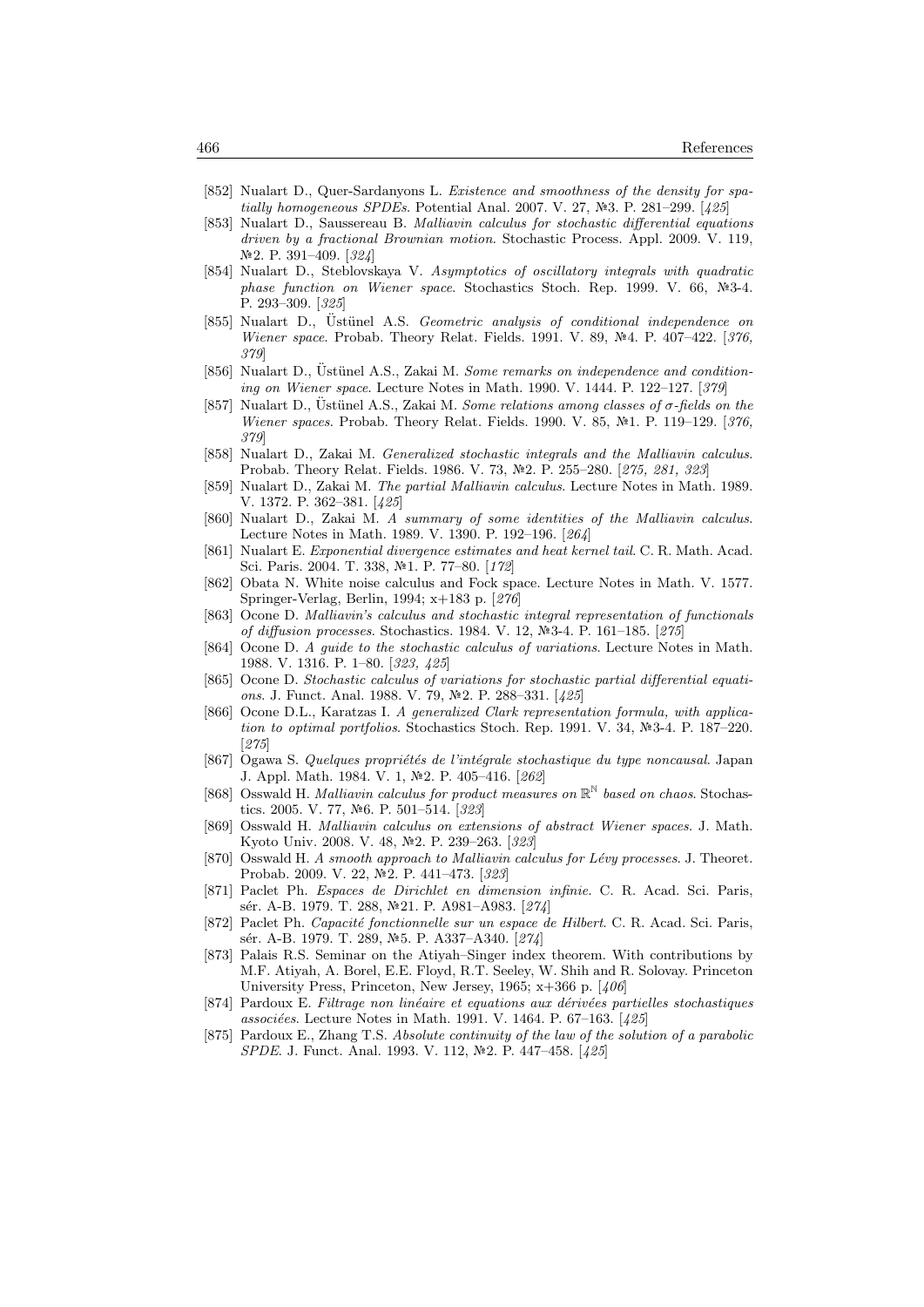- [876] Paulauskas V., Račkauskas A. Approximation theory in the central limit theorem. Exact results in Banach spaces. Transl. from the Russian. Kluwer Academic Publ., Dordrecht, 1987; xviii+156 p. [149, 155, 296]
- [877] Paycha S. Mesures et determinants en dimension infinie dans le modele des cordes de Polyakov. C. R. Acad. Sci. Paris, sér. 1. 1989. T. 309, P. 201–204. [399]
- [878] Paycha S. Bosonic strings and measures on infinite dimensional manifolds. Stochastics, algebra and analysis in classical quantum dynamics, Proc. 4th French–German Encounter Math. Phys. P. 189–203. CIRM, Reidel, Marseille, 1990. [399]
- [879] Peszat S., Zabczyk J. Strong Feller property and irreducibility for diffusions on Hilbert spaces. Ann. Probab. 1995. V. 23, №1. P. 157–172. [414]
- [880] Peszat S. On a Sobolev space of functions of infinite number of variables. Bull. Polish Acad. Sci. Math. 1993. V. 41, №1. P. 55–60. [254, 274]
- [881] Peszat S. Sobolev spaces of functions on an infinite-dimensional domain. Stochastic processes and related topics (Siegmundsberg, 1994). P. 103–116. Gordon and Breach, Yverdon, 1996. [254, 274]
- [882] Peters G. Flows on the Wiener space generated by vector fields with low regularity. C. R. Acad. Sci. Paris, sér. 1. 1995. T. 320, №8. P. 1003-1008. [340, 366]
- [883] Peters G. Anticipating flows on the Wiener space generated by vector fields of low regularity. J. Funct. Anal. 1996. V. 142, №1. P. 129-192. [340, 341, 366]
- [884] Petrou E. Malliavin calculus in Lévy spaces and applications to finance. Electron. J. Probab. 2008. V. 13, №27. P. 852-879. [425]
- [885] Phelps R.R. Gaussian null sets and differentiability of Lipschitz map on Banach spaces. Pacif. J. Math. 1978. V. 77, Nº2. P. 523-531. [343, 353]
- [886] Picard J. On the existence of smooth densities for jump processes. Probab. Theory Relat. Fields. 1996. V. 105, №4. P. 481–511. [323]
- [887] Picard J. Formules de dualité sur l'espace de Poisson. Ann. Inst. H. Poincaré Probab. Statist. 1996. V. 32, №4. P. 509–548. [399]
- [888] Picard J., Savona C. Smoothness of harmonic functions for processes with jumps. Stoch. Process. Appl. 2000. V. 87, Nº1. P. 69-91. [323]
- [889] Pickrell D. Measures on infinite-dimensional Grassmann manifolds. J. Funct. Anal. 1987. V. 70, №2. P. 323-356. [399]
- [890] Pickrell D. On YM<sup>2</sup> measures and area-preserving diffeomorphisms. J. Geom. Phys. 1996. V. 19, №4. P. 315-367. [400]
- [891] Pickrell D. Invariant measures for unitary groups associated to Kac–Moody Lie algebras. Mem. Amer. Math. Soc. 2000. V. 146, 693; x+125 p. [399]
- [892] Pickrell D. An invariant measure for the loop space of a simply connected compact symmetric space. J. Funct. Anal. 2006. V. 234, №2. P. 321-363. [399]
- [893] Piech M.A. A fundamental solution of the parabolic equation on Hilbert space. J. Funct. Anal. 1969. V. 3. P. 85–114. [426]
- [894] Piech M.A. A fundamental solution of the parabolic equation on Hilbert space II: the semigroup property. Trans. Amer. Math. Soc. 1970. V. 150. P. 257–286. [426]
- [895] Piech M.A. Some regularity properties of diffusion processes on abstract Wiener spaces. J. Funct. Anal. 1971. V. 8. P. 153–172. [426]
- [896] Piech M.A. The Ornstein-Uhlenbeck semigroup in an infinite dimensional  $L^2$  setting. J. Funct. Anal. 1975. V. 18. P. 271-285. [155, 426]
- [897] Piech M.A. Smooth functions on Banach spaces. J. Math. Anal. Appl. 1977. V. 57, №1. P. 56–67. [414, 426]
- [898] Piech M.A. Differentiability of measures associated with parabolic equation on infinite dimensional spaces. Trans. Amer. Math. Soc. 1979. V. 253. P. 191–209. [414, 426]
- [899] Pilipenko A.Yu. On the properties of an operator of stochastic differentiation constructed on a group. Ukr. Mat. Zh. 1996. V. 48.  $\mathbb{N}^2$ 4. P. 566–571 (in Russian); English transl.: Ukr. Math. J. 1996. V. 48, №4. P. 623–630. [398]
- [900] Pilipenko A.Yu. Transformations of measures in infinite-dimensional spaces by a flow generated by a stochastic differential equation. Mat. Sb. 2003. V. 194,  $N<sup>2</sup>4$ .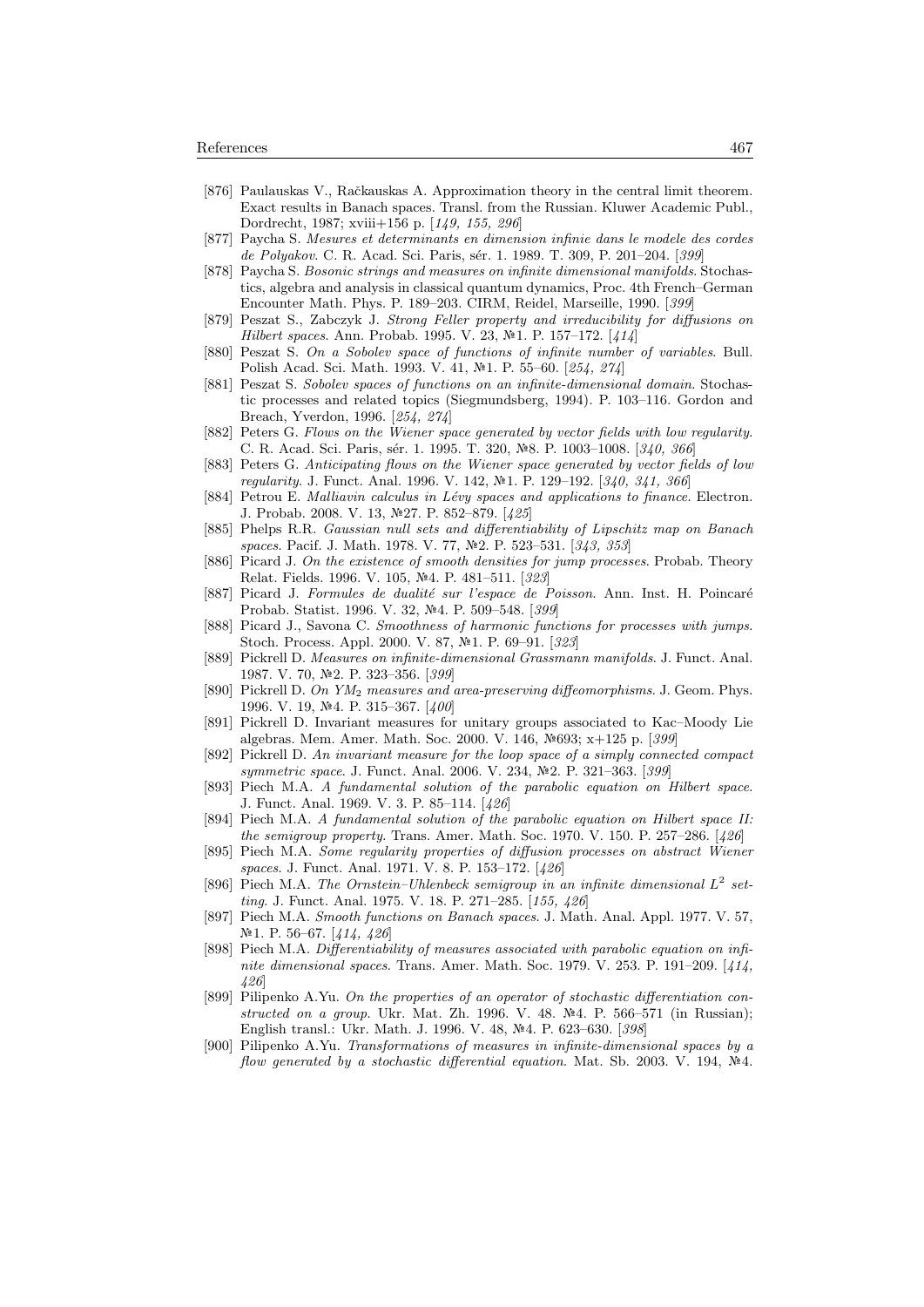P. 85–106 (in Russian); English transl.: Sb. Math. 2003. V. 194, №3-4. P. 551–573. [366]

- [901] Pilipenko A.Yu. Transfer of absolute continuity by a flow generated by a stochastic equation with reflection. Ukrain. Mat. Zh. 2006. V. 58,  $\mathbb{N}^2$ 12. P. 1663–1673 (in Russian); English transl.: Ukrainian Math. J. 2006. V. 58, 12. P. 1891–1903. [366]
- [902] Pilipenko A.Yu. Transformation of Gaussian measure by infinite-dimensional stochastic flow. Random Oper. Stoch. Eq. 2006. V. 14,  $N-3$ . P. 275–290. [366]
- [903] Pilipenko A.Yu. Liouville's theorem and its generalizations. In "Mathematics today'07". 13. P. 47–77. Kiev, 2007 (in Russian). [366]
- [904] Pisier G. Riesz transforms: a simpler analytic proof of P.-A. Meyer's inequality. Lecture Notes in Math. 1988. V. 1321. P. 485–501. [274]
- [905] Pitcher T.S. Likelihood ratios for diffusion processes with shifted mean value. Trans. Amer. Math. Soc. 1961. V. 101. P. 168–176. [103, 123, 124, 281]
- [906] Pitcher T.S. The admissible mean values of stochastic process. Trans. Amer. Math. Soc. 1963. V. 108. P. 538–546. [103, 281]
- [907] Pitcher T.S. Likelihood ratios for stochastic processes related by groups of transformations. I, II. Illinois J. Math. 1963. V. 7, Nº3. P. 369-414; 1964. V. 8, Nº2. P. 271–279. [103, 281]
- [908] Pitcher T.S. Parameter estimation for stochastic processes. Acta Math. 1964. V. 121, №1. P. 1–40. [103, 281]
- [909] Ponomarev S.P. Property N of homeomorphisms of the class  $W_p$ . Sib. Mat. Zh. 1987. V. 28, 2. P. 140–148 (in Russian); English transl.: Sib. Math. J. 1987. V. 28. P. 291–298. [55]
- [910] Ponomarev S.P. Submersions and preimages of sets of measure zero. Sib. Mat. Zh. 1987. V. 28, №1. P. 199–210 (in Russian); English transl.: Sib. Math. J. 1987. V. 28. P. 153–163. [284, 310]
- [911] Ponomarev S.P. The  $N^{-1}$ -property of mappings, and Luzin's (N) condition. Mat. Zametki. 1995. V. 58,  $\mathbb{N}^2$ 3. P. 411–418 (in Russian); English transl.: Math. Notes. 1995. V. 58, №3-4. P. 960-965. [55]
- [912] Popescu I. Morse inequalities, a function space integral approach. J. Funct. Anal. 2006. V. 235,  $N<sup>2</sup>1$ . P. 1–68. [406]
- [913] Potthoff J. On the connection of the white-noise and Malliavin calculi. Proc. Japan Acad. Ser. A. 1986. V. 62, №2. P. 43-45. [324]
- [914] Potthoff J. White-noise approach to Malliavin's calculus. J. Funct. Anal. 1987. V. 71, №2. P. 207-217. [324]
- [915] Potthoff J. On Meyer's equivalence. Nagoya Math. J. 1988. V. 111. P. 99–109. [274]
- $[916]$  Prat J.-J. Équation de Schrödinger: analyticité transverse de la densité de la loi d'une fonctionnelle additive. Bull. Sci. Math. (2). 1991. V. 115,  $N<sup>2</sup>$ . P. 133-176. [324, 325]
- [917] Prat J.-J. Gevrey regularity of  $C^3$ -functionals and stochastic calculus of variation. Stochastics Stoch. Rep. 1993. V. 44, Nº3-4. P. 167-211. [324]
- [918] Preiss D. Differentiability of Lipschitz functions on Banach spaces. J. Funct. Anal. 1990. V. 91, №2. P. 312–345. [351]
- [919] Prékopa A. Logarithmic concave measures with application to stochastic programming. Acta Sci. Math. 1971. V. 32. P. 301–316. [131]
- [920] Prékopa A. On logarithmic concave measures and functions. Acta Sci. Math. 1973. V. 34. P. 335–343. [131]
- [921] Privault N. Girsanov theorem for anticipative shifts on Poisson space. Probab. Theory Relat. Fields. 1996. V. 104. P. 61–76. [399]
- [922] Privault N. Calcul des variations stochastique pour la mesure de densité uniforme. Potential Anal. 1997. V. 7, Nº2. P. 577-601. [399]
- [923] Privault N. Connections and curvature in the Riemannian geometry of configuration spaces. J. Funct. Anal. 2001. V. 185, №2. P. 367-403. [399]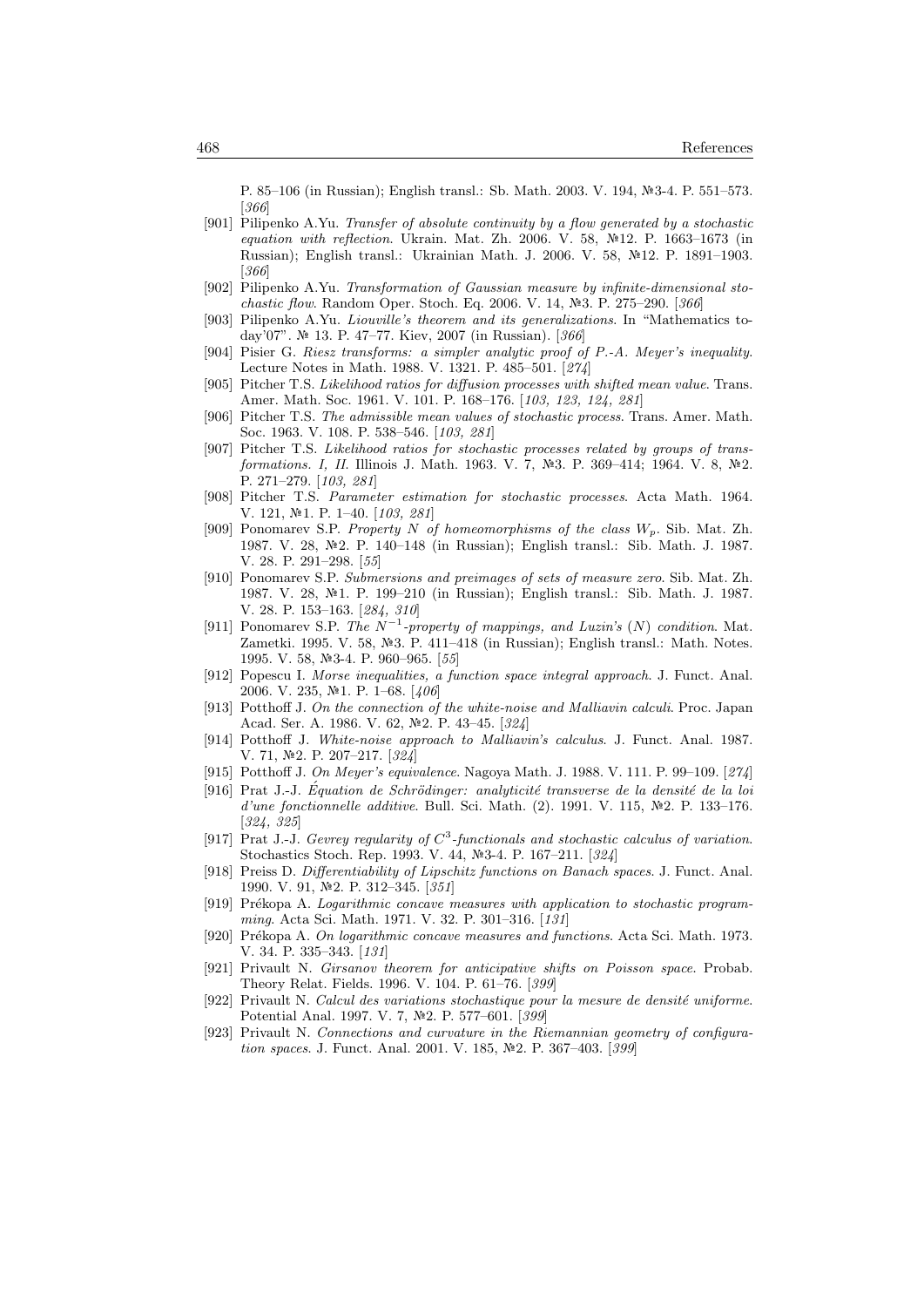- [924] Privault N. Stochastic analysis in discrete and continuous settings: with normal martingales. Lecture Notes in Math., Springer, Berlin, 2009; xvi+282 p. [323]
- [925] Privault N., Réveillac A. Stein estimation for the drift of Gaussian processes using the Malliavin calculus. Ann. Statist. 2008. [425]
- [926] Privault N., Wei X. A Malliavin calculus approach to sensitivity analysis in insurance. Insurance Math. Econom. 2004. V. 35,  $N$ <sup>2</sup>3. P. 679–690. [425]
- [927] Prohorov Yu.V. Convergence of random processes and limit theorems in probability theory. Teor. Verojatn. i Primen. 1956. V. 1,  $N<sup>2</sup>$ . P. 177–238 (in Russian); English transl.: Theory Probab. Appl. 1956. V. 1. P. 157–214. [35, 365]
- [928] Pugachev O.V. Surface measures in infinite-dimensional spaces. Mat. Zametki. 1998. V. 63, Nº1. P. 106–114 (in Russian); English transl.: Math. Notes. 1998. V. 63,  $N<sup>2</sup>1$ . P. 94-101. [299, 325]
- [929] Pugachev O.V. The Gauss–Ostrogradskii formula in infinite-dimensional space. Mat. Sb. 1998. V. 189, Nº5. P. 115-128 (in Russian); English transl.: Sb. Math. 1998. V. 189, №5. P. 757-770. [299, 325]
- [930] Pugachev O.V. Construction of non-Gaussian surface measures by the Malliavin method. Mat. Zametki. 1999. V. 65, №3. P. 377-388 (in Russian); English transl.: Math. Notes. 1999. V. 65, №3-4. P. 315-325. [299, 325]
- [931] Pugachev O.V. Tightness of Sobolev capacities in infinite dimensional spaces. Infin. Dim. Anal. Quantum Probab. Relat. Top. 1999. V. 2, №3. P. 427-440. [272, 299, 325]
- [932] Pugachev O.V. On the closability of classical Dirichlet forms in the plane. Dokl. Ross. Akad. Nauk. 2001. V. 380, Nº3. P. 315–318 (in Russian); English transl.: Dokl. Math. 2001. V. 64, №2. P. 197-200. [61, 419]
- [933] Pugachev O.V. Sobolev capacities of configurations with multiple points in Poisson space. Mat. Zametki. 2004. V. 76, Nº6. P. 874–882 (in Russian); English transl.: Math. Notes. 2004. V. 76, Nº6. P. 816–823. [399]
- [934] Pugachev O.V. On closability of classical Dirichlet forms. J. Funct. Anal. 2004. V. 207, №2. P. 330-343. [61, 419]
- [935] Pugachev O.V. Capacities and surface measures in locally convex spaces. Teor. Verojatn. i Primen. 2008. V. 53,  $\mathbb{N}^2$ 1. P. 178–188 (in Russian); English transl.: Theory Probab. Appl. 2009. V. 53, №1. P. 179-190. [276, 299, 325]
- [936] Pugachev O.V. Quasi-invariance of Poisson distributions with respect to transformations of configurations. Dokl. Ross. Akad. Nauk. 2008. V. 420,  $\mathbb{N}^2$ 4. P. 455–458 (in Russian); English transl.: Dokl. Math. 2008. V. 77, №3. P. 420–423. [394, 399]
- [937] Rachev S.T., Rüschendorf L. Mass transportation problems. V. 1. Springer, New York, 1998; 508 p. [363]
- [938] Radó T., Reichelderfer P.V. Continuous transformations in analysis. Springer– Verlag, Berlin, 1955; vi+441 p. [312]
- [939] Ramer R. On nonlinear transformations of Gaussian measures. J. Funct. Anal. 1974. V. 15. P. 166–187. [366]
- [940] Ramer R. Integration on infinite dimensional manifolds. Ph.D. Dissertation. Amsterdam Univ., 1974; 155 p. [366]
- [941] Ren J. Formule de Stokes et estimation explicite d'une intégrale stochastique oscillante. Bull. Sci. Math. (2). 1988. V. 112, №4. P. 453–471. [325]
- [942] Ren J. Analyse quasi-sure des équations différentielles stochastiques. Bull. Sci. Math. (2). 1990. V. 114, №2. P. 187-213. [273]
- [943] Ren J. Topologie p-fine sur l'espace de Wiener et théorème des fonctions implicites. Bull. Sci. Math. (2). 1990. V. 114, №2. P. 99-114. [273]
- [944] Ren J. On smooth martingales. J. Funct. Anal. 1994. V. 120,  $\mathbb{N}^2$ 1. P. 72–81. [273, 323]
- [945] Ren J., Röckner M. Ray Hölder-continuity for fractional Sobolev spaces in infinite dimensions and applications. Probab. Theory Relat. Fields. 2000. V. 117,  $N<sup>2</sup>2$ . P. 201–220. [274]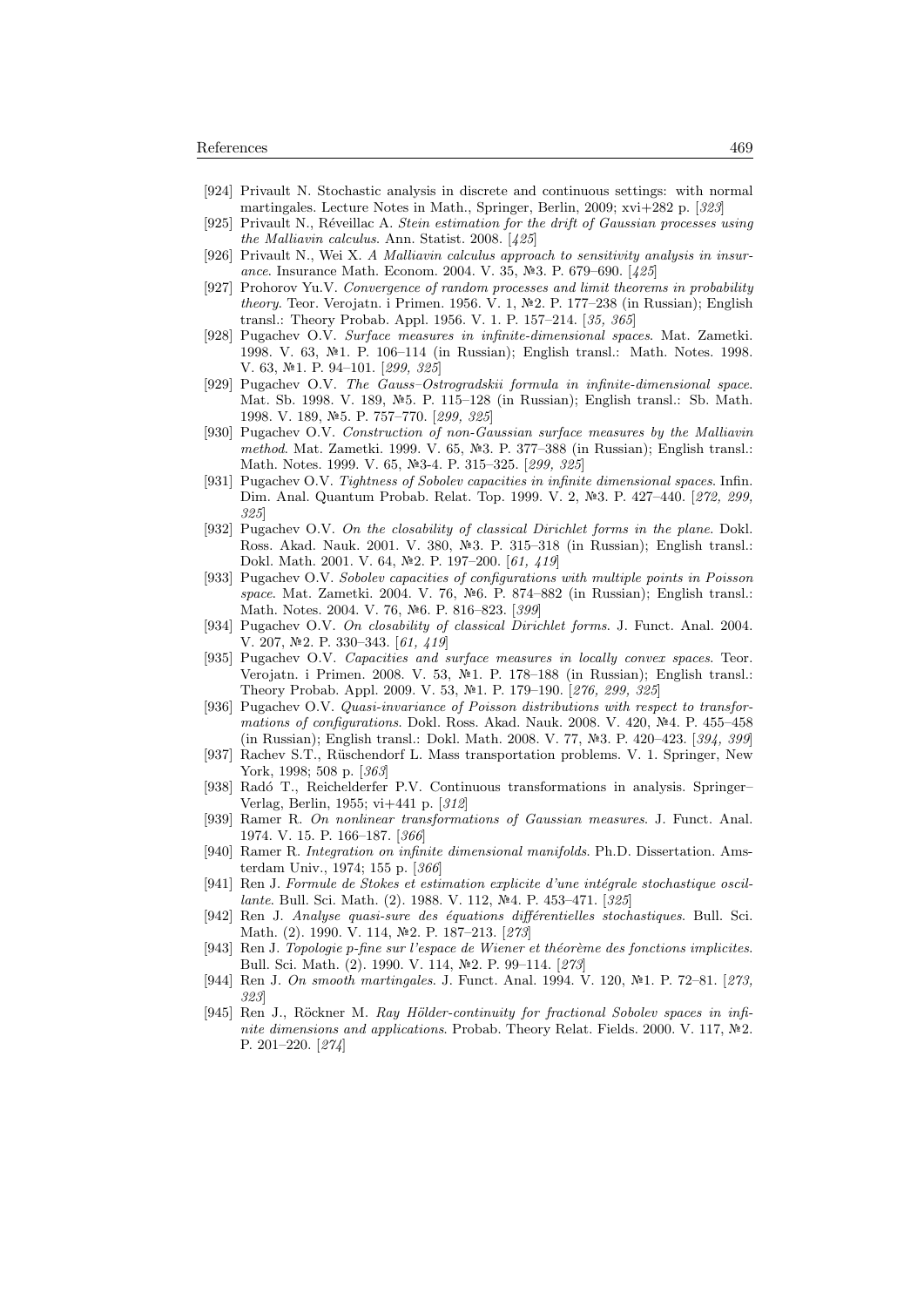- [946] Ren J., Röckner M. A remark on sets in infinite dimensional spaces with full or zero capacity. Stochastic analysis: classical and quantum. P. 177–186. World Sci. Publ., Hackensack, New Jersey, 2005. [276]
- [947] Ren J., Röckner M., Zhang X. Kusuoka–Stroock formula on configuration space and regularities of local times with jumps. Potential Anal. 2007. V. 26,  $N<sup>2</sup>4$ . P. 363–396. [399]
- [948] Ren J., Watanabe S. A convergence theorem for probability densities and conditional expectations of Wiener functionals. Dirichlet forms and stochastic processes (Beijing, 1993). P. 335–344. De Gruyter, Berlin, 1995. [325]
- [949] Ren J., Zhang X. Regularity of local times of random fields. J. Funct. Anal. 2007. V. 249, №1. P. 199-219. [324]
- [950] von Renesse M.-K., Sturm K.-T. Entropic measure and Wasserstein diffusion. Ann. Probab. 2009. V. 37, Nº3. P. 1114-1191. [399]
- [951] von Renesse M.-K., Yor M., Zambotti L. Quasi-invariance properties of a class of subordinators. Stoch. Proc. Appl. 2008. V. 118, Nº1. P. 2038-2057. [399]
- [952] Reshetnyak Yu.G. Property N for the space mappings of class  $W_{n,loc}^1$ . Sib. Mat. Zh. 1987. V. 28, №5. P. 149–153 (in Russian); English transl.: Sib. Math. J. 1987. V. 28,  $N=5$ . P. 810-813. [55]
- [953] Reshetnyak Yu.G. Space mappings with bounded distortion. Transl. from the Russian. Amer. Math. Soc., Providence, Rhode Island, 1989; xvi+362 p. (Russian ed.: Moscow, 1982). [54, 55, 66]
- [954] Reshetnyak Yu.G. Sobolev classes of functions with values in a metric space. Sibirsk. Mat. Zh. 1997. V. 38, №3. P. 657–675 (in Russian); English transl.: Siberian Math. J. 1997. V. 38, №3. P. 567–583. [274]
- [955] Reshetnyak Yu.G. Sobolev classes of functions with values in a metric space. II. Sibirsk. Mat. Zh. 2004. V. 45, 4. P. 855–870 (in Russian); English transl.: Siberian Math. J. 2004. V. 45, №4. P. 709–721. [274]
- [956] Reshetnyak Yu.G. On the theory of Sobolev classes of functions with values in a metric space. Sibirsk. Mat. Zh. 2006. V. 47, Nº1. P. 146-168 (in Russian); English transl.: Siberian Math. J. 2006. V. 47, №1. P. 117-134. [274]
- [957] Rockafellar R.T. Convex analysis. Princeton University Press, Princeton, New Jersey, 1997; xviii+451 p. [112, 115]
- [958] Röckner M. Dirichlet forms on infinite dimensional state space and applications. Stochastic Analysis and Related Topics P. 131–186. H. Körezlioglu and A.S. Üstünel, eds. Birkhäuser, Boston, 1992, [239, 276]
- [959] Röckner M. On the parabolic Martin boundary of the Ornstein–Uhlenbeck operator on Wiener space. Ann. Probab. 1992. V. 20, №2. P. 1063-1085. [426]
- [960] Röckner M.  $L^p$ -analysis of finite and infinite dimensional diffusion operators. Lecture Notes in Math. 1998. V. 1715. P. 65–116. [426]
- [961] Röckner M., Schied A. Rademacher's theorem on configuration spaces and applications. J. Funct. Anal. 1999. V. 169, №2. P. 325-356. [366, 399]
- [962] Röckner M., Schmuland B. Tightness of general  $C_{1,p}$  capacities on Banach spaces. J. Funct. Anal. 1992. V. 108, №1. P. 1–12. [272]
- [963] Röckner M., Zhang T.S. Uniqueness of generalized Schrödinger operators and applications. J. Funct. Anal. 1992. V. 105, Nº1. P. 187-231;  $-$  II. Ibid. 1994. V. 119, №2. P. 455–467. [64, 223, 420]
- [964] Roelly S., Zessin H. Une caractérisation des mesures de Gibbs sur  $C(0,1)^{\mathbb{Z}^d}$  par le calcul des variations stochastiques. Ann. Inst. H. Poincaré. 1993. V. 29,  $\mathbb{N}^2$ 3. P. 327–338. [224]
- [965] Romanov V.A. On continuous and totally discontinuous measures in linear spaces. Dokl. Akad. Nauk SSSR. V. 227, Nº3. P. 569–570 (in Russian); English transl.: Sov. Math. Dokl. 1976. V. 17. P. 472–474. [103]
- [966] Romanov V.A. Decomposition of a measure in linear space into a sum of Hcontinuous and completely H-discontinuous measures. Vestn. Mosk. Univ., Ser. I.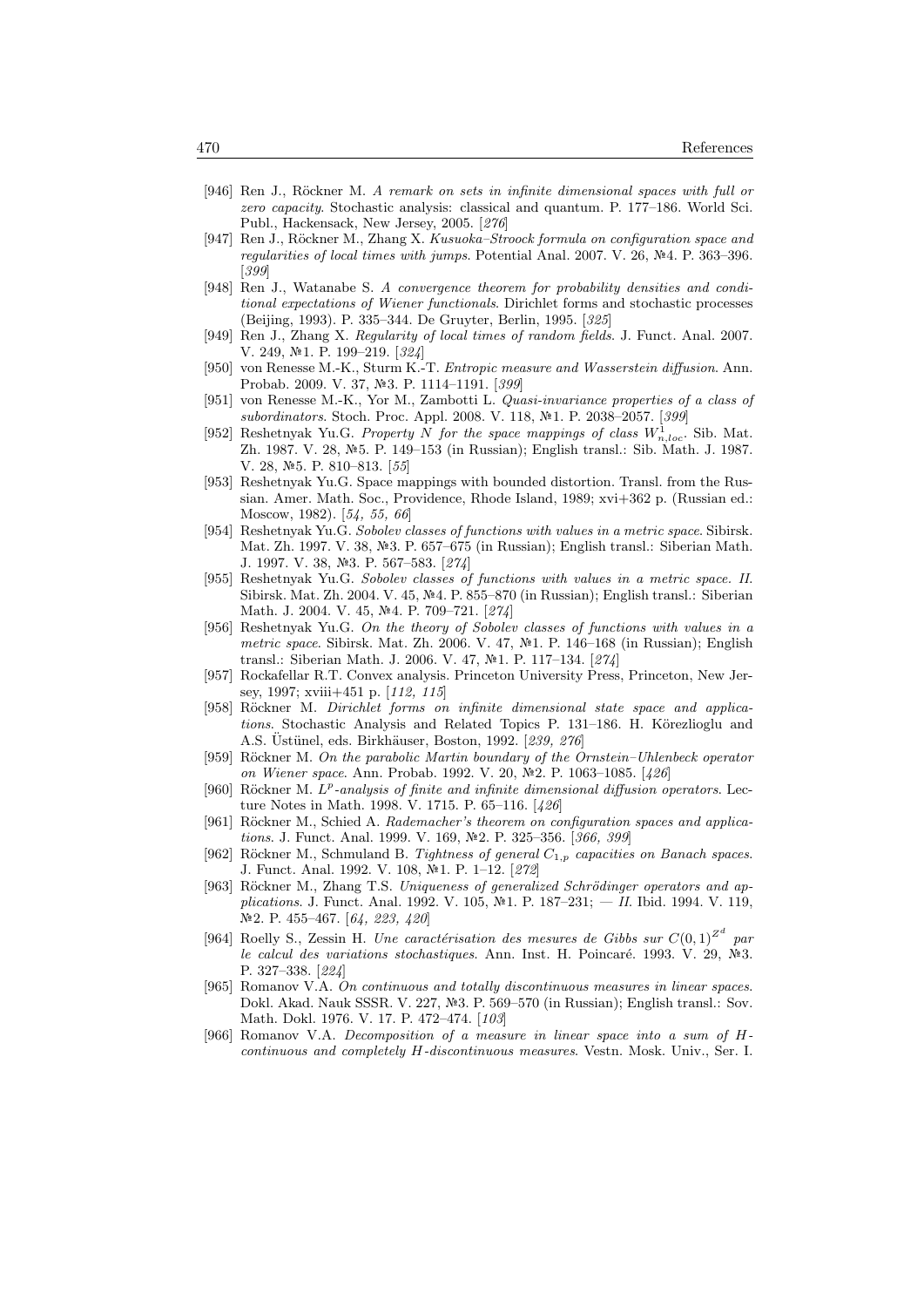1976. V. 31, №4. P. 63–66 (in Russian); English transl.: Moscow Univ. Math. Bull. 1976. V. 31,  $\mathbb{N}$ -3-4. P. 99-102. [103]

- [967] Romanov V.A. Limits of differentiable measures in Hilbert space. Ukrain. Mat. Zh. 1981. V. 33, №2. P. 215–219 (in Russian). [103]
- [968] Romanov V.A. Passage to the limit with measures in a Hilbert space with respect to various types of convergence. Ukrain. Mat. Zh. 1984. V. 36,  $\mathbb{N}^2$ 1. P. 69–73 (in Russian); English transl.: Ukrainian Math. J. 1984. V. 36, Nº1. P. 63–66. [103]
- [969] Romanov V.A. The structure of sets of continuity directions of measure-products and their series in Hilbert space. Mat. Zametki. 1990. V. 47,  $\mathbb{N}^2$ 1. P. 166-168 (in Russian). [103]
- [970] Romanov V.A. On the nonequivalence of three definitions of continuous directions for vector measures. Mat. Zametki. 1995. V. 57,  $N=2$ . P. 310–312 (in Russian); English transl.: Math. Notes. 1995. V. 57, Nº1-2. P. 220-222. [103]
- [971] Romanov V.A. On the nonequivalence of various definitions of differentiability directions for vector measures. Mat. Zametki. 2002. V. 72,  $N<sup>2</sup>4$ . P. 528–534 (in Russian); English transl.: Math. Notes. 2002. V. 72, Nº3-4. P. 489-494. [103]
- [972] Rovira C., Sanz-Solé M. Stochastic Volterra equations in the plane: smoothness of the law. Stoch. Anal. Appl. 2001. V. 19, No. P. 983-1004. [425]
- [973] Royer G. Initiation to logarithmic Sobolev inequalities. Amer. Math. Soc., Providence, Rhode Island, 2007; 119 p. [274]
- [974] Rozanov Yu.A. Infinite-dimensional Gaussian distributions. Trudy Matem. Steklov Inst. 1968. V. 108. P. 1–161 (in Russian); English transl.: Proc. Steklov Inst. Math. V. 108. American Math. Soc., Providence, Rhode Island, 1971. [35]
- [975] Rudenko A.V. Approximation of densities of absolutely continuous components of measures in a Hilbert space by the Ornstein–Uhlenbeck semigroup. Ukrain. Mat. Zh. 2004. V. 56, 12. P. 1654–1664 (in Russian); English transl.: Ukrainian Math. J. 2004. V. 56, 12. P. 1961–1974. [277]
- [976] Rudin W. Functional analysis. 2nd ed. McGraw-Hill, Boston, 1991; xv+424 p. [1, 97, 99]
- [977] Rudowicz R. Admissible translations of the Brownian motion on a Lie group. Probab. Math. Statist. 1991. V. 12, Nº2. P. 311-317. [399]
- [978] Sadasue G. Equivalence–singularity dichotomy for the Wiener measures on path groups and loop groups. J. Math. Kyoto Univ. 1995. V. 35, Nº4. P. 653-662. [399]
- [979] Sakamoto Y., Yoshida N. Expansion of perturbed random variables based on generalized Wiener functionals. J. Multivariate Anal. 1996. V. 59,  $N<sup>2</sup>1$ . P. 34–59. [425]
- [980] Saks S. Theory of the integral. Warszawa, 1937; xv+343 p. [157, 158, 159]
- [981] Samoilenko Yu.S. Spectral theory of families of selfadjoint operators. Transl. from the Russian. Kluwer Academic Publ., Dordrecht, 1991; xvi+293 p. (Russian ed.: Kiev, 1984). [104]
- [982] Sanz-Solé M. Malliavin calculus. With applications to stochastic partial differential equations. EPFL Press, Lausanne, 2005; viii+162 p. [323, 425]
- [983] Sanz-Solé M. Properties of the density for a three-dimensional stochastic wave equation. J. Funct. Anal. 2008. V. 255, Nº1. P. 255-281. [425]
- [984] Sanz-Solé M., Malliavin P. Smoothness of the functional law generated by a non $linear SPDE$ . Chin. Ann. Math. Ser. B. 2008. V. 29, Nº2. P. 113–120. [366]
- [985] Sanz-Solé M., Torrecilla-Tarantino I. Probability density for a hyperbolic SPDE with time dependent coefficients. ESAIM Probab. Stat. 2007. V. 11. P. 365–380. [425]
- [986] Savinov E.A. Logarithmic derivatives of symmetric distributions in a sequence space and their probability properties. Vestn. Samar. Gos. Univ. Estestvennonauchn. Ser. 2004. Special Issue. P. 36–49 (in Russian). [132]
- [987] Scheutzow M., von Weizsäcker H. Which moments of a logarithmic derivative imply quasiinvariance? Doc. Math. 1998. V. 3. P. 261–272. [188]
- [988] Schied A. Geometric analysis for symmetric Fleming–Viot operators: Rademacher's theorem and exponential families. Potential Anal. 2002. V. 17,  $N<sup>2</sup>4$ . P. 351–374. [366]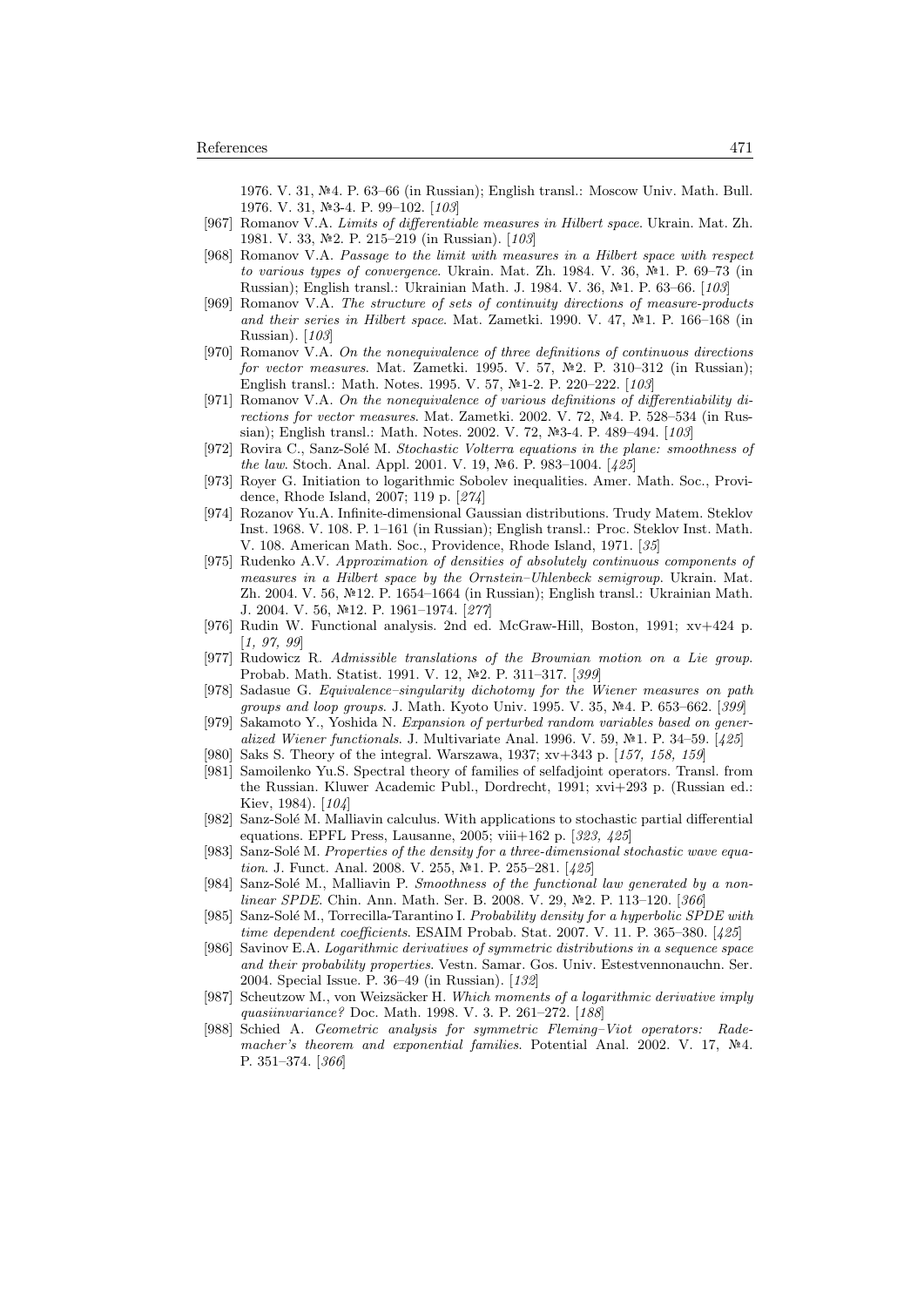- [989] Schmuland B. Tightness of Gaussian capacities on subspaces. C. R. Math. Rep. Acad. Sci. Canada. 1992. V. 14, №4. P. 125-130. [276]
- [990] Schrödinger E. Über die Umkehrung der Naturgesetze. Sitzungsber. Preuss. Akad. Wiss. Berlin, Phys.-Math. Kl. 1931. B. 12. S. 144–153. [415]
- [991] Shao J. Hamilton–Jacobi semi-groups in infinite dimensional spaces. Bull. Sci. Math. 2006. V. 130, Nº8. P. 720-738. [364]
- [992] Shaposhnikov A.V. Differentiability of measures in the sense of Skorokhod and related properties. Dokl. Akad. Nauk, Ross. Akad. Nauk. 2009. V. 429,  $\mathbb{N}^2$ . P. 163– 167 (in Russian); English transl.: Dokl. Math. 2009. V. 80, Nº3. P. 818–822. [99]
- [993] Shaposhnikov A.V. A Lusin type theorem for vector fields on the Wiener space. Dokl. Akad. Nauk, Ross. Akad. Nauk. 2010. [250]
- [994] Shaposhnikov S.V. Positiveness of invariant measures of diffusion processes. Dokl. Akad. Nauk, Ross. Akad. Nauk. 2007. V. 415, №2. P. 174–179 (in Russian); English transl.: Dokl. Math. 2007. V. 76, Nº1. P. 533-538. [172]
- [995] Shaposhnikov S.V. The nonuniqueness of solutions to elliptic equations for probability measures. Dokl. Akad. Nauk, Ross. Akad. Nauk. 2008. V. 420, №3. P. 320–323 (in Russian); English transl.: Dokl. Math. 2008. V. 77, №3. P. 401–403. [410]
- [996] Shaposhnikov S.V. On nonuniqueness of solutions to elliptic equations for probability measures. J. Funct. Anal. 2008. V. 254. P. 2690–2705. [410]
- [997] Shatskikh S.Ya. Some properties of logarithmic derivatives of elliptically contoured measures. Vestn. Samar. Gos. Univ. Mat. Mekh. Fiz. Khim. Biol. 2001. Nº4. P. 109–114 (Russian). [132]
- [998] Shavgulidze E.T. The direct Kolmogorov equation for measures in the Hilbert scale of spaces. Vestn. Mosk. Univ., Ser. I. 1978. 3. P. 19–28 (in Russian); English transl.: Moscow Univ. Math. Bull. 1978. V. 33,  $N-3$ . P. 17-25. [414]
- [999] Shavgulidze E.T. An example of a measure quasi-invariant under the action of the diffeomorphism group of the circle. Funk. Anal. i Pril. 1978. V. 12,  $\mathbb{N}^2$ 3. P. 55–60 (in Russian); English transl.: Funct. Anal. Appl. 1979. V. 12. P. 203–207. [397]
- [1000] Shavgulidze E.T. Hahn–Jordan decomposition for smooth measures. Mat. Zametki. 1981. V. 30, №3. P. 439–442 (in Russian); English transl.: Math. Notes. 1982. V. 30. P. 710–712. [153]
- [1001] Shavgulidze E.T. On a measure that is quasi-invariant with respect to the action of a group of diffeomorphisms of a finite-dimensional manifold. Dokl. Akad. Nauk SSSR. 1988. V. 303, Nº4. P. 811-814 (in Russian); English transl.: Sov. Math. Dokl. 1989. V. 38, №3. P. 622–625. [397]
- [1002] Shavgulidze E.T. Quasiinvariant measures on groups of diffeomorphisms. Tr. Mat. Inst. Steklova. 1997. V. 217. P. 189–208 (in Russian); English transl.: in "Loop spaces and groups of diffeomorphisms" (ed. A.G. Sergeev et al.). Proc. Steklov Inst. Math. 1997. V. 217. P. 181–202. [397, 400]
- [1003] Shavgulidze E.T. *Quasi-invariant measures with respect to diffeomorphism groups* on spaces of curves and surfaces. Vestnik Moskov. Univ. Ser. I Mat. Mekh. 1999. 6. P. 19–25 (in Russian); English transl.: Moscow Univ. Math. Bull. 1999. V. 54, N<sup>o</sup><sub>6</sub>. P. 19–24. [400]
- [1004] Shavgulidze E.T. Some properties of quasi-invariant measures on groups of diffeomorphisms of the circle. Russ. J. Math. Phys. 2000. V. 7,  $N<sup>2</sup>4$ . P. 464–472. [400]
- [1005] Shavgulidze E.T. Properties of the convolution operation for quasi-invariant measures on groups of diffeomorphisms of a circle. Russ. J. Math. Phys. 2001. V. 8, Nº4. P. 495–498. [400]
- [1006] Shepp L.A. Distinguishing sequence of random variables from a translate of itself. Ann. Math. Statist. 1965. V. 36, №4. P. 1107-1112. [156]
- [1007] Shevlyakov A.Yu. On distributions of square integrable functionals of Gaussian measures. Teor. Sluchajnykh Protsessov (Theory of Random Processes). 1985. 13. P. 104–110 (in Russian). [324]
- [1008] Shigekawa I. Absolute continuity of probability laws of Wiener functionals. Proc. Japan Acad., ser. A. 1978. V. 54, №8. P. 230–233. [281]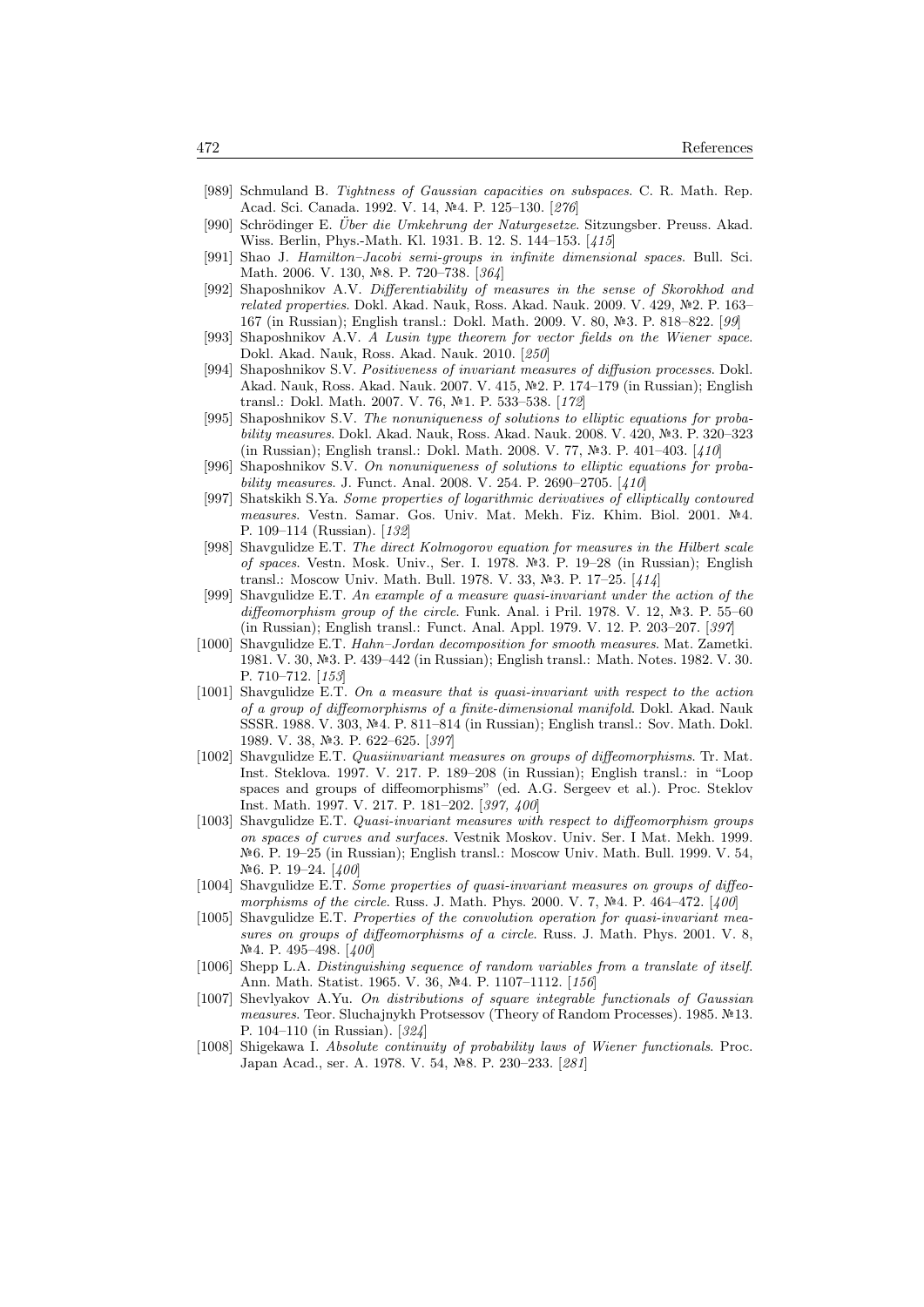- [1009] Shigekawa I. Derivatives of Wiener functionals and absolute continuity of induced measures. J. Math. Kyoto Univ. 1980. V. 20, Nº2. P. 263–289. [281, 324]
- [1010] Shigekawa I. De Rham–Hodge–Kodaira's decomposition on an abstract Wiener space. J. Math. Kyoto Univ. 1986. V. 26, №2. P. 191–202. [274, 399]
- [1011] Shigekawa I. Existence of invariant measures of diffusions on an abstract Wiener space. Osaka J. Math. 1987. V. 24, Nº1. P. 37-59. [412]
- [1012] Shigekawa I. Sobolev spaces over the Wiener space based on an Ornstein–Uhlenbeck operator. J. Math. Kyoto Univ. 1992. V. 32, Nº4. P. 731-748. [274]
- [1013] Shigekawa I. An example of regular  $(r, p)$ -capacities and essential self-adjointness of a diffusion operator. J. Math. Kyoto Univ. 1995. V. 35,  $N<sup>2</sup>4$ . P. 639–651. [276]
- [1014] Shigekawa I. Differential calculus on a based loop group. New trends in stochastic analysis (Charingworth, 1994). P. 375–398. World Sci. Publ., River Edge, New Jersey, 1997. [399]
- [1015] Shigekawa I. Vanishing theorem of the Hodge-Kodaira operator for differential forms on a convex domain of the Wiener space. Infin. Dim. Anal. Quantum Probab. Relat. Top. 2003. V. 6, suppl. P. 53–63. [399]
- [1016] Shigekawa I. Orlicz norm equivalence for the Ornstein-Uhlenbeck operator. Stochastic analysis and related topics in Kyoto. P. 301–317. Adv. Stud. Pure Math., 41, Math. Soc. Japan, Tokyo, 2004. [274]
- [1017] Shigekawa I. Stochastic analysis. Amer. Math. Soc., Providence, Rhode Island, 2004; xii+182 p. [50, 232, 240, 274, 323, 405]
- [1018] Shigekawa I. Schrödinger operators on the Wiener space. Commun. Stoch. Anal. 2007. V. 1,  $N=1$ . P. 1-17. [426]
- [1019] Shigekawa I., Ueki N. A stochastic approach to the Riemann–Roch theorem. Osaka J. Math. 1988. V. 25, №4. P. 759–784. [406]
- [1020] Shigekawa I., Ueki N., Watanabe S. A probabilistic proof of the Gauss–Bonnet– Chern theorem for manifolds with boundary. Osaka J. Math. 1989. V. 26,  $\mathbb{N}^2$ 4. P. 897–930. [406]
- [1021] Shigekawa I., Yoshida N. Littlewood–Paley–Stein inequality for a symmetric diffusion. J. Math. Soc. Japan. 1992. V. 44,  $N<sup>2</sup>$ . P. 251–280. [274]
- [1022] Shimomura H. An aspect of quasi-invariant measures on  $R^{\infty}$ . Publ. RIMS, Kyoto Univ. 1976. V. 11, Nº3. P. 749-773. [136, 155]
- [1023] Shimomura H. Ergodic decomposition of quasi-invariant measures. Publ. RIMS Kyoto Univ. 1978. V. 14, №1. P. 359-381. [155]
- [1024] Shimomura H. Remark to the previous paper "Ergodic decomposition of quasiinvariant measures". Publ. RIMS Kyoto Univ. 1983. V. 19, №1. P. 203-205. [155]
- [1025] Shimomura H. Some results on quasi-invariant measures on infinite-dimensional space. J. Math. Kyoto Univ. 1981. V. 21, №4. P. 703-713. [155]
- [1026] Shimomura H. Quasi-invariant measures on the orthogonal group over the Hilbert space. Publ. RIMS Kyoto Univ. 1984. V. 20, №1. P. 107-117. [399]
- [1027] Shimomura H. An aspect of differentiable measures on  $R^{\infty}$ . Publ. RIMS, Kyoto Univ. 1987. V. 23, №5. P. 791–811. [103]
- [1028] Shimomura H. On the distributions of logarithmic derivative of differentiable measures on R. Publ. RIMS, Kyoto Univ. 1989. V. 25, №1. P. 75–78. [104, 107]
- [1029] Shimomura H. A characterization of Borel measures which vanish on the sets of capacity zero on an abstract Wiener space. Preprint. 1992. [270, 272]
- [1030] Shimomura H. Canonical representations generated by translationally quasiinvariant measures. Publ. Res. Inst. Math. Sci. 1996. V. 32,  $N<sup>2</sup>4$ . P. 633–669. [104]
- [1031] Shimomura H. Quasi-invariant measures on the group of diffeomorphisms and smooth vectors of unitary representations. J. Funct. Anal. 2001. V. 187,  $\mathbb{N}^2$ . P. 406–441. [400]
- [1032] Shirikyan A. Qualitative properties of stationary measures for three-dimensional Navier–Stokes equations. J. Funct. Anal. 2007. V. 249, Nº2. P. 284–306. [326]
- [1033] Shiryaev A.N. Probability. Translated from the Russian. Springer-Verlag, New York, 1996; xvi+623 p. (3nd Russian ed.: Moscow, 2004). [107]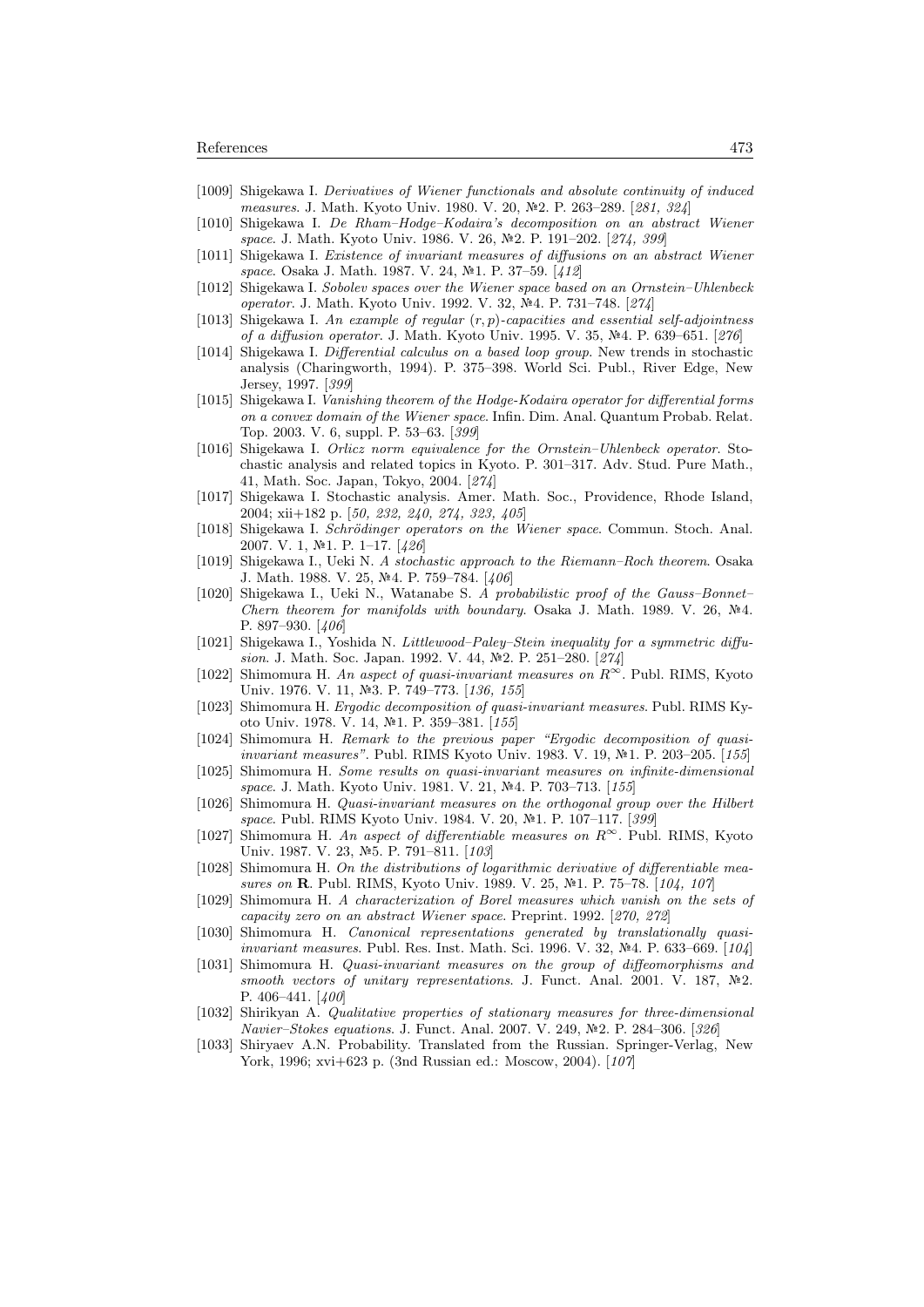- [1034] Sidorova N.A. The Smolyanov surface measure on trajectories in a Riemann*ian manifold.* Infin. Dim. Anal. Quantum Probab. Relat. Top. 2004. V. 7,  $\mathbb{N}^2$ 3. P. 461–471. [399]
- [1035] Sidorova N.A., Smolyanov O.G., von Weizsacker H., Wittich O. The surface limit of Brownian motion in tubular neighborhoods of an embedded Riemannian manifold. J. Funct. Anal. 2004. V. 206, №2. P. 391-413. [399]
- [1036] Simão I. Regular fundamental solution for a parabolic equation on an infinitedimensional space. Stoch. Anal. Appl. 1993. V. 11,  $\mathbb{N}2$ . P. 235–247. [414]
- [1037] Simão I. Regular transition densities for infinite-dimensional diffusions. Stoch. Anal. Appl. 1993. V. 11, №3. P. 309–336. [414]
- [1038] Sim˜ao I. Smoothness of the transition densities corresponding to certain stochastic equations on a Hilbert space. Comm. Appl. Anal. 2006. V. 10,  $\mathbb{N}^2$ -3. P. 253–268.  $[414]$
- [1039] Sintes-Blanc A. On the density of some Wiener functionals: an application of Malliavin calculus. Publ. Mat. 1992. V. 36, №2B. P. 981-987. [323]
- [1040] Sjögren P. Operators associated with the Hermite semigroup a survey. J. Fourier Anal. Appl. 1997. V. 3, Special Issue. P. 813–823. [238, 275]
- [1041] Skorohod A.V. On the differentiability of measures corresponding to Markov processes. Teor. Verojatn. i Primen. 1960. V. 5, №1. P. 45–53 (in Russian); English transl.: Theory Probab. and Appl. 1960. V. 5. P. 40–49. [366]
- [1042] Skorohod A.V. Random processes with independent increments. Nauka, Moscow, 1964; 280 p. (in Russian). [127]
- [1043] Skorohod A.V. Nonlinear transformations of stochastic measures in functional spaces. Dokl. Akad. Nauk SSSR. 1966. V. 168, Nº6. P. 1269-1271 (in Russian); English transl.: Soviet Math. 1966. V. 7. P. 838–840. [366]
- [1044] Skorohod A.V. Surface integrals and the Green formula in Hilbert space. Teor. Verojatnost. i Mat. Statist. 1970. №2. P. 172–175 (in Russian). [325]
- [1045] Skorohod A.V. Admissible shifts of measures in Hilbert space. Teor. Verojatnost. i Primenen. 1970. V. 15. P. 577–598 (in Russian); English transl.: Theor. Probability Appl. 1970. V. 15. P. 557–580. [103, 170]
- [1046] Skorohod A.V. Integration in Hilbert space. Transl. from the Russian. Springer-Verlag, Berlin – New York, 1974; xii+177 p. (Russian ed.: Moscow, 1974). [70, 103, 132, 170, 325, 366]
- [1047] Skorohod A.V. On a generalization of a stochastic integral. Teor. Verojatn. i Primen. 1975. V. 20. P. 223–238 (in Russian); English transl.: Theory Probab. Appl. 1975. V. 20. P. 219–233. [324]
- [1048] Skorokhod A.V. Asymptotic methods in the theory of stochastic differential equations. Transl. from the Russian. Amer. Math. Soc., Providence, Rhode Island, 1989; xvi+339 p. (Russian ed.: Kiev, 1987). [366]
- [1049] Smolyanov O.G. Linear differential operators in spaces of measures and functions on a Hilbert space. Uspehi matem. nauk. 1973. V. 28,  $N=5$ . P. 251–252 (in Russian). [426]
- [1050] Smolyanov O.G. Analysis on topological vector spaces and its applications. Izdat. Moskov. gos. univ., Moscow, 1979; 80 p. [103]
- [1051] Smolyanov O.G. De Rham currents and Stokes' formula in a Hilbert space. Dokl. Akad. Nauk SSSR. 1986. V. 286, Nº3. P. 554–558 (in Russian); English transl.: Sov. Math. Dokl. 1986. V. 33. P. 140–144. [399]
- [1052] Smolyanov O.G. Smooth measures on loop groups. Dokl. Akad. Nauk. 1995. V. 345, 4. P. 455–458 (Russian); English transl.: [399]
- [1053] Smolyanov O.G., Shavgulidze E.T. Continual integrals. Izdat. Moskovsk. Univ., Moscow, 1989; 150 p. (in Russian). [276]
- [1054] Smolyanov O.G., Uglanov A.V. Every Hilbert subspace of a Wiener space has measure zero. Matem. Zamet. 1973. V. 14,  $N-3$ , P. 369–374 (in Russian); English transl.: Math. Notes. 1973. V. 14. P. 772–774. [155]
- [1055] Smolyanov O.G., von Weizsäcker H. Differentiable families of measures. J. Funct. Anal. 1993. V. 118, №2. P. 454-476. [398]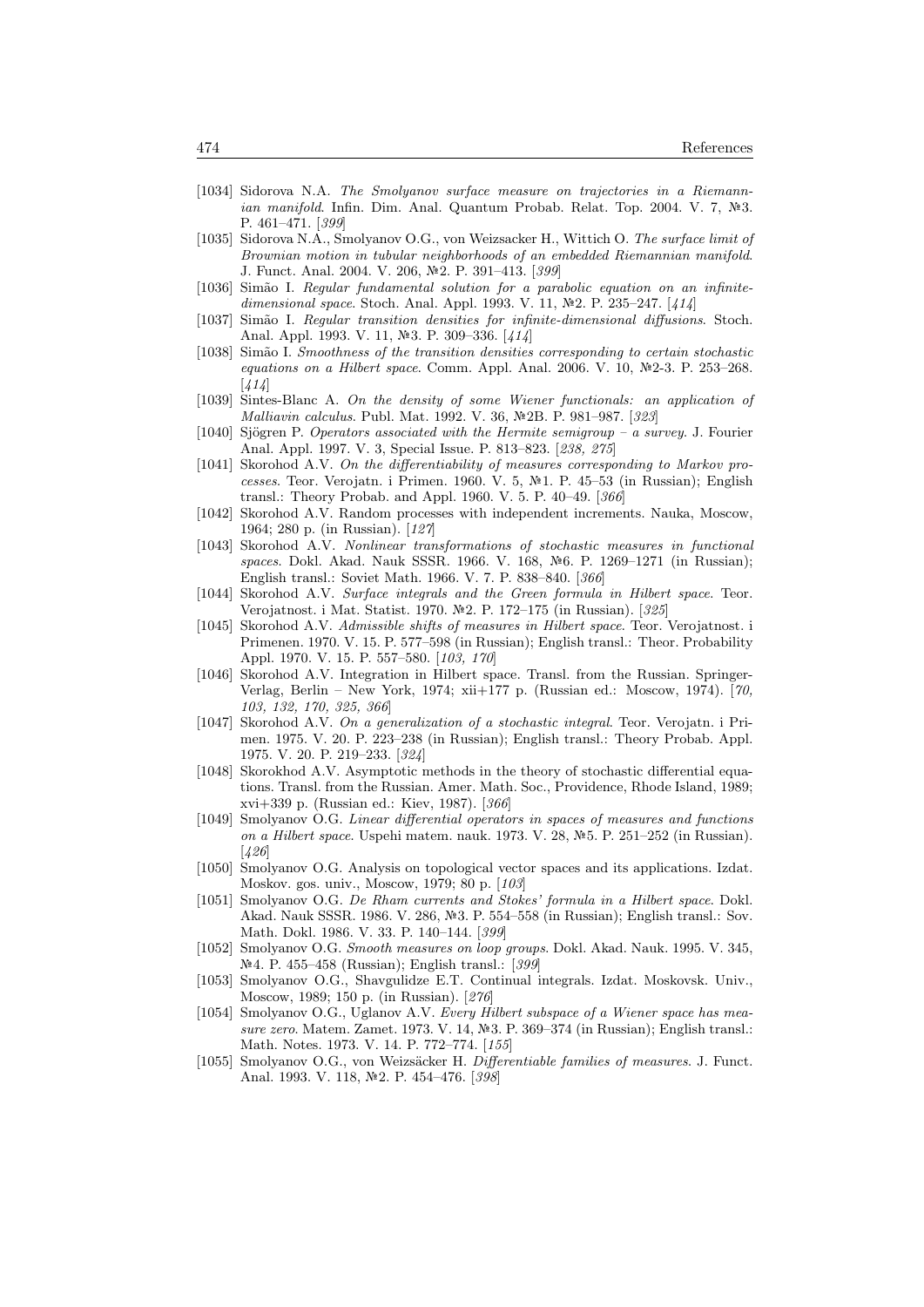- [1056] Smolyanov O.G., von Weizsäcker H. Change of measures and their logarithmic derivatives under smooth transformations. C. R. Acad. Sci. Paris, sér. I Math. 1995. T. 321, №1. P. 103-108. [366]
- [1057] Smolyanov O.G., von Weizsäcker H. Smooth probability measures and associated differential operators. Infin. Dim. Anal. Quantum Probab. Relat. Top. 1999. V. 2,  $N<sup>2</sup>1.$  P. 51–78. [366]
- [1058] Smolyanov O.G., von Weizsäcker H., Vittich O. Analytic continuation of the change of variables formula for smooth measures. Dokl. Ross. Akad. Nauk. 2008. V. 419,  $N<sup>2</sup>4$ . P. 466–470 (in Russian); English transl.: Dokl. Math. 2008. V. 77,  $N<sup>2</sup>2$ . P. 265–268. [366]
- [1059] Smorodina N.V. A differential calculus on measurable spaces and smoothness conditions for distribution densities of random variables. Dokl. Akad. Nauk SSSR. 1987. V. 282, Nº5. P. 1053-1057; (in Russian); English transl.: Sov. Math. Dokl. 1987. V. 35. P. 184–188. [323, 370, 398]
- [1060] Smorodina N.V. Differential calculus in configuration space and stable measures. I. Teor. Verojatn. i Primen. 1988. V. 33, №3. P. 522–534 (in Russian); English transl.: Theory Probab. Appl. 1988. V. 33, Nº3. P. 488-499. [323, 370, 399]
- [1061] Smorodina N.V. The Gauss–Ostrogradskij formula for the configuration space. Teor. Verojatn. i Primen. 1990. V. 35, Nº4. P. 727-739 (in Russian); English transl.: Theory Probab. Appl. 1991. V. 35, Nº4. P. 725-736. [399]
- [1062] Smorodina N.V. Asymptotic expansion of the distribution of a homogeneous functional of a strictly stable vector. Teor. Verojatn. i Primen. 1996. V. 41,  $N<sup>2</sup>1$ . P. 133-163 (in Russian); English transl.: Theory Probab. Appl. 1996. V. 41, Nº1. P. 91-115. [399]
- [1063] Smorodina N.V. Asymptotic expansion of the distribution of a homogeneous functional of a strictly stable vector. II. Teor. Verojatn. i Primen. 1999. V. 44,  $\mathbb{N}2$ . P. 458–465 (in Russian); English transl.: Theory Probab. Appl. 2000. V. 44, №2. P. 419–427. [399]
- [1064] Smorodina N.V. Multiple stochastic integrals and "non-Poisson" transformations of the gamma measure. Zap. Nauchn. Sem. S.-Peterburg. Otdel. Mat. Inst. Steklov. (POMI). 2005. V. 328. Verojatn. i Stat. 9. P. 191–220 (in Russian); English transl.: J. Math. Sci. (New York). 2006. V. 139, №3. P. 6608-6624. [399]
- [1065] Smorodina N.V. Invariant and quasi-invariant transformations of of measures corresponding to stable processes with independent increments. Zap. Nauchn. Semin. POMI. 2006. V. 339. P. 135–150 (in Russian); English transl.: J. Math. Sci. (New York). 2007. V. 145, №2. P. 4914–4922. [399]
- [1066] Smorodina N.V. Transformations of measures generated by Lévy jump processes. Zap. Nauchn. Sem. S.-Peterburg. Otdel. Mat. Inst. Steklov. (POMI). Verojatn. i Stat. 11. 2007. V. 341. P. 174–188 (in Russian); English transl.: J. Math. Sci. (New York). 2007. V. 147, №4. P. 6950-6957. [399]
- [1067] Smorodina N.V. Measure preserving transformations of multidimensional stable Lévy processes. Zap. Nauchn. Sem. S.-Peterburg. Otdel. Mat. Inst. Steklov. (POMI). 2007. V. 351. P. 242–252 (in Russian); English transl.: J. Math. Sci. (New York). 2008. V. 152, №6. P. 934–940. [399]
- [1068] Smorodina N.V. The invariant and quasi-invariant transformations of the stable Lévy processes. Acta Appl. Math. 2007. V. 97, №1-3. P. 239–250. [399]
- [1069] Smorodina N.V., Lifshits M.A. On the distribution of the norm of a stable vector. Teor. Verojatn. i Primen. 1989. V. 34, Nº2. P. 304–313 (in Russian); English transl.: Theory Probab. Appl. 1989. V. 34, №2. P. 266–274. [324]
- [1070] Solé J.L., Utzet F., Vives J. Canonical Lévy process and Malliavin calculus. Stoch. Process. Appl. 2007. V. 117, №2. P. 165–187. [323]
- [1071] Song S. A study of Markovian maximality, change of probability measure and regularity. Potential Anal. 1994. V. 3,  $N<sup>2</sup>4$ . P. 391–422. [420]
- [1072] Srimurthy V.K. On the equivalence of measures on loop space. Probab. Theory Relat. Fields. 2000. V. 118, №4. P. 522-546. [399]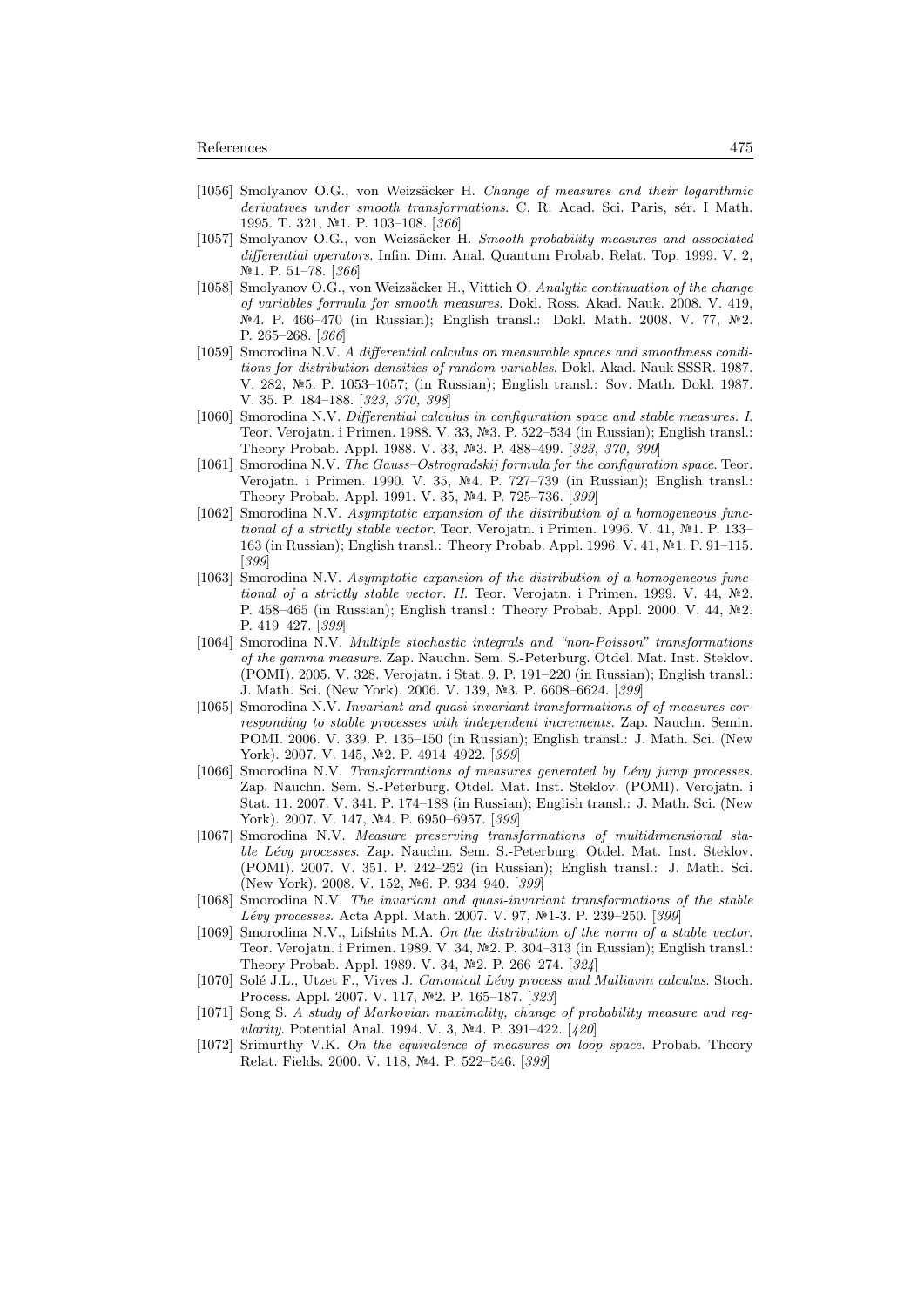- [1073] Steblovskaya V.R. Smoothness of finite-dimensional images of measures. Ukr. Mat. Zh. 1989. V. 41, №2. P. 261–265 (in Russian); English transl.: Ukr. Math. J. 1989. V. 41, №2. P. 233-237. [323, 324]
- [1074] Steblovskaya V.R. On transformations of measures related to second order differential equations. Stochastic analysis and applications (Powys, 1995). P. 408–418. World Sci. Publ., River Edge, New Jersey, 1996. [366]
- [1075] Steblovskaya V. On a method of asymptotic expansions for infinite dimensional integrals with respect to smooth measures. Methods Funct. Anal. Topol. 2000. V. 6,  $N<sup>2</sup>1.$  P. 3-13. [324]
- [1076] Steblovskaya V. Finite dimensional images of smooth measures. Methods Funct. Anal. Topol. 2004. V. 10, №3. P. 64–76. [366]
- [1077] Steerneman T. On the total variation and Hellinger distance between signed measures. Proc. Amer. Math. Soc. 1983. V. 88, Nº4. P. 684–690. [8]
- [1078] Stein E.M. Topics in harmonic analysis related to the Littlewood–Paley theory. Princeton University Press, Princeton, 1970; 149 p. [237]
- [1079] Stein E. Singular integrals and differentiability properties of functions. Princeton University Press, Princeton, 1970; xiv+290 p. [56, 57, 66]
- [1080] Stein E., Weiss G. Introduction to Fourier analysis on Euclidean spaces. Princeton University Press, Princeton, 1971; x+297 p. [66]
- [1081] Stengle G. A divergence theorem for Gaussian stochastic process expectations. J. Math. Anal. Appl. 1968. V. 21. P. 537–546. [325]
- [1082] Stroock D. The Malliavin calculus, a functional analytic approach. J. Funct. Anal. 1981. V. 44, №2. P. 212-257. [281, 323, 370, 372, 398, 425]
- [1083] Stroock D. The Malliavin calculus and its application to second order parabolic differential equation. I, II. Math. Systems Theory. 1981. V. 14, Nº1. P. 25-65; 1981. V. 14, №2. P. 141-171. [323, 425]
- [1084] Stroock D. The Malliavin calculus and its applications. Lecture Notes in Math. 1981. V. 851. P. 394–432. [323, 425]
- [1085] Stroock D. Some applications of stochastic analysis to partial differential equations. Lecture Notes in Math. 1983. V. 976. P. 268–381. [323, 425]
- [1086] Sturm K.-T. On the geometry of metric measure spaces. I, II. Acta Math. 2006. V. 196,  $N\!\!\!\triangleq$  1. P. 65–131, 133–177. [399]
- [1087] Sudakov V.N. Linear sets with quasi-invariant measure. Dokl. Akad. Nauk SSSR. 1959. V. 127, №3. P. 524–525 (in Russian). [103]
- [1088] Sudakov V.N. On the characterization of quasi-invariance of measures in Hilbert space. Usp. Mat. Nauk. 1963. V. 18, №1. P. 188–190 (in Russian). [103]
- [1089] Sudakov V.N. Geometric problems of the theory of infinite-dimensional probability distributions. Trudy Mat. Inst. Steklov. 1976. V. 141. P. 1–190 (in Russian); English transl.: Proc. Steklov Inst. Math. 1979. №2. P. 1–178. [132]
- [1090] Sugita H. Sobolev space of Wiener functionals and Malliavin calculus. J. Math. Kyoto Univ. 1985. V. 25, №1. P. 31-48. [274]
- [1091] Sugita H. On a characterization of the Sobolev spaces over an abstract Wiener space. J. Math. Kyoto Univ. 1985. V. 25, №4. P. 717–725. [274]
- [1092] Sugita H. Positive Wiener functionals and potential theory over abstract Wiener spaces. Osaka J. Math. 1988. V. 25, Nº3. P. 665–698. [270]
- [1093] Sugita H. Properties of holomorphic Wiener functions skeleton, contraction, and local Taylor expansion. Probab. Theory Relat. Fields. 1994. V. 100,  $N<sup>2</sup>1$ . P. 117–130. [275]
- [1094] Sugita H., Taniguchi S. Oscillatory integrals with quadratic phase function on a real abstract Wiener space. J. Funct. Anal. 1998. V. 155, №1. P. 229–262. [325]
- [1095] Sugita H., Taniguchi S. A remark on stochastic oscillatory integrals with respect to a pinned Wiener measure. Kyushu J. Math. 1999. V. 53, №1. P. 151-162. [325]
- [1096] Suzuki M. Applications of the Malliavin calculus to McKean equations. J. Fac. Sci. Univ. Tokyo. 1990. V. 37, №1. P. 129-149. [425]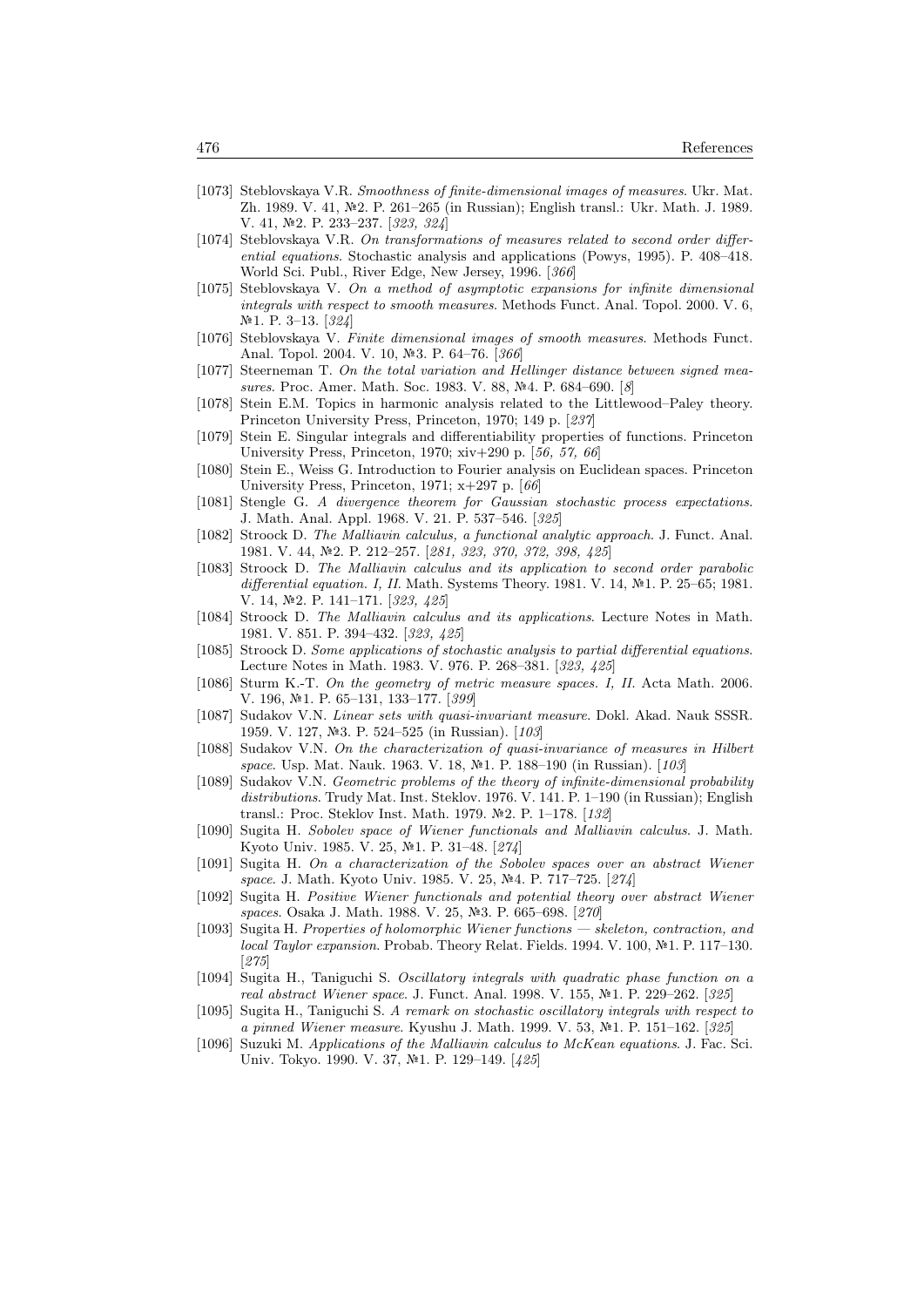- [1097] Sytaja G.N. The admissible translations of weighted Gaussian measures. Teor. Verojatnost. i Primenen. 1969. V. 14,  $\mathbb{N}3$ . P. 527–531 (in Russian); Theor. Probability Appl. 1969. V. 14, №3. P. 506–509. [132]
- [1098] Sztencel R. On the lower tail of stable seminorm. Bull. Acad. Polon Sci. 1984. V. 32, №11–12. P. 231–234. [109]
- [1099] Takanobu S., Watanabe S. Asymptotic expansion formulas of the Schilder type for a class of conditional Wiener functional integrations. Asymptotic problems in probability theory: Wiener functionals and asymptotics (Sanda/Kyoto, 1990). P. 194–241. Pitman Res. Notes Math. Ser., 284, Longman Sci. Tech., Harlow, 1993. [325]
- [1100] Takeda M. On the uniqueness of Markovian self-adjoint extension of diffusion operators on infinite dimensional space. Osaka J. Math. 1985. V. 22. P. 733–742. [420]
- [1101] Takeda M. On the uniqueness of the Markovian self-adjoint extension. Lecture Notes in Math. 1987. V. 1250. P. 319–325. [420]
- [1102] Takeda M. The maximum Markovian self-adjoint extensions of generalized Schrödinger operators. J. Math. Soc. Japan. 1992. V. 44. P. 113-130. [420]
- [1103] Takeuchi A. The Malliavin calculus for SDE with jumps and the partially hypoelliptic problem. Osaka J. Math. 2002. V. 39, Nº3. P. 523-559. [425]
- [1104] Takeuchi A. Malliavin calculus for degenerate stochastic functional differential equations. Acta Appl. Math. 2007. V. 97, №1-3. P. 281–295. [425]
- [1105] Talagrand M. Mesures gaussiennes sur un espace localement convexe. Z. Wahrscheinlichkeitstheorie verw. Geb. 1983. B. 64. S. 181–209. [29]
- [1106] Talagrand M. Transportation cost for Gaussian and other product measures. Geom. Funct. Anal. 1996. V. 6. P. 587–600. [367]
- [1107] Taniguchi S. Malliavin's stochastic calculus of variation for manifold-valued Wiener functionals and its applications. Z. Wahr. theor. verw. Geb. 1983. B.  $65$ ,  $N<sup>2</sup>2$ . S. 269–290. [323]
- [1108] Taniguchi S. Applications of Malliavin's calculus to time-dependent systems of heat equations. Osaka J. Math. 1985. V. 22, №2. P. 307-320. [425]
- [1109] Taniguchi S. On Ricci curvatures of hypersurfaces in abstract Wiener spaces. J. Funct. Anal. 1996. V. 136, №1. P. 226-244. [399]
- [1110] Taniguchi S. On the exponential decay of oscillatory integrals on an abstract Wiener space. J. Funct. Anal. 1998. V. 154, Nº2. P. 424-443. [325]
- [1111] Taniguchi S. Stochastic oscillatory integrals with quadratic phase function and Jacobi equations. Probab. Theory Relat. Fields. 1999. V. 114, Nº3. P. 291-308. [325]
- [1112] Taniguchi S. On Wiener functionals of order 2 associated with soliton solutions of the KdV equation. J. Funct. Anal. 2004. V. 216,  $N<sup>2</sup>1$ . P. 212–229. [325]
- [1113] Taniguchi S. On the quadratic Wiener functional associated with the Malliavin derivative of the square norm of Brownian sample path on interval. Electron. Comm. Probab. 2006. V. 11. P. 1–10. [325]
- [1114] Taniguchi S. On the Jacobi field approach to stochastic oscillatory integrals with quadratic phase function. Kyushu J. Math. 2007. V. 61, №1. P. 191-208. [325]
- [1115] Tarieladze V.I. On a topological description of characteristic functionals. Dokl. Akad. Nauk SSSR. 1987. V. 295, №6. P. 1320–1323 (in Russian); English transl.: Soviet Math. Dokl. 1988. V. 36, №1. P. 205–208. [96]
- [1116] Temam E. Analysis of error with Malliavin calculus: application to hedging. Math. Finance. 2003. V. 13, Nº1. P. 201–214.  $[425]$
- [1117] Timan A.F. Theory of approximation of functions of a real variable. Transl. from the Russian. Pergamon Press, Oxford, 1963; xii+631 p. (Russian ed.: Moscow, 1960). [287]
- [1118] Tolmachev A.N. A property of distributions of diffusion processes. Matem. Zamet. 1993. V. 54, 3. P. 106–113 (in Russian); English transl.: Math. Notes. 1993. V. 54. P. 946–950. [348]
- [1119] Tolmachev N.A. On the smoothness and singularity of invariant measures and transition probabilities of infinite-dimensional diffusions. Teor. Verojatn. i Primen.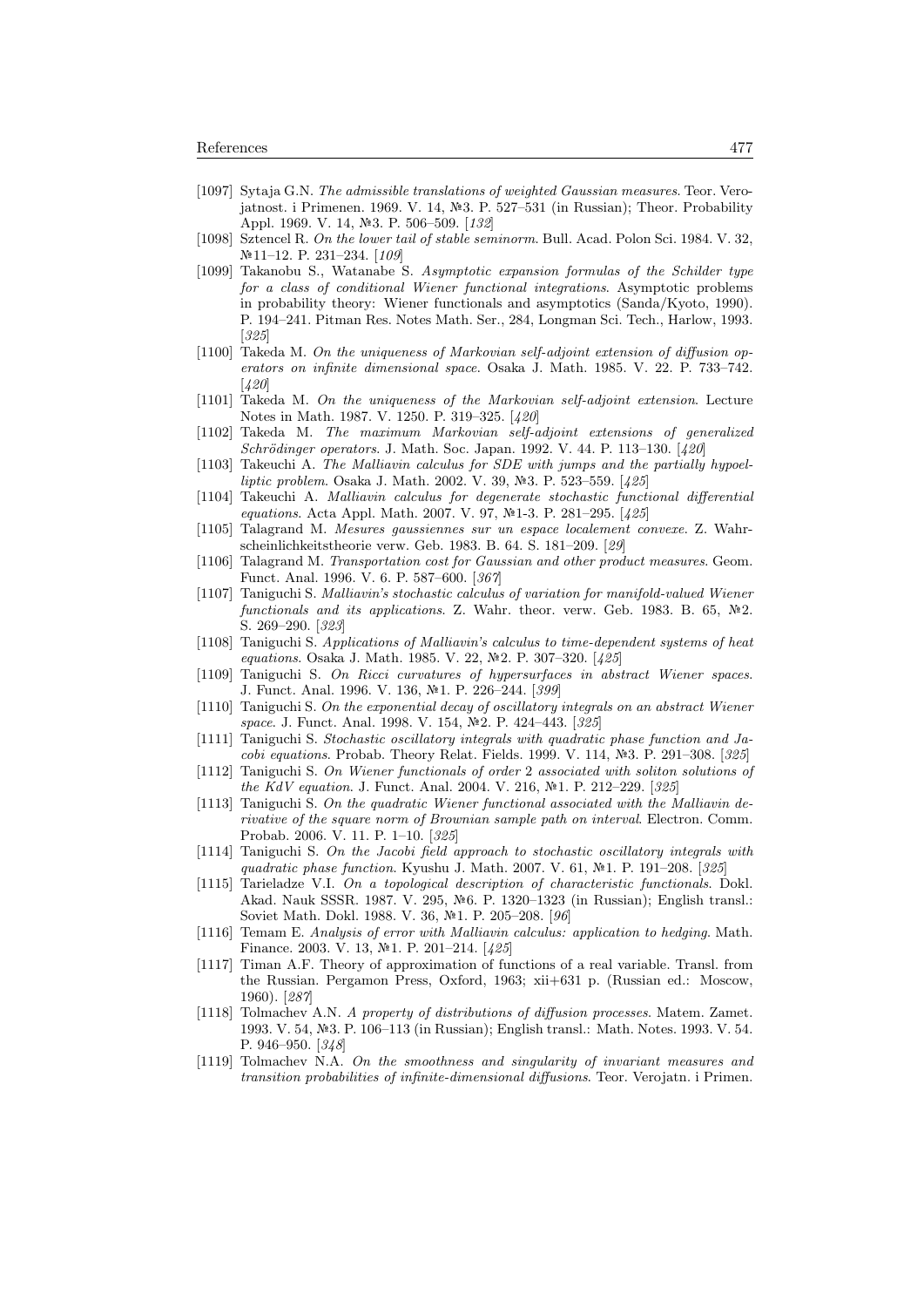1998. V. 43, 4. P. 798–808 (in Russian); English transl.: Theory Probab. Appl. 1998. V. 43,  $N<sup>2</sup>4$ . P. 655–664. [413]

- [1120] Tolmachev N.A., Khitruk F.A. Transformations of Gaussian measures by stochastic flows. Dokl. Ross. Akad. Nauk. 2004. V. 399,  $\mathbb{N}^2$ 4. P. 454–459 (in Russian); English transl.: Dokl. Math. 2004. V. 70, №3. P. 918–923. [366]
- [1121] Tortrat A. Lois  $e(\lambda)$  dans les espaces vectoriels et lois stables. Z. Wahr. theor. verw. Geb. 1976. B. 37, №2. P. 175-182. [109]
- [1122] Trèves J.F. Linear partial differential equations with constant coefficients: existence, approximation and regularity of solutions. Gordon and Breach, New York, 1966; x+534 p. [xiii]
- [1123] Triebel H. Interpolation theory. Function spaces. Differential operators. Deutscher Verlag des Wissenschaften, Berlin, 1978; 528 p. [66, 243]
- [1124] Tsilevich N., Vershik A., Yor M. An infinite-dimensional analogue of the Lebesgue measure and distinguished properties of the gamma process. J. Funct. Anal. 2001. V. 185, №1. P. 274-296. [399]
- [1125] Uchida M., Yoshida N. Information criteria for small diffusions via the theory of Malliavin–Watanabe. Stat. Inference Stoch. Process. 2004. V. 7, Nº1. P. 35–67. [425]
- [1126] Ueki N. A stochastic approach to the Poincaré–Hopf theorem. Probab. Theory Relat. Fields. 1989. V. 82, №2. P. 271–293. [406]
- [1127] Ueki N. Asymptotic expansion of stochastic oscillatory integrals with rotation invariance. Ann. Inst. H. Poincare Probab. Statist. 1999. V. 35, Nº4. P. 417-457. [325]
- [1128] Uemura H. On a short time expansion of the fundamental solution of heat equations by the method of Wiener functionals. J. Math. Kyoto Univ. 1987. V. 27,  $N=3$ . P. 417–431. [405]
- [1129] Uglanov A.V. The heat equation for measures in a rigged Hilbert space. Vestnik Moskov. Univ. Ser. I Mat. Meh. 1971. V. 26, Nº1. P. 52-60 (Russian); English transl.: Moscow Univ. Math. Bull. 1972. V. 27 (1972), №5. P. 10–18. [426]
- [1130] Uglanov A.V. Differentiable measures in a rigged Hilbert space. Vestnik Mosk. Univ. 1972. №5. P. 14–24 (in Russian); English transl.: Mosc. Univ. Math. Bull. 1972. V. 27, №5-6. P. 10-18. [103, 276]
- [1131] Uglanov A.V. A result on differentiable measures on a linear space. Mat. Sb. 1976. V. 29. P. 242–247 (in Russian); English transl.: Math. USSR Sb. 1976. V. 29. P. 217–222. [103]
- [1132] Uglanov A.V. Surface integrals and differential equations on an infinite-dimensional space. Dokl. Akad. Nauk SSSR. 1979. V. 247, Nº6. P. 1331-1335 (in Russian); English transl.: Sov. Math. Dokl. 1979. V. 20. P. 917–920. [325, 426]
- [1133] Uglanov A.V. Surface integrals in a Banach space. Mat. Sb. 1979. V. 110,  $\mathbb{N}^2$ . P. 189–217 (in Russian); English transl.: Math. USSR Sb. 1981. V. 38. P. 175–199. [325]
- [1134] Uglanov A.V., On the division of generalized functions of an infinite number of variables by polynomials. Dokl. Akad. Nauk SSSR. 1982. V. 264,  $N<sup>2</sup>5$ . P. 1096–1099 (in Russian); English transl.: Soviet Math. Dokl. 1982. V. 25, 3. P. 843–846. [276, 324, 325]
- [1135] Uglanov A.V. The Newton–Leibniz formula on Banach spaces and approximation of functions of an infinite-dimensional argument. Izv. Akad. Nauk SSSR, Ser. Mat. 1987. V. 51, №1. P. 152–170 (in Russian); English transl.: Math. USSR Izv. 1988. V. 30. P. 145–161. [155, 306, 325]
- [1136] Uglanov A.V. Smoothness of distributions of functionals of random processes. Teor. Verojatn. i Primen. 1988. V. 33,  $\mathbb{N}^2$ 3. P. 535–544 (in Russian); English transl.: Theory Probab. Appl. 1988. V. 33. P. 500–508. [324, 325]
- [1137] Uglanov A.V. A quotient of smooth measures is a smooth function. Izv. Vyssh. Uchebn. Zaved., Mat. 1989.  $N<sup>2</sup>$ 9. P. 72–76 (in Russian); English transl.: Sov. Math. 1989. V. 33, №9. P. 71–75. [161, 188]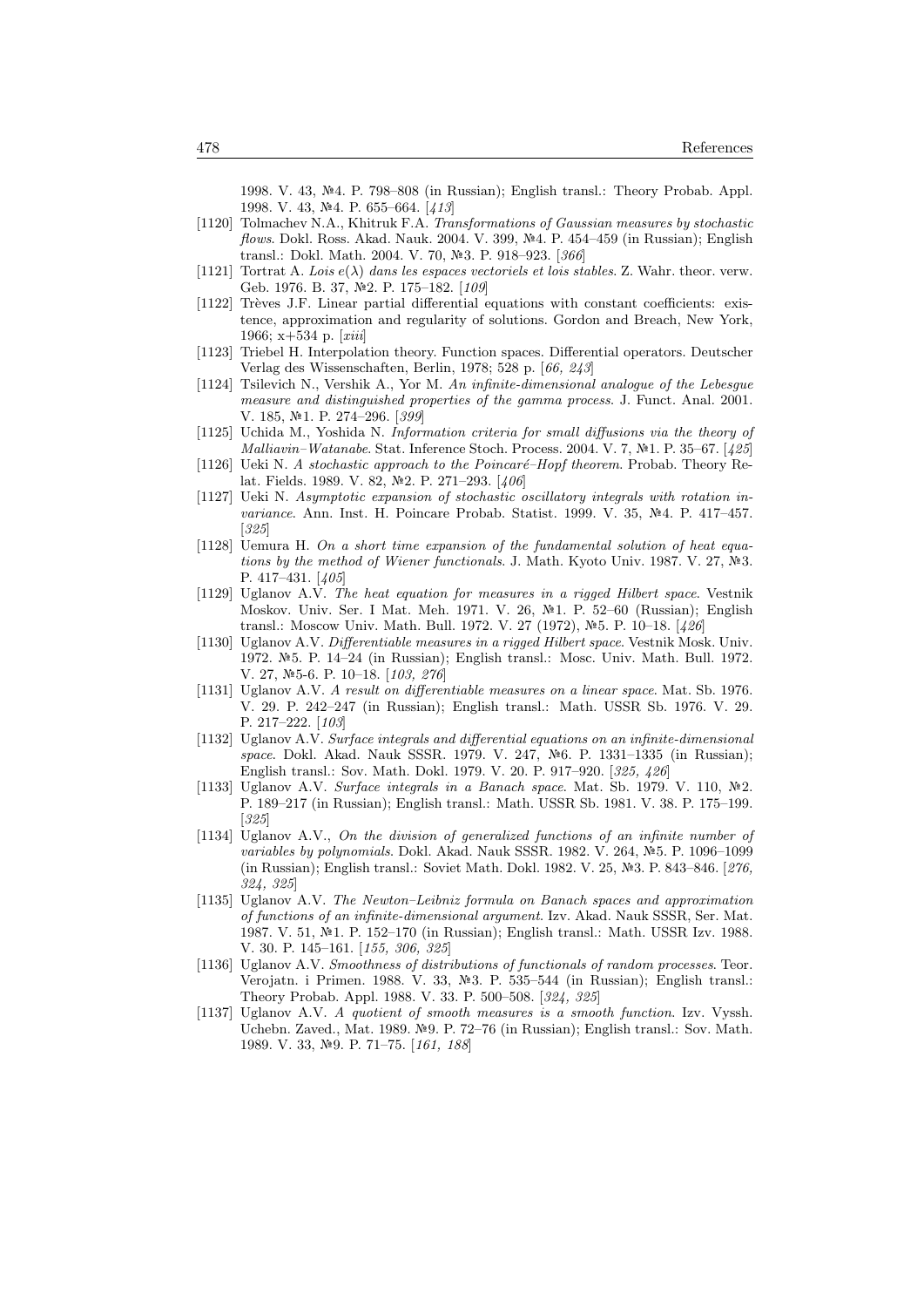- [1138] Uglanov A.V. Factorization of smooth measures. Mat. Zametki. 1990. V. 48,  $N<sup>2</sup>5$ . P. 121–127 (in Russian); English transl.: Math. Notes. 1990. V. 48,  $N<sup>2</sup>5$ . P. 1158–1162. [103]
- [1139] Uglanov A.V. Surface integrals in Fréchet spaces. Mat. Sb. 1998. V. 189,  $\mathbb{N}11$ . P. 139–157 (in Russian); English transl.: Sb. Math. 1998. V. 189, №11. P. 1719–1737. [325]
- [1140] Uglanov A.V. The infinite-dimensional Lagrange problem. Dokl. Ross. Akad. Nauk. 2000. V. 372, №6. P. 740–742 (Russian); English transl.: Dokl. Math. 2000. V. 61, Nº<sub>3</sub>. P. 430–432. [325]
- [1141] Uglanov A.V. Integration on infinite-dimensional surfaces and its applications. Kluwer Acad. Publ., Dordrecht, 2000; 262 p. [103, 324, 325, 325]
- [1142] Uglanov A.V. Surface integrals in locally convex spaces. Tr. Mosk. Mat. Ob-va. 2001. V. 62. P. 262–285 (in Russian); English transl.: Trans. Mosc. Math. Soc. 2001. P. 249–270. [325]
- $[1143]$  Ustünel A.S. Applications of integration by parts formula for infinite-dimensional semimartingales. J. Multivar. Anal. 1986. V. 18, №2. P. 287–299. [323]
- $[1144]$  Ustünel A.S. Representation of distributons on Wiener space and stochastique calculus of variations. J. Funct. Anal. 1987. V. 70, Nº1. P. 126-139. [276, 323]
- $[1145]$  Ustünel A.S. Some comments on the filtering of diffusions and the Malliavin calculus. Lecture Notes in Math. 1988. V. 1316. P. 247–267. [323, 425]
- [1146] Ustünel A.S. Extension of the Itô calculus via the Malliavin calculus. Stochastics. 1988. V. 23, №3. P. 353-375. [323]
- $[1147]$  Ustünel A.S. The Itô formula for anticipative processes with non-monotonous time scale via the Malliavin calculus. Probab. Theory Relat. Fields. 1988. V. 79,  $N<sup>2</sup>2$ . P. 249–269. [323]
- [1148] Ustünel A.S. Intégrabilité exponentielle de fonctionelles de Wiener. C. R. Acad. Sci. Paris, sér. 1. 1992. T. 315, Nº9. P. 997–1000. [274]
- [1149] Üstünel A.S. An introduction to analysis on Wiener space. Lecture Notes in Math. V. 1610. Springer-Verlag, Berlin, 1995; x+95 p. [274, 276, 323]
- [1150] Ustünel A.S. Some exponential moment inequalities for the Wiener functionals. J. Funct. Anal. 1996. V. 136, №1. P. 154-170. [274]
- [1151] Ustünel A.S. Entropy, invertibility and variational calculus of adapted shifts on Wiener space. J. Funct. Anal. 2009. V. 257, №11. P. 3655–3689. [366]
- $[1152]$  Ustünel A.S., Zakai M. On independence and conditioning on Wiener space. Ann. Probab. 1989. V. 17, №4. P. 141-154. [376, 379]
- [1153] Ustünel A.S., Zakai M. On the structure of independence on Wiener space. J. Funct. Anal. 1990. V. 90, №1. P. 113-137. [376, 377]
- [1154] Üstünel A.S., Zakai M. Transformations of Wiener measure under anticipative flows. Probab. Theory Relat. Fields. 1992. V. 93, Nº1. P. 91-136. [366]
- $[1155]$  Ustünel A.S., Zakai M. Applications of the degree theorem to absolute continuity on Wiener space. Probab. Theory Relat. Fields. 1993. V. 95, №4. P. 509–520. [366]
- [1156] Ustünel A.S., Zakai M. Transformation of the Wiener measure under non-invertible shifts. Probab. Theory Relat. Fields. 1994. V. 99, Nº4. P. 485-500. [366]
- [1157] Ustünel A.S., Zakai M. The composition of Wiener functionals with non absolutely  $continuous\ shifts.$  Probab. Theory Relat. Fields. 1994. V. 98, Nº1. P. 163–184. [ $366$ ]
- [1158] Ustünel A.S., Zakai M. Random rotations of the Wiener path. Probab. Theory Relat. Fields. 1995. V. 103, Nº3. P. 409-429. [366]
- $[1159]$  Ustünel A.S., Zakai M. Measures induced on Wiener space by monotone shifts. Probab. Theory Relat. Fields. 1996. V. 105, №4. P. 545–563. [366]
- [1160] Üstünel A.S., Zakai M. Degree theory on Wiener space. Probab. Theory Relat. Fields. 1997. V. 108, №2. P. 259-279. [366]
- [1161] Üstünel A.S., Zakai M. The construction of filtrations on abstract Wiener space. J. Funct. Anal. 1997. V. 143, №1. P. 10-32. [275]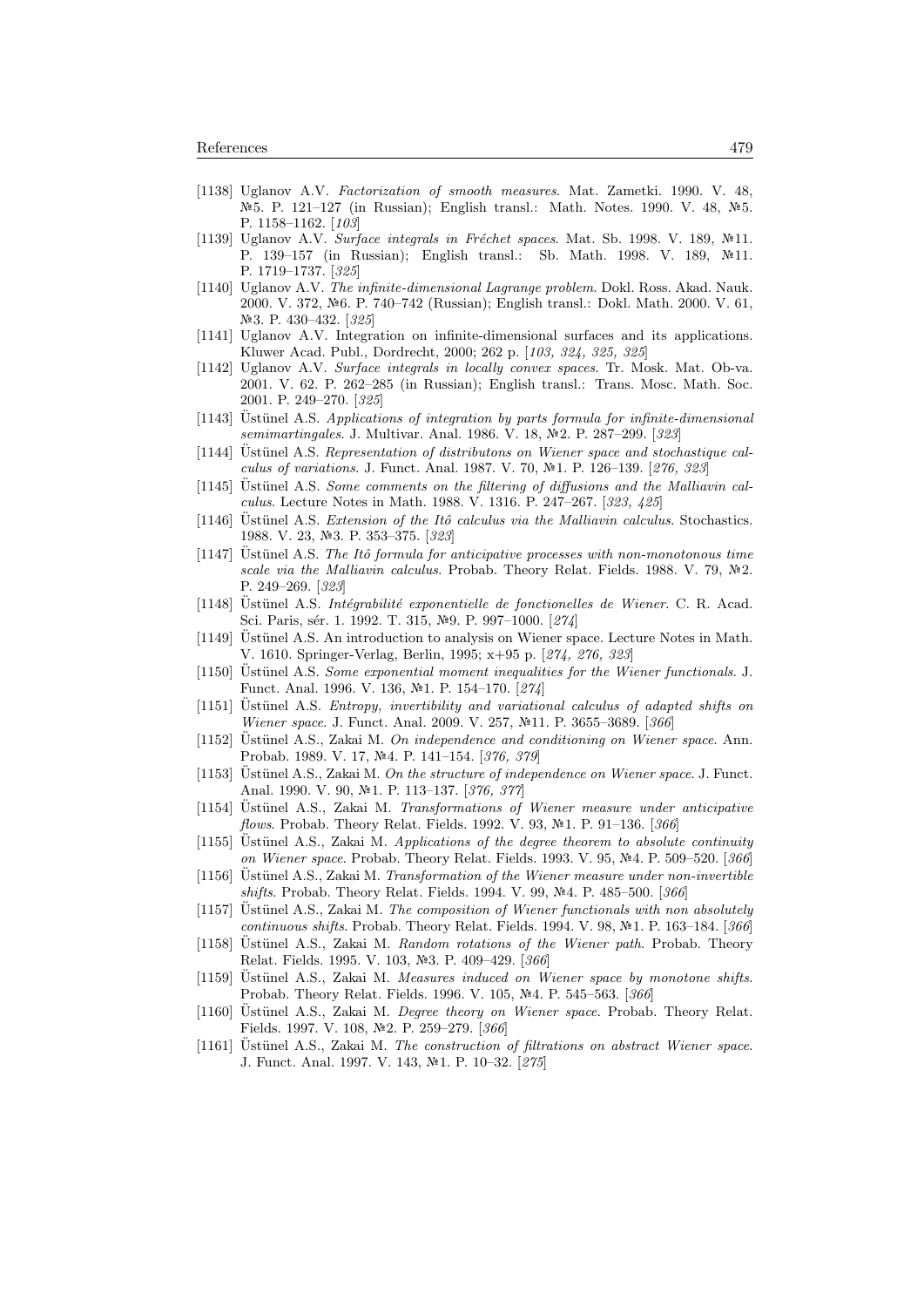- [1162] Ustünel A.S., Zakai M. The Sard inequality on Wiener space. J. Funct. Anal. 1997. V. 149, №1. P. 226–244. [366]
- [1163] Ustünel A.S., Zakai M. On the uniform integrability of the Radon–Nikodým densities for Wiener measure. J. Funct. Anal. 1998. V. 159, Nº2. P. 642-663. [366]
- [1164] Üstünel A.S., Zakai M. Transformation of measure on Wiener space. Springer-Verlag, Berlin, 2000; xiv+296 p. [274, 323, 329, 341, 367]
- $[1165]$  Ustünel A.S., Zakai M. The invertibility of adapted perturbations of identity on the Wiener space. C. R. Math. Acad. Sci. Paris. 2006. T. 342, №9. P. 689–692. [366]
- [1166] Vakhania N.N., Tarieladze V.I. Covariance operators of probability measures in locally convex spaces. Teor. Verojatn. i Primen. 1978. V. 23. P. 3–26 (in Russian); English transl.: Theor. Probab. Appl. 1978. V. 23. P. 1–21. [142]
- [1167] Vakhania N.N., Tarieladze V.I., Chobanyan S.A. Probability distributions in Banach spaces. Translated from the Russian. Kluwer Academic Publ., 1991; xxvi+482 p. (Russian ed.: Moscow, 1985). [35, 106, 138, 156, 203, 220, 270]
- [1168] Van Biesen J. The divergence on submanifolds of the Wiener space. J. Funct. Anal. 1993. V. 113, №2. P. 426–461. [399]
- [1169] Vârsan C. On the regularity of the probabilities associated with diffusions. Rev. Roum. Math. Pures Appl. 1987. V. 32, Nº2. P. 159-177. [425]
- [1170] Vârsan C. On the regularity of the probabilities associated with a class of stochastic equations with delay. Rev. Roum. Math. Pures Appl. 1988. V. 33, Nº6. P. 529-536. [425]
- [1171] Veretennikov A.Yu. Probabilistic approach to hypoellipticity. (Russian) Uspekhi Mat. Nauk. 1983. V. 38, Nº3. P. 113-125 (in Russian); English transl.: Russian Math. Surveys. 1983. V. 38, №3. P. 127-140. [323, 425]
- [1172] Veretennikov A.Yu. Probabilistic problems in the theory of hypoellipticity. Izv. Akad. Nauk SSSR Ser. Mat. 1984. V. 48, Nº6. P. 1151–1170 (in Russian); English transl.: Izvestiya Math. 1985. V. 25, №3. P. 455–473. [323, 425]
- [1173] Vershik A.M., Gel'fand I.M., Graev M.I. Representations of the group of diffeomorphisms. Uspehi Mat. Nauk. 1975. V. 30. No. P. 3–50 (in Russian); English transl.: Russ. Math. Surv. 1975. V. 30,  $\mathbb{N}\text{-}6.$  P. 1–50.  $[399]$
- [1174] Villani C. Topics in optimal transportation. Amer. Math. Soc., Rhode Island, 2003; 370 p. [363, 367]
- [1175] Villani C. Optimal transport, old and new. Springer, New York, 2009; xxii+973 p. [363, 367]
- [1176] von Vintschger R. A duality equation for diffusions on an abstract Wiener space. Stochastic Anal., Path Integration and Dynamics. Pitman Research Notes in Math. Ser. V. 200. P. 215–222. Longman Sci. Tech., Harlow; John Wiley, New York, 1989. [415]
- [1177] Vodop'yanov S.K. Topological and geometric properties of mappings with an integrable Jacobian in Sobolev classes. I. Sibirsk. Mat. Zh. 2000. V. 41,  $\mathbb{N}^2$ 1. P. 23-48 (in Russian); English transl.: Siberian Math. J. 2000. V. 41, Nº1. P. 19-39. [274]
- [1178] Watanabe S. Stochastic differential equations and Malliavin calculus. Tata Inst. of Fundamental Research, Bombay; Springer-Verlag, Berlin, 1984; iii+111 p. [274, 323, 405]
- [1179] Watanabe S. Analysis of Wiener functionals (Malliavin calculus) and its applications to heat kernels. Ann. Probab. 1987. V. 15,  $N<sup>2</sup>1$ . P. 1–39. [405]
- [1180] Watanabe S. Short time asymptotic problems in Wiener functional integration theory. Applications to heat kernels and index theorems. Lecture Notes in Math. 1990. V. 1444. P. 1–62. [405]
- [1181] Watanabe S. Donsker's δ-function in the Malliavin calculus. Stochastic Analysis. P. 495–502. Academic Press, Boston, 1991. [323]
- [1182] Watanabe S. Disintegration problems in Wiener functional integrations. Probability theory (Singapore, 1989). P. 181–198. De Gruyter, Berlin, 1992. [323]
- [1183] Watanabe S. Stochastic analysis and its applications. Sugaku Expositions. 1992. V. 5,  $N<sup>2</sup>1$ . P. 51–69. [425]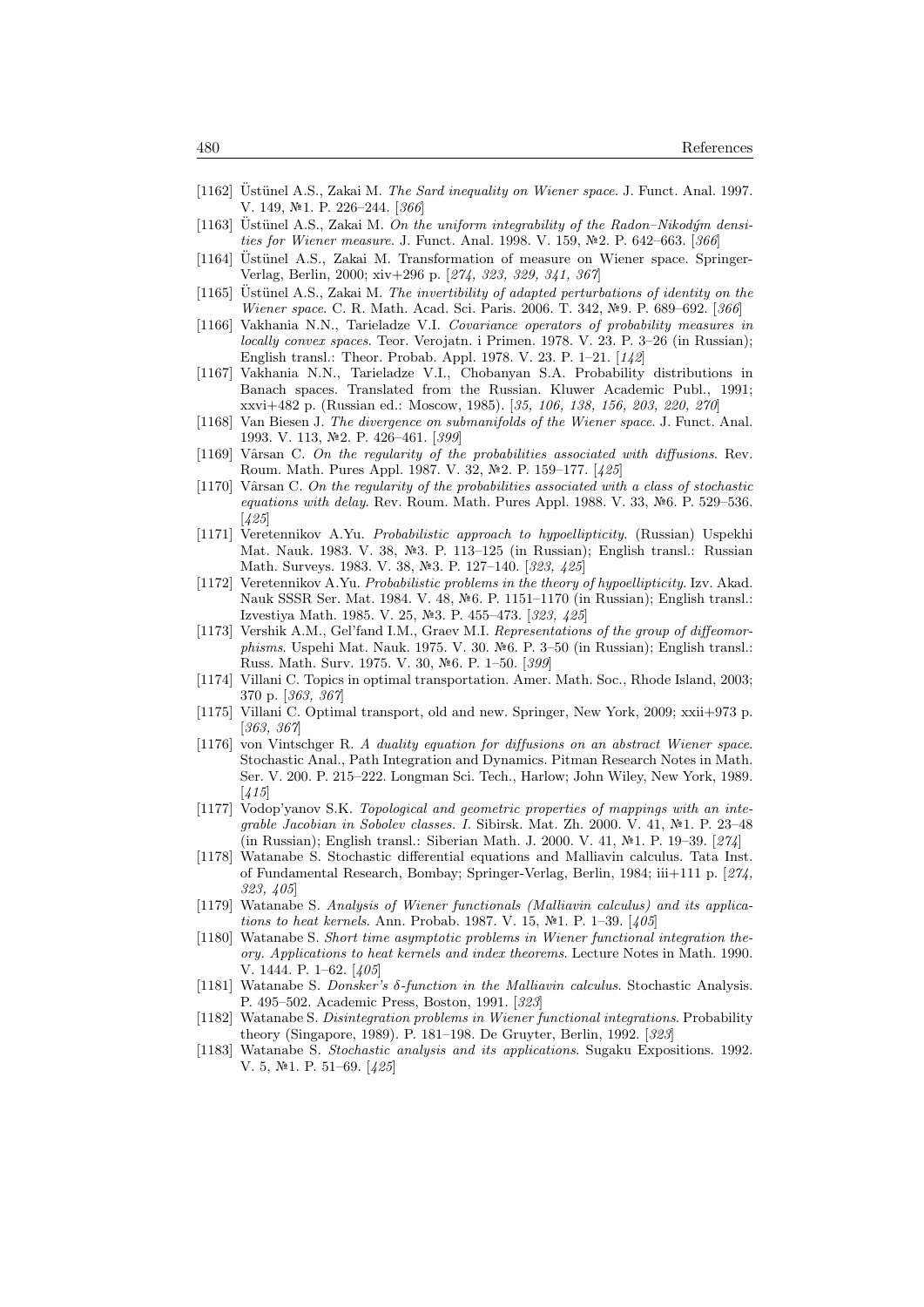- [1184] Watanabe S. Fractional order Sobolev spaces on Wiener space. Probab. Theory Relat. Fields. 1993. V. 95. P. 175–198. [243, 274]
- [1185] Watanabe S. Itô calculus and Malliavin calculus. Stochastic analysis and applications, pp. 623–639, Abel Symp., 2, Springer, Berlin, 2007. [425]
- [1186] von Weizsäcker H. (fon Vaĭtszekker Kh.), Léandre R., Smolyanov O.G. Algebraic properties of infinite-dimensional differential forms of finite codegree. Dokl. Ross. Akad. Nauk. 1999. V. 369, №6. P. 727–731 (in Russian); English transl.: Dokl. Math. 1999. V. 60, №3. P. 412-415. [399]
- [1187] von Weizsäcker H. (fon Vaĭtszekker Kh.), Smolyanov O.G. Smooth curves in spaces of measures and shifts of differentiable measures along vector fields. Dokl. Ross. Akad. Nauk. 1994. V. 339,  $N=5$ . P. 584–587 (in Russian); English transl.: Russian Acad. Sci. Dokl. Math. 1995. V. 50, №5. P. 476-481. [398]
- [1188] von Weizsäcker H. (fon Vaĭtszekker Kh.), Smolyanov O.G. Noether theorems for infinite-dimensional variational problems. Dokl. Ross. Akad. Nauk. 1998. V. 361, Nº 5. P. 583–586 (in Russian); English transl.: Dokl. Math. 1998. V. 58, №1. P. 91–94. [325]
- [1189] von Weizsäcker H. (fon Vaĭtszekker Kh.), Smolyanov O.G. Differential forms on infinite-dimensional spaces and an axiomatic approach to the Stokes formula. Dokl. Ross. Akad. Nauk. 1999. V. 367, №2. P. 151-154 (in Russian); English transl.: Dokl. Math. 1999. V. 60, №1. P. 22-25. [399]
- [1190] von Weizsäcker H. (fon Vaĭtszekker Kh.), Smolyanov O.G. Relations between smooth measures and their logarithmic gradients and derivatives. Dokl. Ross. Akad. Nauk. 1999. V. 369, 2. P. 158–162 (in Russian); English transl.: Dokl. Math. 1999. V. 60, №3. P. 337-340. [223]
- [1191] Wentzell A.D. A course in the theory of stochastic processes. Translated from the Russian. McGraw-Hill International Book, New York, 1981; x+304 p. (Russian ed.: Moscow, 1975). [35, 125]
- [1192] Werner W. The conformally invariant measure on self-avoiding loops. J. Amer. Math. Soc. 2008. V. 21, №1. P. 137-169. [399]
- [1193] Williams D. To begin at the beginning. Lecture Notes in Math. 1981. V. 851. P. 1–55. [323, 425]
- [1194] Wu L.M. Construction de l'opérateur de Malliavin sur l'espace de Poisson. Lecture Notes in Math. 1987. V. 1247. P. 100–114. [323, 399]
- [1195] Wu L.M. Un traitement unifié de la représentation des fonctionnelles de Wiener. Lecture Notes in Math. 1990. V. 1426. P. 166–187. [275]
- [1196] Yablonski A. The calculus of variations for processes with independent increments. Rocky Mountain J. Math. 2008. V. 38, Nº2. P. 669-701. [323]
- [1197] Yakhlakov V.Yu. Surface measures on surfaces of finite codimension in a Banach space. Mat. Zametki. 1990. V. 47, Nº4. P. 147-156 (in Russian); English transl.: Math. Notes. 1990. V. 47, Nº4. P. 414-421 (1990). [325]
- [1198] Yamasaki Y., Hora A. Differentiable shifts for measures on infinite dimensional spaces. Publ. RIMS, Kyoto Univ. 1987. V. 23. P. 275–296. [75, 103, 104, 141]
- [1199] Yan F., Mohammed S. A stochastic calculus for systems with memory. Stoch. Anal. Appl. 2005. V. 23, №3. P. 613–657. [425]
- $[1200]$  Yano K. A generalization of the Buckdahn–Föllmer formula for composite transformations defined by finite dimensional substitution. J. Math. Kyoto Univ. 2002.  $V. 42, N<sup>2</sup>4. P. 671–702. [366]$
- [1201] Yoshida Nakahiro. Asymptotic expansions of maximum likelihood estimators for small diffusions via the theory of Malliavin–Watanabe. Probab. Theory Related Fields. 1992. V. 92, №3. P. 275–311. [425]
- [1202] Yoshida Nakahiro. Asymptotic expansion of Bayes estimators for small diffusions. Probab. Theory Related Fields. 1993. V. 95, №4. P. 429–450. [425]
- [1203] Yoshida Nakahiro. Asymptotic expansions for perturbed systems on Wiener space: maximum likelihood estimators. J. Multivar. Anal. 1996. V. 57,  $N<sup>2</sup>1$ . P. 1–36. [425]
- [1204] Yoshida Nakahiro. Malliavin calculus and asymptotic expansion for martingales. Probab. Theory Relat. Fields. 1997. V. 109, Nº3. P. 301-342. [425]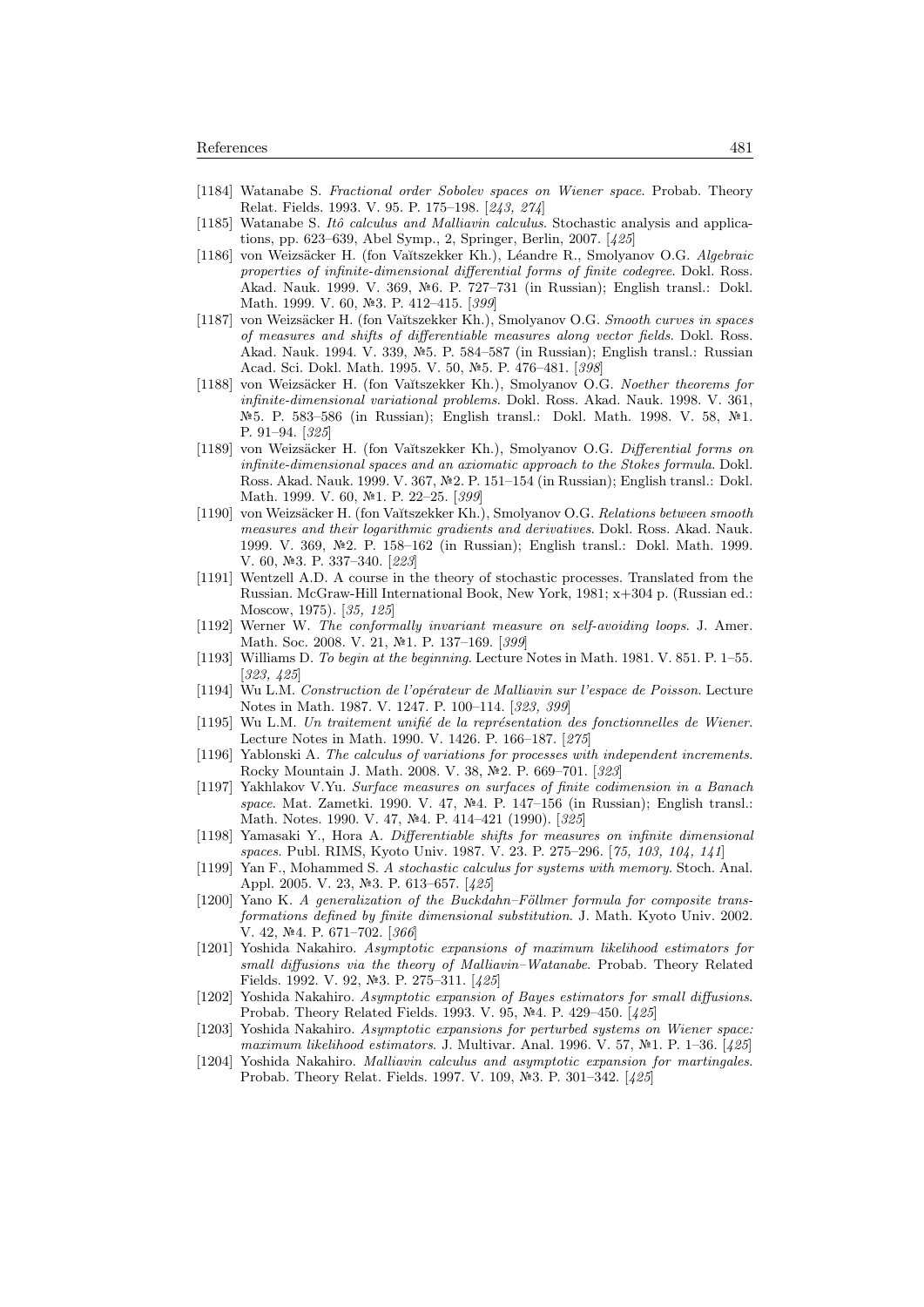- [1205] Yoshida Nakahiro. Malliavin calculus and martingale expansion. Bull. Sci. Math. 2001. V. 125, №6-7. P. 431–456. [425]
- [1206] Yoshida Nakahiro. Conditional expansions and their applications. Stochastic Process. Appl. 2003. V. 107, №1. P. 53–81. [425]
- [1207] Yoshida Nobuo. A large deviation principle for  $(r, p)$ -capacities on the Wiener space. Probab. Theory Related Fields. 1993. V. 94, Nº4. P. 473-488. [276]
- [1208] Yoshida Nobuo. The Littlewood–Paley–Stein inequality on an infinite dimensional manifold. J. Funct. Anal. 1994. V. 122, №2. P. 402-427. [399]
- [1209] Yost D. If every donut is a teacup, then every Banach space is a Hilbert space. Seminar on Functional Anal. V. 1. P. 127–148. Univ. de Murcia, 1987. [350]
- [1210] Zabczyk J. Structural properties and limit behaviour of linear stochastic systems in Hilbert spaces. Math. Control Theory. Banach Center Publ., V. 14. P. 591–609. Warsaw, 1981. [420]
- [1211] Zabczyk J. Parabolic equations on Hilbert spaces. Lecture Notes in Math. 1998. V. 1715. P. 116–213. [426]
- [1212] Zakai M. *Malliavin calculus*. Acta Appl. Math. 1985. V. 3, №2. P. 175–207. [281]
- [1213] Zakai M. Malliavin derivatives and derivatives of functionals of the Wiener process
- with respect to a scale parameter. Ann. Probab. 1985. V. 13,  $\mathbb{N}^2$ . P. 609–615. [259] [1214] Zakai M. Stochastic integration, trace and the skeleton of Wiener functionals.
- Stochastics Stoch. Rep. 1985. V. 32. P. 93–108. [275] [1215] Zakai M. Rotations and tangent processes on Wiener space. Lecture Notes in Math.
- 2005. V. 1857. P. 205–225. [399] [1216] Zakai M., Zeitouni O. When does Ramer formula look like Girsanov formula? Ann.
- Probab. 1992. V. 20, №3. P. 1436-1440. [366] [1217] Zambotti L. Integration by parts formulae on convex sets of paths and applications to SPDEs with reflection. Probab. Theory Relat. Fields. 2002. V. 123,  $N<sub>4</sub>$ . P. 579–600. [132]
- [1218] Zambotti L. Integration by parts on  $\delta$ -Bessel bridges,  $\delta > 3$  and related SPDEs. Ann. Probab. 2003. V. 31, №1. P. 323-348. [132]
- [1219] Zambotti L. Integration by parts on the law of the reflecting Brownian motion. J. Funct. Anal. 2005. V. 223, №1. P. 147-178. [132]
- [1220] Zhdanov R.I. Continuity and differentiability of triangular mappings. Dokl. Ross. Akad. Nauk. 2010 (in Russian); English transl.: Dokl. Math. 2010. [362]
- [1221] Zhdanov R.I., Ovsienko Yu.V. Estimates of Sobolev norms of triangular mappings. Vestn. Mosk. Univ., Ser. I. 2007, №1. P. 3–6 (in Russian); English transl.: Moscow Univ. Math. Bull. 2007. V. 62, №1. P. 1-4. [362]
- [1222] Zhikov V.V. Weighted Sobolev spaces. Mat. Sb. 1998. V. 189, 8. P. 27–58 (in Russian); English transl.: Sb. Math. 1998. V. 189, Nº8. P. 1139-1170. [62]
- [1223] Zhou X.Y. Infinite-dimensional Malliavin calculus and its application. Acta Math. Appl. Sinica (English Ser.). 1992. V. 8, №2. P. 97–114. [323]
- [1224] Ziemer W. Weakly differentiable functions. Springer-Verlag, New York Berlin, 1989; xvi+308 p. [54, 66]
- [1225] Zinn J. Admissible translates of stable measures. Studia Math. 1976. V. 54,  $\mathbb{N}^3$ . P. 245–257. [110]
- [1226] Zolotarev V.M. One-dimensional stable distributions. Translated from the Russian. Amer. Math. Soc., Providence, Rhode Island, 1986; x+284 p. (Russian ed.: Moscow, 1983). [109]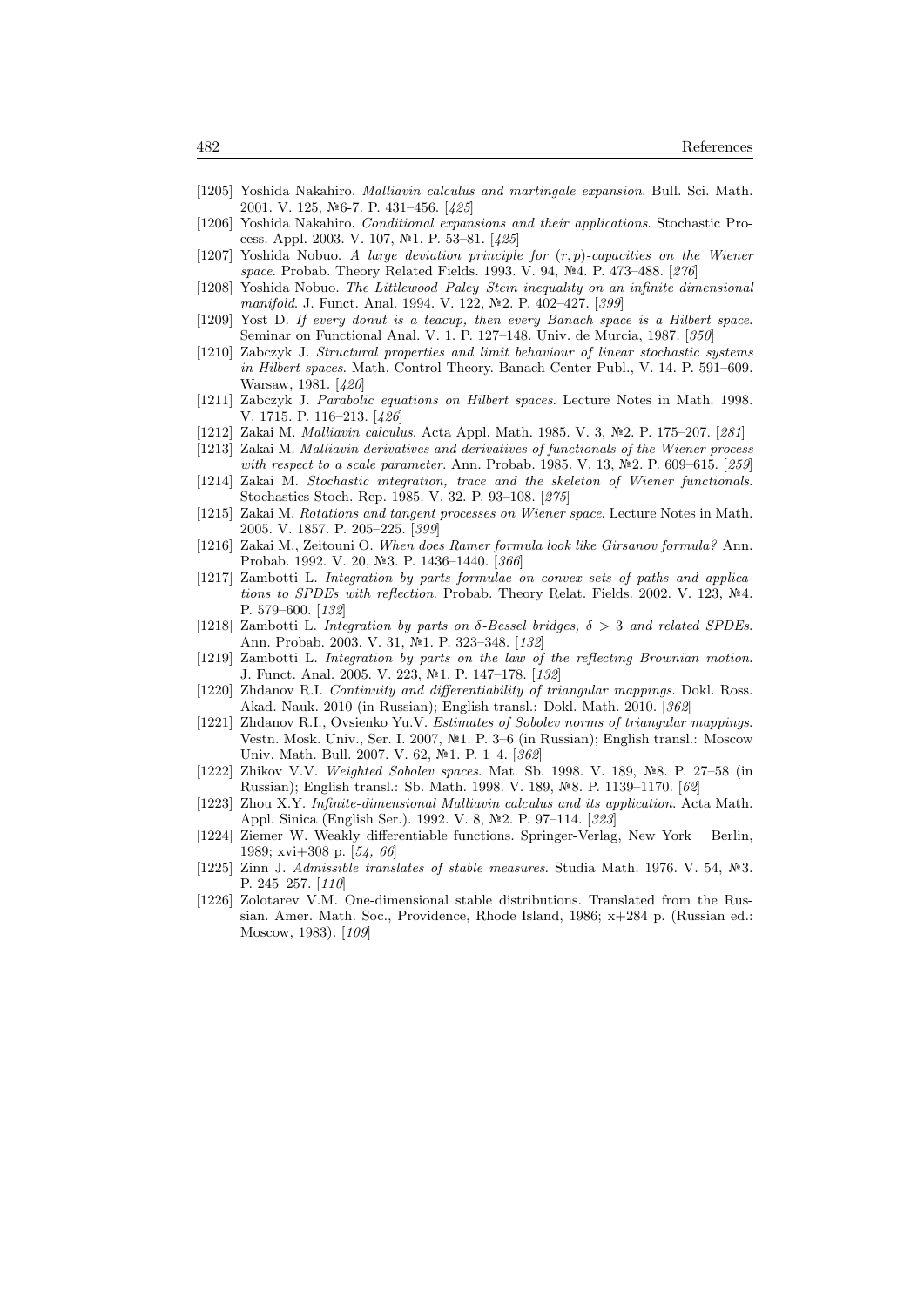# Subject Index

 $Symbols:$ <sup>1</sup>

 $\mathcal{A}_{\mu}$ , 6 ap $Df$ , 52  $ap\mathrm{D}_i f, 53$ A, 344  $\mathfrak{A}_e$ , 344  $\mathfrak{A}\{e_n\},\,344$  $\mathfrak{A}^{\mathcal{B}},\,343$  $\mathfrak{A}^\mathcal{B}_e,\,342$  $\mathfrak{A}^{\mathcal{B}}\{e_n\},\,343$  $BV(\mathbb{R}^n)$ , 51  $\mathcal{B}(X)$ , 6  $Ba(X)$ , 6  $\beta^\mu_H$ , 190  $\beta_h^{\overline{\mu}},\,79$  $\beta_v^{\mu}$ , 181  $\beta_h^{\mu,loc}$ , 184  $\tilde{C}_0^{\infty}$ , 2  $C_b(T)$ , 2  $C(\mu)$ , 133  $C_{\mathcal{F}}$ , 265  $C_{p,r}$ , 272  $c_0, 2$  $D(\mu)$ , 133  $D_C(\mu)$ , 133  $D_{\rm H}^k f$ , 229, 230  $D^{p,r}(\mu)$ , 230, 239  $D^{\infty}(\mu)$ , 230  $D^{\infty,r}(\mu)$ , 230  $D^{p,\infty}(\mu)$ , 230  $D^{p,r}(\mu, E)$ , 230  $\mathcal{D}(\mathbb{R}^n)$ , 2  $\mathcal{D}'(\mathbb{R}^n)$ , 2  $\mathfrak{D}(v,\mu)$ , 181

<sup>1</sup>The symbols are ordered alphabetically according to their names, with the exception of the entries beginning with

mathematical symbols.

 $d_h\mu$ , 69  $d_v \mu$ , 181  $d_h^n\mu$ , 70  $d_{h_1} \ldots d_{h_n} \mu$ , 70  $d\nu/d\mu$ , 8 det  $_2(I + K)$ , 331 dist  $(x, E)$ , 4 dist $_H(x, A)$ , 277, 358 δv, 254  $\delta_a$ , 23  $\delta_\mu v$ , 181  $\mathbb{E}^{\mathcal{B}}, 22$  $\mathcal{E}^{p,\alpha}(\mu)$ , 243  $\mathcal{FC}^{\infty}_b(X)$ , 4, 227  $G^{p,1}(\mu)$ , 62, 233, 239  $G^{p,r}(\mu)$ , 233, 239  $G_2(H, \mu, X)$ , 203  $G^{p,1}_{\text{oper}}(\mu, E)$ , 233  $\mathcal{G}, 344$  $\mathcal{G}^{\mathcal{B}}, 343$  $\gamma_h$ , 26  $H(\gamma)$ , 25  $H(\mu)$ , 133  $H(\mu, \nu)$ , 8  $H_p(\mu)$ , 133  $H^{p,r}(\mu)$ , 235, 239  $H^\infty(\mu)$ , 236 H, 3  $\mathcal{H}(H,E)$ , 3  $\mathcal{H}_n, 3$  $\hat{h}$ , 24  $I_A, 6$  $j_{\scriptscriptstyle H}$  , 189  $L^p(\mu)$ , 7  $L^p_{\text{loc}}(\Omega)$ , 39  $L^{\infty}(\mu)$ , 7  $L^p(\mu,X)$ , 7  $\mathcal{L}(X), 3$  $\mathcal{L}(X, Y)$ , 3

483

 $\mathcal{L}^0(\mu)$ , 7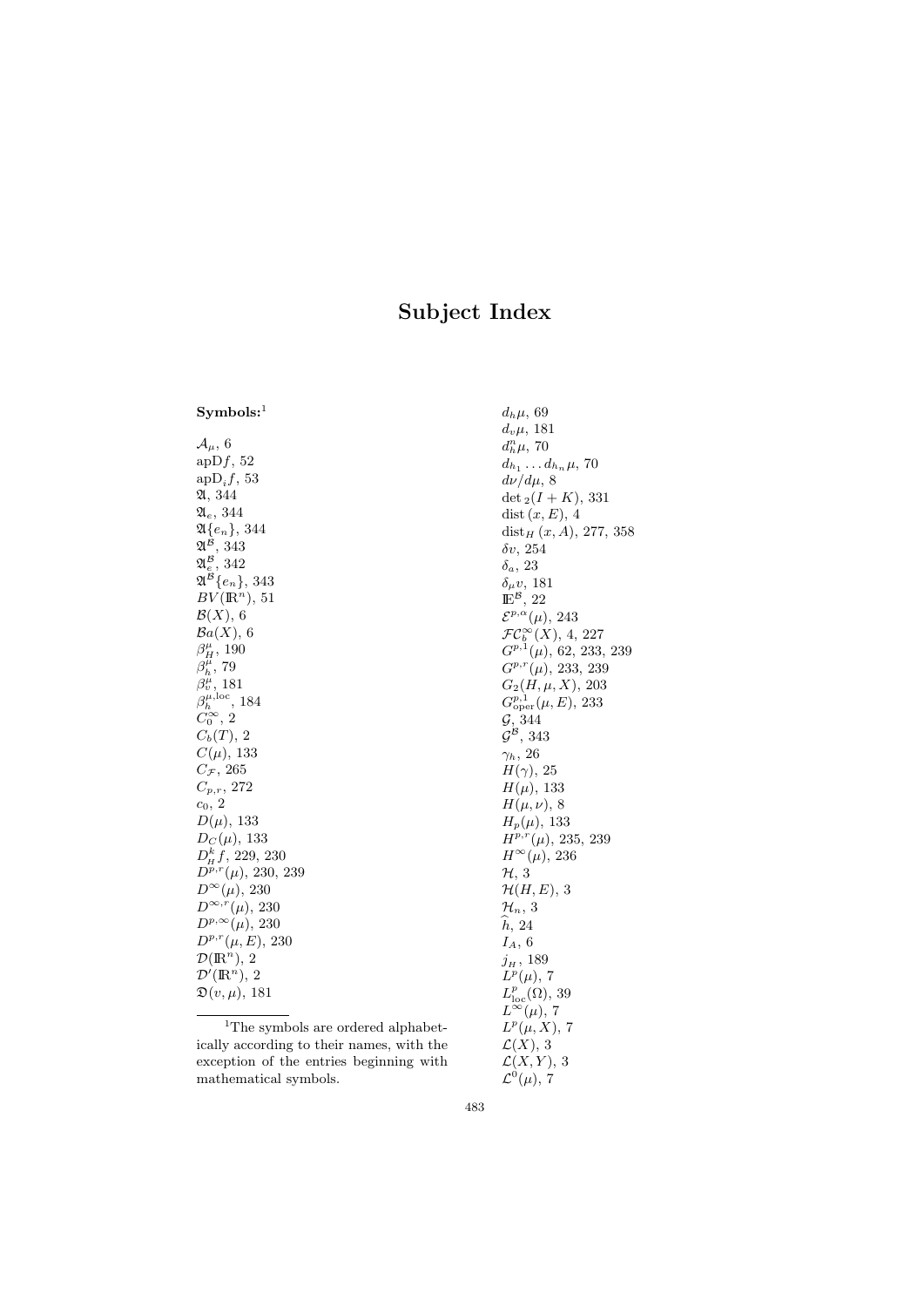$\mathcal{L}^p(\mu)$ , 7  $\mathcal{L}^{\infty}(\mu)$ , 7  $\mathcal{L}^p(\mu,X)$ , 7  $\mathcal{L}_{(1)}(H)$ , 4  $MK, 344$  $\mathcal{MK}^{\mathcal{B}},\,343$  $\widetilde{\mu}$ , 16<br> $\frac{\widetilde{\mu}}{\mu}$  $\mu_h$ , 69  $\mu^+, \mu^-, 6$  $\mu \sim \nu$ , 8  $\mu \perp \nu$ , 8  $\mu \circ f^{-1}$ , 9  $μ$ ⊗ν, 16  $\mu * \nu$ , 16  $\nu \ll \mu, 8$  $P_{W}$ , 23 P, 344  $\mathcal{P}^{\mathcal{B}},\,343$  $Q(\mu)$ , 133  $\mathbb{R}^{\infty}$ , 2  $\mathcal{S}(\mathbb{R}^n), 2$  $\mathcal{S}'(\mathbb{R}^n)$ , 2  $\sigma(X)$ , 6  $\mathrm{trace}_{H} A$ , 183  $W^{p,r}_{\text{loc}}(\gamma)$ , 241  $W_{\text{loc}}^{p,r}(\gamma,E)$ , 241  $W^{p,1}(\mu)$ , 58, 228  $W^{\infty}(\mu)$ , 228  $W^{\infty,r}(\mu)$ , 228  $W^{p,\infty}(\mu)$ , 228  $W^{p,k}(\Omega)$ , 39  $W^{p,k}(\Omega,\mathbb{R}^d),$  40  $W^{p,k}_{\text{loc}}(\Omega,\mathbb{R}^d)$ , 40  $W^{p,r}(\mathbb{R}^n)$ , 65, 239  $X^*$ , 2  $X^*_{\gamma}$ , 24  $\mathcal{X}_k$ , 29, 251  $|\cdot|_{H}$ , 2, 25  $(\cdot, \cdot)_H$ , 2, 25  $\|\cdot\|_{\mathcal{L}(X,Y)},$  3  $||f||_p$ , 7  $||f||_{\infty}$ , 7  $||f||_{p,k}$ , 40  $||f||_{p,r}$ , 228  $||f||_{L^p(\mu)}, 7$  $||f||_{p,1,\mu}$ , 58  $|\mu|, 6$  $\|\mu\|$ , 6  $\nabla_{\!H} F$ , 5, 228, 233  $\nabla_{\!H}^n F$ , 228, 230  $\partial_h f$ , 78, 157, 227  $\partial_v \varphi$ , 181

## A

Albeverio–Høegh Krohn differentiability, 70 absolute continuity of measures, 8 absolutely continuous mapping, 4 absolutely convex hull, 2 absolutely convex set, 2 absolutely summing mapping, 4 absolutely summing operator, 4 approximate Jacobian, 52 approximate derivative, 52, 53 approximately differentiable mapping, 52 atomless measure, 7

#### B

Baire  $\sigma$ -algebra, 6 Besov space, 66 Borel  $\sigma$ -algebra, 6 Borel set, 6

#### C

Caccioppoli set, 52 Cameron–Martin  $-$  space,  $25$ – formula, 26 Chebyshev–Hermite polynomial, 29 Choquet capacity, 266 canonical triangular mapping, 359 capacity, 265 – Choquet, 265 – Gaussian, 272 – tight, 266 centered Gaussian measure, 24 closable Dirichlet form, 416 closable norm, 58, 229 compact embedding, 4 completely asymmetric measure, 108 conditional expectation, 22 conditional measure, 19 continuously embedded space, 4 convergence of measures weak, 17 convex function, 112 convex hull, 2 convex set, 2 convolution, 16 covariance operator, 24, 142 cubic measure, 343 cylindrical function, 5 cylindrical set, 15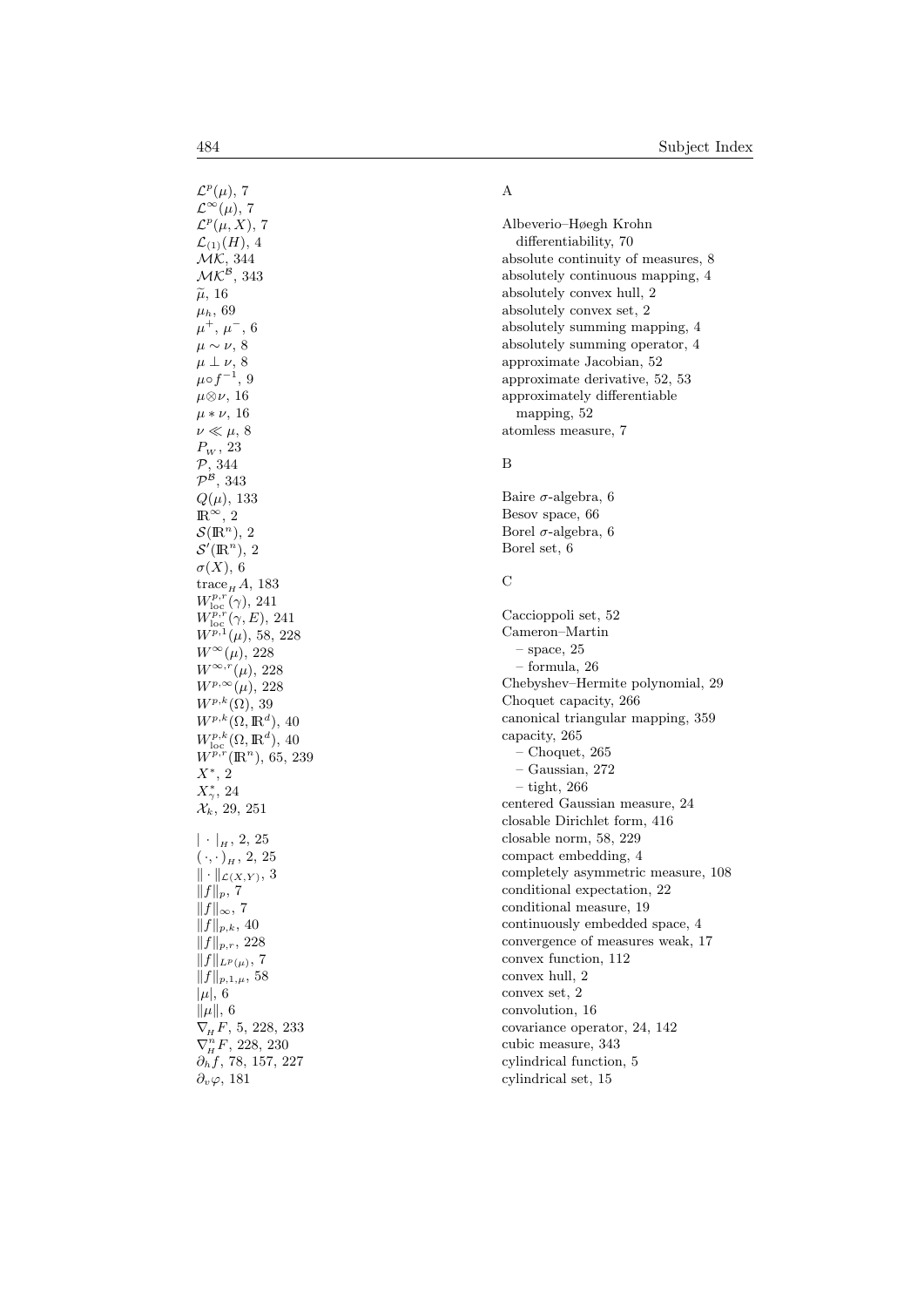#### D

Dirac's measure, 23 Dirichlet form, 416 – closable, 416 – irreducible, 417 decomposition Hahn–Jordan, 6 densely continuous measure, 142, 346 densely differentiable measure, 142, 346 derivative, 5 – Fomin, 69, 70 – Fréchet, 5 – Hadamard, 5  $-$  Gâteaux, 5 – Malliavin, 257 – Skorohod, 71 – Sobolev, 39 – along a subspace, 5 – approximate, 52, 53 – generalized, 39 – logarithmic, 79, 181, 371, 383 – of a measure, 69, 71 – – along a vector field, 181 – – local, 183, 184  $--$  vector, 190 – – with respect to a class, 184 determinant of Fredholm–Carleman, 331 differentiable family of measures, 380 differentiability, 5  $-L^p$ -, 70, 386 – Albeverio–Høegh Krohn, 70 – Fomin, 69  $-$  Fréchet, 5  $-$  Gâteaux, 5 – Hadamard, 5 – Malliavin, 258 – Skorohod, 71 diffusion, 34 – symmetrizable, 414 diffusion process, 34 dispersion, 23 divergence of vector field, 181, 254, 256

## E

embedding – compact, 4 – continuous, 4 equilibrium potential, 268 equivalent measures, 8 exceptional set, 343

## F

Fernique theorem, 28 Fisher information number, 67, 82, 386 Fomin derivative, 69, 70 differentiability, 69 Fourier transform, 16 Fréchet – derivative, 5  $-$  space,  $2$ formula – Cameron–Martin, 26  $-$ Itô, 31 – change of variables, 9 – integration by parts, 158, 159 fractional Sobolev class, 65, 236 function  $-$  c-convex, 180  $-$  convex,  $112$ – cylindrical, 5 – of bounded variation, 51 – smooth cylindrical, 4

#### G

γ-measurable linear – operator , 27 – functional, 24 Galiardo–Nirenberg inequality, 47 Gâteaux derivative, 5 Gaussian capacity, 272 Gaussian measure, 23 – Radon, 23 – centered, 24 – nondegenerate, 27 – standard, 23, 29 Gaussian null-set, 343 Gibbs measure, 127, 422 generalized partial derivative, 233 generator of a semigroup, 236 group – of diffeomorphisms, 394 – loop, 390

H

– current, 390

Hadamard derivative, 5 Hahn–Jordan decomposition, 6 Hajek–Feldman theorem, 28 Hamza condition, 61 Hellinger integral, 8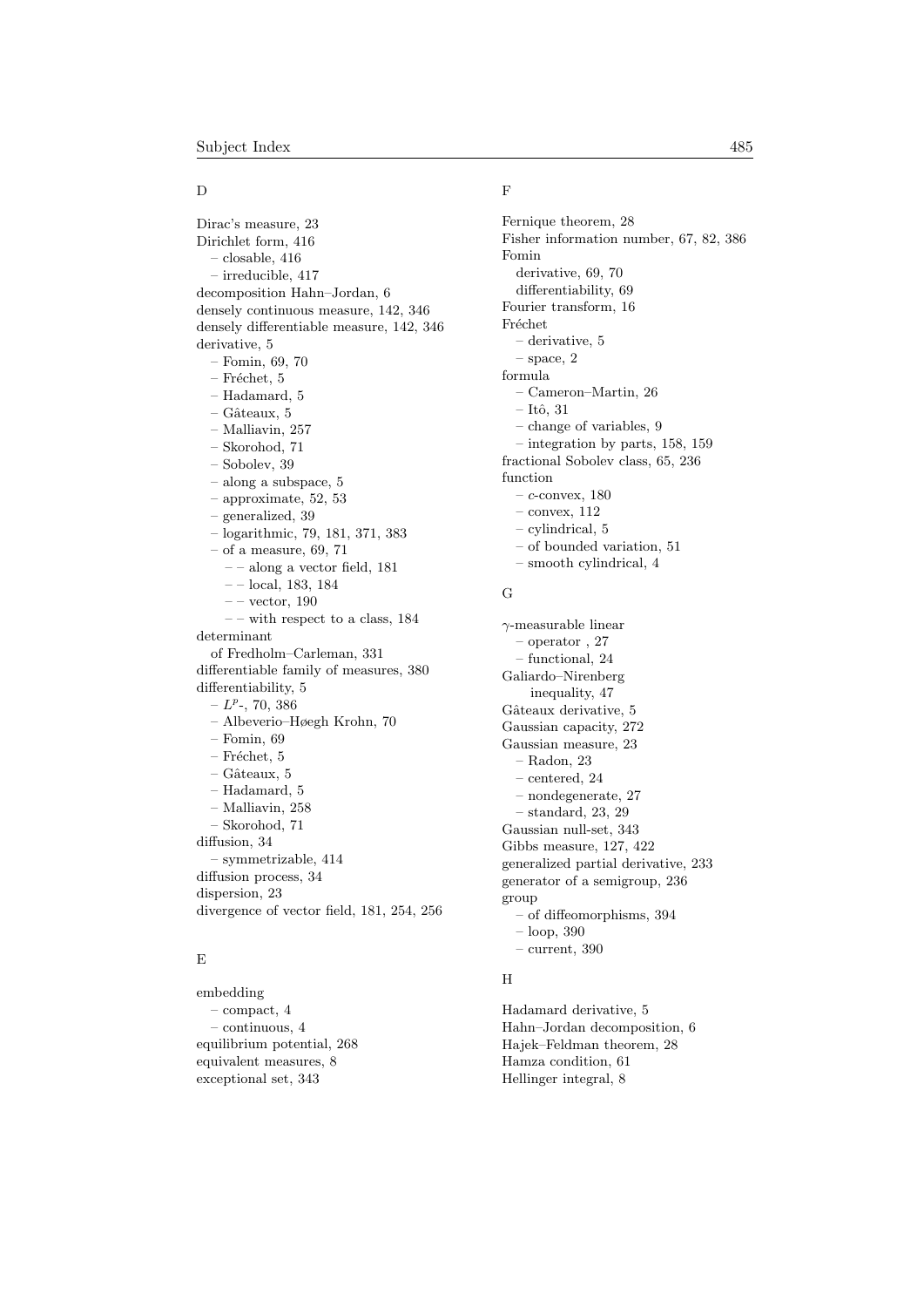Hermite polynomial, 29 Hilbert–Schmidt  $-$  norm,  $3$ – operator, 3 hull – absolutely convex, 2  $-$  convex,  $2$ hypoelliptic operator, 401

#### I

Itô's integral, 30 – multiple, 33 image of a measure, 9 index of asymmetry, 108 indicator of a set, 6 inequality – Galiardo–Nirenberg, 47 – Krugova, 163  $-$  Poincaré, 48, 252, 277 – Sobolev, 48 – – logarithmic, 250 information number of Fisher, 67, 82, 386 integral – Hellinger, 8  $-$  Itô, 30 – – multiple, 33 – Ogawa, 262 – Skorohod, 261 – Stratonovich, 32 – Wiener, 30

## J

Jacobian approximate, 52

#### K

Kakutani alternative, 107 Krugova inequality, 163

#### L

 $L^p$ -differentiability, 70, 386 Lipschitz constant, 4 Lipschitz mapping, 4 Lusin property (N), 54, 330 locally convex space, 1 logarithmic Sobolev inequality, 250 logarithmic gradient, 190, 371 logarithmic derivative – of a measure, 79, 181, 371, 383 – vector, 190 – with respect to a class, 184

logarithmically concave measure, 112 M Malliavin – matrix, 280, 373 – operator , 258, 372 Markovian semigroup, 235 Meyer equivalence, 239 Minkowsky functional, 3 Monge–Ampère equation, 363 manifold measurable, 370 mapping  $- \mu$ -measurable, 7 – Lipschitzian, 4 – absolutely continuous, 4 – absolutely ray continuous, 230 – absolutely summing, 4 – approximately differentiable, 52 – canonical triangular, 359 – measurable, 7 – optimal, 363  $-$  stochastically Gâteaux differentiable, 230 – triangular, 358, 359 mean, 23, 24 measurable manifold, 370 measurable mapping, 7 measurable linear functional, 24 measurable linear operator, 27 measurable polynomial, 240, 251 measure, 6  $- H$ -ergodic, 249  $- H$ -spherically invariant, 219  $-L^p$ -differentiable, 70  $-$  S-differentiable, 71 – Dirac, 23 – Gaussian, 23 – – Radon, 23  $-$  – centered, 24  $--$ nondegenerate, 27 – – standard, 23, 29 – Gibbs, 127, 422 – Poisson, 393 – Shavgulidze, 394 – Wiener, 23

 $-$  analytic along  $h$ , 71

– atomless, 7

- convex, 112,
- $--$  uniformly, 362
- completely asymmetric, 108
- conditional, 19
- continuous along a vector, 70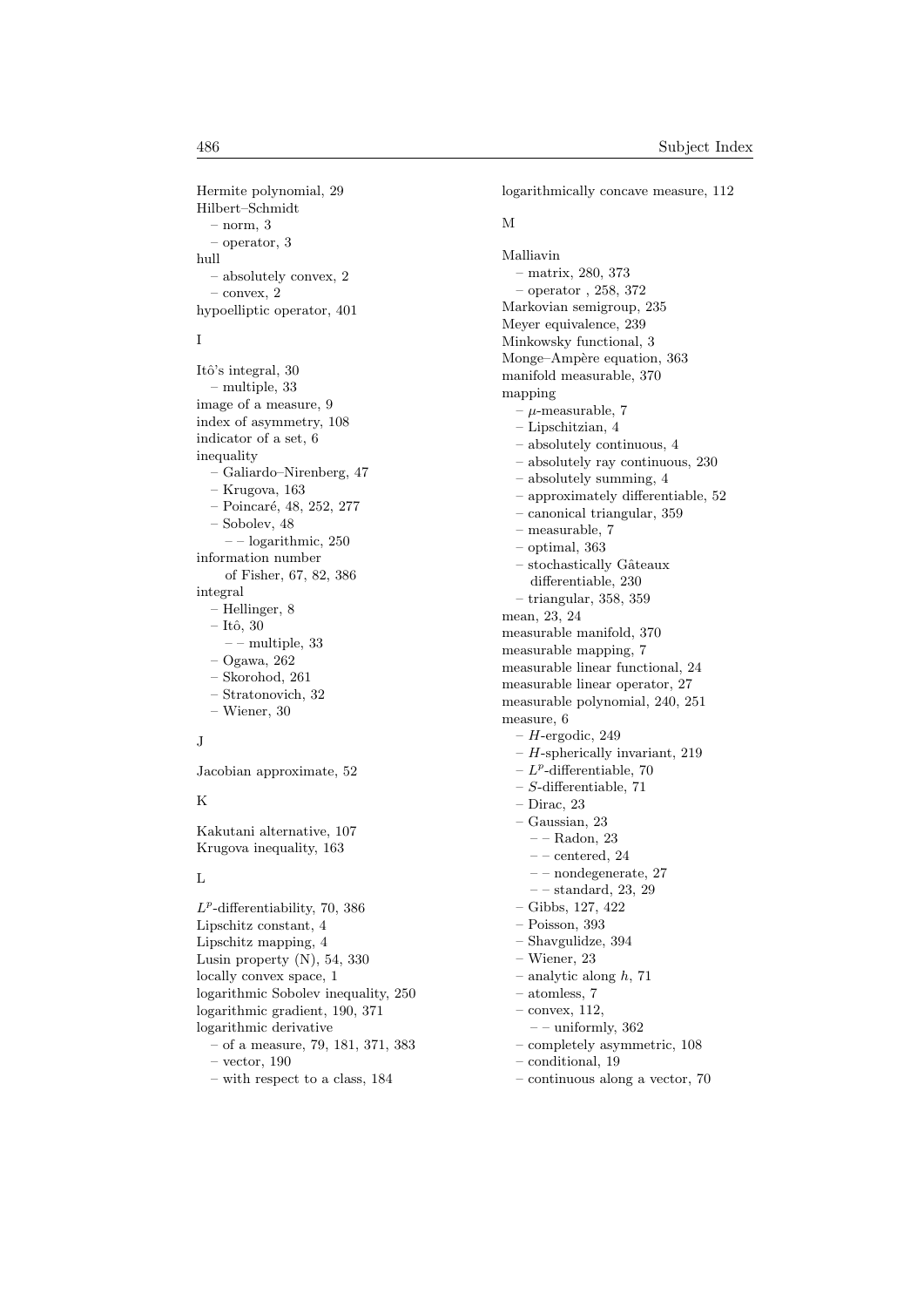– cubic, 343

– densely continuous, 142, 346 – densely differentiable, 142, 346 – differentiable

- – Albeverio–Høegh-Krohn, 70
- $=-$  Fomin, 69
- – Skorohod, 71
- – along a vector field, 371
- exceptional in the Aronszajn sense, 346 – infinitesimally invariant, 410
- invariant, 408, 410
- logarithmically concave, 112
- of finite energy, 271
- pre-Gaussian, 143
- quasi-invariant along a vector, 70
- spectral, 108
- stable of order  $\alpha$ , 107
- stationary, 408
- strictly stable, 108
- surface, 299
- symmetric, 108, 217
- uniformly convex, 362
- vector, 195

– with Gaussian covariance, 143 measures equivalent, 8 measures mutually singular, 8 mixture of measures, 128 modification of a function, 7 moment of a measure, 10 multiple Itô integral, 33

#### N

negligible set, 343 nondegenerate Gaussian measure, 27 norm Hilbert–Schmidt, 3 Sobolev, 40, 228 nuclear operator, 3

### $\Omega$

Ogawa integral, 262 Ornstein–Uhlenbeck – operator , 237 – semigroup, 237, 251, 257 – process, 31, 412 operator – Hilbert–Schmidt, 3 – Malliavin, 258, 372 – Ornstein–Uhlenbeck , 237 – absolutely summing, 4

 $-$  covariance, 24, 142

– hypoelliptic, 401 – measurable linear, 27 – nuclear, 3 – trace class, 3 optimal mapping, 363 oscillatory integral, 297

## P

Poincaré inequality, 48, 252, 277 Poisson measure, 393 Poisson space, 393 Prohorov theorem, 18 polar decomposition, 4 polynomial – Chebyshev–Hermite, 29 – Hermite, 29 – measurable, 240, 251 pre-Gaussian measure, 143 process – Ornstein–Uhlenbeck , 31, 412 – Wiener, 29 – diffusion, 34 – nonanticipating, 30 – adapted, 30 product of Radon measures, 16 product measure, 105 proper linear version, 25, 27 property (E), 330 property (N) of Lusin, 54, 330

## $\Omega$

quasieverywhere, 267 quasicontinuity, 267 quasi-invariant measure, 70

## R

Radon measure, 9 – Gaussian, 23 Radon–Nikodym – density, 8 – property, 5 – theorem, 8 regular approximate derivative, 53 regularity of a measure, 9 rigged Hilbert space, 189

#### S

```
\sigma-algebra
– Baire, 6
- Borel, 6
```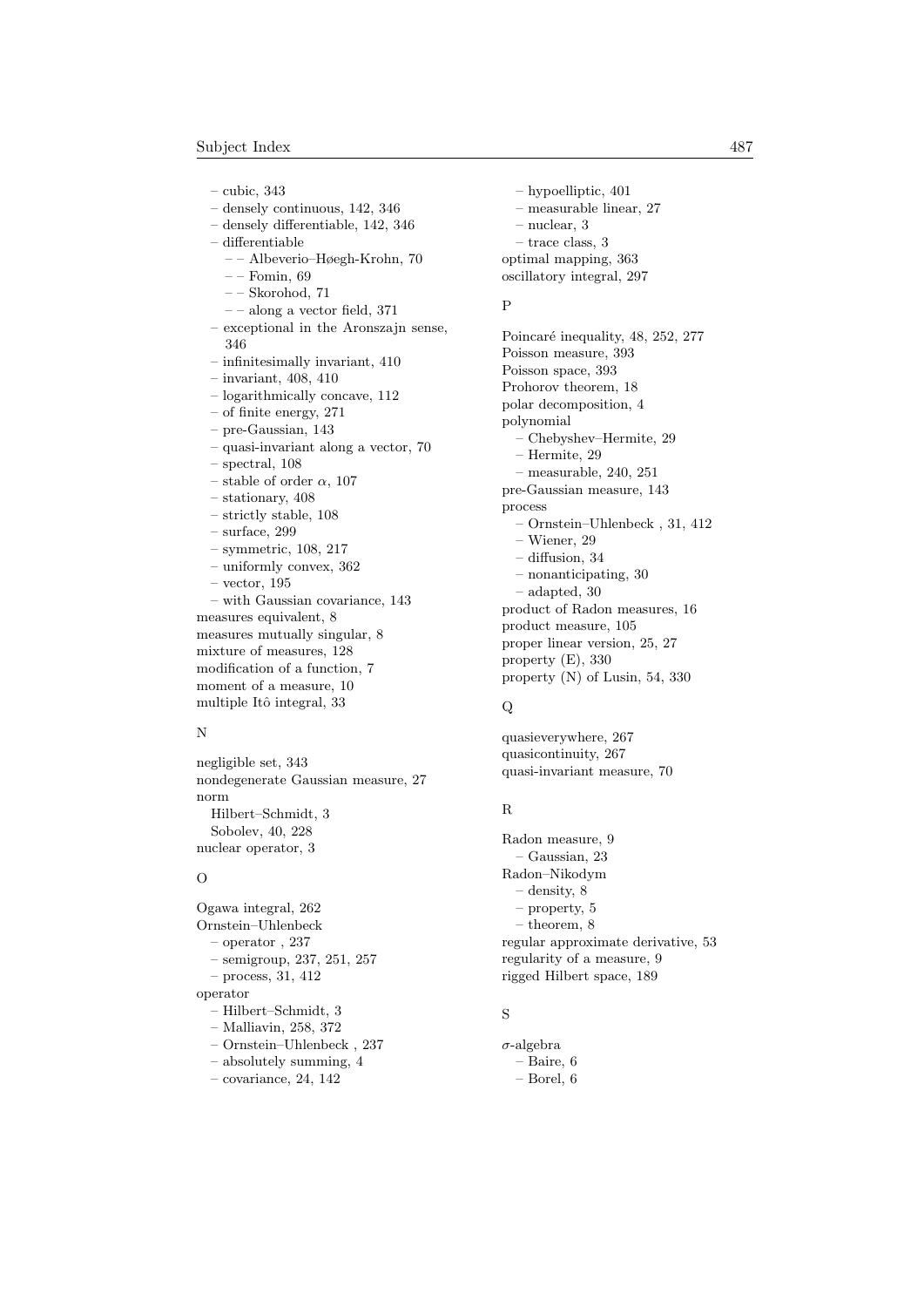Shavgulidze measure, 394 Skorohod – derivative, 71 – integral , 261 Sobolev – class, 39, 228, 230, 233  $--$  fractional,  $65,\,236$  $--$  weighted, 58 – inequality, 48 – – logarithmic, 250 – norm, 40, 228 – space, 39, 228, 230, 233 – weighted class, 58 Souslin set, 11 Stratonovich integral, 32 semigroup – Markovian, 235 – Ornstein–Uhlenbeck, 237, 251, 257 – hypercontractive, 251 – strongly continuous, 235 – sub-Markovian, 235 – symmetric diffusion, 237 semivariation of a vector measure, 195 sequentially complete space, 1 set – Borel, 6 – Caccioppoli, 52 – Gaussian null-, 343 – Souslin, 11 – absolutely convex, 2  $-$  convex,  $2$ – negligible, 343 – of full measure, 7 – slim, 273 shift of a measure, 26, 69 slim set, 273 smooth cylindrical function, 4 solution of a stochastic equation – strong, 30 – weak, 30 spectral measure, 108, 217 space – Besov, 66 – Cameron–Martin, 25 – Fréchet,  $2$ – Poisson, 393 – Sobolev, 39 – compactly embedded, 4 – continuously embedded, 4 – locally convex, 1 – rigged Hilbert, 189

– sequentially complete, 1

stable measure, 107 standard Gaussian measure, 23, 29 stationary measure, 408 stochastic differential equation, 30 strictly stable measure, 107 strongly continuous semigroup, 235 sub-Markovian semigroup, 235 subspace of differentiability, 134 support of a measure topological, 9 surface measure, 299 symmetric measure, 108, 217

#### T

 $\tau$ -differentiability, 380 theorem – A.D. Alexandroff, 52 – Fernique, 28 – Hajek–Feldman, 28 – Girsanov, 34 – Nikodym, 18 – Radon–Nikodym, 8 – Sobolev embedding, 46 tight capacity, 266 tight measure, 10 topological support of a measure, 9 triangular mapping, 358 – canonical, 359

#### ${\bf U}$

uniformly convex measure, 362

#### V

variation of vector measure, 195 vector logarithmic derivative, 190 vector measure, 195 version of a function, 7

#### W

Wiener – integral, 30 – measure, 23 – process, 29, 412 weak convergence of measures, 17 weighted Sobolev class, 58

## Z

zero-one law, 28